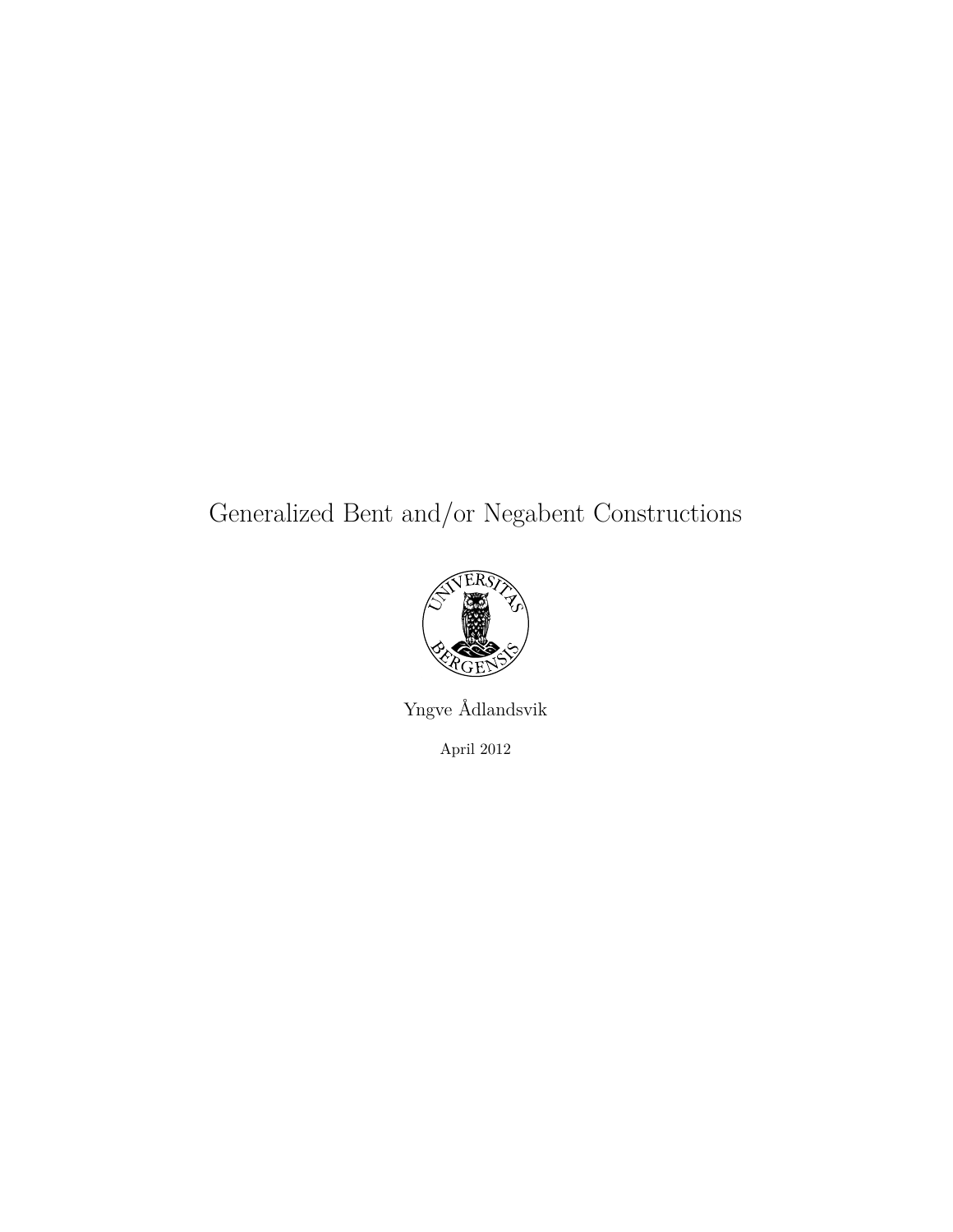## **Abstract**

In this thesis, we generalize the Maiorana-McFarland construction for bent, negabent and bent-negabent Boolean functions and describe a way to computationally search for constructions using these generalizations. We present some of these constructions and their properties.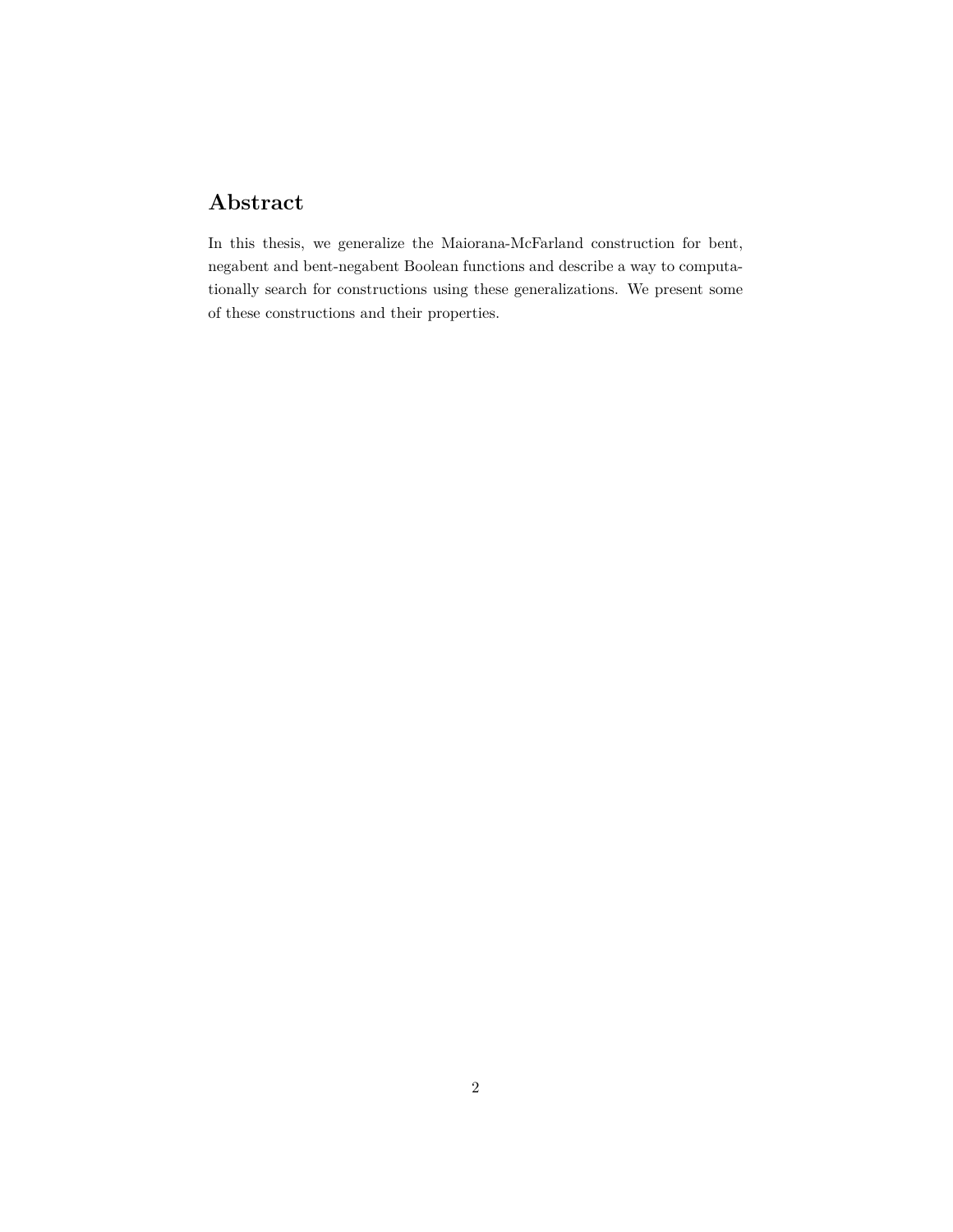### **Acknowledgments**

First, I would like to thank my supervisor, Matthew G. Parker, for his great help in guiding me with writing this thesis and for him always being supportive, even in the face of impending deadlines. I would also like to thank the Selmer Center and the Department of Informatics at the University of Bergen for giving me this opportunity.

Finally, I would like to thank my family for their continuing support and encouraging words.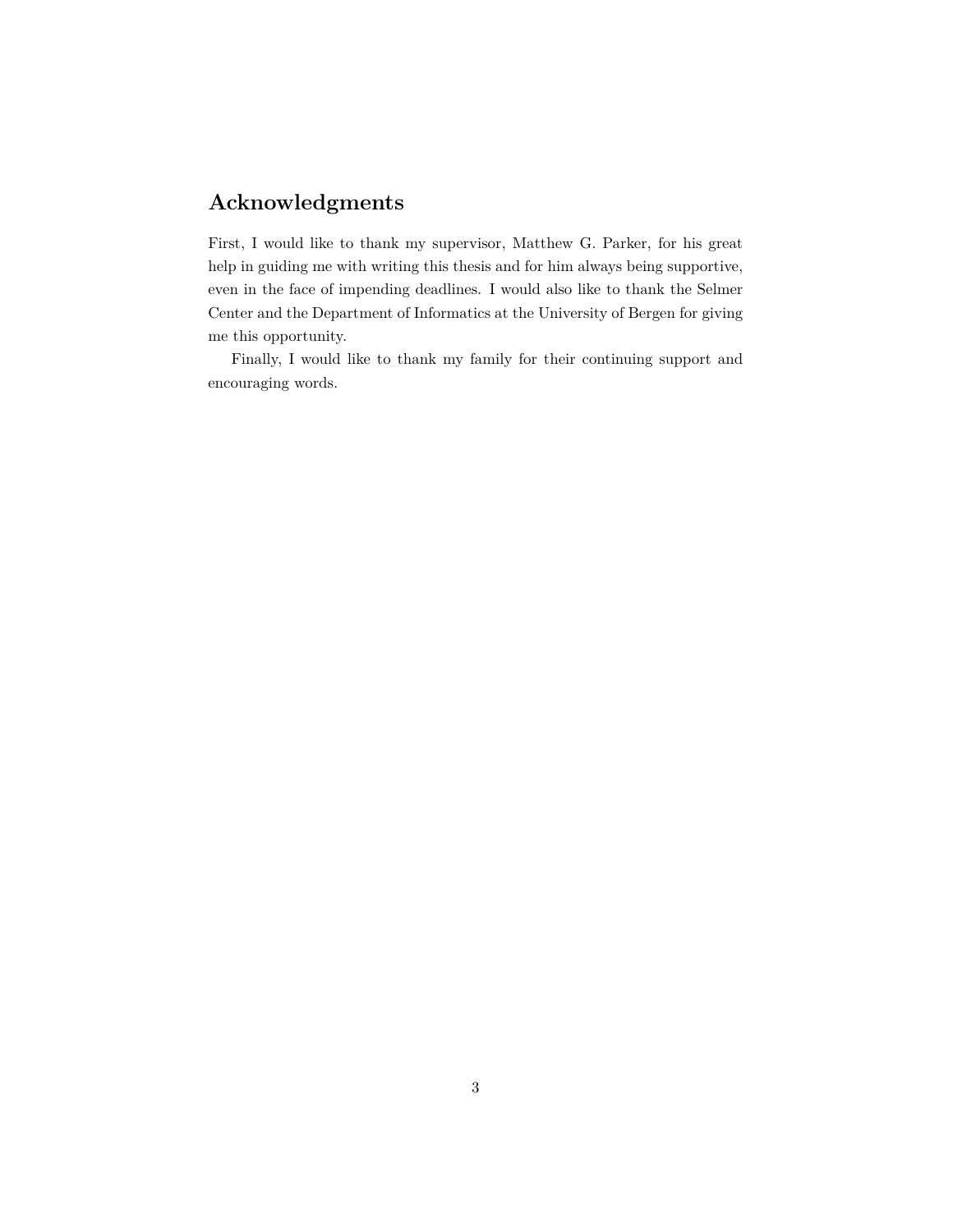# **Contents**

| 1              |           | Introduction |                                                                          | 6              |
|----------------|-----------|--------------|--------------------------------------------------------------------------|----------------|
| $\overline{2}$ |           |              | Boolean, Bent and Negabent functions                                     | $\overline{7}$ |
|                | 2.1       |              |                                                                          | 7              |
|                |           | 2.1.1        |                                                                          | $\overline{7}$ |
|                |           | 2.1.2        | Subsets of functions in $V_n \to V_n$                                    | 8              |
|                | 2.2       |              |                                                                          | 8              |
|                | 2.3       |              |                                                                          | 10             |
|                | 2.4       |              |                                                                          | 11             |
|                | 2.5       |              |                                                                          | 13             |
|                | 2.6       |              | Fast Kronecker product computation $\ldots \ldots \ldots \ldots \ldots$  | 15             |
|                | 2.7       |              |                                                                          | 15             |
|                | 2.8       |              |                                                                          | 16             |
|                | 2.9       |              | Partial Hadamard and Nega-Hadamard function transforms                   | 17             |
|                |           | 2.9.1        | Hadamard pure phase to magnitude-phase transform                         | 18             |
|                |           | 2.9.2        | Hadamard magnitude-phase to pure phase transform                         | 19             |
|                |           | 2.9.3        | Nega-Hadamard pure phase to pure phase transform                         | 19             |
|                |           | 2.9.4        | Nega-Hadamard pure phase to magnitude-phase transform                    | 20             |
|                |           | 2.9.5        | Nega-Hadamard magnitude-phase to pure phase transform                    | 21             |
|                |           |              |                                                                          | 21             |
|                |           |              |                                                                          | 22             |
|                |           |              |                                                                          | 23             |
|                |           |              |                                                                          | 27             |
| 3              |           | Methodology  |                                                                          | 29             |
|                | $3.1\,$   |              |                                                                          | 30             |
|                | $\!3.2\!$ |              | Program $A$ – finding constraints through symbolic computation.          | 31             |
|                | 3.3       |              | Program B - Finding constraints through random sampling search 35        |                |
|                |           |              |                                                                          |                |
| 4              | Results   |              |                                                                          | 38             |
|                | 4.1       |              | Enumeration of bent and negabent functions $\ldots \ldots \ldots$        | 38             |
|                | 4.2       |              | Negabent functions over less than <i>n</i> variables $\dots \dots \dots$ | 39             |
|                | 4.3       |              | Rediscovering Maiorana-McFarland                                         | 39             |
|                | 4.4       |              | List of interesting template functions $\dots \dots \dots \dots \dots$   | 40             |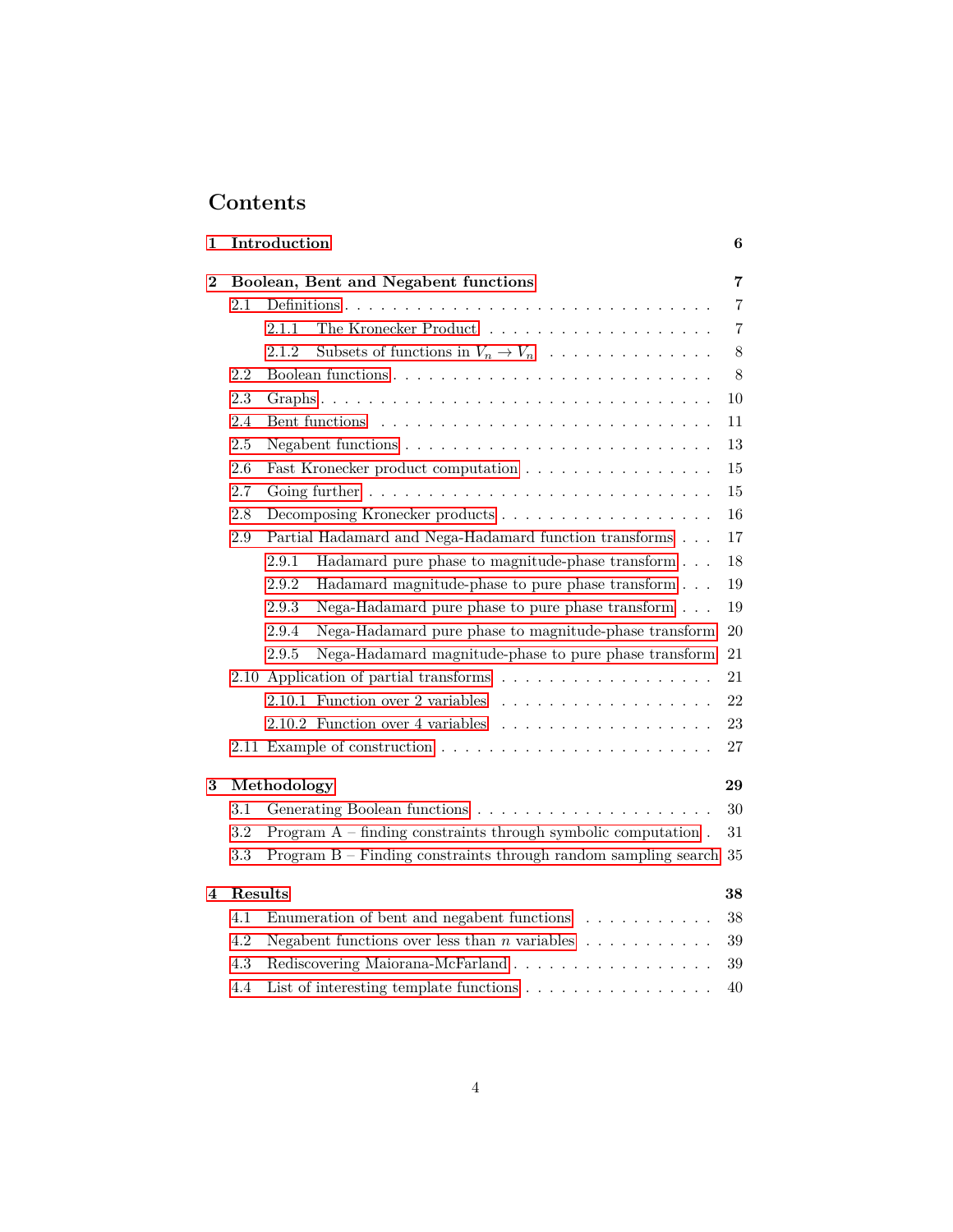|  | 5 Conclusion |  |  |  |  |  |  |  |  |  |  |  |  |  |  | 73 |
|--|--------------|--|--|--|--|--|--|--|--|--|--|--|--|--|--|----|
|  |              |  |  |  |  |  |  |  |  |  |  |  |  |  |  |    |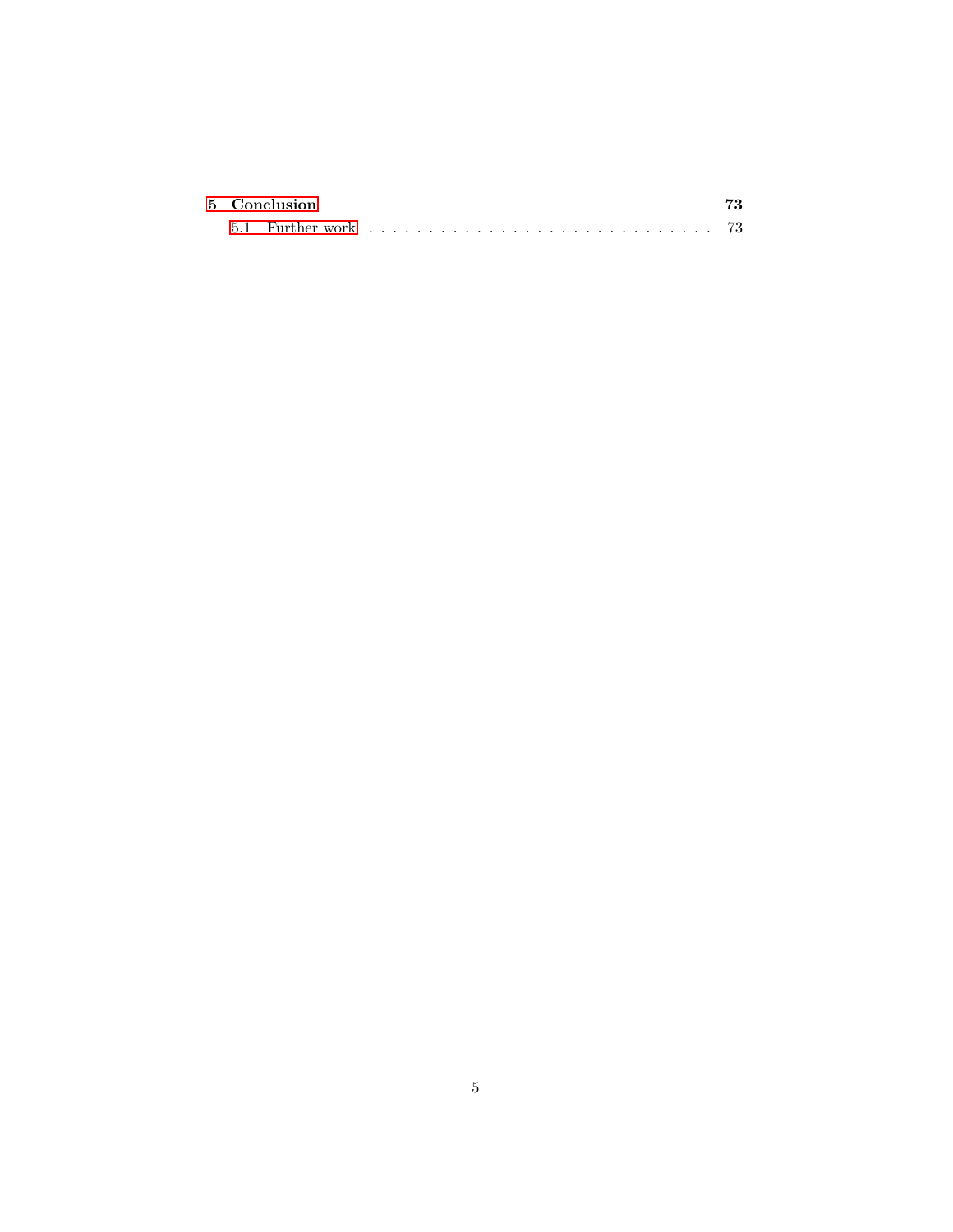### <span id="page-5-0"></span>**1 Introduction**

Cryptographic algorithms and error correction codes are today vital parts of the digital world. As computers advance in speed and the cost of computing decreases, the need for stronger encryption algorithms increases. At the same time, the added computing power makes it possible to use better, but more processor-intensive error correction. At the core of both these research fields are Boolean functions – functions that take several digital bits as input and produce a single bit as output. Amongst these functions we find the *bent* and *negabent* Boolean functions – highly nonlinear functions that allow us to build cryptographic and error correction algorithms. As the demand for more advanced algorithms increases, the demand for more advanced Boolean functions likewise increases. In this thesis we will expand on one of the classical constructions for bent functions, the Maiorana-McFarland construction, allowing us to create bent and negabent functions of arbitrary size.

We start in chapter 2 with the definition of Boolean, bent and negabent functions, continue to introduce some facts about them, and create the theoretical framework that allows us to generate these functions. In chapter 3, we describe two different software programs we developed for function generation and discuss their limitations. In chapter 4 we present some discoveries we've made and a list of interesting functions we've discovered. Chapter 5 sums up our findings and presents possible further work on these functions.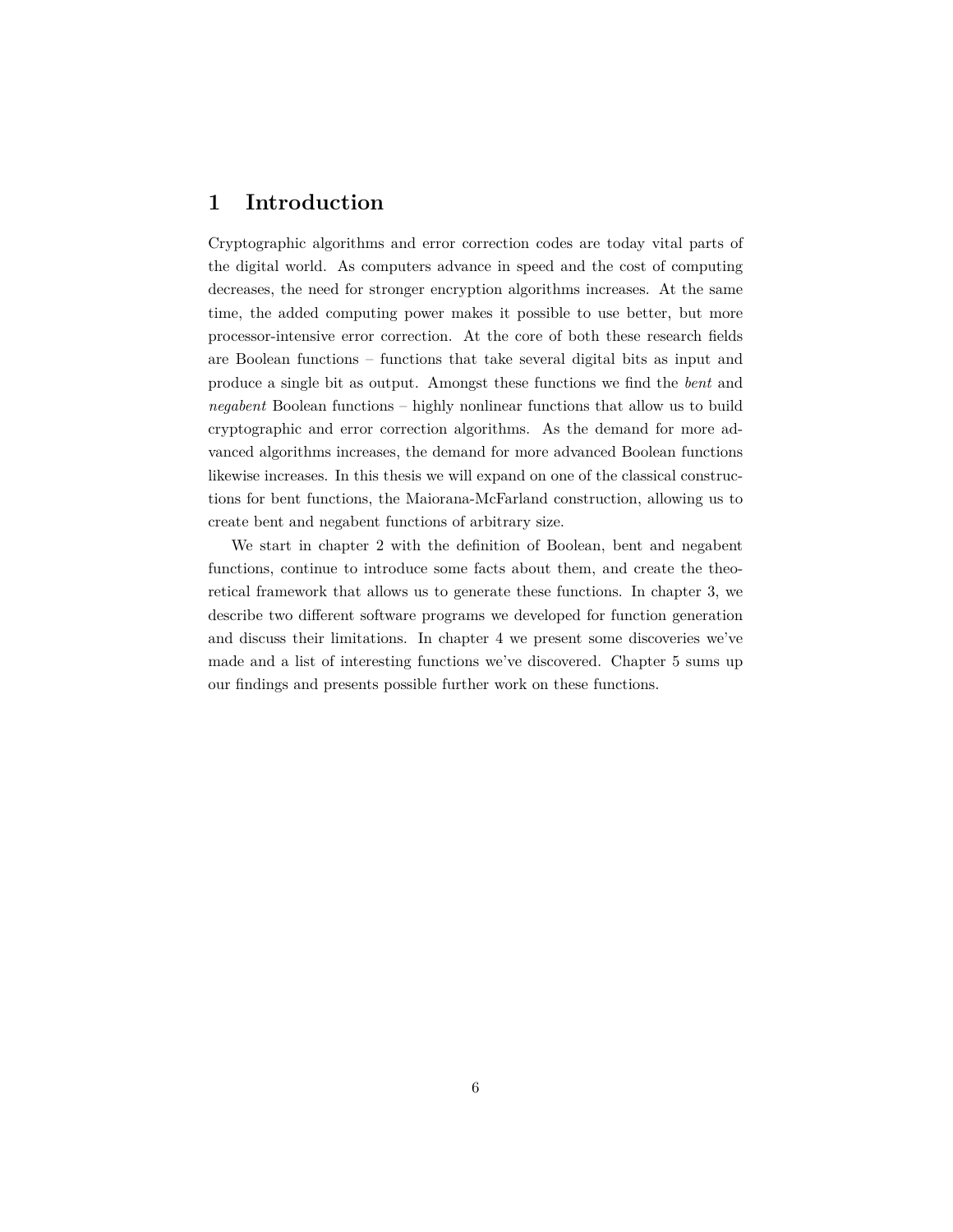### <span id="page-6-0"></span>**2 Boolean, Bent and Negabent functions**

### <span id="page-6-1"></span>**2.1 Definitions**

- $GL(2, n)$  the general linear group, which is the set of  $n \times n$  matrices with entries from  $\mathbb{Z}_2$  which are invertible.
- $O(2, n)$  the orthogonal group, which is the set of  $n \times n$  matrices with entries from  $\mathbb{Z}_2$ , which are invertible and orthogonal, where orthogonal means that the dot product of any two different rows or any two different columns in the matrix is 0, and the dot product of a row or a column with itself is 1. Note that  $O(2, n) \subset GL(2, n)$

#### <span id="page-6-2"></span>**2.1.1 The Kronecker Product**

The Kronecker Product is an operation between two matrices where the second matrix overlays each of the values in the first matrix. The operation is represented with the symbol ⊗, and its precise definition is

$$
\mathbf{A} \otimes \mathbf{B} = \left[ \begin{array}{cccc} a_{11} \mathbf{B} & a_{12} \mathbf{B} & \dots & a_{1n} \mathbf{B} \\ a_{21} \mathbf{B} & a_{22} \mathbf{B} & \dots & a_{2n} \mathbf{B} \\ \vdots & \vdots & \ddots & \vdots \\ a_{m1} \mathbf{B} & a_{m2} \mathbf{B} & \dots & a_{mn} \mathbf{B} \end{array} \right]
$$

As an example, this is the Kronecker product between two matrices:

$$
\mathbf{A} = \begin{bmatrix} 1 & 2 \\ 3 & 4 \end{bmatrix}, \mathbf{B} = \begin{bmatrix} 5 & 6 & 7 \\ 8 & 9 & 0 \end{bmatrix}, \mathbf{A} \otimes \mathbf{B} = \begin{bmatrix} 1 \cdot 5 & 1 \cdot 6 & 1 \cdot 7 & 2 \cdot 5 & 2 \cdot 6 & 2 \cdot 7 \\ 1 \cdot 8 & 1 \cdot 9 & 1 \cdot 0 & 2 \cdot 8 & 2 \cdot 9 & 2 \cdot 0 \\ 3 \cdot 5 & 3 \cdot 6 & 3 \cdot 7 & 4 \cdot 5 & 4 \cdot 6 & 4 \cdot 7 \\ 3 \cdot 8 & 3 \cdot 9 & 3 \cdot 0 & 4 \cdot 8 & 4 \cdot 9 & 4 \cdot 0 \end{bmatrix}
$$

In this thesis, we often apply the Kronecker product repeatedly over the same matrix, that is  $\mathbf{A} \otimes \mathbf{A} \otimes \mathbf{A} \dots \otimes \mathbf{A} = \mathbf{A}^{\otimes n}$ . For example,  $\mathbf{A}^{\otimes 1} = \mathbf{A}$ ,  $\mathbf{A}^{\otimes 2} =$ **A** ⊗ **A***,*  $\mathbf{A} \otimes \mathbf{3} = \mathbf{A} \otimes \mathbf{A} \otimes \mathbf{A}$  and so on. This means the Kronecker Matrix  $\mathbf{A}^{\otimes n}$ is a matrix of size  $2^n \times 2^n$ .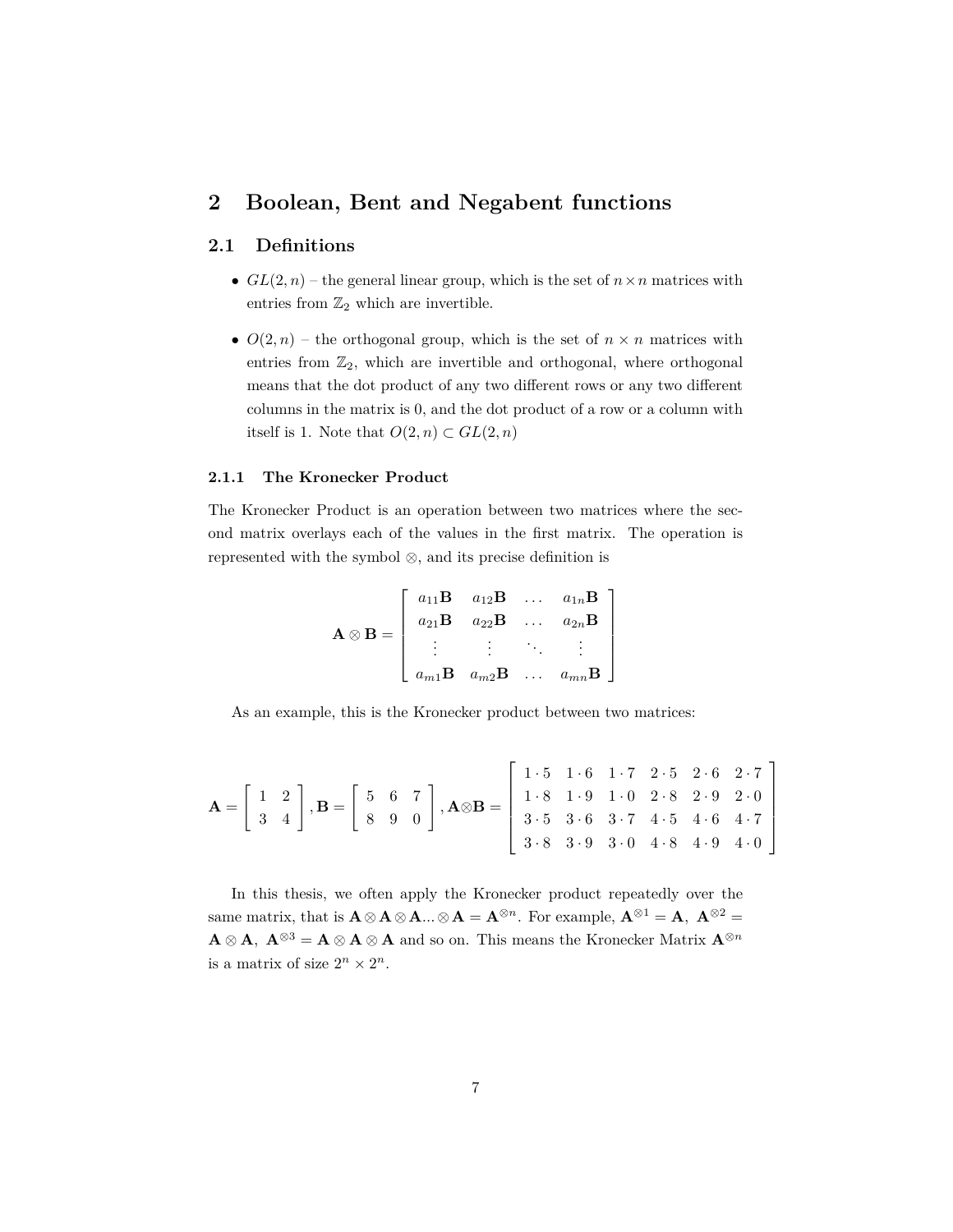### <span id="page-7-0"></span>**2.1.2** Subsets of functions in  $V_n \to V_n$

Let  $V_n$  be the vector space consisting of vectors,  $\mathbf{x} = (x_0, x_1, x_2...x_{n-1})$ , of length *n* with elements in  $\mathbb{Z}_2$ . We then have a set of functions  $f(\mathbf{x}) = \mathbf{y}$  of the form  $V_n \to V_n$ , which can be seen as a transform of the *n*-length input vector. This set of functions can further be subdivided into several subsets:

- First, there is the full set of transformations,  $\mathcal{F}_n$ , which contains all functions in  $V_n \to V_n$ .
- Then there is the set of permutations,  $\mathcal{P}_n$ , which is the set of invertible functions in  $V_n \to V_n$ : For a function  $f(\mathbf{x}) \in \mathcal{P}_n$ , there always exists a function  $f'(f(\mathbf{x})) = \mathbf{x}$ .
- The set of invertible affine functions,  $\mathcal{L}_n$  is the set of functions that can be represented by  $y = f(x) = Ax + b$ , where **A** is a matrix in the general linear group  $GL(2, n)$  and **b** is a vector in  $V_n$ . An example of this function is  $f(x_0, x_1, x_2) = (x_0 + x_2, x_1 + 1, x_2)$ , where  $\lceil$ 1

$$
\mathbf{A} = \begin{bmatrix} 1 & 0 & 1 \\ 0 & 1 & 0 \\ 0 & 0 & 1 \end{bmatrix} \text{ and } \mathbf{B} = \begin{bmatrix} 0 \\ 1 \\ 0 \end{bmatrix}.
$$

• Finally, there is the set of identity functions,  $\mathcal{I}_n$  which has as its only member the transformation represented by the identity matrix  $I_n$ , where  $y = f(x) = I_n x = x$ 

The important thing to note is that these function sets form a hierarchy, where  $\mathcal{I}_n \subseteq \mathcal{L}_n \subseteq \mathcal{P}_n \subseteq \mathcal{F}_n$ , and a function can be classified with regards to the smallest set it's a member of. For example, for  $f(x_0, x_1, x_2) = (x_0, x_1, x_2)$ , *f* ∈  $\mathcal{I}_3, f$  ∈  $\mathcal{L}_3, f$  ∈  $\mathcal{P}_3, f$  ∈  $\mathcal{F}_3$ . Likewise,  $f(x_0, x_1, x_2) = (x_0, x_0, x_0)$  is only in  $\mathcal{F}_3$ . We also note that if  $n \geq 3$ , then  $\mathcal{I}_n \subset \mathcal{L}_n \subset \mathcal{P}_n \subset \mathcal{F}_n$ , so a function with  $n \geq 3$  can be uniquely classified.

#### <span id="page-7-1"></span>**2.2 Boolean functions**

Boolean functions are functions of the form  $V_n \to V_1$ , meaning that they take *n* binary variables as input and output a single binary variable as the result. These functions are an essential part of cryptography, coding theory and digital logic. Even the basic building blocks of computing, the AND, OR and NOT logic gates, are in fact Boolean functions.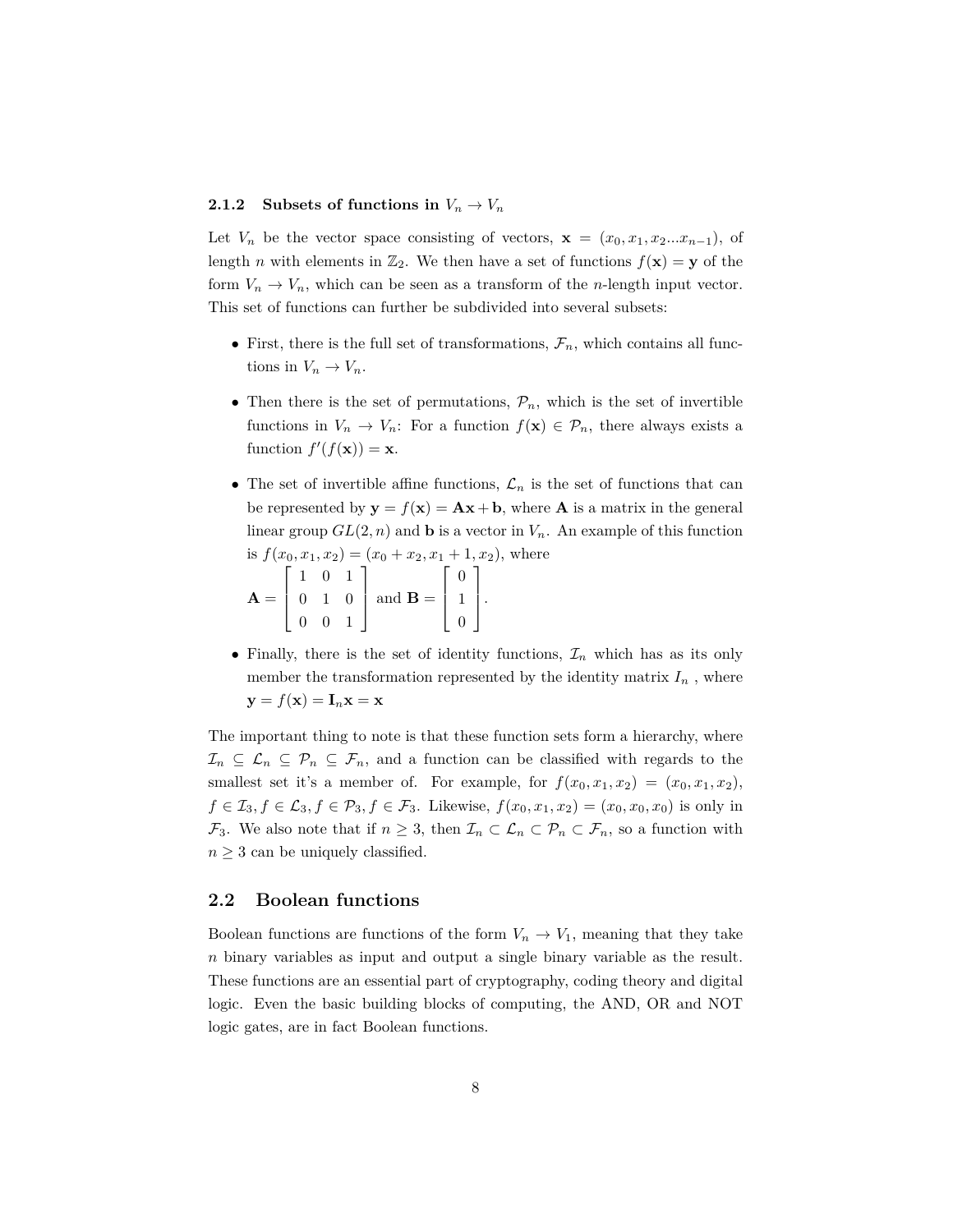The most basic way to represent a Boolean function is the *truth table*, which lists all possible values of  $V_n$  together with the corresponding  $V_1$ . As an example, here is the function  $f(x_0, x_1, x_2) = x_0 + x_1 + x_2$ :

| $x_0$          | $x_1$          | $\boldsymbol{x}_2$ | $f(x_0, x_1, x_2)$ |
|----------------|----------------|--------------------|--------------------|
| $\overline{0}$ | $\theta$       | 0                  | $\overline{0}$     |
| 1              | $\theta$       | 0                  | 1                  |
| 0              | 1              | 0                  | 1                  |
| 1              | 1              | 0                  | 0                  |
| 0              | $\overline{0}$ | 1                  | 1                  |
| 1              | 0              | 1                  | $\Omega$           |
| $\Omega$       | 1              | 1                  | 0                  |
|                |                |                    |                    |

It is clear that a Boolean function of *n* variables will have a truth table of size  $2^n$ , which means that as the number of variables grows, the size of the truth table grows exponentially. So as *n* grows larger, the truth table becomes too large to be used directly.

Another way of representing a Boolean function is the *Algebraic Normal Form*, where  $ANF(f, x) = 1$  if and only if either the elements that are 1 in x corresponds to a term in *f*, or  $ANF(f, 0) = 1$  if 1 is a term of *f*. This is an example of the function  $f(\mathbf{x}) = 1 + x_0 + x_0x_2 + x_1x_2 + x_0x_1x_2$ :

| Term        | $\boldsymbol{x}_0$ | $x_1$ | $\boldsymbol{x}_2$ | $ANF(f, \mathbf{x})$ |
|-------------|--------------------|-------|--------------------|----------------------|
| 1           | 0                  | 0     | 0                  | 1                    |
| $x_0$       | 1                  | 0     | 0                  | 1                    |
| $x_1$       | 0                  | 1     | 0                  | $\Omega$             |
| $x_0x_1$    | 1                  | 1     | 0                  | $\Omega$             |
| $x_2$       | 0                  | 0     | 1                  | $\Omega$             |
| $x_0x_2$    | 1                  | 0     | 1                  | 1                    |
| $x_1x_2$    | $\theta$           | 1     | 1                  | 1                    |
| $x_0x_1x_2$ | 1                  | 1     | 1                  | 1                    |
|             |                    |       |                    |                      |

One can easily transform the ANF table to the truth table and vice versa – to convert from the ANF, we first need to use the Kronecker product to  $\lceil$ generate a transformation matrix. We do this by first calculating  $A^{\otimes 1}$  =  $\begin{bmatrix} 1 & 0 \\ 1 & 1 \end{bmatrix}$ ,  $\mathbf{A}^{\otimes 2} = \mathbf{A} \otimes \mathbf{A}$ ,  $\mathbf{A}^{\otimes 3} = \mathbf{A} \otimes \mathbf{A} \otimes \mathbf{A}$  and so on. Then, we define the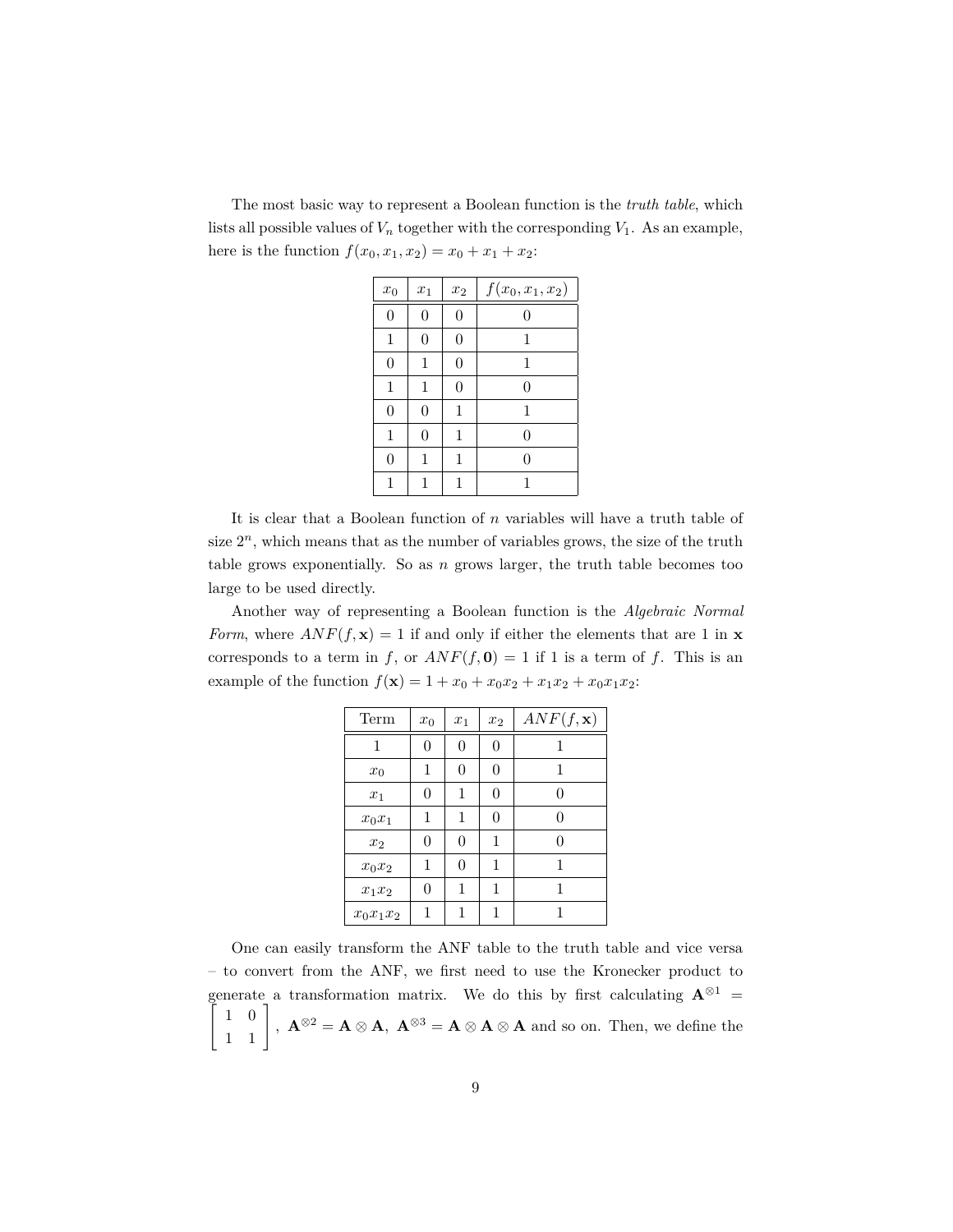truth table vector  $f = (f(\mathbf{x}), \mathbf{x} \in V_n)$ , and we have the ANF vector  $\hat{f} = \mathbf{A}^{\otimes n} f$ . Since  $\mathbf{A}^{\otimes n}$  is its own inverse, we also have that  $f = \mathbf{A}^{\otimes n} \hat{f}$ . As an example, we convert the function with truth table  $f^T = [1, 1, 0, 1]$ :

$$
\mathbf{A}^{\otimes 2} f = \begin{bmatrix} 1 & 0 & 0 & 0 \\ 1 & 1 & 0 & 0 \\ 1 & 0 & 1 & 0 \\ 1 & 1 & 1 & 1 \end{bmatrix} \begin{bmatrix} 1 \\ 1 \\ 0 \\ 1 \end{bmatrix} = \begin{bmatrix} 1 \\ 0 \\ 1 \\ 1 \end{bmatrix} = \hat{f}
$$

which means that  $f(\mathbf{x}) = 1 + x_1 + x_0 x_1$ .

### <span id="page-9-0"></span>**2.3 Graphs**

Boolean functions can also be viewed as graphs. The simplest case is when all terms in the function have degree 2 – one can then create a simple graph where each vertex represent one input variable, and an edge between two vertices represents a quadratic term with those variables, as shown in the figure below.



Figure 2.1: Graph representation of  $f = x_0x_1 + x_0x_2 + x_0x_4 + x_1x_3 + x_2x_3 + x_3x_4$ 

It's also possible to model functions with a higher degree, by using hyper-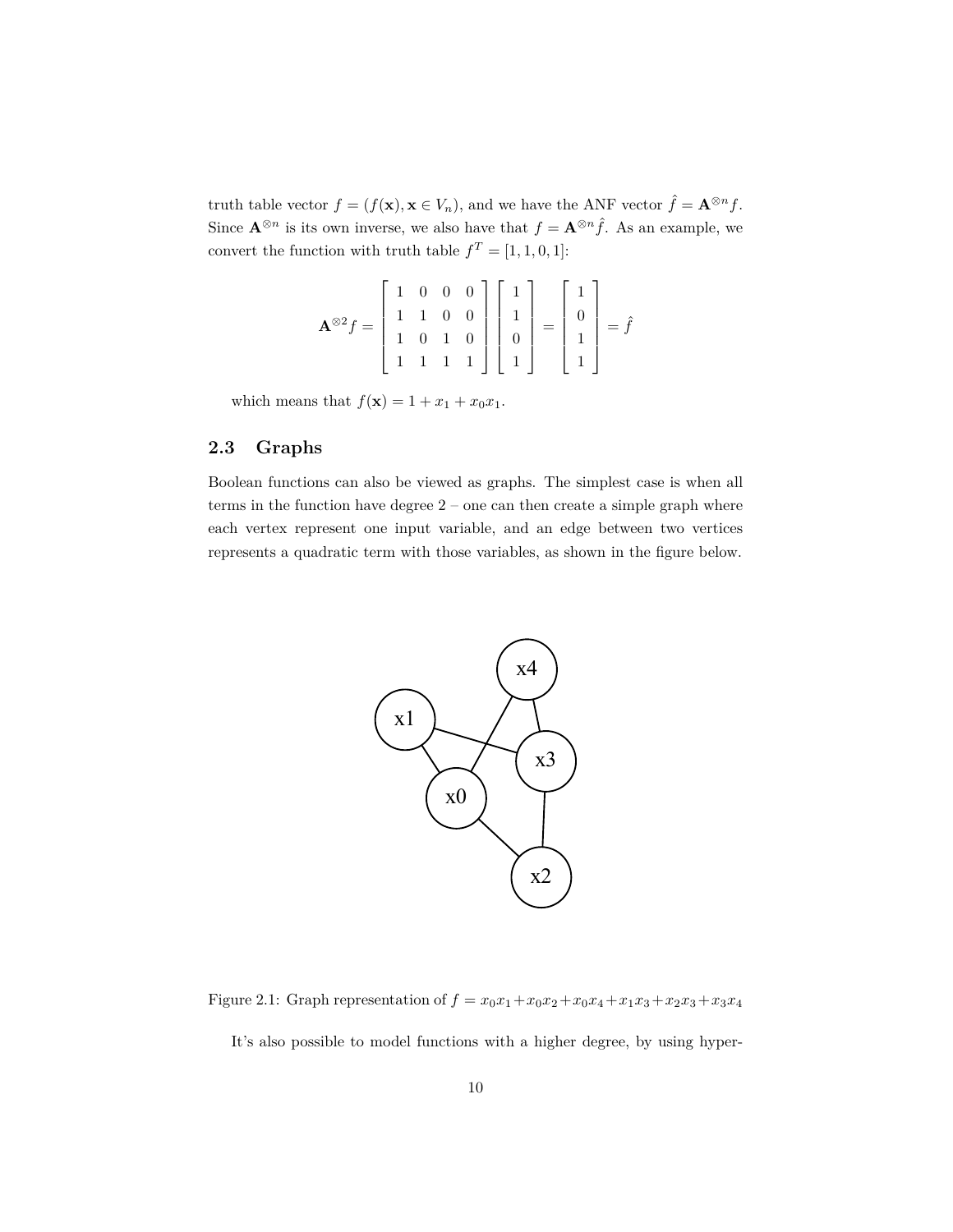graphs (also called designs). A hypergraph can also be represented by a normal bipartite graph, where one set of vertices represent the vertices in the hypergraph and the other set represents the edges in the hypergraph, as shown in the example below:



Figure 2.2: Graph representation of  $f = x_0x_1x_2 + x_0x_3 + x_1x_2x_4 + x_3x_4$ 

These graph and hypergraph representations will later be used in the generation of all Boolean functions of a certain number of variables and certain degrees, with the help of the *nauty* software [\[11\]](#page-75-0). The graphs and hypergraphs are then turned back into function descriptions, which is used as input to our software.

### <span id="page-10-0"></span>**2.4 Bent functions**

Given a Boolean function, one can compute the Walsh spectrum of the function via the Walsh-Hadamard transform which is essentially a Fourier transform in  $\mathbb{Z}_2$ , which gives us the linear spectrum of our function.

$$
H(f)(\mathbf{u}) = \frac{1}{\sqrt{2^n}} \sum_{\mathbf{x} \in V_n} (-1)^{f(\mathbf{x}) + (\mathbf{u} \cdot \mathbf{x})}
$$

The spectrum, evaluated over all values of  $\mathbf{u} \in V_n$  indicates how "close" the function is to the set of linear functions.

Another way of computing the spectrum is to create a *Hadamard matrix*  $-$  a  $2^n \times 2^n$  matrix where all entries are either -1 or 1, and any two rows are orthogonal, that is, the dot product of them is 0. This can be done by taking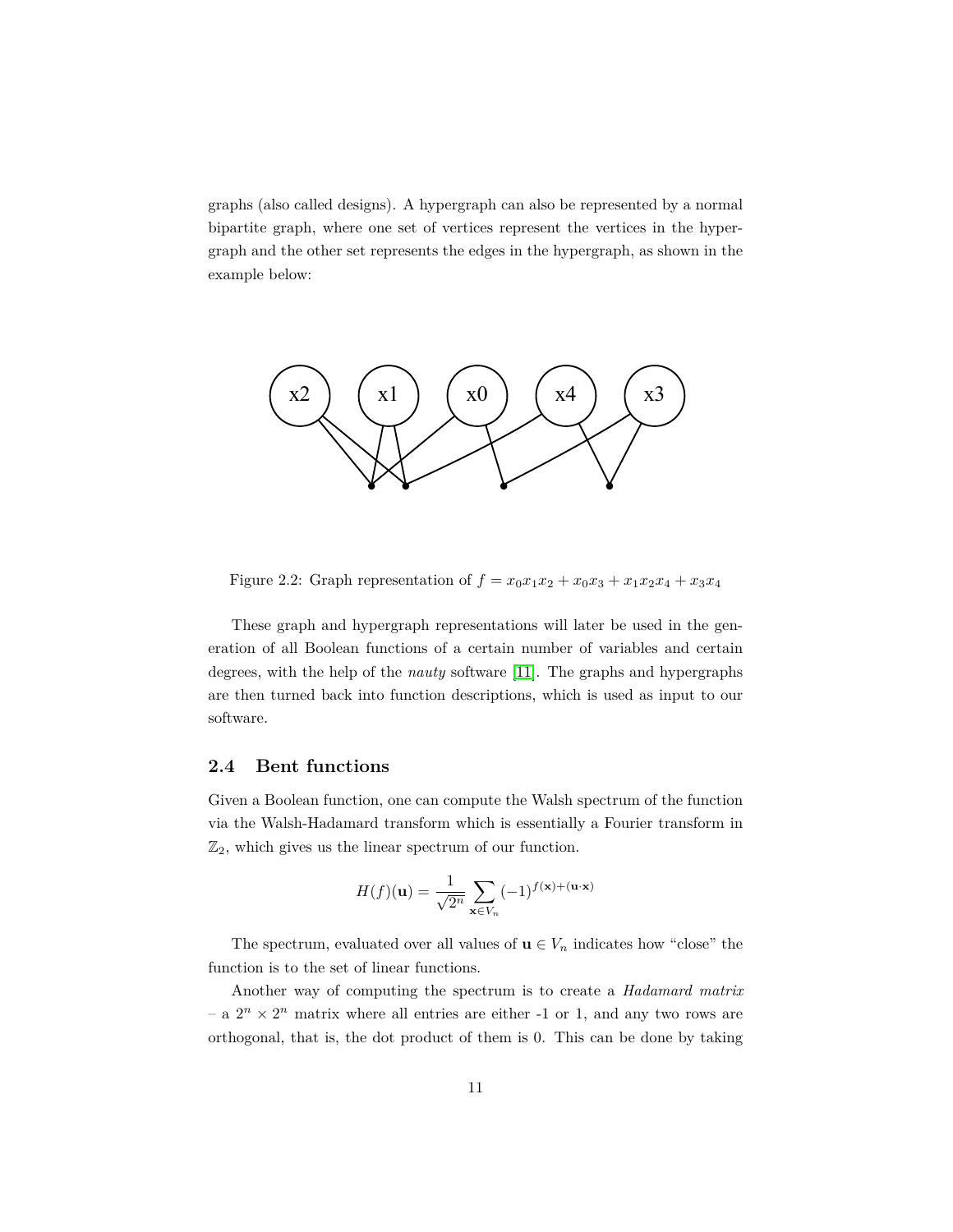the base matrix

$$
\mathbf{H} = \begin{bmatrix} 1 & 1 \\ 1 & -1 \end{bmatrix}
$$

and computing the Kronecker product in the usual way. The entries of this matrix are exactly the values of  $(-1)^{u \cdot x}$ , where **u** gives the row and **x** gives the column of the matrix. We can also define the matrix by

$$
\mathbf{H}^{\otimes 0} = [1], \ \mathbf{H}^{\otimes n} = \left[ \begin{array}{cc} \mathbf{H}^{\otimes (n-1)} & \mathbf{H}^{\otimes (n-1)} \\ \mathbf{H}^{\otimes (n-1)} & -\mathbf{H}^{\otimes (n-1)} \end{array} \right]
$$

This follows from the fact that if  $(-1)^{(u_1, u_2, ..., u_{n-1}) \cdot (x_1, x_2, ..., x_{n-1})} = a$ , then  $(-1)^{(u_1,u_2,...,u_{n-1},u_n)\cdot(x_1,x_2,...,x_{n-1},x_n)} = a$  if  $u_n \cdot x_n \neq 1$  and  $a(-1)$  when  $u_n \cdot x_n =$ 1, which only happens in the lower right part of the matrix. Finally, we sum up

$$
\frac{1}{\sqrt{2^n}} \mathbf{H}^{\otimes n}(-1)^{f(\mathbf{x})} = (H(f)(\mathbf{u}), \mathbf{u} \in V_n) = \frac{1}{\sqrt{2^n}} \sum_{\mathbf{x} \in V_n} (-1)^{f(\mathbf{x}) + (\mathbf{u} \cdot \mathbf{x})}
$$

If the resulting spectrum is flat, with the result being -1 or 1 for any *u*, the function is *bent*, which means it is as far away from all linear functions as possible. These functions were first described by O. S. Rothaus[\[1\]](#page-74-0) in 1976, and were later found to be very useful in cryptography and coding theory.

In cryptographically secure block ciphers, functions of the form  $V_m \to V_n$ , called *S-boxes*, are often used to diffuse and mix the bits so it's hard to find a relation between the input and output. These functions must fulfill several criteria to be strong, one of them being that they have to be *balanced*, which means the output takes on the values of 0 and 1 equally often over the function space of *Vm*. Another criteria is that they have to be highly *nonlinear*. The latter criteria is exactly the definition of bent functions, so in theory they should be ideal for use in encryption. However, bent functions are never balanced, which can easily be seen by doing the Walsh-Hadamard transform and examining the  $\mathbf{u} = \mathbf{0}$  component: In a balanced function,  $(-1)^{f(\mathbf{x})}$  takes on the values 1 and −1 equally often. But then the sum of all values should be 0, which clearly disagrees with the result we would get if *f* was bent. Therefore, bent functions can't be used directly, but are instead used as a stepping stone to create proper S-boxes. For more detail on this, see [\[2\]](#page-74-1).

Bent functions are also useful in coding theory  $-$  it was shown by Olsen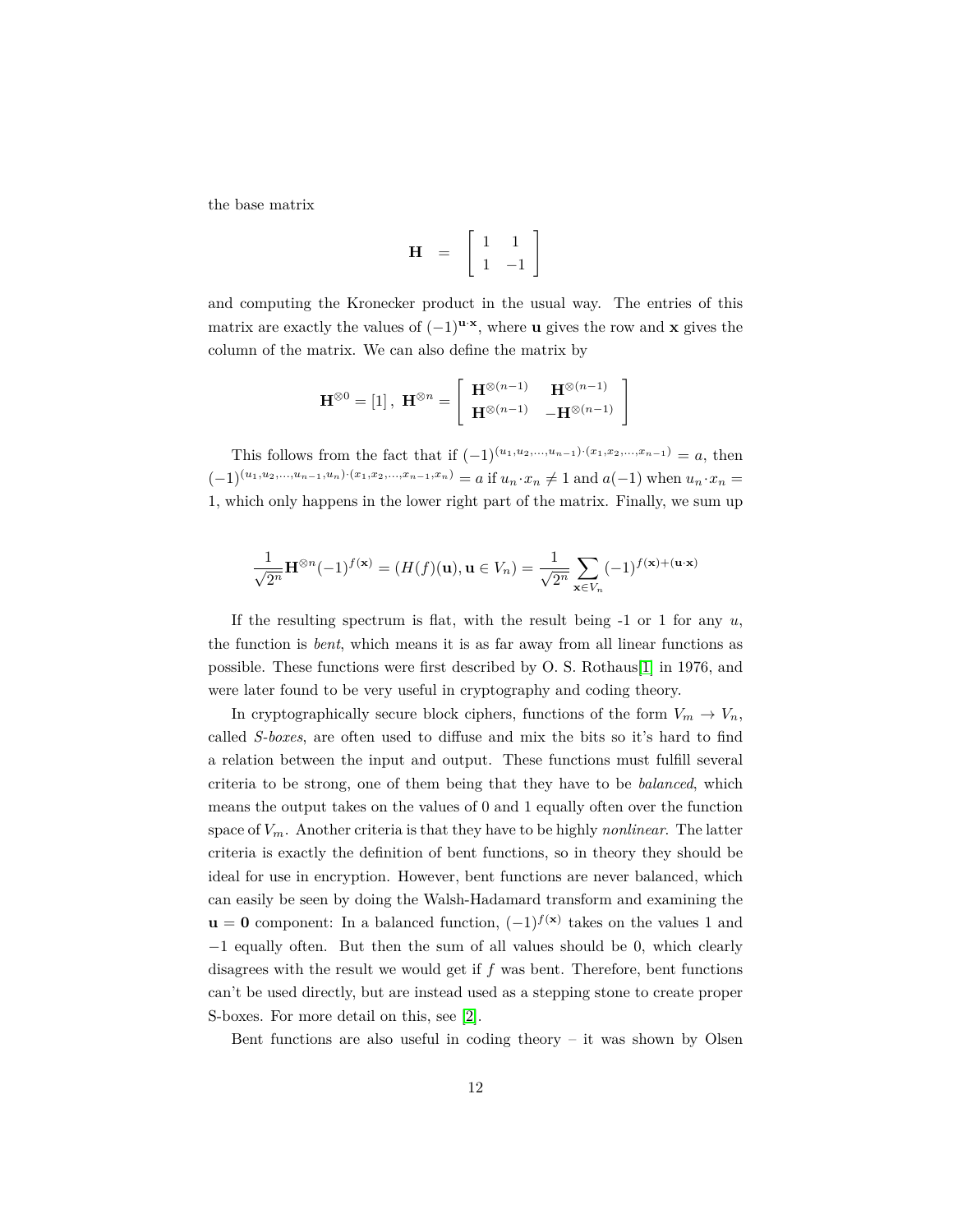et al in [\[3\]](#page-74-2) that sequences based on bent functions have good cross-correlation and autocorrelation properties, making them very suitable for use in coding for a shared channel. A further survey on bent function with regards to their application in coding theory can be found in [\[4\]](#page-74-3).

It is easy to see that the Walsh-Hadamard transform of a function can only be bent when *n* is even, because otherwise the  $\frac{1}{\sqrt{2}}$  $\frac{1}{2^n}$  constant would force the result to be an irrational number, which of course can never become 1 or −1. Rothaus proved in [\[1\]](#page-74-0) that bent functions have a maximum degree of  $\frac{n}{2}$ , and it's easy to see that a bent function also needs to have a minimum degree of 2, since any functions of a lower degree are affine. Since the Hadamard matrix  $\mathbf{H}_n$  is its own inverse, the resulting spectrum of a bent function is also a bent function. This is called the function's *dual*. There also exist bent functions where the Hadamard transform results in the same values in the spectrum as the input, and we call these functions *self-dual* bent functions [\[5\]](#page-74-4). Given a bent function, it is possible, using affine symmetry, to generate other bent functions *g* with the same number of variables, where  $g(\mathbf{x}) = f(\mathbf{A}\mathbf{x} + \mathbf{b}) + \mathbf{c} \cdot \mathbf{x} + d$ , and where **A** is a matrix in the general linear group  $GL(2, n)$ , **b** and **c** are vectors in  $V_n$  and *d* is a constant.

Whilst finding bent functions for a small number of variables is relatively easy, and can be done by exhaustive search, it is of interest to create bent functions with an arbitrary number of variables. One such construction is the Maiorana-McFarland (from now on referenced as MM) construction

$$
f(\mathbf{x}, \mathbf{y}) = \mathbf{x} \cdot \theta(\mathbf{y}) + g(\mathbf{y})
$$

where  $\theta$  is a permutation  $V_n \to V_n$  and  $g$  is any function  $V_n \to V_1$ . Any function constructed this way will be bent [\[6\]](#page-74-5). We also have the *extended* Maiorana-McFarland class, which contains all affine transformations of the concatenation of the input variables **x** and **y**.

In this thesis we will consider generalizations of the MM construction.

### <span id="page-12-0"></span>**2.5 Negabent functions**

Another transform is the Nega-Hadamard transform, which can be computed as

$$
N(f)(\mathbf{u}) = \frac{1}{\sqrt{2^n}} \sum_{\mathbf{x} \in V_n} (-1)^{f(\mathbf{x}) + (\mathbf{u} \cdot \mathbf{x})} i^{weight(\mathbf{x})}
$$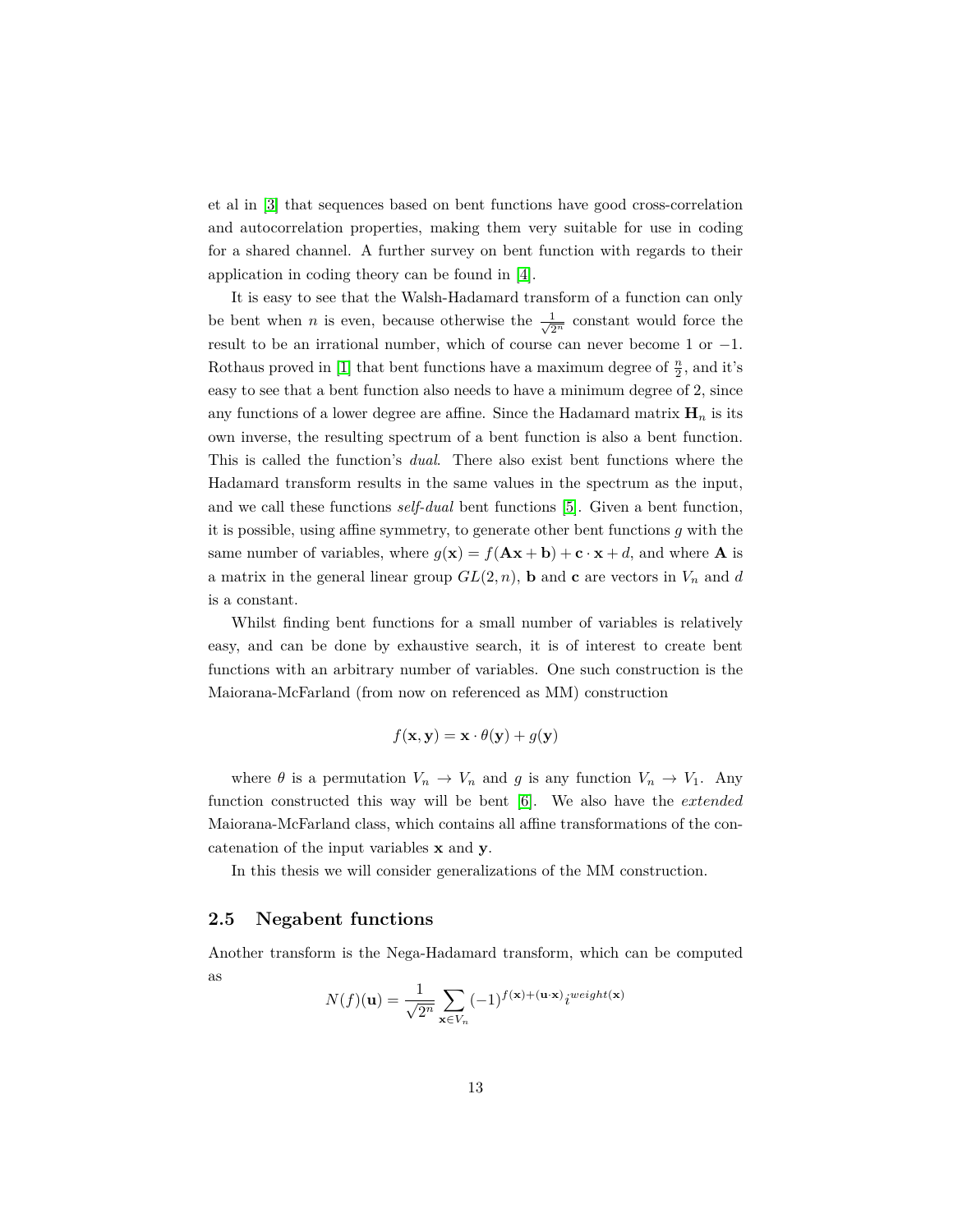where  $weight(\mathbf{x})$  is the Hamming weight of the vector  $\mathbf{x}$ , that is, the number of positions in **x** that have the value 1.

If the spectrum created with  $N(f)(\mathbf{u})$  is flat, that is  $|N(f)(\mathbf{u})| = 1$  for all  $\mathbf{u} \in$ *Vn*, then the function is called *negabent*. These functions were first described by M.G. Parker [\[7\]](#page-74-6) in 2000. As with bent functions, we can alternatively compute the spectrum with the use of the matrix

$$
\mathbf{N} = \left[ \begin{array}{cc} 1 & i \\ 1 & -i \end{array} \right]
$$

which we then use to get the Kronecker product  $\mathbf{N}^{\otimes n}$ . This time, the entries of the matrix are the values of  $(-1)^{u \cdot x} i^{weight(x)}$ , and as with the Hadamard matrix, an alternative representation is

$$
\mathbf{N}^{\otimes 0} = [1], \ \mathbf{N}^{\otimes n} = \left[ \begin{array}{cc} \mathbf{N}^{\otimes (n-1)} & \mathbf{N}^{\otimes (n-1)}i \\ \mathbf{N}^{\otimes (n-1)} & \mathbf{N}^{\otimes (n-1)}(-i) \end{array} \right]
$$

and then, as for bent functions, we have

$$
\frac{1}{\sqrt{2^n}} {\mathbf{N}}^{\otimes n}(-1)^{f({\mathbf x})} = (N(f)({\mathbf u}), {\mathbf u} \in V_n) = \frac{1}{\sqrt{2^n}} \sum_{{\mathbf x} \in V_n} (-1)^{f({\mathbf x}) + ({\mathbf u} \cdot {\mathbf x})} i^{weight({\mathbf x})}
$$

While not as extensive as for bent functions, there has been some recent study of negabent functions too, with most of the focus concentrated on functions that are both bent and negabent, called bent-negabent functions. In [\[8\]](#page-74-7), it is shown that these bent-negabent functions exist, and several techniques for constructing such functions are presented. It is shown that all affine functions are negabent, in contrast with bent functions, where none of the affine functions are bent (and are in fact as far away from bent as possible), and the *clique property* is described: If *f* is a bent function in *n* variables, and  $c(x_1, ..., x_n) = \sum_{i < j} x_i x_j$ , then  $f + c$  is negabent. Likewise, if *n* is even and *f* is negabent, then  $f + c$  is bent. For a quadratic function, this process is the same as representing the Boolean function as a graph and generating the complement graph. It's also proven that a bent-negabent's dual is also bent-negabent. In [\[9\]](#page-74-8), bent-negabent functions are further studied, and a construction based on the previously mentioned Maiorana-McFarland class is detailed. Most importantly, it is shown that for  $g(\mathbf{x}) = f(\mathbf{A}\mathbf{x} + \mathbf{b}) + \mathbf{c} \cdot \mathbf{x} + d$ , where **A** is a matrix in the orthogonal group  $O(2, n)$ , **b** and **c** is in  $V_n$  and  $d \in \{0, 1\}$ , if f is a negabent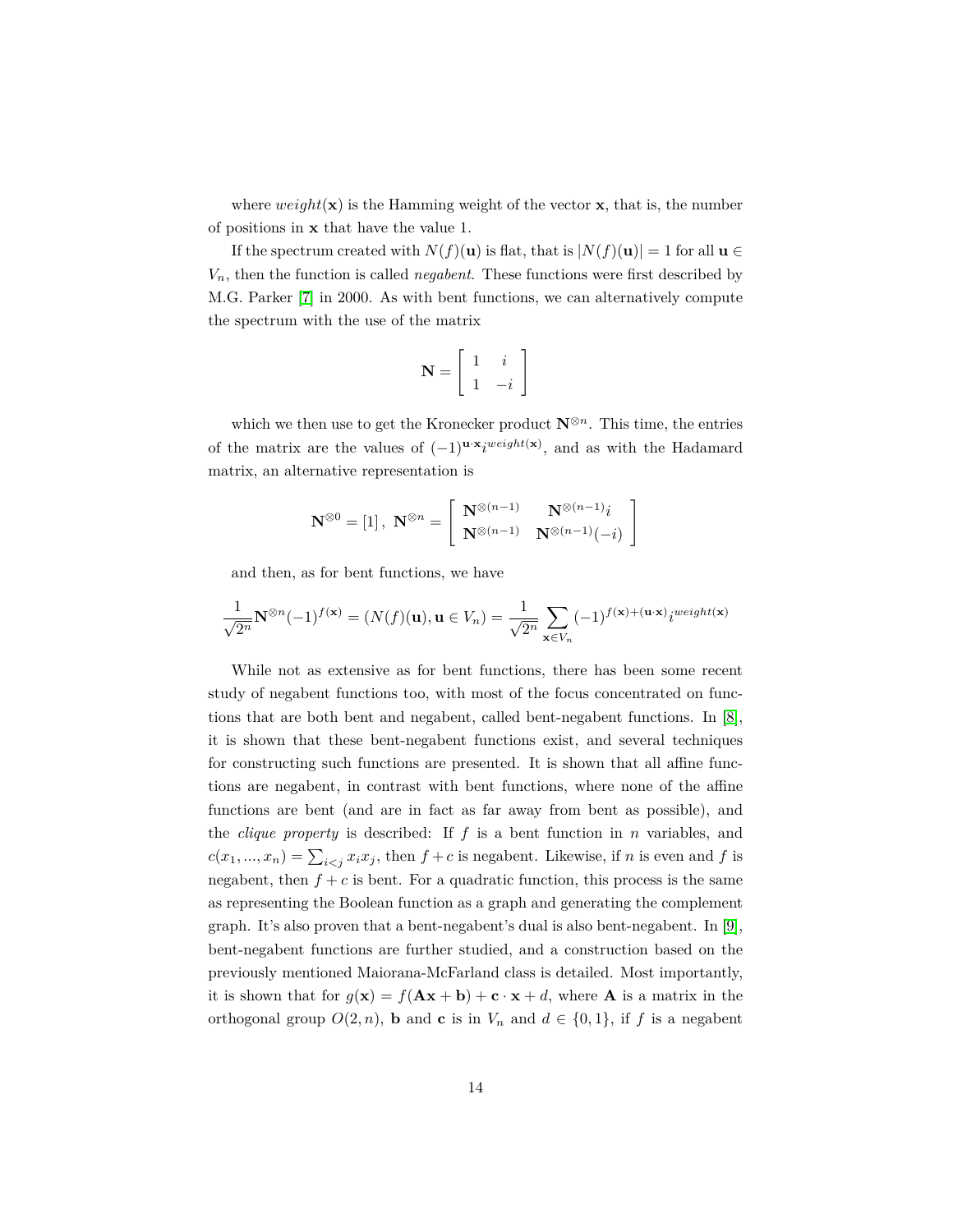<span id="page-14-2"></span>**Algorithm 1** Fast Kronecker transform

```
Input n: number of 2x2 matrices in T
Input x: vector of length 2
n
Input T: list of 2x2 matrices giving the Kronecker product
Output y: y = Txfor i = 0 to n - 1 do
     for j = 0 to 2^n - 1 do
          if j \gg i \pmod{2} = 0 then
              \mathbf{y}_j = \mathbf{T}_{i,(0,0)} \cdot \mathbf{x}_j + \mathbf{T}_{i,(0,1)} \cdot \mathbf{x}_{j+2^i \pmod{2^n}}else
               \mathbf{y}_j = \mathbf{T}_{i,(1,0)} \cdot \mathbf{x}_{j-2^i+2^n \pmod{2^n}} + \mathbf{T}_{i,(1,1)} \cdot \mathbf{x}_jend if
     end for
     \mathbf{x} \leftarrow \mathbf{y}end for
return y
```
function, then *g* is a negabent function. This is the same property that we had for bent functions, only with  $O(2, n)$  instead of  $GL(2, n)$ . A further thorough exploration of negabent functions is undertaken in [\[10\]](#page-74-9). Amongst other things, it is proven that the maximum degree of a negabent function is  $\lceil \frac{n}{2} \rceil$ , which gives us an upper bound when searching for negabent functions. It also shows how to generate bent-negabent functions from the Maiorana-McFarland construction by requiring  $weight(\mathbf{x} + \mathbf{y}) = weight(\theta(\mathbf{x}) + \theta(\mathbf{y}))$  and requiring  $g(\mathbf{y})$  to be a bent function.

### <span id="page-14-0"></span>**2.6 Fast Kronecker product computation**

The naive way of multiplying with a Kronecker product  $\mathbf{A}^{\otimes n}$  is by first creating the matrix, then doing the matrix multiplication. This, however, gives a computational complexity of  $O(2^{2n})$ . A better way is the Fast Kronecker transform, which is described in Algorithm [1.](#page-14-2) This algorithm gives a computational complexity of  $O(2^n \log 2^n)$ , and can be used to significantly speed up ANF/truth table transforms and checking functions for bentness and/or negabentness.

### <span id="page-14-1"></span>**2.7 Going further**

The Maiorana-McFarland construction hints at a property of bent and/or negabent functions – by replacing each of the variables in a function with a vector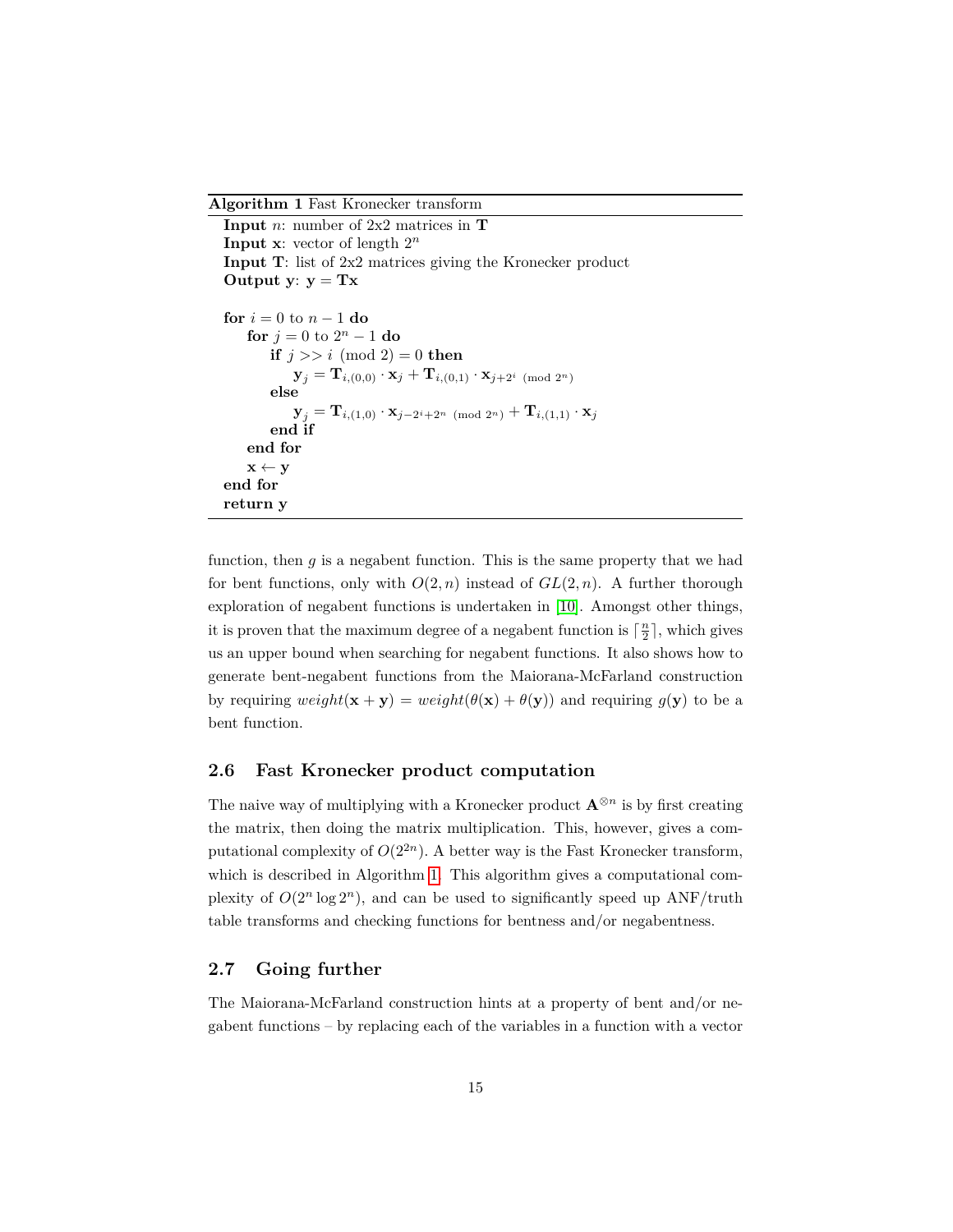of size *m*, one can use these functions to generate infinite constructions for bent and/or negabent functions. For example, using the bent function  $f(\mathbf{x}) = x_0 \cdot x_1$ as a template function:

$$
\mathbf{x}_0 = (y_0, y_1) \n\mathbf{x}_1 = (y_2, y_3) \n f'(\mathbf{x}) = \mathbf{x}_0 \cdot \mathbf{x}_1 = (y_0, y_1) \cdot (y_2, y_3) = y_0 y_2 + y_1 y_3
$$

While the straight insertion of vectors in place of the variables doesn't give very interesting results, it's possible to generalize by apply subfunctions to the input vectors. Continuing the previous example,

$$
f(\mathbf{x}) = \theta_{01}(\mathbf{x}_0) \cdot \theta_{10}(\mathbf{x}_1) + g_0(\mathbf{x}_0) + g_1(\mathbf{x}_1)
$$

with the  $\theta_{ij}$  being functions from  $V_m \to V_m$ , and the  $g_i$  being functions from  $V_m \to V_1$ . There are, however, limitations on the kind of subfunctions we can use in the various positions whilst still maintaining the bent/negabent property. In the above case, one finds, to within symmetry, that  $\theta_{01}$  needs to be the identity function in  $\mathcal{I}_m$ , while  $\theta_{10}$  can be a permutation in  $\mathcal{P}_m$  and  $g_1$  can be any function in  $V_m \to V_1$ . This result is the Maiorana-McFarland construction.

### <span id="page-15-0"></span>**2.8 Decomposing Kronecker products**

Given a Kronecker product  $\mathbf{A} \otimes \mathbf{B} \otimes \mathbf{C}$ ....**Z** where the matrices are all  $n \times n$ matrices of the same size, then

**Lemma 1.**  $(A \otimes B)(C \otimes D) = AC \otimes BD$ 

**Lemma 2.**  $A \otimes B \otimes C \otimes D...Z = (A \otimes I \otimes I \otimes I...I)(I \otimes B \otimes I \otimes I...I)(I \otimes I \otimes I...I)$ **C** ⊗ **I***...***I**)*...*(**I***...***I** ⊗ **I** ⊗ **I** ⊗ **Z**)

*Proof.* Let  $\mathbf{A}_n$  and  $\mathbf{B}_n$  be matrices of size  $n \times n$ , and let  $\mathbf{I}_n$  be an identity matrix of size  $n \times n$ . Because of the mixed-product property we have

$$
(\mathbf{A}_n \otimes \mathbf{I}_m)(\mathbf{I}_n \otimes \mathbf{B}_m) \;\; = \;\; \mathbf{A}_n \mathbf{I}_n \otimes \mathbf{I}_m \mathbf{B}_m = \mathbf{A}_n \otimes \mathbf{B}_m
$$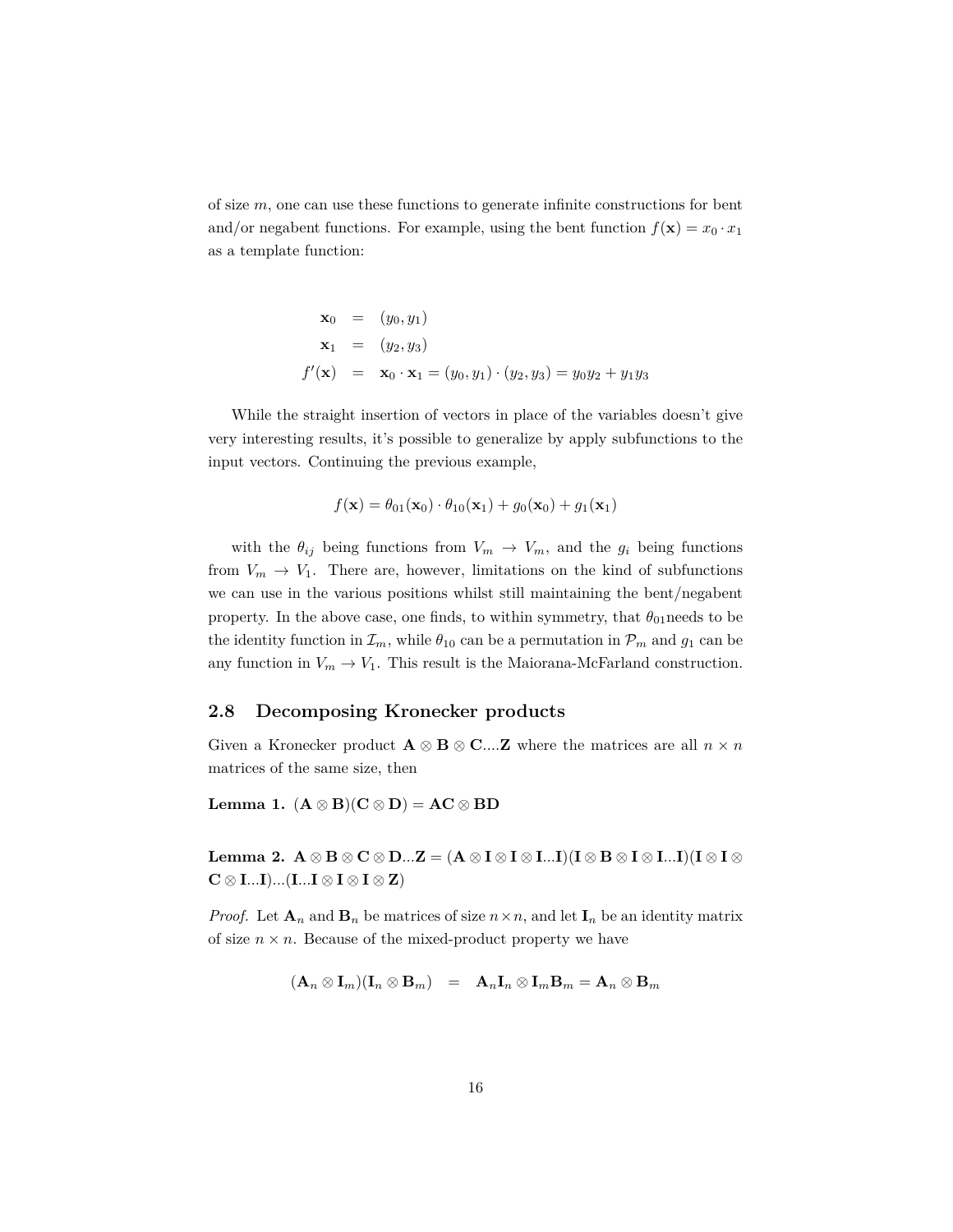We then get that  $(\mathbf{A} \otimes \mathbf{I} \otimes \mathbf{I} \otimes \mathbf{I} \ldots \mathbf{I})(\mathbf{I} \otimes \mathbf{B} \otimes \mathbf{I} \otimes \mathbf{I} \ldots \mathbf{I}) = (\mathbf{A} \otimes \mathbf{B} \otimes \mathbf{I} \otimes \mathbf{I} \ldots \mathbf{I}),$ **then**  $(A \otimes B \otimes I \otimes I...I)(I \otimes I \otimes C \otimes I...I) = (A \otimes B \otimes C \otimes I...I)$  and so on. □

This decomposition means that instead of doing the Hadamard/Nega-Hadamard transform on all the variables of a Boolean function at once, we can split the set of variables into subsets, and do partial transforms over a subset of the variables at a time:

$$
\mathbf{H}(-1)^{f(x_0,x_1)} = \mathbf{H}_{x_1}\mathbf{H}_{x_0}(-1)^{f(x_0,x_1)}
$$

where  $\mathbf{H}_{x_n}$  is a partial Hadamard matrix of the form  $\mathbf{I} \otimes \mathbf{I}$ *...***I** $\otimes \mathbf{H} \otimes \mathbf{I}$ *...***I** $\otimes \mathbf{I}$ with **H** in the positions corresponding to  $x_n$ , for example if we have the function *f*(*x*<sub>0</sub>*, x*<sub>1</sub>*, x*<sub>2</sub>*, x*<sub>3</sub>), we have  $\mathbf{H}_{x_1} = \mathbf{I} ⊗ \mathbf{H} ⊗ \mathbf{I} ⊗ \mathbf{I}$ , or if we have  $f(\mathbf{x}_0, \mathbf{x}_1)$  where  $\mathbf{x}_0$  and **x**<sub>1</sub> are each length 3 vectors of variables, then we have  $\mathbf{H}_{\mathbf{x}_0} = \mathbf{H} \otimes \mathbf{H} \otimes \mathbf{H} \otimes \mathbf{I} \otimes \mathbf{I}$ .

### <span id="page-16-0"></span>**2.9 Partial Hadamard and Nega-Hadamard function transforms**

Let **x***,* **y** be vectors of variables of length *m*, and **z** be a vector of variables of length  $m'$ . A subclass of Boolean functions,  $f(\mathbf{x}, \mathbf{y}, \mathbf{z})$ , can be rewritten to be of the form  $f(\mathbf{x}, \mathbf{y}) = \mathbf{x} \cdot A(\mathbf{y}) + B(\mathbf{y}, \mathbf{z})$  where **y** are the variables "connected" to **x**, and **z** are the variables "unconnected" to **x**. For example, for  $m = 2$ ,  $f = x_0x_2 + x_1x_2 + x_1x_3 + x_2x_3 + x_4x_5$  and  $\mathbf{x} = (x_0, x_1)$  becomes  $f = (x_0, x_1)$ .  $(x_2, x_2 + x_3) + (x_2x_3 + x_4x_5)$  with  $y = (x_2, x_3)$  and  $z = (x_4, x_5)$ . Using this property, we are able to deduce four function transforms that work on a single part of a function at a time. They are listed here together for convenience:

$$
\mathbf{H}_{\mathbf{x}}(-1)^{\mathbf{x}\cdot A(\mathbf{y})}\alpha^{B(\mathbf{y},\mathbf{z})} = \prod_{j} \left( (-1)^{x_{j}+A(\mathbf{y})_{j}} + 1 \right) \alpha^{B(\mathbf{y},\mathbf{z})}
$$
\n
$$
\mathbf{H}_{\mathbf{x}} \prod_{j} \left( (-1)^{\mathbf{x}_{j}+A(\mathbf{y})_{j}} + 1 \right) \alpha^{B(\mathbf{y},\mathbf{z})} = (-1)^{\mathbf{x}\cdot A(\mathbf{y})}\alpha^{B(\mathbf{y},\mathbf{z})}
$$
\n
$$
\mathbf{N}_{\mathbf{x}}(-1)^{\mathbf{x}\cdot A(\mathbf{y})}\alpha^{B(\mathbf{y},\mathbf{z})} = i^{3([\mathbf{x}+A(\mathbf{y})]\cdot 1)}\alpha^{B(\mathbf{y},\mathbf{z})}
$$
\n
$$
\mathbf{N}_{\mathbf{x}}(-1)^{\mathbf{x}\cdot A(\mathbf{y})}\alpha^{B(\mathbf{y},\mathbf{z})} = \mathbf{H}_{\mathbf{x}}(-1)^{\mathbf{x}\cdot A(\mathbf{y})}i^{\mathbf{x}\cdot 1}\alpha^{B(\mathbf{y},\mathbf{z})}
$$
\n
$$
\mathbf{N}_{\mathbf{x}} \prod_{j} \left( (-1)^{\mathbf{x}_{j}+A(\mathbf{y})_{j}} + 1 \right) \alpha^{B(\mathbf{y},\mathbf{z})} = (-1)^{\mathbf{x}\cdot A(\mathbf{y})}i^{A(\mathbf{y})\cdot 1}\alpha^{B(\mathbf{y},\mathbf{z})}
$$

In these transforms, the  $(i)^a$  and  $(-1)^a$  parts are called the *phase* parts, as their absolute value stays the same no matter the value of  $a$ , and the  $\prod_j$  parts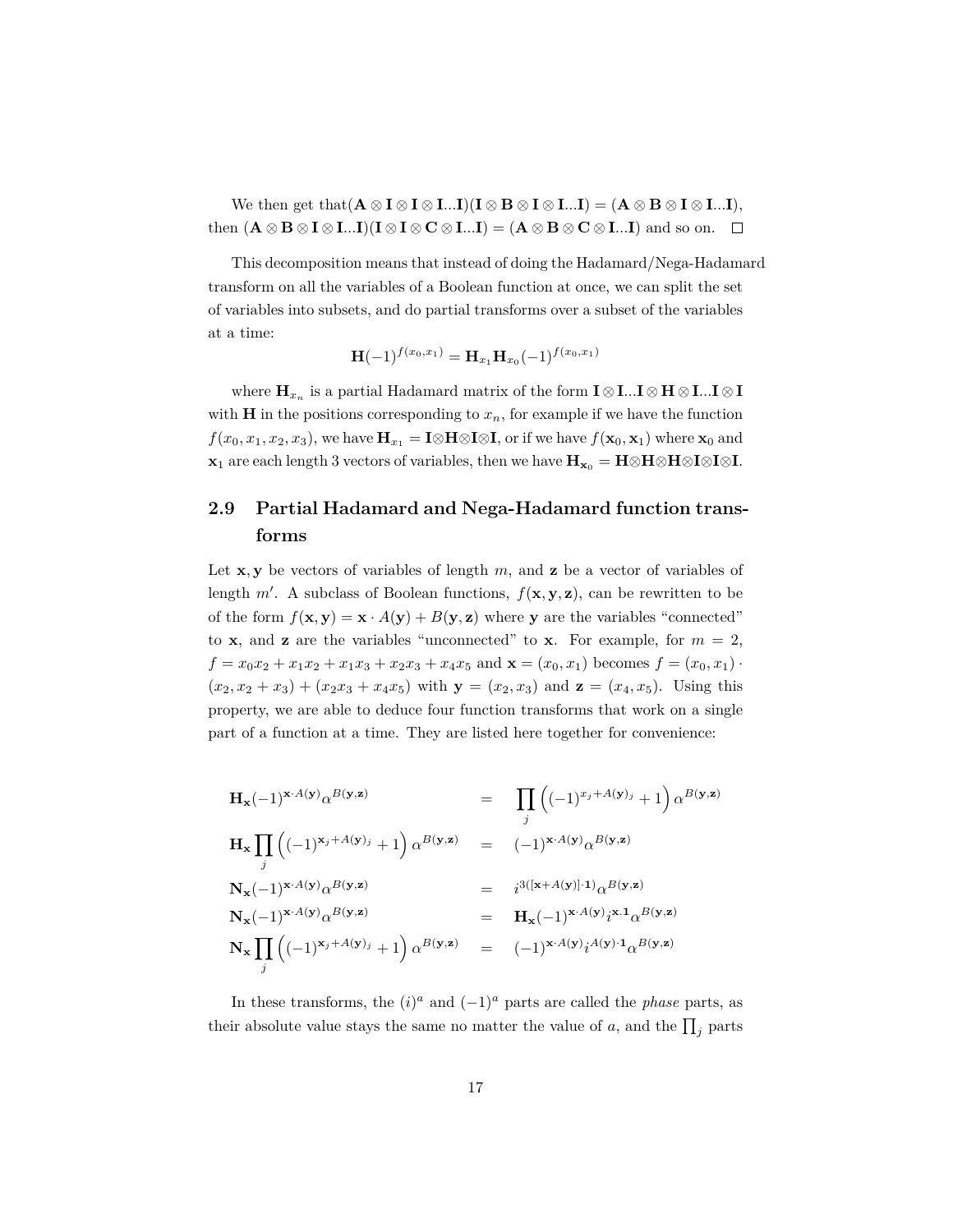are called the *magnitude* parts, as the result is always a nonzero integer.

For the theorems below, note that the equations are interpreted as vectors, that is,  $\mathbf{H}_{\mathbf{x}} f(\mathbf{x}) = g(\mathbf{x})$  means that for the left hand side,  $\mathbf{H}_{\mathbf{x}}$  acts on the length  $2^n$  vector  $f = (f(x), x \in V_n)$ , which then gives the vector resulting from the multiplication **Hxf**. Likewise, on the right hand side, we have the length 2 *n* vector  $\mathbf{g} = (g(\mathbf{x}), \mathbf{x} \in V_n)$ . All the theorems are true to within a constant factor.

#### <span id="page-17-0"></span>**2.9.1 Hadamard pure phase to magnitude-phase transform**

**Theorem 3.** Let  $A(\mathbf{y}) = (A(\mathbf{y})_0, A(\mathbf{y})_1, ..., A(\mathbf{y})_{m-1})$  be a function from  $V_m \to$ *V<sub>m</sub>*, and  $B(\mathbf{y}, \mathbf{z})$  be a function from  $V_{m+m'} \to \mathbb{Z}_r$  for some integer *r*.

$$
\mathbf{H}_{\mathbf{x}}(-1)^{\mathbf{x}\cdot A(\mathbf{y})}\alpha^{B(\mathbf{y},\mathbf{z})} = \prod_j \left( (-1)^{x_j+A(\mathbf{y})_j} + 1 \right) \alpha^{B(\mathbf{y},\mathbf{z})}
$$

*Proof.*  $A(y)$  and  $B(y, z)$  do not change as **x** varies, therefore  $A(y)$  can be written as the vector **a**, and  $\alpha^{B(y,z)}$  can be considered a constant. We only the Hadamard transform over only the  $\mathbf x$  part, and we keep it as  $\mathbf H_{\mathbf x}$  to avoid confusion.

$$
\mathbf{H}_{\mathbf{x}}(-1)^{\mathbf{x}\cdot\mathbf{a}} = H_{\mathbf{x}}(\mathbf{u}) = \frac{1}{\sqrt{2^n}} \sum_{\mathbf{x}\in V_n} (-1)^{\mathbf{x}\cdot\mathbf{a} + \mathbf{x}\cdot\mathbf{u}} = \frac{1}{\sqrt{2^n}} \sum_{\mathbf{x}\in V_n} (-1)^{\mathbf{x}\cdot(\mathbf{a} + \mathbf{u})}
$$

Again, for convenience, we remove the constant  $\frac{1}{\sqrt{6}}$  $\frac{1}{2^n}$ , and expand the dot product

$$
H_{\mathbf{x}}(\mathbf{u}) = \sum_{\mathbf{x} \in V_n} (-1)^{x_1(a_1 + u_1) + x_2(a_2 + u_2) + \dots + x_n(a_n + u_n)}
$$

We note that **x** takes on all possible values of  $V_n$ , and we can expand the summation. As an example, this is the expansion for  $V_2$ :

$$
H_{\mathbf{x}}(\mathbf{u}) = ((-1)^{0(a_1+u_1)+0(a_2+u_2)} + (-1)^{1(a_1+u_1)+0(a_2+u_2)}
$$
  
+  $(-1)^{0(a_1+u_1)+1(a_2+u_2)} + (-1)^{1(a_1+u_1)+1(a_2+u_2)}$ )

$$
H_{\mathbf{x}}(\mathbf{u}) = \left( (-1)^0 + (-1)^{a_1 + u_1} + (-1)^{a_2 + u_2} + (-1)^{a_1 + u_1 + a_2 + u_2} \right)
$$

We note that this kind of expansion can be contracted back to a product.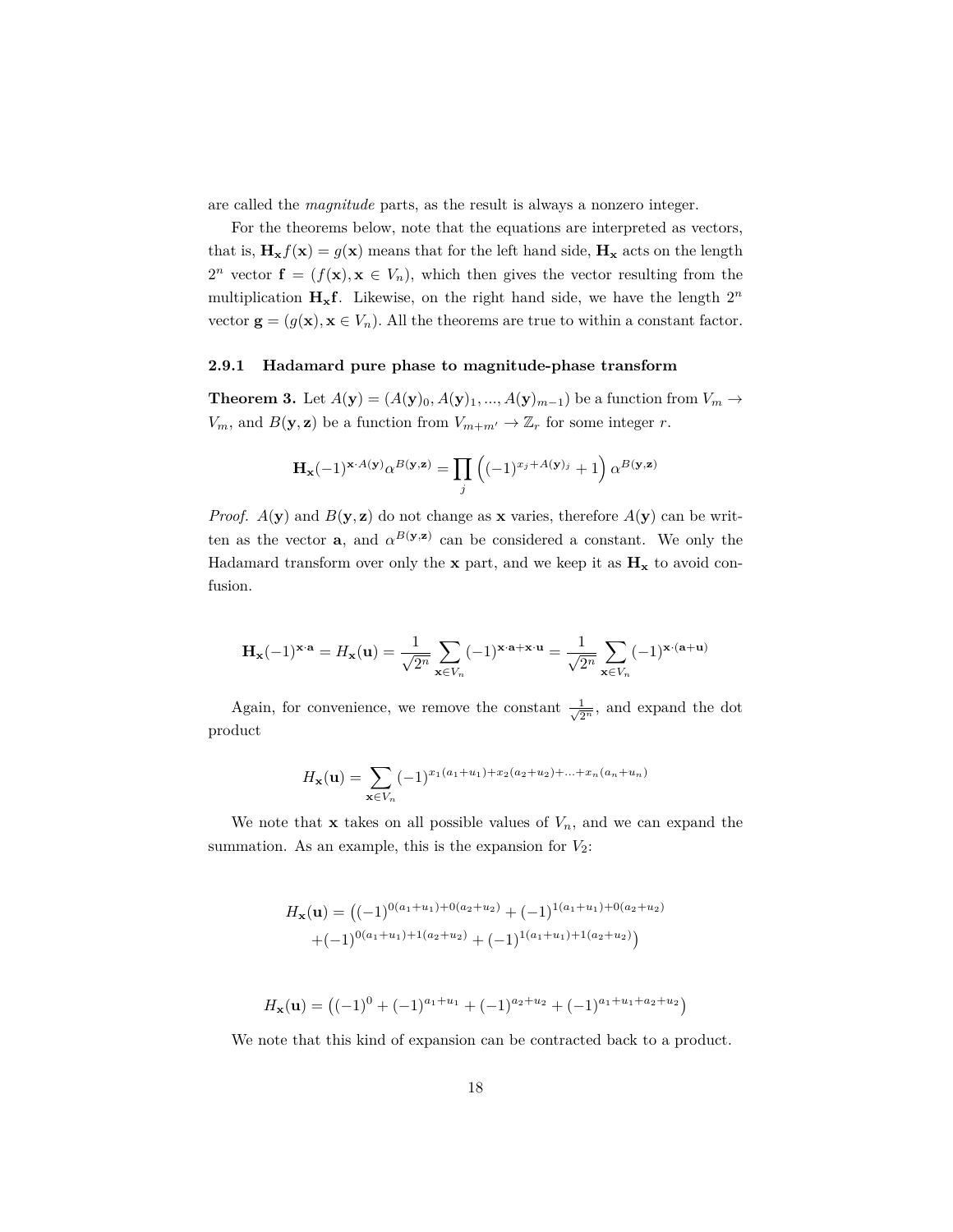$$
H_{\mathbf{x}}(\mathbf{u}) = \prod_{j} \left( (-1)^{a_j + u_j} + 1 \right)
$$

Finally, we rename **u** to **x**, and we have proven the transform

$$
\mathbf{H}_{\mathbf{x}}(-1)^{\mathbf{x}\cdot\mathbf{a}} = \prod_{j} \left( (-1)^{a_j + x_j} + 1 \right)
$$

### <span id="page-18-0"></span>**2.9.2 Hadamard magnitude-phase to pure phase transform**

**Theorem 4.**

$$
\mathbf{H}_{\mathbf{x}} \prod_{j} \left( (-1)^{\mathbf{x}_{j} + A(\mathbf{y})_{j}} + 1 \right) \alpha^{B(\mathbf{y}, \mathbf{z})} = (-1)^{\mathbf{x} \cdot A(\mathbf{y})} \alpha^{B(\mathbf{y}, \mathbf{z})}
$$

*Proof.*  $H_x$  is its own inverse, so

$$
\mathbf{H}_{\mathbf{x}}(-1)^{\mathbf{x}\cdot A(\mathbf{y})}\alpha^{B(\mathbf{y},\mathbf{z})} = \prod_{j} \left( (-1)^{\mathbf{x}_{j}+A(\mathbf{y})_{j}} + 1 \right) \alpha^{B(\mathbf{y},\mathbf{z})}
$$

$$
\mathbf{H}_{\mathbf{x}}\mathbf{H}_{\mathbf{x}}(-1)^{\mathbf{x}\cdot A(\mathbf{y})}\alpha^{B(\mathbf{y},\mathbf{z})} = \mathbf{H}_{\mathbf{x}}\prod_{j} \left( (-1)^{\mathbf{x}_{j}+A(\mathbf{y})_{j}} + 1 \right) \alpha^{B(\mathbf{y},\mathbf{z})}
$$

$$
\mathbf{I}(-1)^{\mathbf{x}\cdot A(\mathbf{y})}\alpha^{B(\mathbf{y},\mathbf{z})} = \mathbf{H}_{\mathbf{x}}\prod_{j} \left( (-1)^{\mathbf{x}_{j}+A(\mathbf{y})_{j}} + 1 \right) \alpha^{B(\mathbf{y},\mathbf{z})}
$$

### <span id="page-18-1"></span>**2.9.3 Nega-Hadamard pure phase to pure phase transform**

In this transformation, the notation  $[a_0 + a_1] \pmod{4}$  means that  $a_0 + a_1$  is "embedded" mod 2 in  $\mathbb{Z}_4$ , so that  $[1 + 1] = 0$ . Generalizing, we have

$$
\left[\sum_{i=1}^{n} a_i\right] = \sum_{i=1}^{n} a_i + \sum_{i,j=1, i
$$

For example, for  $a, b, c \in V_n$ ,  $[a+b+c] = a+b+c+2ab+2ac+2bc \pmod{4}$ .

**Theorem 5.**

$$
\mathbf{N}_{\mathbf{x}}(-1)^{\mathbf{x}\cdot A(\mathbf{y})}\alpha^{B(\mathbf{y},\mathbf{z})} = i^{3([\mathbf{x}+A(\mathbf{y})]\cdot \mathbf{1})}\alpha^{B(\mathbf{y},\mathbf{z})}
$$

*Proof.* As before, we let  $A(y)$  be a vector **a** and  $\alpha^{B(y,z)}$  be a constant.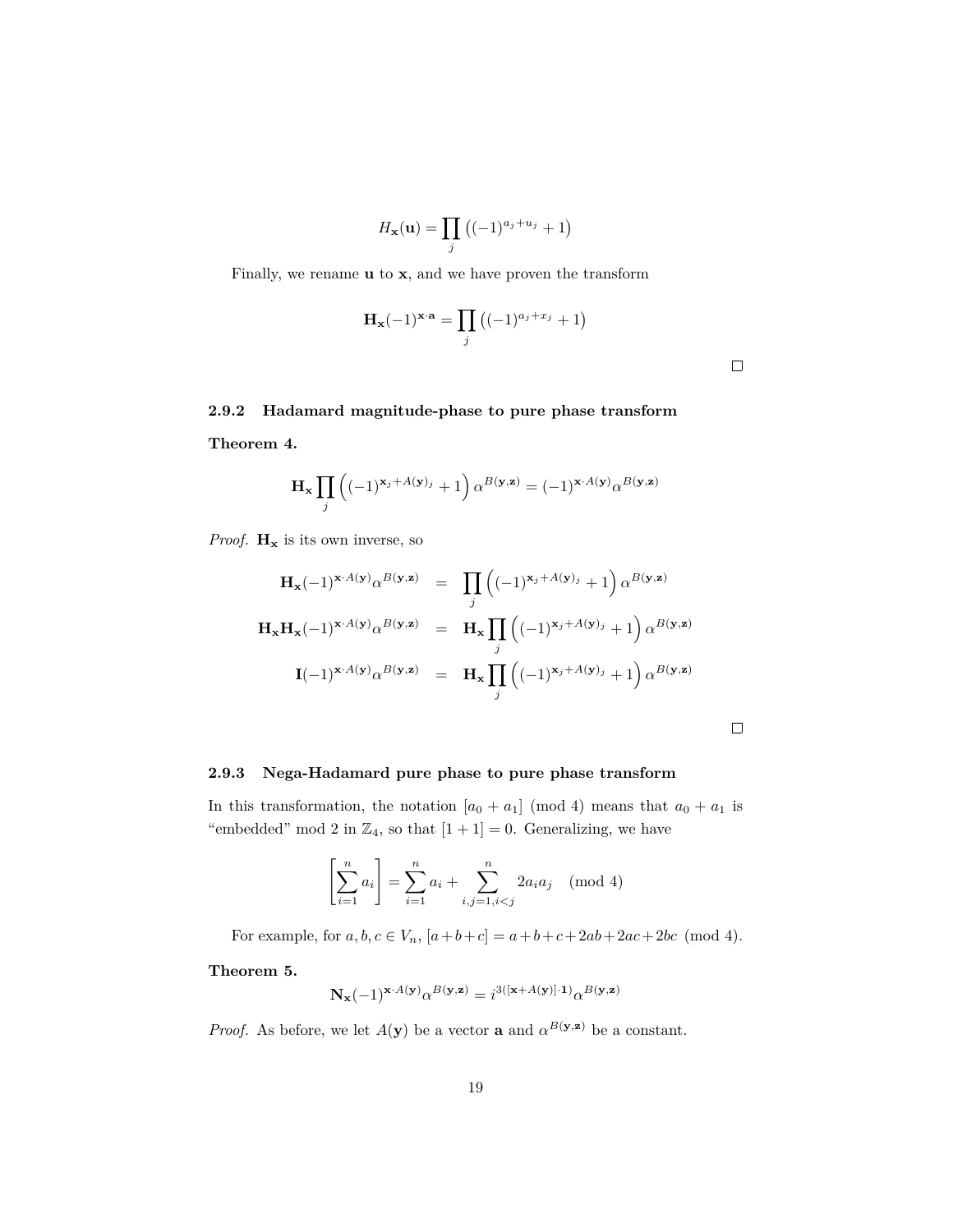$$
\mathbf{N_x}(-1)^{\mathbf{x}\cdot\mathbf{a}}=N_\mathbf{x}(\mathbf{u})=\frac{1}{\sqrt{2^n}}\sum_{\mathbf{x}\in V_n}(-1)^{\mathbf{x}\cdot\mathbf{a}+\mathbf{x}\cdot\mathbf{u}}i^{weight(\mathbf{x})}=\frac{1}{\sqrt{2^n}}\sum_{\mathbf{x}\in V_n}i^{2(\mathbf{x}\cdot(\mathbf{a}+\mathbf{u}))+\mathbf{x}\cdot\mathbf{1}}
$$

Note that  $weight(\mathbf{x}) = \mathbf{x} \cdot \mathbf{1}$ . Again we remove  $\frac{1}{\sqrt{2}}$  $\frac{1}{2^n}$  as it is constant. We expand the vectors:

$$
N_{\mathbf{x}}(\mathbf{u}) = \sum_{\mathbf{x} \in V_n} i^{2x_1(a_1 + u_1) + x_1 + 2x_2(a_2 + u_2) + x_2 \dots + 2x_n(a_n + u_n) + x_n}
$$

Again we expand the summation and contract it back into a product, like we did with the Hadamard phase-magnitude/phase transform

$$
N_{\mathbf{x}}(\mathbf{u}) = \prod_{j} \left( i^{2(a_j + u_j) + 1} + 1 \right)
$$

This means that for each  $j$ , if  $a_j$  is equal to  $u_j$ , the product is multiplied by  $(1 + i)$ , and if they are different, the product is multiplied by  $(1 - i)$ . First, let us assume that  $\mathbf{a} = \mathbf{u}$ , and we can call the resulting product  $\alpha$ , which is a constant depending on *n*. Then, for each position in **a** and **u** where they are different, the product  $\alpha$  is multiplied by  $-i$ , or, 3*i*, giving us  $\alpha i^{3([\mathbf{a}+\mathbf{u}]\cdot\mathbf{1}}$ . When the constant  $\alpha$  is removed and **u** is renamed to **x** we get

$$
N_{\mathbf{x}}(\mathbf{u}) = i^{3([\mathbf{a}+\mathbf{x}]\cdot 1)}
$$

where [] means embedded mod 2 as previously described.

 $\Box$ 

### <span id="page-19-0"></span>**2.9.4 Nega-Hadamard pure phase to magnitude-phase transform Theorem 6.**

$$
\mathbf{N_x}(-1)^{\mathbf{x} \cdot A(\mathbf{y})} \alpha^{B(\mathbf{y},\mathbf{z})} = \mathbf{H_x}(-1)^{\mathbf{x} \cdot A(\mathbf{y})} i^{\mathbf{x}.1} \alpha^{B(\mathbf{y},\mathbf{z})}
$$

*Proof.* First, remove the constant  $\alpha^{B(y,z)}$  and let  $i^f = i^{2(x \cdot A(y))}$ . We then have

$$
N_{\mathbf{x}}(\mathbf{u}) = \frac{1}{\sqrt{2^n}} \sum_{\mathbf{x} \in V_n} i^f (-1)^{\mathbf{x} \cdot \mathbf{u}} i^{weight(\mathbf{x})} = \frac{1}{\sqrt{2^n}} \sum_{\mathbf{x} \in V_n} i^{f + weight(\mathbf{x})} (-1)^{\mathbf{x} \cdot \mathbf{u}}
$$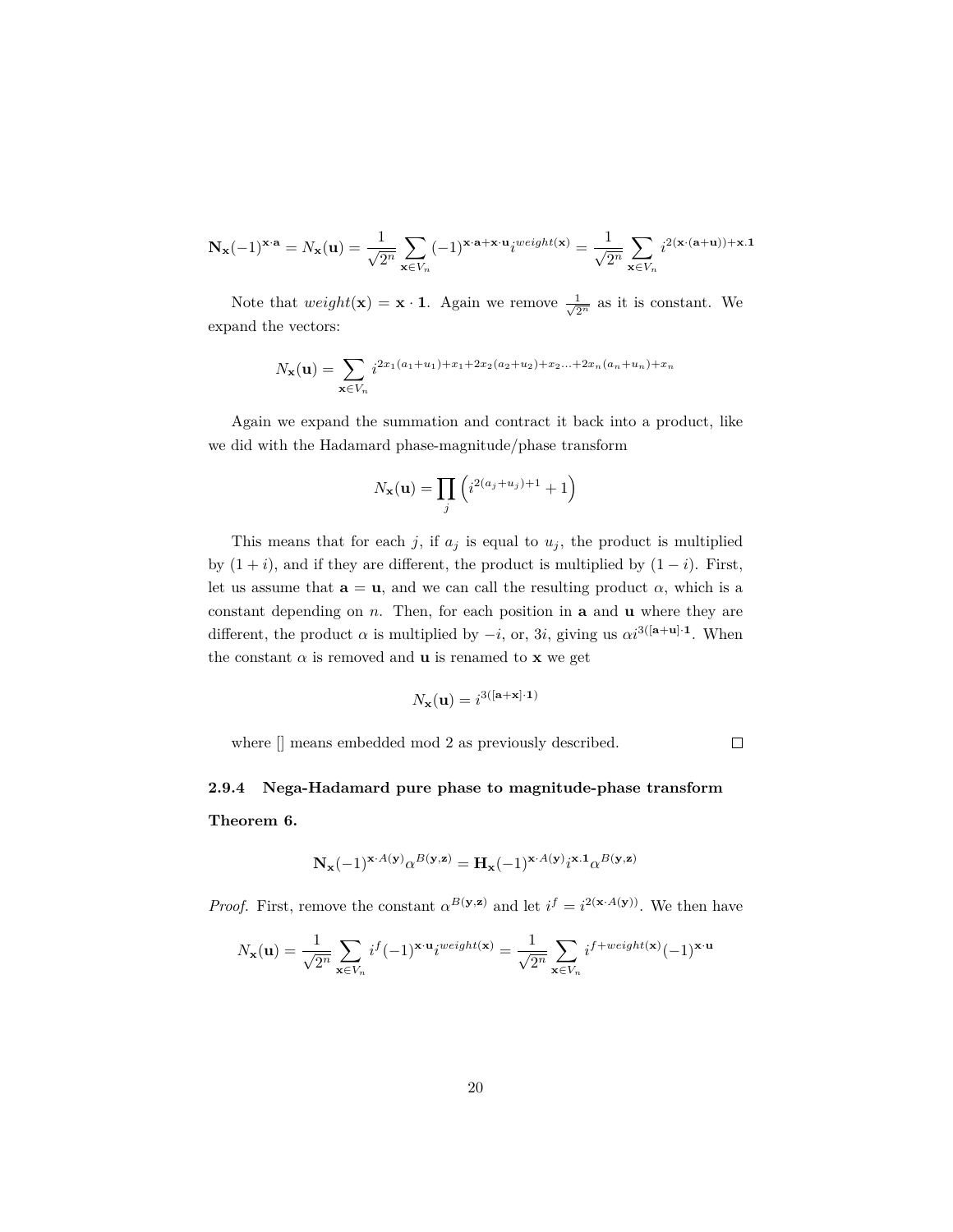Let  $g = f + weight(\mathbf{x}) = f + \mathbf{x} \cdot \mathbf{1}$  and we get

$$
\frac{1}{\sqrt{2^n}}\sum_{\mathbf{x}\in V_n}i^g(-1)^{\mathbf{x}\cdot\mathbf{u}}=H_\mathbf{x}(\mathbf{u})
$$

We now insert *g* back in the original function, and can then apply the normal Hadamard pure phase to magnitude-transform  $\Box$ 

#### <span id="page-20-0"></span>**2.9.5 Nega-Hadamard magnitude-phase to pure phase transform**

**Theorem 7.**

$$
\mathbf{N}_{\mathbf{x}} \prod_{j} \left( (-1)^{\mathbf{x}_{j} + A(\mathbf{y})_{j}} + 1 \right) \alpha^{B(\mathbf{y}, \mathbf{z})} = (-1)^{\mathbf{x} \cdot A(\mathbf{y})} i^{A(\mathbf{y}) \cdot 1} \alpha^{B(\mathbf{y}, \mathbf{z})}
$$

*Proof.* Here, let  $N_x$  be the Nega-Hadamard matrix with the same size as **x**. As before, we remove  $\alpha^{B(\mathbf{y},\mathbf{z})}$  and consider  $A(\mathbf{y})$  a constant **a**.

$$
\mathbf{N}_{\mathbf{x}} \prod_{j} \left( (-1)^{\mathbf{x}_j + \mathbf{a}_j} + 1 \right) = (-1)^{\mathbf{x} \cdot \mathbf{a}} i^{\mathbf{a} \cdot \mathbf{1}}
$$

It's easy to see that  $\prod_j ((-1)^{x_j + a_j} + 1)$  will only be nonzero when  $\mathbf{x} = \mathbf{a}$ . This means that over the range of  $\mathbf{x} \in V_n$ , there will only be one nonzero value in the resulting vector. Now consider what happens when we multiply  $N_x$  with this vector – the resulting vector will be one column of  $N_x$  (within a constant factor), determined by the value of **a**. We know from earlier that the entries of the matrix are  $(-1)^{\mathbf{u} \cdot \mathbf{x}} i^{weight(\mathbf{x})} = (-1)^{\mathbf{u} \cdot \mathbf{x}} i^{\mathbf{x} \cdot \mathbf{1}}$  with **x** indexing the column and **u** indexing the rows. Since  $\mathbf{x} = \mathbf{a}$ , we have the vector  $((-1)^{\mathbf{u} \cdot \mathbf{a}} i^{\mathbf{a} \cdot \mathbf{1}}, \mathbf{u} \in V_n)$ . It only remains to rename **u** to **x** for convenience, and it's proven.  $\Box$ 

### <span id="page-20-1"></span>**2.10 Application of partial transforms**

We now have all the tools required to find which subfunctions we can place where so as to get an infinite construction for bent and/or negabent functions. We will call these limits the *constraints* of a template function. To find these constraints for a specific bent/negabent function we successively apply the previously discussed transformations to a bent and/or negabent template function until the function has been evaluated over all input variables. The resulting constrained template function can then generate bent and/or negabent functions of *mn* variables, where *n* is the number of variables in the template function,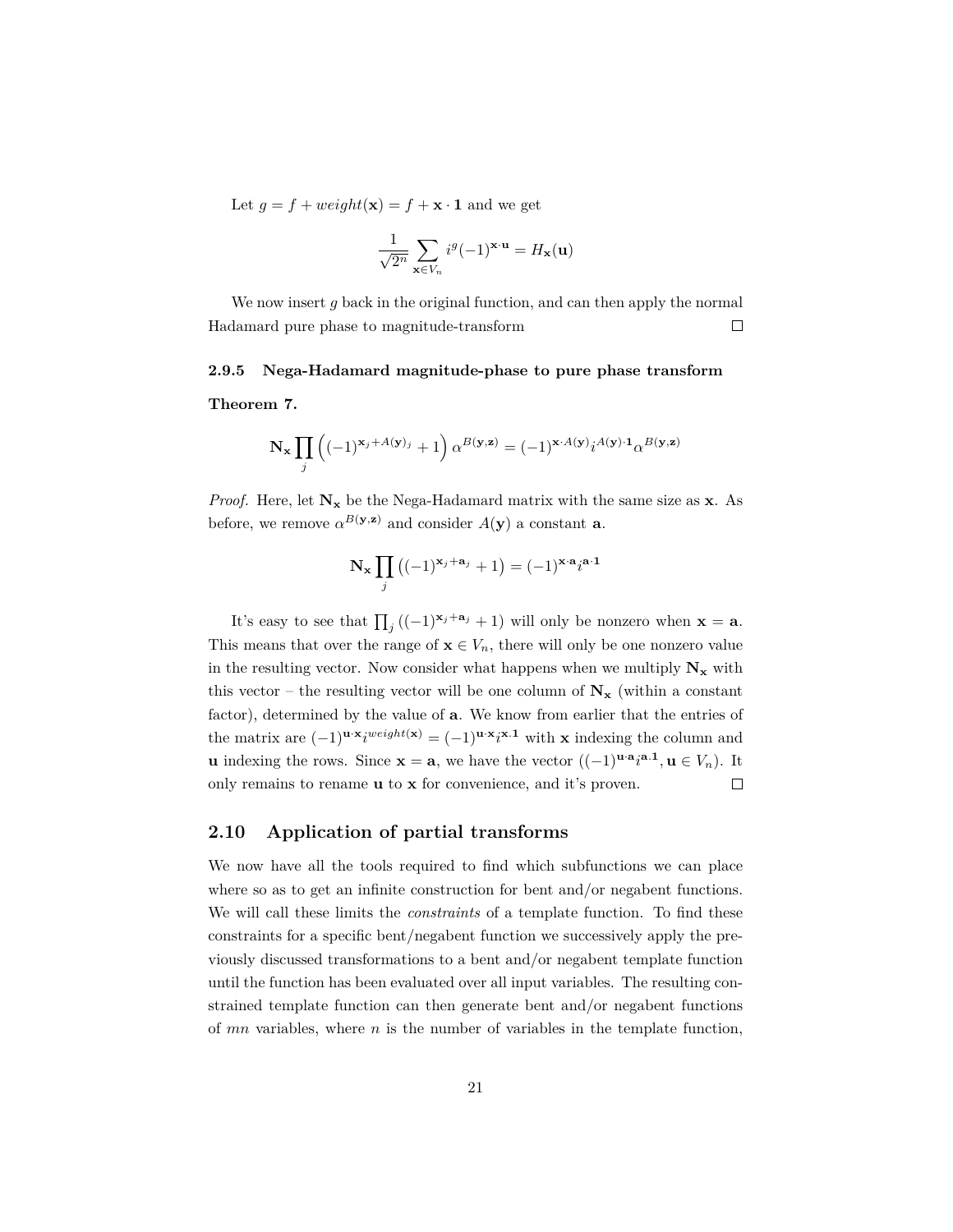and *m* is the length of the vectors used in the construction. We will present two examples, the first is the  $n = 2$  function that underlies the Maiorana-McFarland construction, and the second example is the  $n = 4$  path graph, which is both bent and negabent. The latter construction was originally found in [\[9\]](#page-74-8), but here we present a general way of discovering the construction.

#### <span id="page-21-0"></span>**2.10.1 Function over 2 variables**

Our first example is the simple 2*m* variable function, where  $F = (-1)^f$  and  $\mathbf{x}_0, \mathbf{x}_1$  are vectors in  $V_m$ :

$$
F = (-1)^{\theta_{01}(\mathbf{x}_0)\theta_{10}(\mathbf{x}_1) + g_0(\mathbf{x}_0) + g_1(\mathbf{x}_1)}
$$
\n(2.1)

We wish to apply the Walsh-Hadamard transform to *F*, and wish to ensure that  $f$  is bent. To begin, we chose to apply  $\mathbf{H}_{\mathbf{x}_0}$ . First, we rewrite the function to have two parts, one containing all terms "connected" to  $\mathbf{x}_0$ , and one containing those not connected. To do this, we have to restrict some of the functions, namely  $\theta_{01}$  and  $g_0$ , to the identity function and zero, respectively. For simplicity in this description,  $g_0(\mathbf{x}_0)$  is completely removed from the function, but observe that if *f* is bent and/or negabent, then  $f + \mathbf{v} \cdot \mathbf{x}_0$ ,  $\forall \mathbf{v} \in V_m$  is also bent and/or negabent. Given these restrictions, we have

$$
F = (-1)^{x_0(\theta_{10}(\mathbf{x}_1))} (-1)^{g_1(\mathbf{x}_1)}
$$

Applying the  $\mathbf{H}_{\mathbf{x}_0}$  transform gives, from theorem 3,

$$
\mathbf{H}_{\mathbf{x}_0} F = \prod_j ((-1)^{(\mathbf{x}_0 + \theta_{10}(\mathbf{x}_1))_j} + 1)(-1)^{g_1(\mathbf{x}_1)}
$$

We can here see that the resulting function is only nonzero when  $(x_0 +$  $(\theta_{10}(\mathbf{x}_1))_j$  is zero mod 2 for all *j*, which also means  $\mathbf{x}_0 = \theta_{10}(\mathbf{x}_1) \text{ mod } 2$ . It is possible to apply an arbitrary function  $P(\mathbf{a})$  to both sides as long as  $P(\mathbf{a}) = P(\mathbf{b})$ when  $\mathbf{a} = \mathbf{b}$  and  $P(\mathbf{a}) \neq P(\mathbf{b})$  when  $\mathbf{a} \neq \mathbf{b}$ . The functions with this property are the permutation functions in  $V_m \to V_m$ . We then get  $P(\mathbf{x}_0) = P(\theta_{10}(\mathbf{x}_1))$ . By picking *P* to be the inverse of  $\theta_{10}$ , we get  $\theta_{10}^{-1}(\mathbf{x}_0) = \theta_{10}^{-1}(\theta_{10}(\mathbf{x}_1)) = \mathbf{x}_1$ . For this to be possible, we need to constrain  $\theta_{10}$  to be a permutation too. Inserting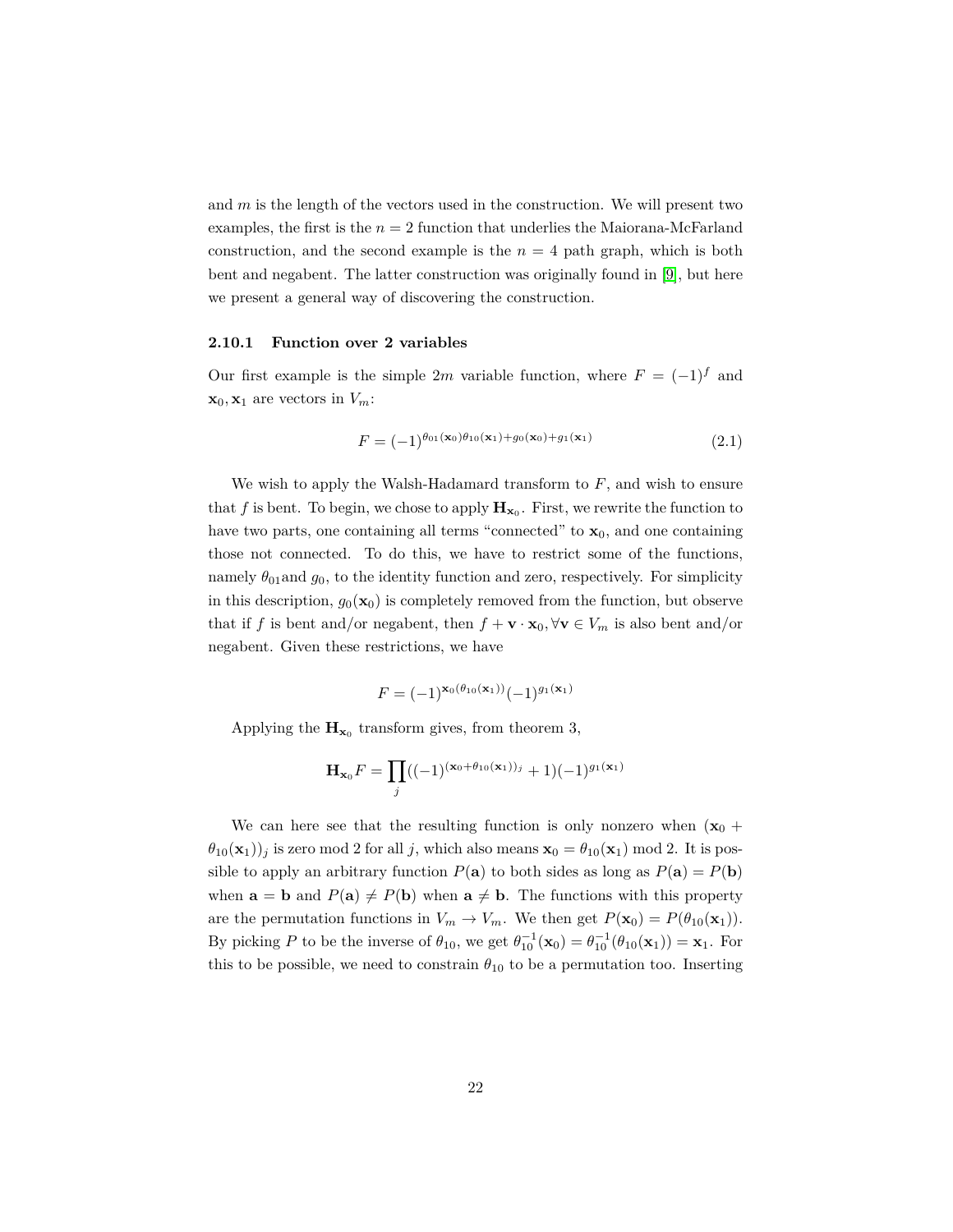back and rearranging, we get

$$
\mathbf{H}_{\mathbf{x}_0} F = \prod_j ((-1)^{(\mathbf{x}_1 + \theta_{10}^{-1}(\mathbf{x}_0))_j} + 1)(-1)^{g_1(\mathbf{x}_1)}
$$

Because  $\mathbf{x}_1 = \theta_{10}^{-1}(\mathbf{x}_0)$ , we can replace  $\mathbf{x}_1$  in the phase part

$$
\mathbf{H}_{\mathbf{x}_0}F = \prod_j ((-1)^{(\mathbf{x}_1 + \theta_{10}^{-1}(\mathbf{x}_0))_j} + 1)(-1)^{g_1(\theta_{10}^{-1}(\mathbf{x}_0))}
$$

We are now ready to apply  $\mathbf{H}_{\mathbf{x}_1}$ , which we can do as  $\mathbf{x}_1$  only occurs in the magnitude part of the function. By theorem 4,

$$
\mathbf{H}_{\mathbf{x}_1} \mathbf{H}_{\mathbf{x}_0} F = (-1)^{\mathbf{x}_1 \theta_{10}^{-1}(\mathbf{x}_0) + g_1(\theta_{10}^{-1}(\mathbf{x}_0))}
$$
(2.2)

Since we are left with a phase-only function, this means the transformed function's spectrum is flat, and, as  $H_{x_0}H_{x_1}$  is the Walsh-Hadamard transform, we've found a valid bent construction from (2*.*1), where the constraints are as follows:

- $g_1$  is a function in  $V_m \to V_1$
- $\theta_{10}$  is a permutation in  $\mathcal{P}_m$
- $\theta_{01}$  is an identity function, and  $g_0$  is zero

which is easily recognized as the MM construction. The Hadamard dual of (2*.*1) is also given by (2*.*2).

#### <span id="page-22-0"></span>**2.10.2 Function over 4 variables**

Consider this 4*m* variable function, which has the four variable bent-negabent function  $x_0x_1 + x_1x_3 + x_3x_2$ , corresponding to the four vertex path graph, as its template:

$$
F = (-1)^{\theta_{01}(\mathbf{x}_0)\theta_{10}(\mathbf{x}_1) + \theta_{13}(\mathbf{x}_1)\theta_{31}(\mathbf{x}_3) + \theta_{32}(\mathbf{x}_3)\theta_{23}(\mathbf{x}_2) + g_0(\mathbf{x}_0) + g_1(\mathbf{x}_1) + g_2(\mathbf{x}_2) + g_3(\mathbf{x}_3)}
$$

(2.3)

We wish to apply the Walsh-Hadamard function to  $F$ , and restrict so that  $f$  is bent. We chose to apply  $\mathbf{H}_{\mathbf{x}_0}$  first. As in the previous example, we separate out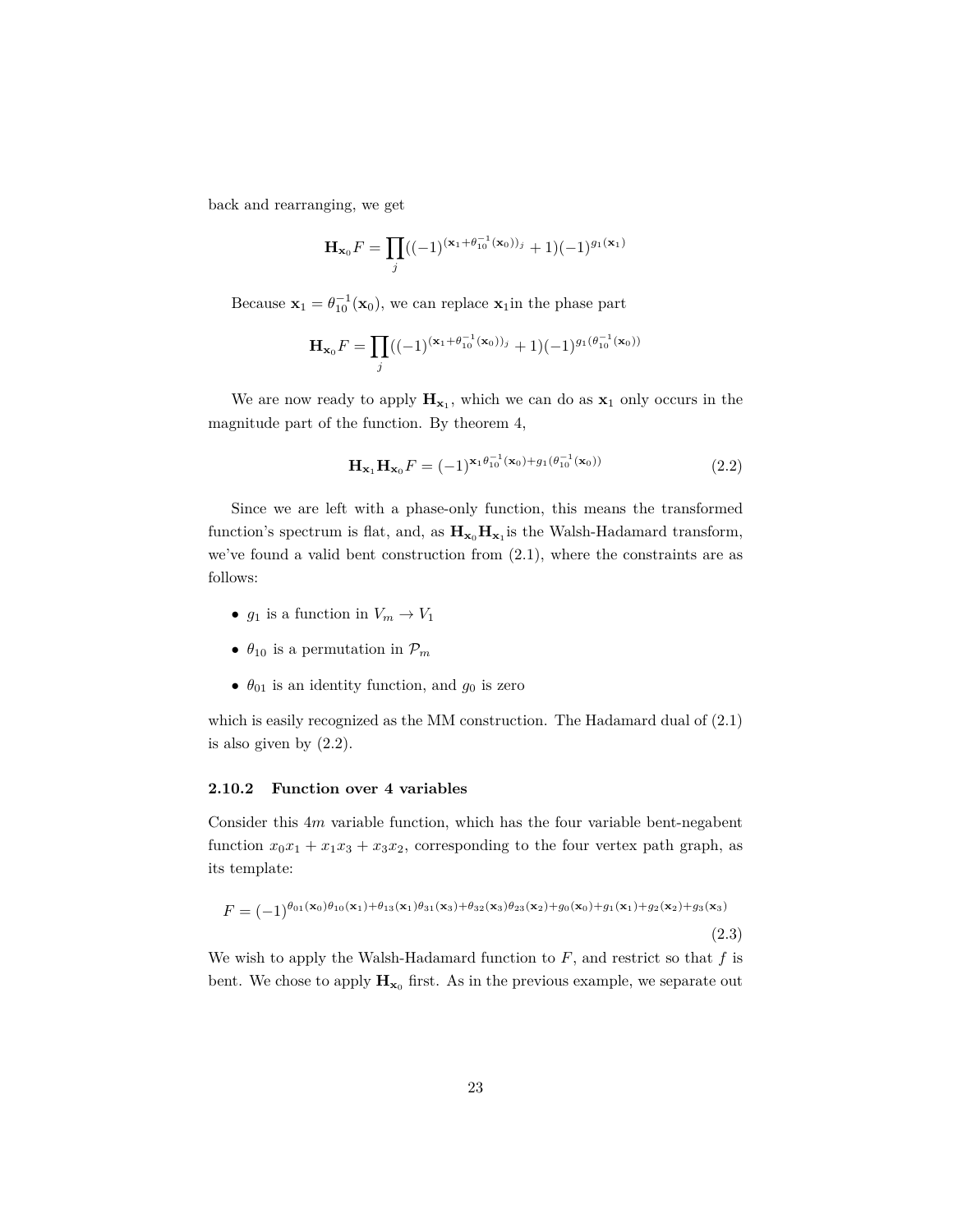$\mathbf{x}_0$  and the variables connected to it. As before,  $g_0$  is removed.

 $F = (-1)^{\mathbf{x}_0(\theta_{10}(\mathbf{x}_1))}(-1)^{\theta_{13}(\mathbf{x}_1)\theta_{31}(\mathbf{x}_3)+\theta_{32}(\mathbf{x}_3)\theta_{23}(\mathbf{x}_2)+g_1(\mathbf{x}_1)+g_2(\mathbf{x}_2)+g_3(\mathbf{x}_3)}$ Let  $\alpha = (-1)^{\theta_{13}(\mathbf{x}_1)\theta_{31}(\mathbf{x}_3)+\theta_{32}(\mathbf{x}_3)\theta_{23}(\mathbf{x}_2)+g_1(\mathbf{x}_1)+g_2(\mathbf{x}_2)+g_3(\mathbf{x}_3)}$ Then  $F = (-1)^{\mathbf{x}_0(\theta_{10}(\mathbf{x}_1))}\alpha$ 

Applying the transformation  $\mathbf{H}_{\mathbf{x}_0}$  gives, by theorem 3,

$$
\mathbf{H}_{\mathbf{x}_0}F = \prod_j ((-1)^{(\mathbf{x}_0 + \theta_{10}(\mathbf{x}_1))_j} + 1)\alpha
$$

We now wish to apply  $\mathbf{H}_{\mathbf{x}_1}$ , so we arrange  $\mathbf{x}_0 + \theta_{10}(\mathbf{x}_1)$  as  $\mathbf{x}_1 + \theta_{10}^{-1}(\mathbf{x}_0)$ . This is only possible if  $\theta_{10}$  is a permutation.

$$
\mathbf{H}_{\mathbf{x}_0} F = \prod_j ((-1)^{(\mathbf{x}_1 + \theta_{10}^{-1}(\mathbf{x}_0))_j} + 1)\alpha
$$

and we replace  $\mathbf{x}_1$  with  $\theta_{10}^{-1}(\mathbf{x}_0)$  in  $\alpha$  to obtain

$$
\mathbf{H}_{\mathbf{x}_0} F = \prod_j ((-1)^{(\mathbf{x}_1 + \theta_{10}^{-1}(\mathbf{x}_0))_j} + 1)
$$
  
 
$$
\cdot (-1)^{\theta_{13}(\theta_{10}^{-1}(\mathbf{x}_0))\theta_{31}(\mathbf{x}_3) + \theta_{32}(\mathbf{x}_3)\theta_{23}(\mathbf{x}_2) + g_1(\theta_{10}^{-1}(\mathbf{x}_0)) + g_2(\mathbf{x}_2) + g_3(\mathbf{x}_3)}
$$

We can now use the second transform  $\mathbf{H}_{\mathbf{x}_1}$ , so by theorem 4,

 $\mathbf{H}_{\mathbf{x}_1}\mathbf{H}_{\mathbf{x}_0}F=(-1)^{\mathbf{x}_1\theta_{10}^{-1}(\mathbf{x}_0)+\theta_{13}(\theta_{10}^{-1}(\mathbf{x}_0))\theta_{31}(\mathbf{x}_3)+\theta_{32}(\mathbf{x}_3)\theta_{23}(\mathbf{x}_2)+g_1(\theta_{10}^{-1}(\mathbf{x}_0))+g_2(\mathbf{x}_2)+g_3(\mathbf{x}_3)}$ 

Now we wish to apply  $\mathbf{H}_{\mathbf{x}_2}$ . This constrains  $\theta_{23}$  to the identity and  $g_2$  to zero. So

$$
\mathbf{H}_{\mathbf{x}_1}\mathbf{H}_{\mathbf{x}_0}F = (-1)^{\mathbf{x}_2(\theta_{32}(\mathbf{x}_3))}(-1)^{\mathbf{x}_1\theta_{10}^{-1}(\mathbf{x}_0)+\theta_{13}(\theta_{10}^{-1}(\mathbf{x}_0))\theta_{31}(\mathbf{x}_3)+g_1(\theta_{10}^{-1}(\mathbf{x}_0))+g_3(\mathbf{x}_3)}
$$
  
Let  $\alpha = (-1)^{\mathbf{x}_1\theta_{10}^{-1}(\mathbf{x}_0)+\theta_{13}(\theta_{10}^{-1}(\mathbf{x}_0))\theta_{31}(\mathbf{x}_3)+g_1(\theta_{10}^{-1}(\mathbf{x}_0))+g_3(\mathbf{x}_3)}$   
Then  $\mathbf{H}_{\mathbf{x}_1}\mathbf{H}_{\mathbf{x}_0}F = (-1)^{\mathbf{x}_2(\theta_{32}(\mathbf{x}_3))}\alpha$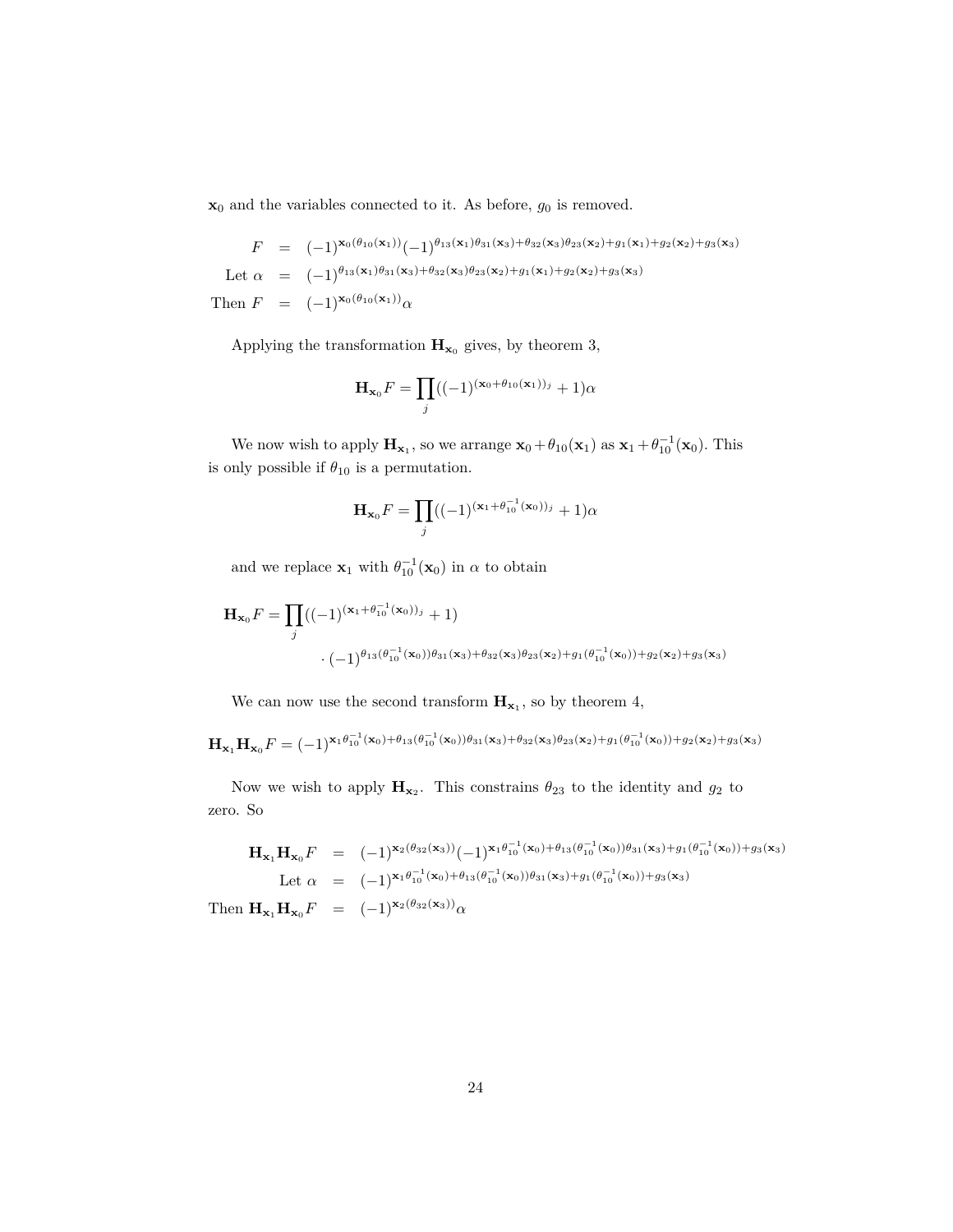Applying  $\mathbf{H}_{\mathbf{x}_2}$ , by theorem 3, gives

$$
\mathbf{H}_{\mathbf{x}_2} \mathbf{H}_{\mathbf{x}_1} \mathbf{H}_{\mathbf{x}_0} F = \prod_j ((-1)^{(\mathbf{x}_2 + \theta_{32}(\mathbf{x}_3))_j} + 1) \alpha
$$
\n
$$
= \prod_j ((-1)^{(\mathbf{x}_3 + \theta_{32}^{-1}(\mathbf{x}_2))_j} + 1) \alpha
$$
\n
$$
= \prod_j ((-1)^{(\mathbf{x}_3 + \theta_{32}^{-1}(\mathbf{x}_2))_j} + 1)
$$
\n
$$
\cdot (-1)^{\mathbf{x}_1 \theta_{10}^{-1}(\mathbf{x}_0) + \theta_{13}(\theta_{10}^{-1}(\mathbf{x}_0)) \theta_{31}(\theta_{32}^{-1}(\mathbf{x}_2)) + g_1(\theta_{10}^{-1}(\mathbf{x}_0)) + g_3(\theta_{32}^{-1}(\mathbf{x}_2))}
$$

Finally, we apply transform  $H_{\mathbf{x}_3}$ , which, by theorem 4 gives

$$
\mathbf{H}_{\mathbf{x}_3} \mathbf{H}_{\mathbf{x}_2} \mathbf{H}_{\mathbf{x}_1} \mathbf{H}_{\mathbf{x}_0} F = (-1)^{\mathbf{x}_3 \theta_{32}^{-1}(\mathbf{x}_2) + \mathbf{x}_1 \theta_{10}^{-1}(\mathbf{x}_0) + \theta_{13}(\theta_{10}^{-1}(\mathbf{x}_0))\theta_{31}(\theta_{32}^{-1}(\mathbf{x}_2)) + g_1(\theta_{10}^{-1}(\mathbf{x}_0)) + g_3(\theta_{32}^{-1}(\mathbf{x}_2))}
$$
\n(2.4)

this being the Walsh-Hadamard transform of  $F = (-1)^f$ And thus we have the final constraints on  $(2.3)$ , to ensure that  $f$  is bent:

- $\theta_{13}$ ,  $\theta_{31}$ ,  $g_1$  and  $g_3$  are unrestricted functions
- $\theta_{10}$  and  $\theta_{32}$  are permutations
- The rest of the functions are all identity functions or zero, as appropriate

The Hadamard dual of (2*.*3) is given by (2*.*4).

Likewise, we can do this for the nega-Hadamard transform:

Let 
$$
F = (-1)^{\theta_{01}(\mathbf{x}_0)\theta_{10}(\mathbf{x}_1) + \theta_{13}(\mathbf{x}_1)\theta_{31}(\mathbf{x}_3) + \theta_{32}(\mathbf{x}_3)\theta_{23}(\mathbf{x}_2) + g_0(\mathbf{x}_0) + g_1(\mathbf{x}_1) + g_2(\mathbf{x}_2) + g_3(\mathbf{x}_3)}
$$
  
(2.5)

We apply  $N_{\mathbf{x}_0}$ , which requires  $\theta_{01}$  to be the identity, and  $g_0(\mathbf{x}_0)$  to be removed. Then

$$
F = (-1)^{\mathbf{x}_0(\theta_{10}(\mathbf{x}_1))} (-1)^{\theta_{13}(\mathbf{x}_1)\theta_{31}(\mathbf{x}_3) + \theta_{32}(\mathbf{x}_3)\theta_{23}(\mathbf{x}_2) + g_1(\mathbf{x}_1) + g_2(\mathbf{x}_2) + g_3(\mathbf{x}_3)}
$$
  
Let  $\alpha = (-1)^{\theta_{13}(\mathbf{x}_1)\theta_{31}(\mathbf{x}_3) + \theta_{32}(\mathbf{x}_3)\theta_{23}(\mathbf{x}_2) + g_1(\mathbf{x}_1) + g_2(\mathbf{x}_2) + g_3(\mathbf{x}_3)}$   
Then  $F = (-1)^{\mathbf{x}_0(\theta_{10}(\mathbf{x}_1))} \alpha$ 

Applying  $\mathbf{N}_{\mathbf{x}_0}$ , we get, from theorem 5,

$$
\mathbf{N}_{\mathbf{x}_0} F = i^{3([\mathbf{x}_0 + \theta_{10}(\mathbf{x}_1)].\mathbf{1})} \alpha = i^{3(\mathbf{x}_0.1 + \theta_{10}(\mathbf{x}_1).1 + 2(\mathbf{x}_0\theta_{10}(\mathbf{x}_1)))} \alpha
$$
  
= 
$$
i^{3(\mathbf{x}_0.1 + \theta_{10}(\mathbf{x}_1).1)} (-1)^{\mathbf{x}_0\theta_{10}(\mathbf{x}_1) + \theta_{13}(\mathbf{x}_1)\theta_{31}(\mathbf{x}_3) + \theta_{32}(\mathbf{x}_3)\theta_{23}(\mathbf{x}_2) + g_1(\mathbf{x}_1) + g_2(\mathbf{x}_2) + g_3(\mathbf{x}_3)}
$$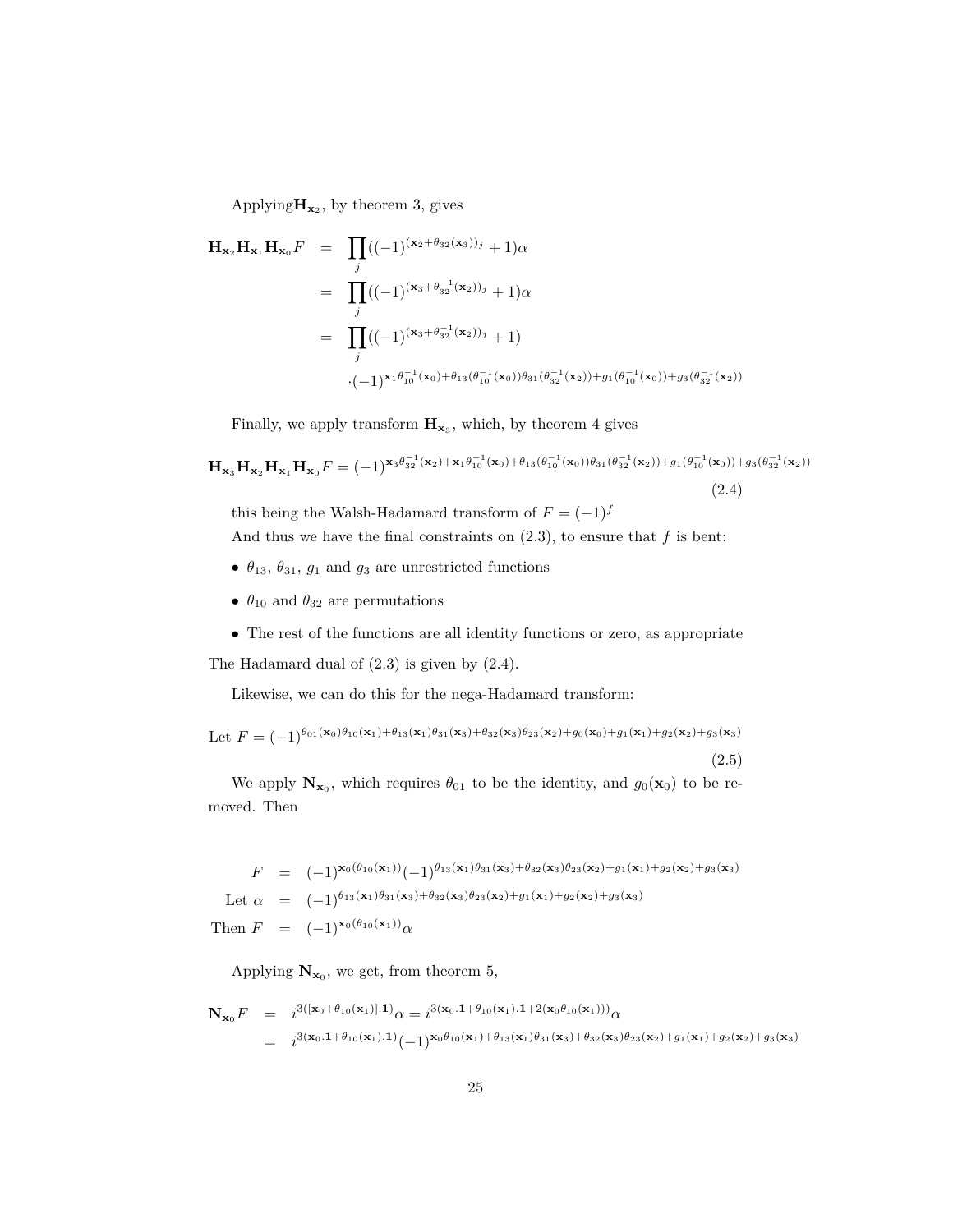We now choose to apply  $\mathbf{N}_{\mathbf{x}_2}$ , requiring  $\theta_{23}$  to be constrained to the identity and *g*<sup>2</sup> to be set to zero. So,

$$
\mathbf{N}_{\mathbf{x}_0}F = i^{3(\mathbf{x}_0.1+\theta_{10}(\mathbf{x}_1).1)}(-1)^{\mathbf{x}_2(\theta_{32}(\mathbf{x}_3))}(-1)^{\mathbf{x}_0\theta_{10}(\mathbf{x}_1)+\theta_{13}(\mathbf{x}_1)\theta_{31}(\mathbf{x}_3)+g_1(\mathbf{x}_1)+g_3(\mathbf{x}_3)}
$$
  
Let  $\alpha = i^{3(\mathbf{x}_0.1+\theta_{10}(\mathbf{x}_1).1)}(-1)^{\mathbf{x}_0\theta_{10}(\mathbf{x}_1)+\theta_{13}(\mathbf{x}_1)\theta_{31}(\mathbf{x}_3)+g_1(\mathbf{x}_1)+g_3(\mathbf{x}_3)}$   
Then  $\mathbf{N}_{\mathbf{x}_0}F = (-1)^{\mathbf{x}_2(\theta_{32}(\mathbf{x}_3))}\alpha$ 

Now, applying  $N_{\mathbf{x}_2}$ , gives, from theorem 5

$$
\begin{array}{rcl}\n\mathbf{N_{x_2}}\mathbf{N_{x_0}}F &=& i^{3(\mathbf{x_2}+\theta_{32}(\mathbf{x_3})].\mathbf{1})}\alpha = & i^{3(\mathbf{x_2}.1+\theta_{32}(\mathbf{x_3}).1+2(\mathbf{x_2}\theta_{32}(\mathbf{x_3})))}\alpha \\
&=& i^{3(\mathbf{x_2}.1+\theta_{32}(\mathbf{x_3}).1+\mathbf{x_0}.1+\theta_{10}(\mathbf{x_1}).\mathbf{1})}(-1)^{\mathbf{x_2}\theta_{32}(\mathbf{x_3})+\mathbf{x_0}\theta_{10}(\mathbf{x_1})+\theta_{13}(\mathbf{x_1})\theta_{31}(\mathbf{x_3})+g_1(\mathbf{x_1})+g_3(\mathbf{x_3})}\n\end{array}
$$

We now chose to apply  $N_{\mathbf{x}_1}$ , requiring  $\theta_{10}$  and  $\theta_{13}$  to be constrained to the identity and *g*<sup>1</sup> to be set to zero. Thus,

$$
N_{x_1}N_{x_2}N_{x_0}F = H_{x_1}i^{x_1.1}N_{x_2}N_{x_0}f
$$
  
\n
$$
= H_{x_1}i^{x_1.1}i^{3(x_2.1+\theta_{32}(x_3).1+x_0.1+\theta_{10}(x_1).1)}
$$
  
\n
$$
\cdot (-1)^{x_2\theta_{32}(x_3)+x_0\theta_{10}(x_1)+\theta_{13}(x_1)\theta_{31}(x_3)+g_1(x_1)+g_3(x_3)}
$$
  
\n
$$
= H_{x_1}i^{3(x_2.1+\theta_{32}(x_3).1+x_0.1)}(-1)^{x_2\theta_{32}(x_3)+x_0x_1+\theta_{13}(x_1)\theta_{31}(x_3)+g_1(x_1)+g_3(x_3)}
$$
  
\n
$$
= H_{x_1}(-1)^{x_1(x_0+\theta_{31}(x_3))}i^{3(x_2.1+\theta_{32}(x_3).1+x_0.1)}(-1)^{x_2\theta_{32}(x_3)+g_3(x_3)}
$$
  
\nLet  $\alpha = i^{3(x_2.1+\theta_{32}(x_3).1+x_0.1)}(-1)^{x_2\theta_{32}(x_3)+g_3(x_3)}$   
\n
$$
N_{x_1}N_{x_2}N_{x_0}F = H_{x_1}(-1)^{x_1(x_0+\theta_{31}(x_3))}\alpha
$$

**Then**  $=$   $\Pi$ *j*  $((-1)^{(\mathbf{x}_1+\mathbf{x}_0+\theta_{31}(\mathbf{x}_3))_j}+1)\alpha$ 

To apply  $\mathbf{N}_{\mathbf{x}_3}$ , we constrain  $\theta_{31}$  to be a permutation:

$$
\mathbf{N}_{\mathbf{x}_1} \mathbf{N}_{\mathbf{x}_2} \mathbf{N}_{\mathbf{x}_0} F = \prod_j ((-1)^{(\mathbf{x}_3 + \theta_{31}^{-1}(\mathbf{x}_0 + \mathbf{x}_1))_j} + 1) \alpha
$$

So,

$$
\mathbf{N}_{\mathbf{x}_3} \mathbf{N}_{\mathbf{x}_1} \mathbf{N}_{\mathbf{x}_2} \mathbf{N}_{\mathbf{x}_0} F = (-1)^{\mathbf{x}_3 \theta_{31}^{-1} (\mathbf{x}_0 + \mathbf{x}_1)} i^{\theta_{31}^{-1} (\mathbf{x}_0 + \mathbf{x}_1) . \mathbf{1}} \alpha
$$
  
\n
$$
= i^{\theta_{31}^{-1} (\mathbf{x}_0 + \mathbf{x}_1) . \mathbf{1}} i^{3(\mathbf{x}_2 . \mathbf{1} + \theta_{32} (\theta_{31}^{-1} (\mathbf{x}_0 + \mathbf{x}_1)) . \mathbf{1} + \mathbf{x}_0 . \mathbf{1})}
$$
  
\n
$$
\cdot (-1)^{\mathbf{x}_3 \theta_{31}^{-1} (\mathbf{x}_0 + \mathbf{x}_1) + \mathbf{x}_2 \theta_{32} (\theta_{31}^{-1} (\mathbf{x}_0 + \mathbf{x}_1)) + g_3 (\theta_{31}^{-1} (\mathbf{x}_0 + \mathbf{x}_1))} (2.6)
$$

We have applied the nega-Hadamard transform to *F* and obtained a phaseonly function, which means that  $f$  is negabent. The final constraints in  $(2.5)$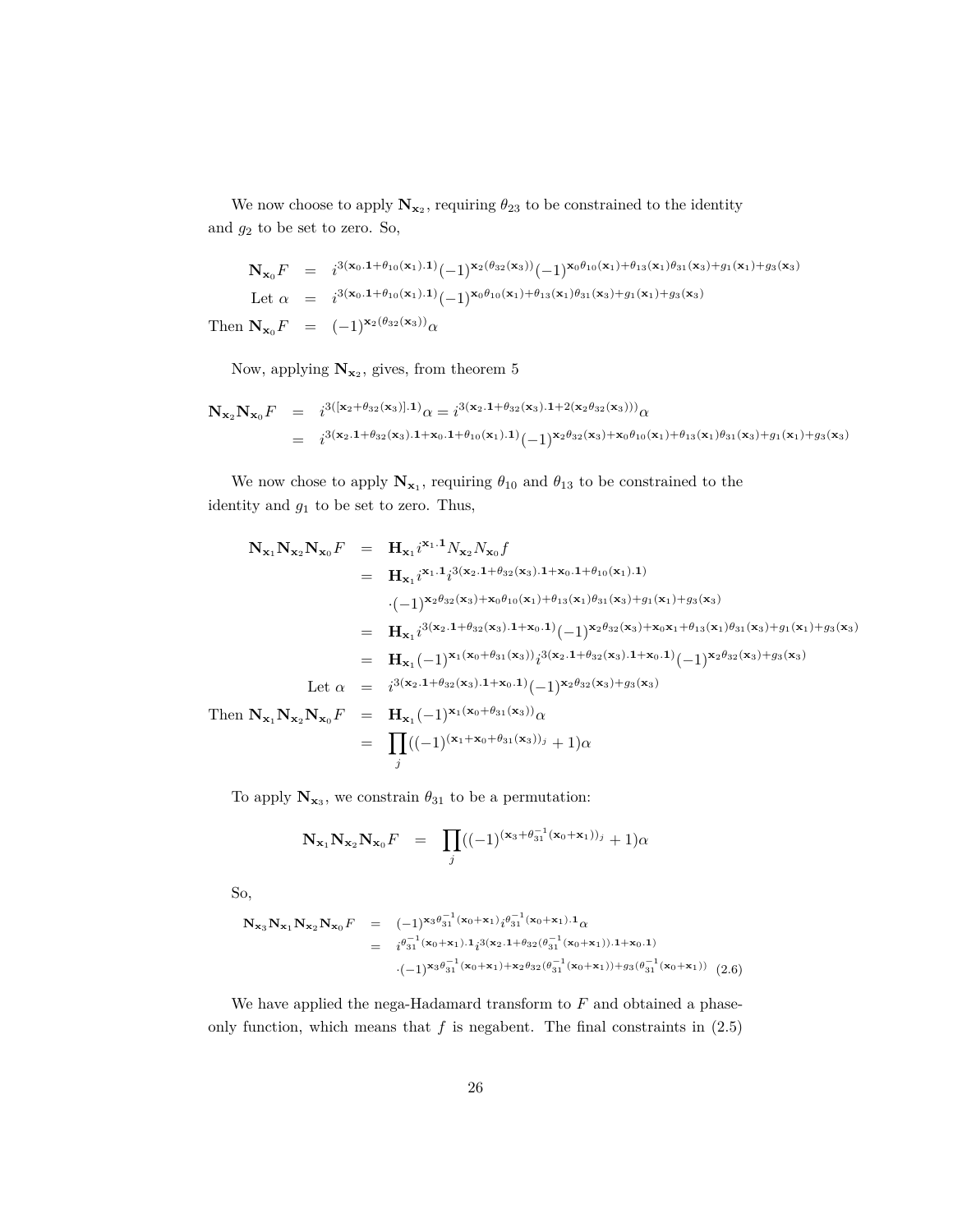are:

- $\theta_{32}$  and  $g_3$  are unrestricted functions
- $\theta_{31}$  is a permutation
- The remaining functions are constrained to the identity or zero as appropriate

As before, the nega-Hadamard dual of (2*.*5) is given by (2*.*6).

By combining the bent and negabent constraints, we can also generate the final bent-negabent construction:

 $f(\mathbf{x}_0, \mathbf{x}_1, \mathbf{x}_2, \mathbf{x}_3) = \mathbf{x}_0 \cdot \mathbf{x}_1 + \mathbf{x}_1 \cdot \theta_{31}(\mathbf{x}_3) + \mathbf{x}_2 \cdot \theta_{32}(\mathbf{x}_3) + g_3(\mathbf{x}_3)$ 

- *g*<sup>3</sup> is an unrestricted function
- $\theta_{32}$  and  $\theta_{31}$  are permutations
- The remaining functions are identity or zero

One important thing to note here is that the order we apply the transforms affects the constraints we end up with - so  $N_{x_3}N_{x_1}N_{x_2}N_{x_0}$  can have quite different constraints compared to  $N_{x_2}N_{x_0}N_{x_3}N_{x_1}$ . It is therefore important to try different transform sequences.

### <span id="page-26-0"></span>**2.11 Example of construction**

We now show how to generate a 12-variable bent-negabent function from the  $n = 4$  construction shown above. First, we have that each vector has  $m = 3$ variables, so  $\mathbf{x}_0 = (a_0, a_1, a_2), \mathbf{x}_1 = (b_0, b_1, b_2), \mathbf{x}_2 = (c_0, c_1, c_2), \mathbf{x}_3 = (d_0, d_1, d_2).$ We then need two permutations, and we can for example pick  $\theta_{31}(d_0, d_1, d_2)$  =  $(d_1d_2 + d_0, d_1, d_0d_1 + d_1d_2 + d_2)$  and  $\theta_{32}(d_0, d_1, d_2) = (d_0d_2 + d_0 + d_1 + d_2 +$  $1, d_0d_2 + d_1, d_0$ ). We also select  $g_3(d_0, d_1, d_2) = d_0d_1 + d_0d_2 + d_0$ . We now place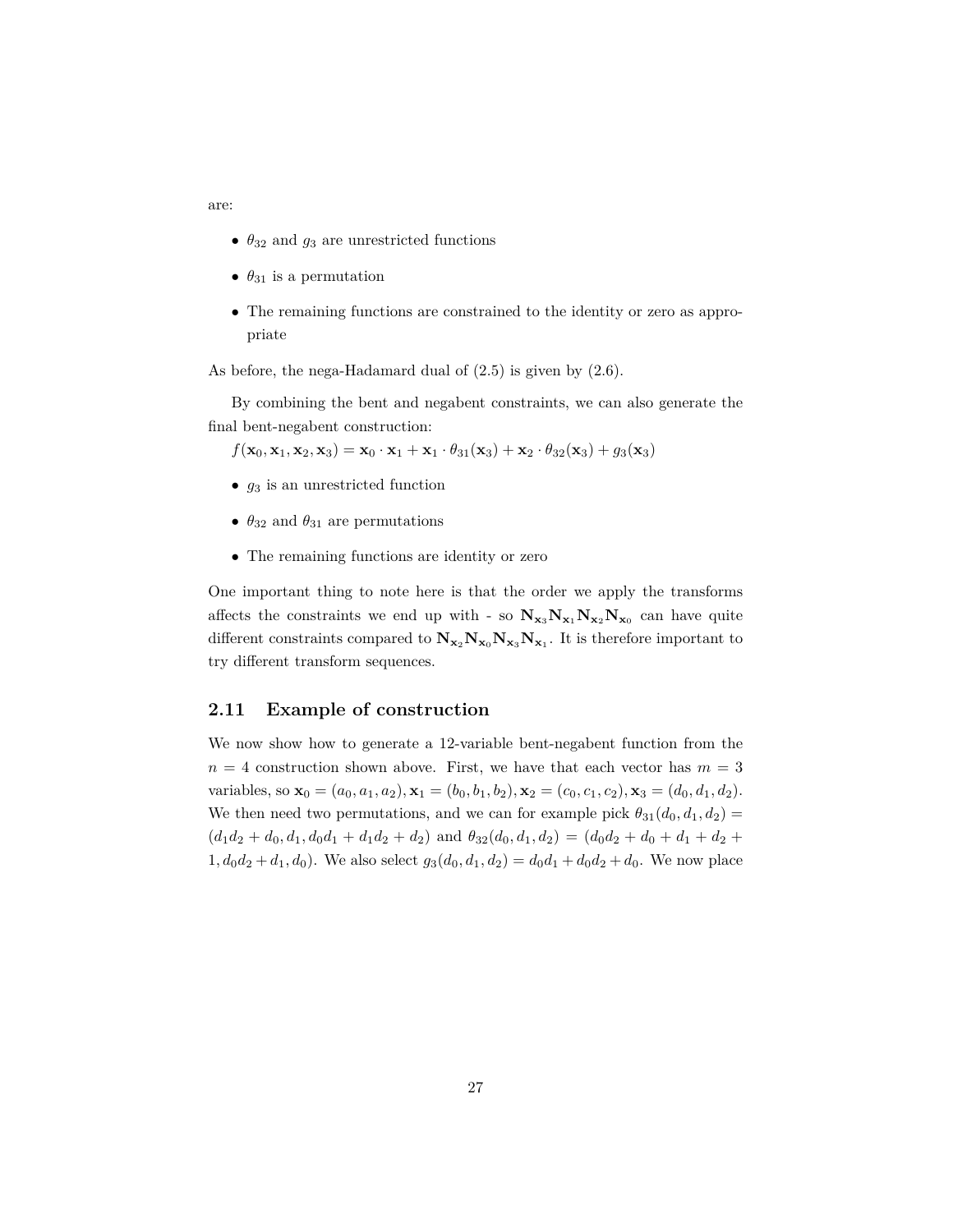these functions into  $\mathbf{x}_0 \cdot \mathbf{x}_1 + \mathbf{x}_1 \cdot \theta_{31}(\mathbf{x}_3) + \mathbf{x}_2 \cdot \theta_{32}(\mathbf{x}_3) + g_3(\mathbf{x}_3)$  and we get

$$
(a_0, a_1, a_2) \cdot (b_0, b_1, b_2)
$$
  
+  $(b_0, b_1, b_2) \cdot \theta_{31}(d_0, d_1, d_2)$   
+  $(c_0, c_1, c_2) \cdot \theta_{32}(d_0, d_1, d_2)$   
+  $g_3(d_0, d_1, d_2)$   
=  $(a_0, a_1, a_2) \cdot (b_0, b_1, b_2)$   
+  $(b_0, b_1, b_2) \cdot (d_1d_2 + d_0, d_1, d_0d_1 + d_1d_2 + d_2)$   
+  $(c_0, c_1, c_2) \cdot (d_0d_2 + d_0 + d_1 + d_2 + 1, d_0d_2 + d_1, d_0)$   
+  $d_0d_1 + d_0d_2 + d_0$ 

Expanding out, we get

$$
a_0b_0 + a_1b_1 + a_2b_2
$$
  
+  $b_0d_1d_2 + b_0d_0 + b_1d_1 + b_2d_0d_1 + b_2d_1d_2 + b_2d_2$   
+  $c_0d_0d_2 + c_0d_0 + c_0d_1 + c_0d_2 + c_0 + c_1d_0d_2 + c_1d_1 + c_2d_0$   
+  $d_0d_1 + d_0d_2 + d_0$ 

which is a 12-variable bent-negabent function.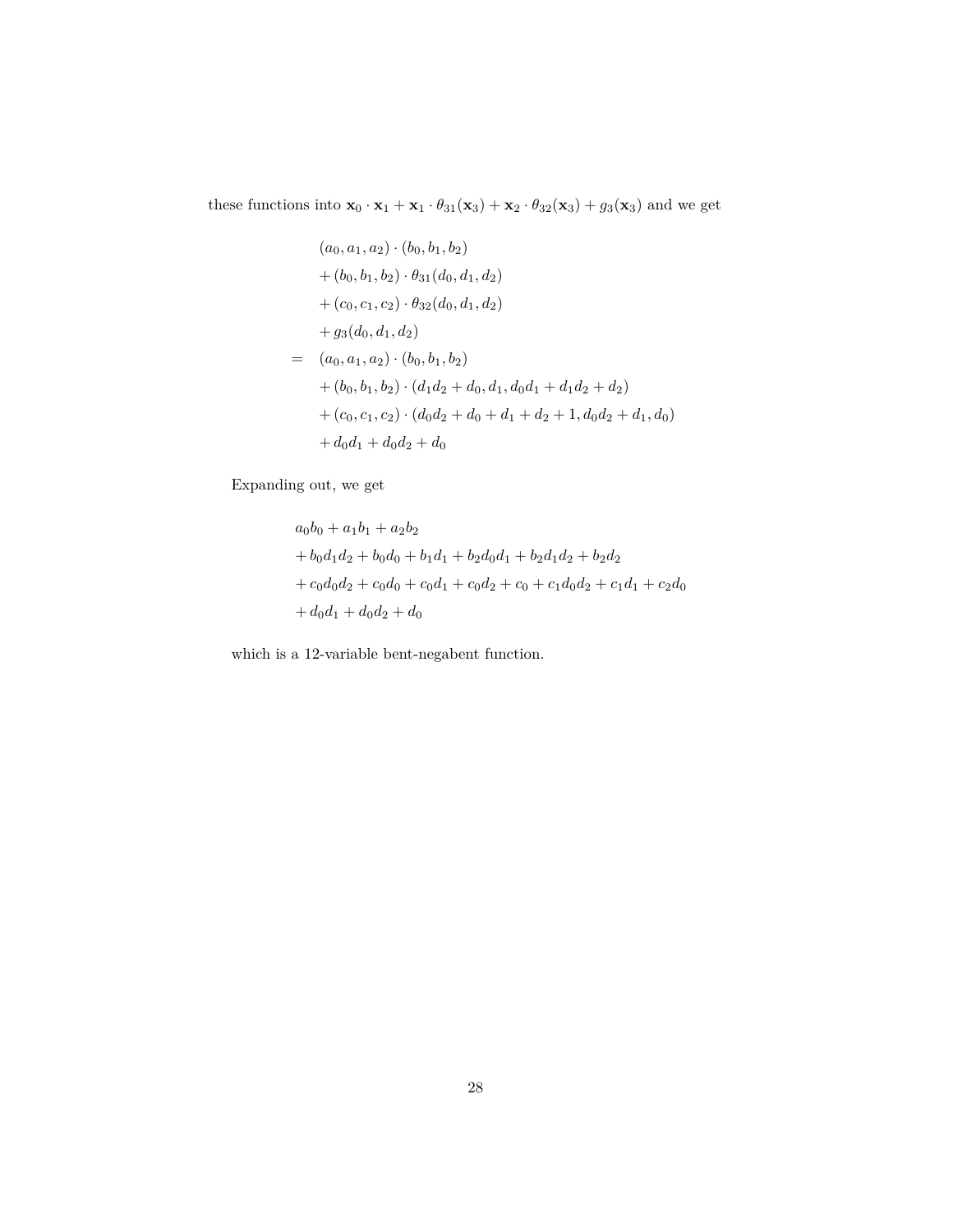### <span id="page-28-0"></span>**3 Methodology**

In the previous chapter we ended with showing how one can turn a bent and/or negabent template function on *n* variables into a bent and/or negabent construction with certain constraints, which then can be used to generate functions with *mn* variables, where *m* is the number of variables in each input vector to the construction. This way, we have an infinite construction where we can pick *m* arbitrarily.

Doing the previously discussed process manually is a time consuming task, so we have developed two independent pieces of software that can automatically find these constraints when given a bent and/or negabent template function.

The first software program, hereafter referred to as program A, uses symbolic computation to implement the previously discussed transforms. Its advantage is that it's provably correct, and relatively fast, so it works on functions with a moderate number of variables – in this thesis we present the result from using the software on template functions with up to  $n = 8$  variables. Its disadvantage is that it only finds constraints that are permutations or functions, but cannot find constraints that are linear. It also doesn't currently handle template functions with a degree higher than 2, and can't provably find the optimal constraints for a given template function – there might exist looser and thus better constraints for a given template function that this software can't find.

The second program, referred to as program B, uses randomly generated subfunctions to repeatedly check the constraints of a function. Its advantage is that it is able to find constraints that can be linear, and it handles functions of any degree. The disadvantages are that it's much slower than the first program, it currently can't find the assumed optimal constraints for a function beyond  $n = 4$ , and it doesn't guarantee that the constructions found are infinite, since the constructions are only tested with  $m = 3$  and we have no proof that the constructions are valid for  $m \geq 4$ .

Another difference between the programs is that program A can only search for constraints on bent or negabent functions, while program B can search on bent, negabent and bent-negabent. Therefore, we have to separately combine the results from the bent and negabent searches from program A into bentnegabent constraints, by comparing all constraints found and picking the ones that are allowed in both bent and negabent functions.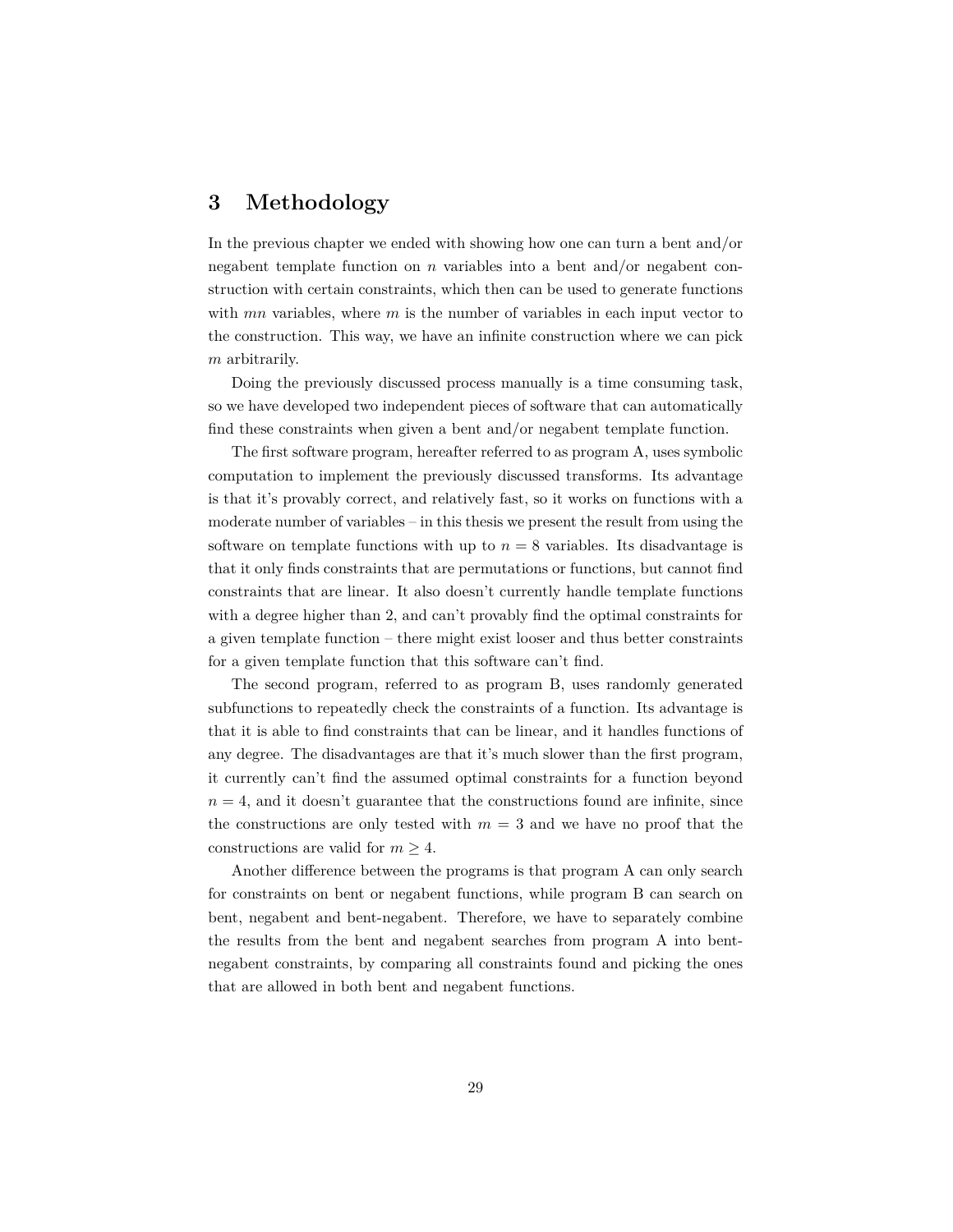### <span id="page-29-0"></span>**3.1 Generating Boolean functions**

As input for our programs, we want to have a large set of bent and/or negabent template functions. The naive way of finding these functions is to check all possible functions by iterating over all possible ANF tables. This works up to  $n = 4$ , but as the number of possible tables is  $2^{2^n}$ , it becomes computationally infeasible to search by brute force. However, we know that both bent and negabent functions stay bent/negabent with the addition of a constant value. This means we can exclude all functions with  $a + 1$  term. This is also true for addition and/or removal of single-degree variables, reducing the search space further. Finally, bent functions only exist when *n* is even, and have a maximum degree of  $\frac{n}{2}$ , and negabent functions have a maximum degree of  $\lceil \frac{n}{2} \rceil$ . When we combine these facts, we get a significant reduction in search space. For example, for  $n = 5$  we only need to search all functions where all terms are either quadratic or cubic and check them for negabentness. This reduces the search to  $2^{5/5} = 2^{10+10} = 2^{20}$  functions, which can easily be done. Likewise, for  $n = 6$  we get a search space of  $2^{6 \choose 2} + {6 \choose 3} = 2^{15+20} = 2^{35}$ .

While still doable, a naive thorough search of the  $n = 6$  space takes a considerable amount of time. We wanted a quicker search, and came up with this method: First, notice that as previously stated, all Boolean functions can be represented as graphs, or if required, hypergraphs. Second, we notice that if two functions are the same with function labels swapped, that is – they are isomorphic functions, this also means the graphs representing those functions are isomorphic. This allows us to use the *nauty* software[\[11\]](#page-75-0) to remove any isomorphic functions.

We based our search on this idea: Given a set of  $n = 6$  functions of degree two, and a set of degree three, both of them with all isomorphisms removed, we can create any function of degree two plus three by picking one function from the first set and another from the second set, together with a permutation between the variable labels of the first and second functions. The number of non-isomorphic quadratic functions in  $n = 6$  is 156, and the number of nonisomorphic cubic functions in  $n = 6$  is 2136. We generated all possible 156  $\times$  $2136 \times 6!$  functions, and then used *nauty* to remove any isomorphisms. After pruning, we were left with 48566080 functions. Of all those, 60203 were found to be bent, and 60203 were also found to be negabent. This hints at another part of the clique property – even if a function has degree 3 or more and is a hypergraph, one is able to use the clique property on the part of the graph that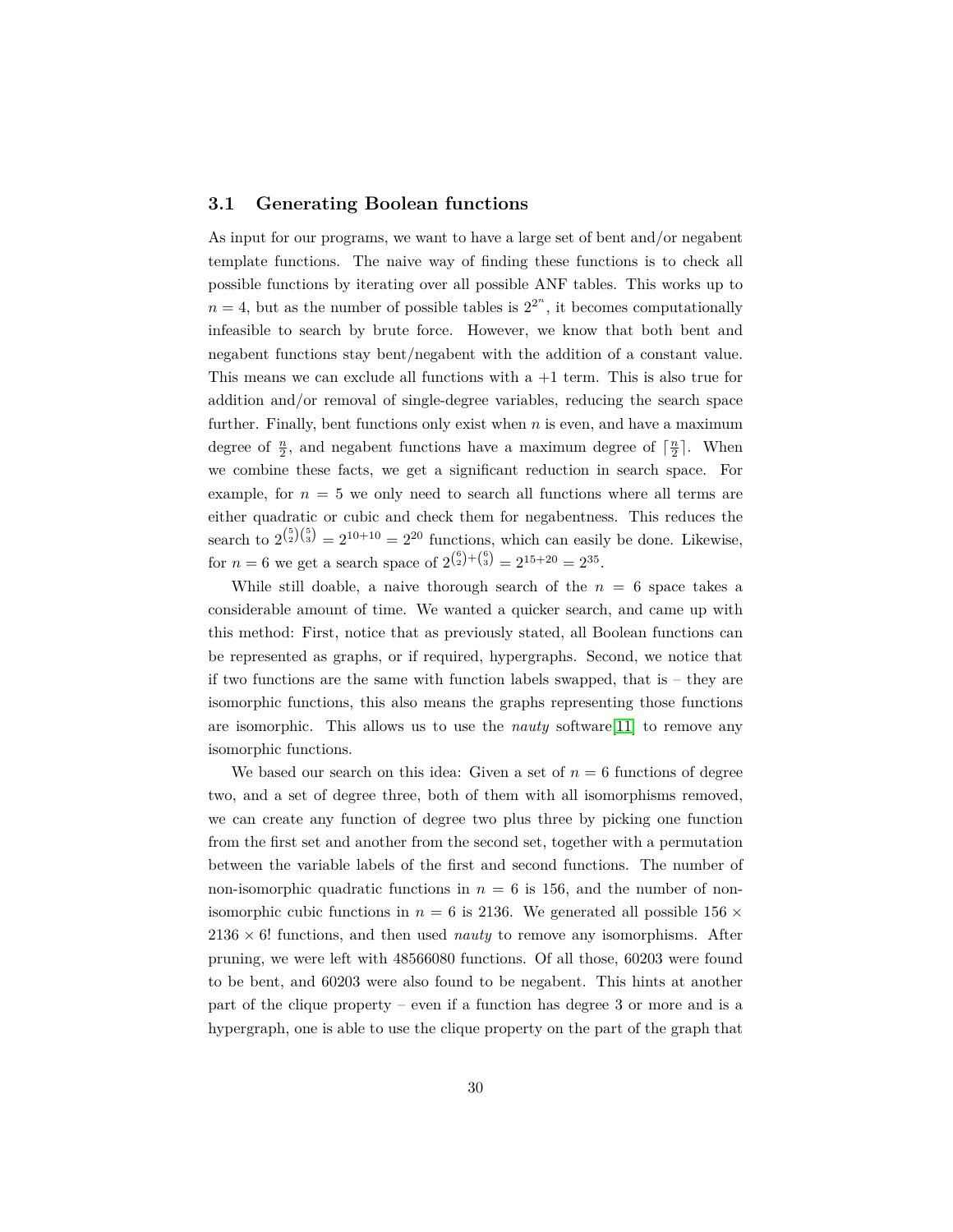contains the quadratic terms. So, for each bent function in  $n = 6$ , we are able to toggle all edges corresponding to quadratic terms, and will end up with a negabent function. Likewise, we can do the same for each negabent function in  $n = 6$  and end up with a bent function.

Finally, there were 84 functions that were both bent and negabent.

For  $n \geq 7$ , the search space again grows too large. Therefore, we've decided to only examine quadratic template functions for these larger *n*.

### <span id="page-30-0"></span>**3.2 Program A – finding constraints through symbolic computation**

Our main software for finding the constraints of a bent/negabent function is based on *symbolic computation* – the template function is parsed and translated into an *expression tree*, where variables and constants are the leaves of the tree, and subfunctions and operators are the internal vertices of the tree. This representation makes it easier to translate and manipulate the function, which we need to do in order to apply function transforms.

As mentioned earlier, the advantage of this program is that it's provably correct. By applying the previously proven transforms it does the (nega-)Hadamard transform on the template function, and the resulting constraints are guaranteed to be correct.

The software can operate in two different modes. In mode 1, the software will exhaustively search through all possible sequences of transformations to find the necessary constraints. In mode 2, it randomly samples a few sequences of transformations. The former is useful for functions with few variables, while the latter can be used on larger functions where a full search would be too computationally expensive.

For the exhaustive search, a recursive algorithm is applied. It's shown here as Algorithm [2.](#page-31-0) Note that the *tryTransforms()* procedure call actually returns a list of valid transformations over the variable  $v$  – there are instances where there are several equally valid transformations, and the exhaustive search checks them all. Note that even though the mode is called exhaustive, it is not guaranteed to find the most optimal constraints for a given template function. It just means the software tries all possible variable orderings, which we've mentioned earlier can affect the constraints we find. There's no proof, however, that the results are optimal.

The random sampling search, in contrast, simply selects a random ordering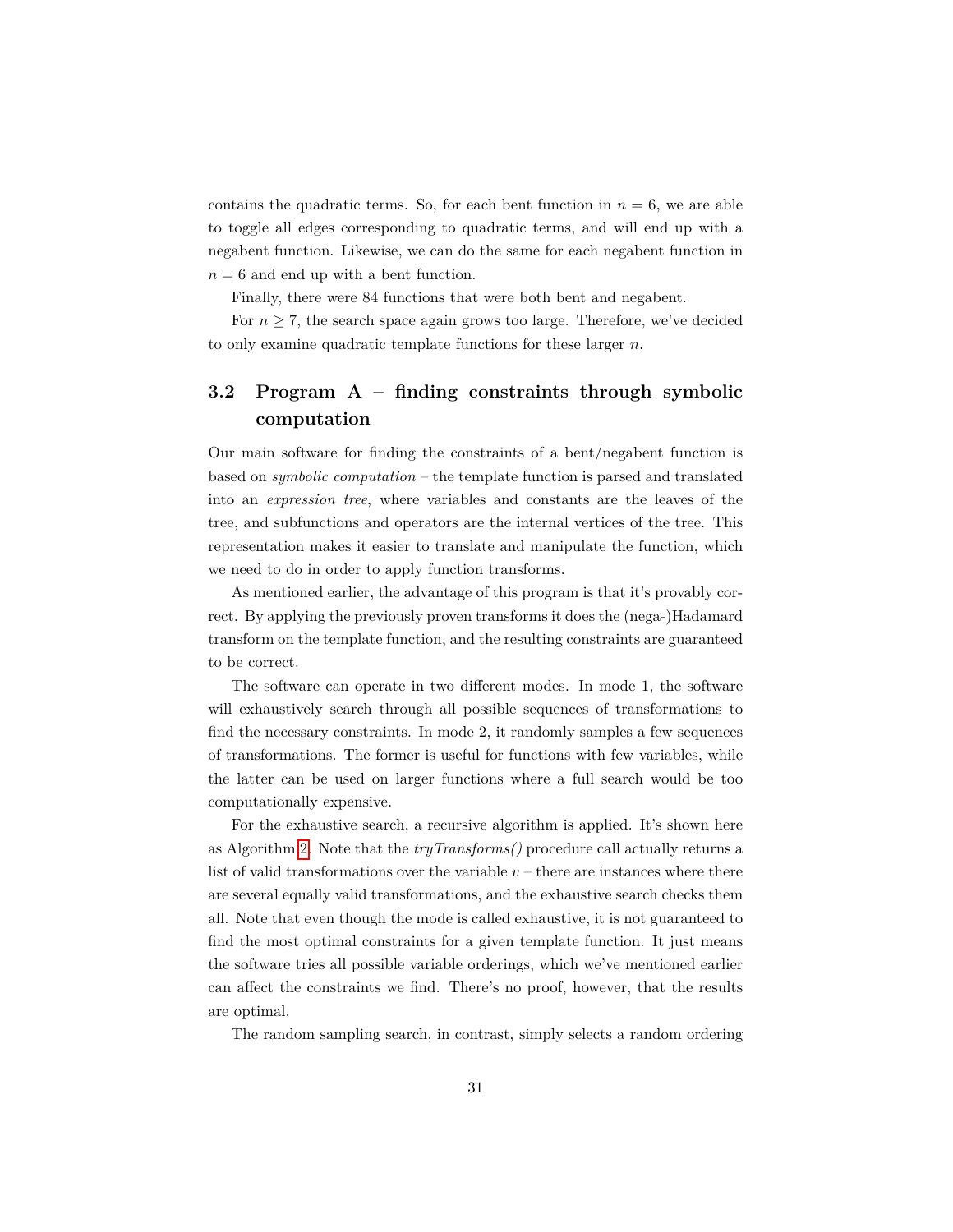<span id="page-31-0"></span>**Algorithm 2** searchRecursive(*f*, *vars*)

```
Input f: function to work on
Input vars: list of free variables
if v = \emptyset then
   if f is an all phase function then
       [record constraints of f as a valid solution]
    end if
else
    for all v in vars do
       F \leftarrow \text{tryTransforms}(f, v)for all f' in F do
           searchRecursive(f', vars \setminus v)end for
    end for
end if
```
of the function's variables, which is then successively used with the *tryTransforms()* procedure call. If several functions are returned, one is chosen at random. The process is then repeated with a new random ordering of variables until we've reached some predetermined threshold of time spent or a number of orderings tested.

In both modes, the *tryTransforms()* procedure call attempts all relevant transforms of the function over the variable **x**, and gathers any valid transforms found. Each transform is described briefly below.

- Hadamard phase to magnitude-phase transform (Theorem 3): Can only be applied when **x** is in the  $(-1)$ -part of the phase and nowhere else. If this is the case, the procedure sets any subfunctions containing **x** to identity or zero, then applies the transform.
- Hadamard magnitude-phase to phase transform (Theorem 4): Can only be applied when **x** is in the magnitude part of the function. The process extracts the variable by re-expressing any subfunctions containing the variable **x**, setting them all to be permutations. It then substitutes any other occurrences of **x** in the function and applies the transform.
- Nega-Hadamard phase to phase transform (Theorem 5): Can only be applied when **x** is in the  $(-1)$ -part of the phase and nowhere else. If true, the procedure set the constraints of those functions to identity or zero, and applies the transform.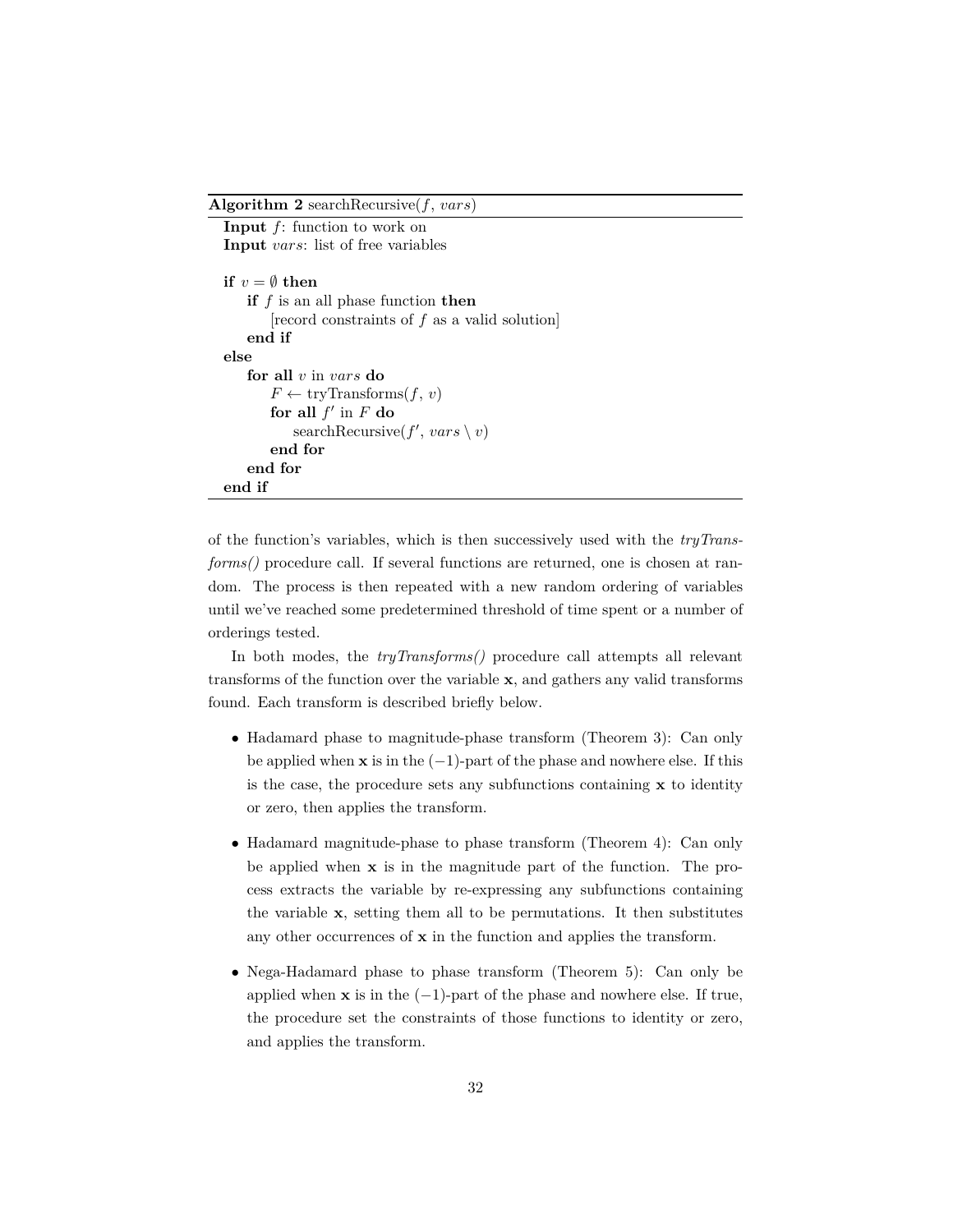- Nega-Hadamard phase to magnitude-phase transform (Theorem 6): First multiplies function by *i* **x***.***1** . After that, it attempts to do a Hadamard phase to magnitude-phase transform.
- Nega-Hadamard magnitude-phase to phase transform (Theorem 7): Can only be applied when **x** is in the magnitude part of the function. Extracts the variable by re-expressing subfunctions, where some  $\theta$  are constrained to permutations, substitutes for **x** elsewhere, and applies the transform.

While the idea at first seems straightforward, we encountered several situations that were hard to handle. We will discuss these situations below. (Note that the examples are purposefully made simple and the functions shown might not be bent or negabent)

Even though a function already has a magnitude part, it might be considered part of the constant if the variable we transform over doesn't exist in the magnitude part. This might lead to this situation:

$$
\mathbf{H}_{x_2} \prod_j ((-1)^{(\mathbf{x}_0 + \mathbf{x}_1)_j} + 1)(-1)^{\mathbf{x}_1 \mathbf{x}_2 + \mathbf{x}_1 \mathbf{x}_3}
$$
  
= 
$$
\prod_j ((-1)^{(\mathbf{x}_0 + \mathbf{x}_1)_j} + 1) \prod_k ((-1)^{(\mathbf{x}_2 + \mathbf{x}_1)_k} + 1)(-1)^{\mathbf{x}_1 \mathbf{x}_3}
$$

But what if we want to do a magnitude/phase to phase transform over  $\mathbf{x}_1$ , as it exists in both phase parts? The solution is astonishingly simple. We know, due to the first magnitude part, that  $\mathbf{x}_1 = \mathbf{x}_0$ , so we can therefore replace  $\mathbf{x}_1$ in the second magnitude part with  $x_0$  at the same time as we replace it in the phase part. So we end up with

$$
\mathbf{H}_{\mathbf{x}_1} \prod_j ((-1)^{(\mathbf{x}_1 + \mathbf{x}_0)_j} + 1) \prod_k ((-1)^{(\mathbf{x}_2 + \mathbf{x}_0)_k} + 1)(-1)^{\mathbf{x}_0 \mathbf{x}_3}
$$
  
= 
$$
\prod_k ((-1)^{(\mathbf{x}_2 + \mathbf{x}_0)_k} + 1)(-1)^{\mathbf{x}_1 \mathbf{x}_0 + \mathbf{x}_0 \mathbf{x}_3}
$$

Of course, we could just as easily have decided to focus on the second mag-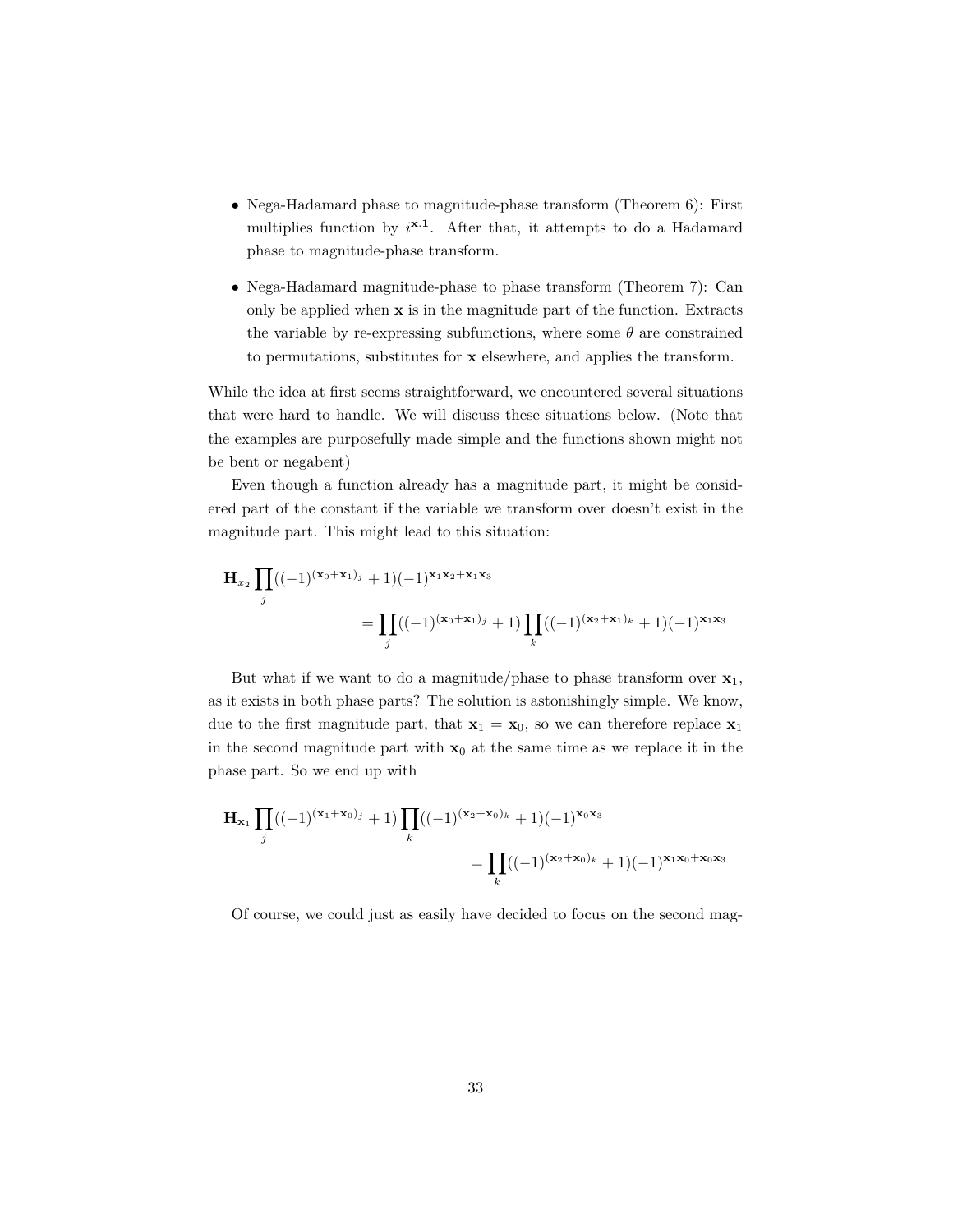nitude part, replacing  $x_1$  with  $x_2$ , which would lead to

$$
\mathbf{H}_{\mathbf{x}_1} \prod_j ((-1)^{(\mathbf{x}_0 + \mathbf{x}_2)_j} + 1) \prod_k ((-1)^{(\mathbf{x}_1 + \mathbf{x}_2)_k} + 1)(-1)^{\mathbf{x}_2 \mathbf{x}_3}
$$
  
= 
$$
\prod_j ((-1)^{(\mathbf{x}_0 + \mathbf{x}_2)_j} + 1)(-1)^{\mathbf{x}_1 \mathbf{x}_2 + \mathbf{x}_2 \mathbf{x}_3}
$$

Therefore, we decide that both transforms are valid, and return them both back to the search procedure for consideration.

Another situation occurs when we want to transform from magnitude-phase to phase over  $x_1$ , and are confronted with this function

$$
\mathbf{H}_{\mathbf{x}_0} \prod_j ((-1)^{(\mathbf{x}_0 + \theta_{10}(\mathbf{x}_1) + \theta_{12}(\mathbf{x}_1))_j} + 1)(-1)^{\mathbf{x}_1 \mathbf{x}_3}
$$

We cannot simply invert one of the theta subfunctions, we need to eliminate both of them. The easiest way to do this is to force both subfunctions to be the identity. We can then sum up (mod 2), and we get

$$
\mathbf{H}_{\mathbf{x}_0} \prod_j ((-1)^{(\mathbf{x}_0 + \mathbf{x}_1 + \mathbf{x}_1)_j} + 1)(-1)^{\mathbf{x}_1 \mathbf{x}_3} = \mathbf{H}_{\mathbf{x}_0} \prod_j ((-1)^{(\mathbf{x}_0)_j} + 1)(-1)^{\mathbf{x}_1 \mathbf{x}_3}
$$

or, alternatively

$$
\mathbf{H}_{\mathbf{x}_0} \prod_j ((-1)^{(\mathbf{x}_0 \mathbf{x}_0 + \theta_{10}(\mathbf{x}_1) + \theta_{12}(\mathbf{x}_1) + \theta_{13}(\mathbf{x}_1))_j} + 1)(-1)^{\mathbf{x}_1 \mathbf{x}_3}
$$
  
= 
$$
\mathbf{H}_{\mathbf{x}_0} \prod_j ((-1)^{(\mathbf{x}_0 + \mathbf{x}_1)_j} + 1)(-1)^{\mathbf{x}_1 \mathbf{x}_3}
$$

We know this gives a sub-optimal result, because in the latter case one might have decided to leave one of the theta functions as a permutation. But due to software considerations we have chosen to simply force all functions to identity when this situation occurs.

As mentioned, we can't use this software to directly search for bent-negabent constructions, and we have to combine the results of the bent and negabent searches. As an example, we have this template function in  $n = 6$  that was used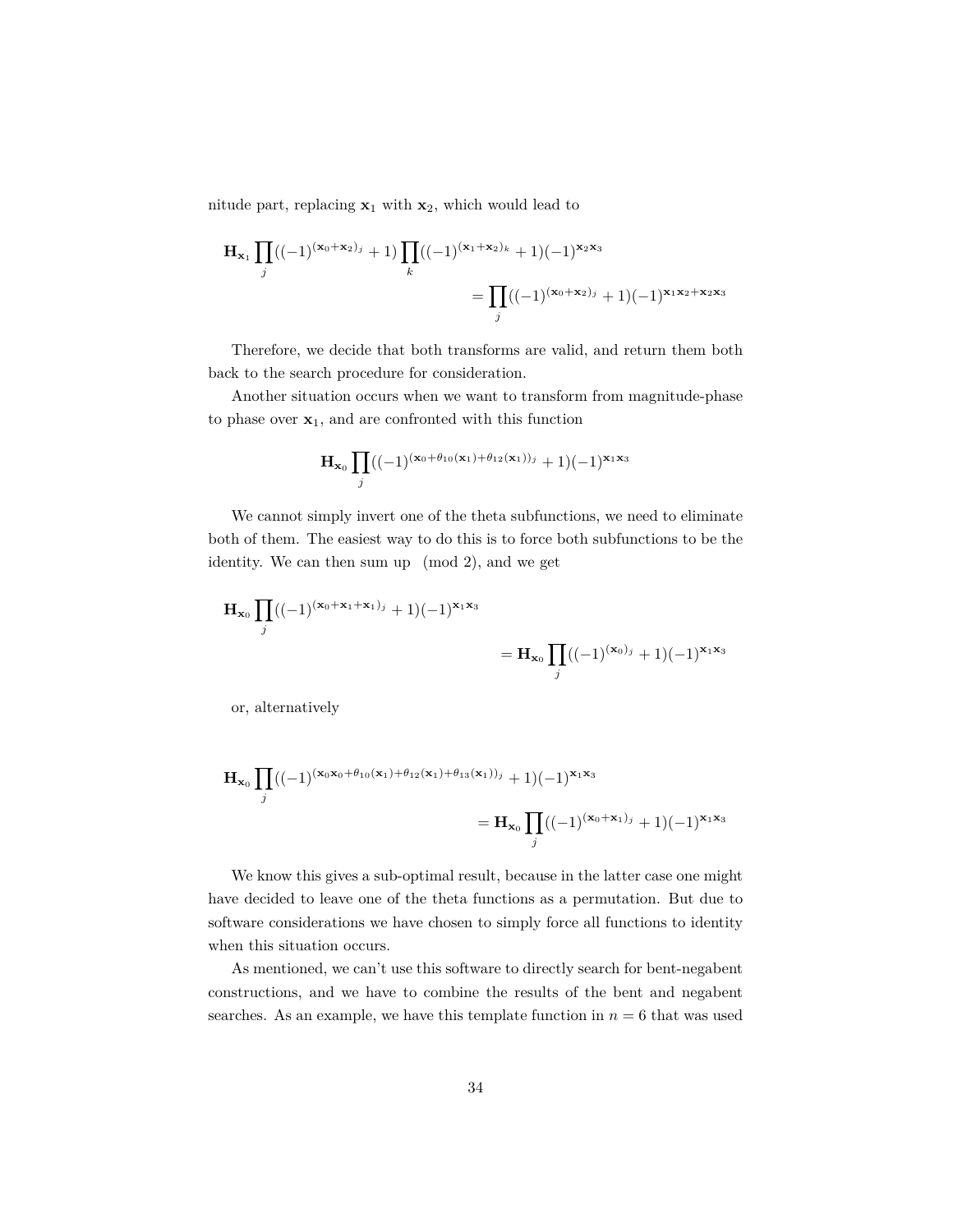by both the bent and negabent search

$$
\mathbf{x}_0\theta_{10}(\mathbf{x}_1) + \mathbf{x}_0\mathbf{x}_2 + \theta_{12}(\mathbf{x}_1)\mathbf{x}_2 + \mathbf{x}_0\theta_{30}(\mathbf{x}_3) + \theta_{13}(\mathbf{x}_1)\theta_{31}(\mathbf{x}_3) + \mathbf{x}_0\mathbf{x}_4 + \mathbf{x}_2\mathbf{x}_4 + \theta_{15}(\mathbf{x}_1)\mathbf{x}_5 + g_1(\mathbf{x}_1) + g_3(\mathbf{x}_3)
$$

The bent search ended up with  $\theta_{10}$ ,  $\theta_{12}$ ,  $\theta_{13}$ ,  $\theta_{31}$ ,  $g_1$  and  $g_3$  being full functions, and  $\theta_{30}$  and  $\theta_{15}$  being permutations. In contrast, the negabent search ended up with  $\theta_{10}$ ,  $\theta_{13}$ ,  $\theta_{31}$ ,  $\theta_{15}$ ,  $g_1$  and  $g_3$  being full functions, and  $\theta_{12}$  and  $\theta_{30}$  being permutations. For those subfunctions where the results are different constraints, we have to choose the most narrow of them. So we constrain  $\theta_{12}$  and  $\theta_{15}$  to be permutations too. With these new constraints, any function constructed with this generator is both bent and negabent, no matter the size of the subfunctions, *m*, and we have an infinite construction for bent-negabent functions.

### <span id="page-34-0"></span>**3.3 Program B – Finding constraints through random sampling search**

Our alternative program for finding constraints exploits the fact previously discussed for the subfunctions  $V_m \to V_m$  that  $\mathcal{I}_m \subset \mathcal{L}_m \subset \mathcal{P}_m \subset \mathcal{F}_m$  when  $m \geq 3$ .

Let us start with an example, a bent template function over  $n = 2$  vector variables:

$$
f(\mathbf{x}_0, \mathbf{x}_1) = \theta_{01}(\mathbf{x}_0) \cdot \theta_{10}(\mathbf{x}_1) + g_0(\mathbf{x}_0) + g_1(\mathbf{x}_1)
$$

It can easily be seen that if the subfunctions  $\theta_{01}$ ,  $\theta_{10}$ ,  $g_0$  and  $g_1$  are all identity functions, then  $f$  is bent, due to the fact that the underlying function  $x_0x_1$  is bent. For the next step, our software guesses that  $\theta_{01}$  is in fact a linear function in  $\mathcal{L}_m$ . Since the identity function is part of  $\mathcal{L}_m$ , this guess doesn't violate what it already knows about the function. So it sets out to check this guess. It generates random subfunctions obeying the desired constraints – in this case,  $\theta_{01}$  gets set to a random linear function in  $\mathcal{L}_3\backslash\mathcal{I}_3$  (note that the lesser class is removed from the choices to ensure that the function created is indeed linear) and the rest are still constrained to the identity function in  $\mathcal{I}_3$ . Then the function is evaluated over all inputs to get the truth table, which then enables the function to be checked for bentness. If any of the subfunction constraints the software picked were too wide, it should eventually find a function that's *not* bent. However, there's a chance that the chosen subfunctions interact in a way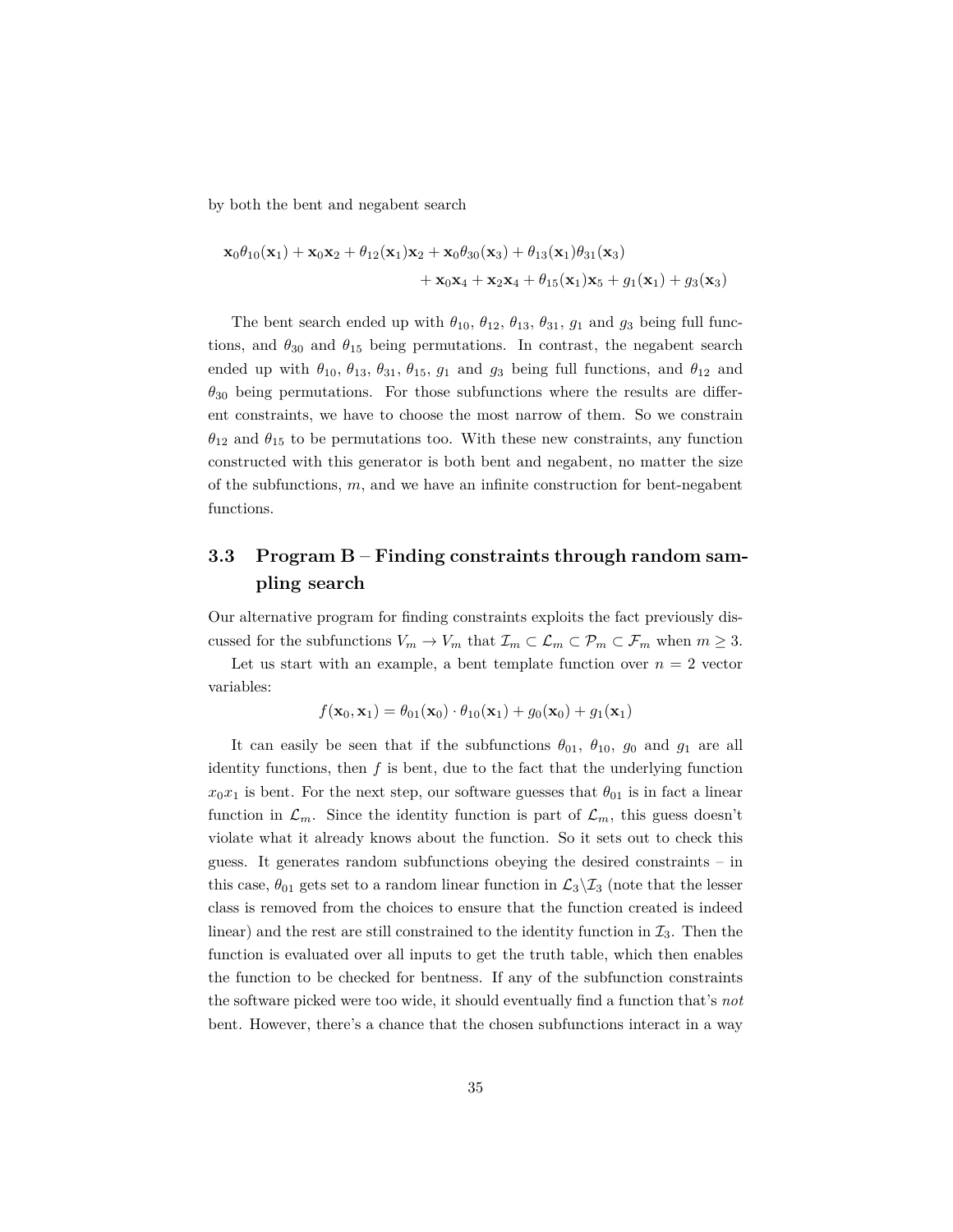that still makes the evaluated function bent, so the software repeats the process again a few times, each time with new randomly chosen functions, until the function has passed a certain number of checks. In our case, we've settled on 5 checks as a reasonable compromise. Note that even if the set of constraints are wrongly accepted here, they will still be rejected by the more thorough check later.

Assuming the software gets a bent result on all checks, it continues: The next step is to check if  $\theta_{01}$  might be a permutation in  $\mathcal{P}_3$  instead. Again random functions are generated, this time with  $\theta_{01}$  in  $\mathcal{P}_3 \backslash \mathcal{L}_3$ , and the process is related. Yet again, if it finds that all tests result in bent functions, the constraints are widened – this time letting  $\theta_{01}$  be a function in  $\mathcal{F}_3 \backslash \mathcal{P}_3$ . With the example given, the software *will* get a not-bent result with large probability with this constraint, which means it has to scale back. The software notes that  $\theta_{01}$  is at most a permutation, and continue with checking the constraints of  $\theta_{10}$ ,  $g_0$  and so on.

Repeating this process successively for each subfunction, the software eventually finds a result where  $\theta_{01}$  is a permutation in  $\mathcal{P}_m$ ,  $\theta_{10}$  is a linear function in  $\mathcal{L}_m$ ,  $g_0$  is any function in  $\mathcal{F}_m$  and finally,  $g_1$  is a linear function in  $\mathcal{L}_m$ . The only thing remaining is to verify the bentness properly  $-$  to do this, it repeats the same random selection of subfunctions as before, but this time it is done 250 times.

The actual implementation of this algorithm is a depth-first recursive search, however, due to a late-discovered bug that lead to aggressive search tree pruning it can't do an exhaustive search, and might miss some other local maxima – for example in the above function, it might miss this set of constraints:  $\theta_{01} \in \mathcal{L}_m, \theta_{10} \in \mathcal{P}_m, g_0 \in \mathcal{L}_m, g_1 \in \mathcal{F}_m$ . Most often, as in this case, several local maxima are caused by the function staying the same under some variable relabeling, but in other cases there might be widely different sets of constraints. In contrast with software A, there is no ordering on the input variables of the template function – even though the software starts going down a specific branch of the search tree, if the program works correctly, the full tree will be checked no matter where it starts.

As the random sampling search works with subfunctions of size  $m = 3$ , this means that the resulting function has *mn* variables, and the bent function check works on truth tables of size 2 *mn*. This means that for larger numbers of variables, the search is infeasible. In these cases, one would use our first software program instead.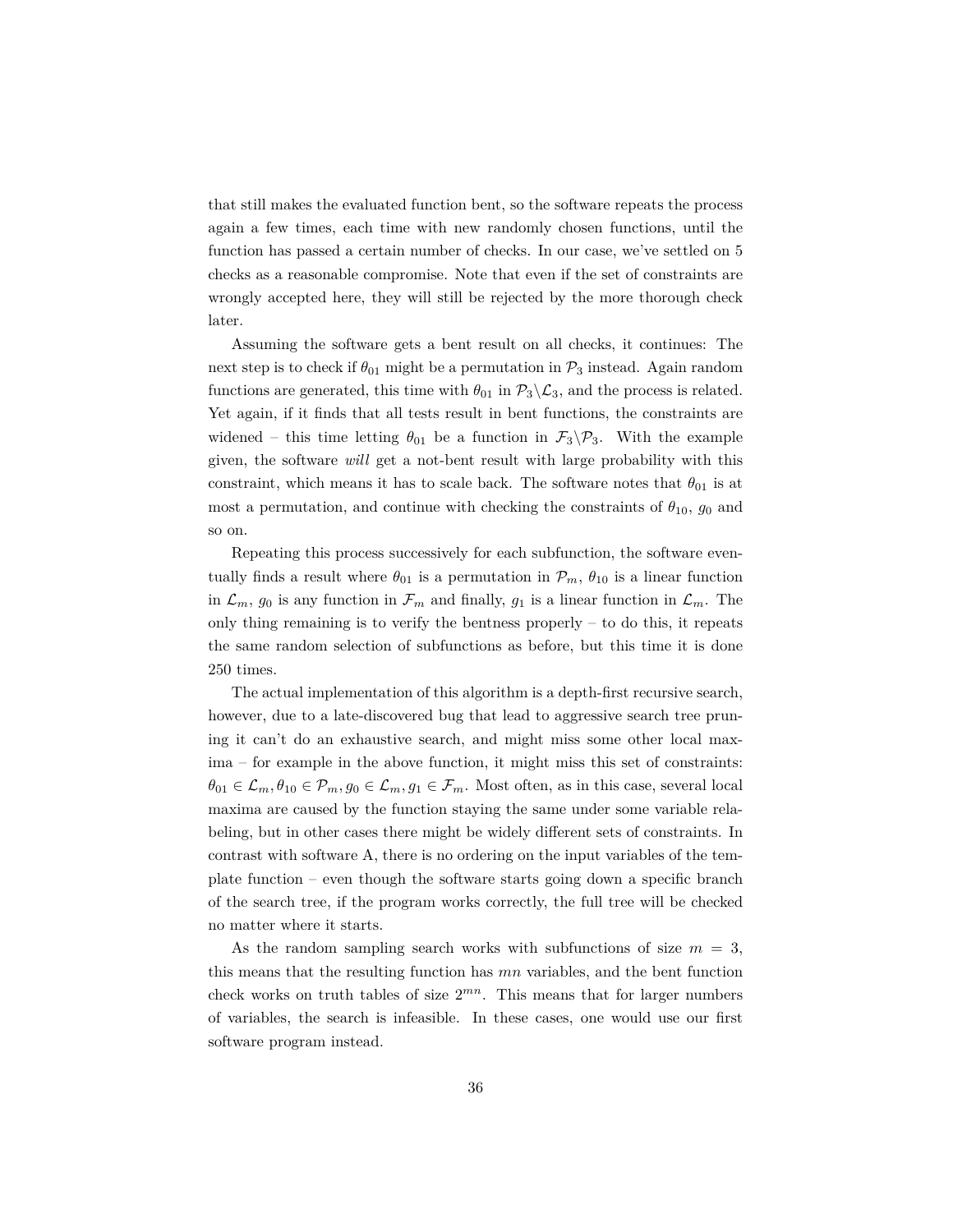One major disadvantage to this program is that it is not provably correct. Due to the amount of tests done, we can with some confidence say the given constraints are valid for the subfunction size we use for testing,  $m = 3$ , and though we guess the results are valid for  $m > 3$ , this is not proven.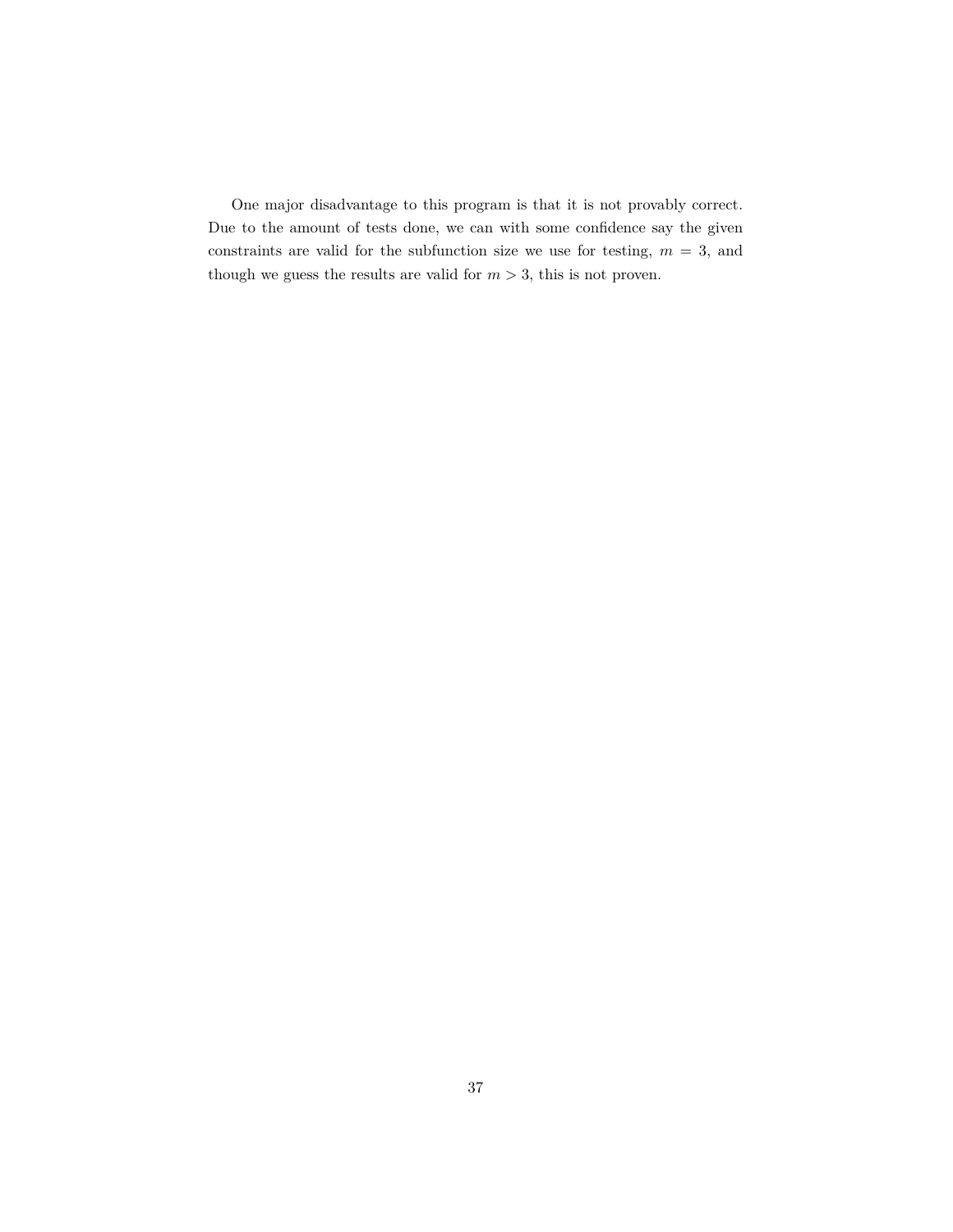# **4 Results**

### **4.1 Enumeration of bent and negabent functions**

As described in the previous chapter, we've generated all template Boolean functions of certain types and tested them for bentness/negabentness. We've put the count of the various functions with *n* variables and containing terms of the specified degrees in this table, with all isomorphisms up to variable renaming removed. We've also listed the number of bent, negabent and bent-negabent functions for each type. The full lists of functions can be found at [\[12\]](#page-75-0).

| $\mathbf n$ | degrees        | $#$ total | $#$ bent | $#$ negabent   | $#$ bent-nega |
|-------------|----------------|-----------|----------|----------------|---------------|
| 3           | $\overline{2}$ | 4         |          | $\overline{2}$ |               |
| 4           | $\overline{2}$ | 11        | 4        | $\overline{4}$ | 1             |
| 5           | $\overline{2}$ | 34        |          | 13             |               |
| 5           | 3              | 34        |          | 3              |               |
| 5           | 2,3            | 10688     |          | 152            |               |
| 6           | $\overline{2}$ | 156       | 47       | 47             | 10            |
| 6           | 3              | 2136      | 1        | 5              | $\theta$      |
| 6           | 2,3            | 48566080  | 60203    | 60203          | 84            |
| 7           | $\overline{2}$ | 1044      |          | 339            |               |
| 8           | $\overline{2}$ | 12346     | 4043     | 4043           | 1272          |
| 9           | $\overline{2}$ | 274668    |          | 98375          |               |
| 10          | $\overline{2}$ | 12005168  | 4553432  | 4553432        | 1727780       |

There has been other work done in enumerating bent functions – Rothaus discussed exhaustively searching  $n = 6$ , though he doesn't mention the exact number of functions found<sup>[\[1\]](#page-74-0)</sup>. The exact number of bent functions for  $n = 6$  is given as 42386176 in[\[13\]](#page-75-1). We compared this with our result by enumerating all isomorphs for each of our 60203 non-isomorphic bent functions, and we found our result agreed with Preenel's result. Both these enumerations exclude any affine terms. This number was also confirmed via various other methods in [\[14\]](#page-75-2)[\[15\]](#page-75-3). The number of bent functions in  $n = 8$  was first described in [\[16\]](#page-75-4) as 99270589265934370305785861242880, including affine terms. For *n* ≥ 10, the exact number is not known, though a general upper bound is found in [\[17\]](#page-75-5).

For negabent and bent-negabent functions, no enumerations have been previously done, though we know due to the clique property that when *n* is even, the number of bent and negabent functions are equal.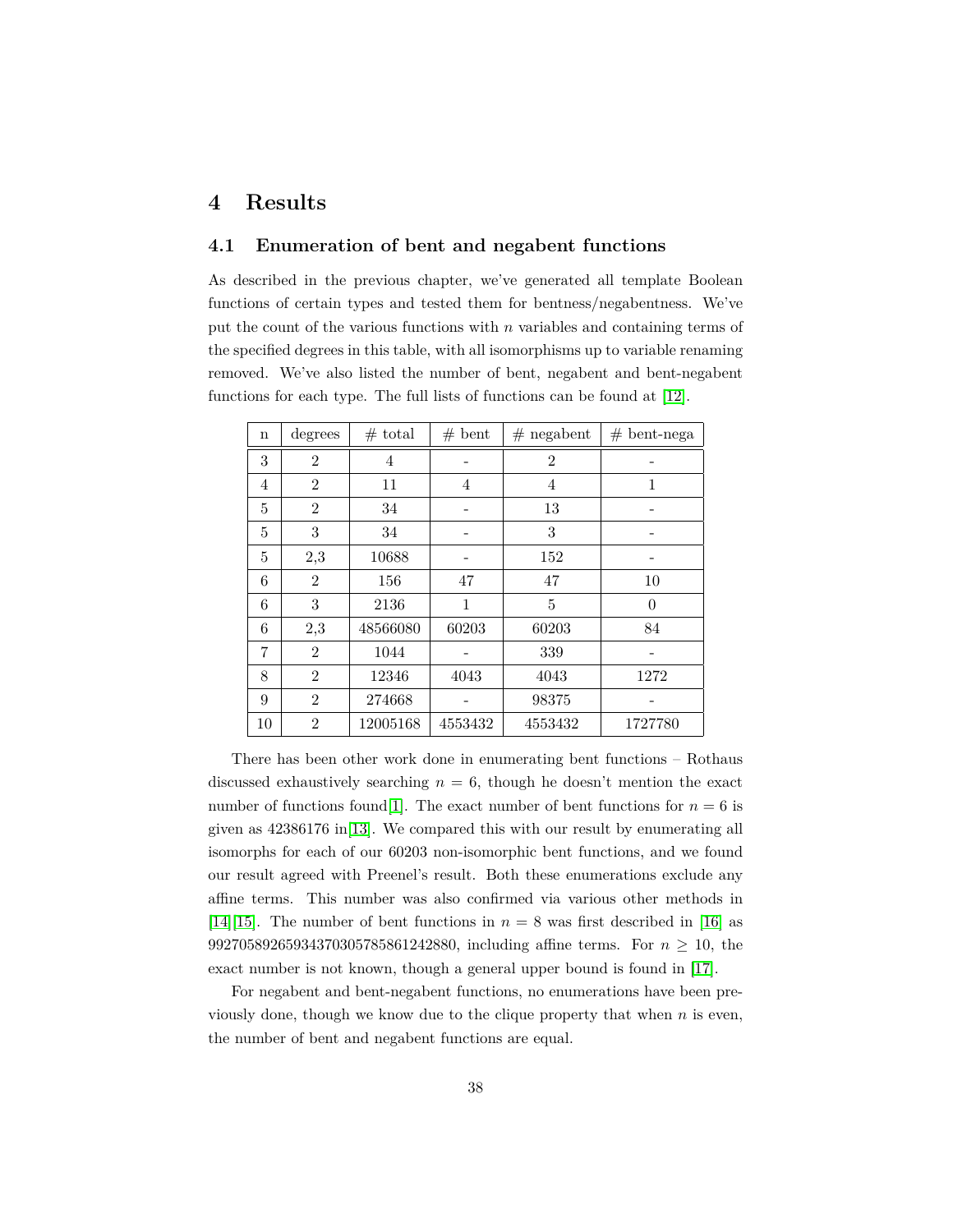### **4.2 Negabent functions over less than** *n* **variables**

We discovered a curious fact when enumerating the negabent functions – there existed negabent functions that contained less than *n* variables, but were still negabent when the nega-Hadamard transform were applied as if there were *n* variables the function. This fact can be seen from how the nega-Hadamard matrix is built up. Consider the negabent function  $f(x_0, x_1, x_2) = x_0x_1 + x_0x_2$ – if we instead evaluate the negabentness of the function with one more variable,  $f(x_0, x_1, x_2, x_3) = x_0x_1 + x_0x_2$ , we will find that for each row in the upper half of the matrix, the sum of leftmost half becomes the value  $\alpha$ , while the rightmost half sums up to *iα*. Adding both, we get  $(1+i)a$ , which extends the magnitude of *α* with a constant factor. Likewise, for the lower half, each row sums up to  $(1 - i)\alpha$ . Since the magnitude of  $\alpha$  is always the same, all the rows also have the same magnitude, and the function is shown to be negabent.

## **4.3 Rediscovering Maiorana-McFarland**

While searching for constraints on various functions, we found a class of bent functions that looked promising. The first functions in this class, for  $n = 4, 6, 8$ are shown below. The graphs can be constructed with the edge set  $E =$  $\{(i, j), i \in (0, 2, 4, 6...)$ ,  $j > i\}$ . The graph is a semi-bipartite graph with no edges between the odd-labeled vertices, and a clique over the even-labeled vertices. The graphs have these constraints:

- All edges in the left hand side clique can have full functions on both sides
- Edges of the form  $(i, i + 1)$  where *i* is even has a permutation at the even side and identity on the other side
- All other edges have a full function on the even side and identity on the odd side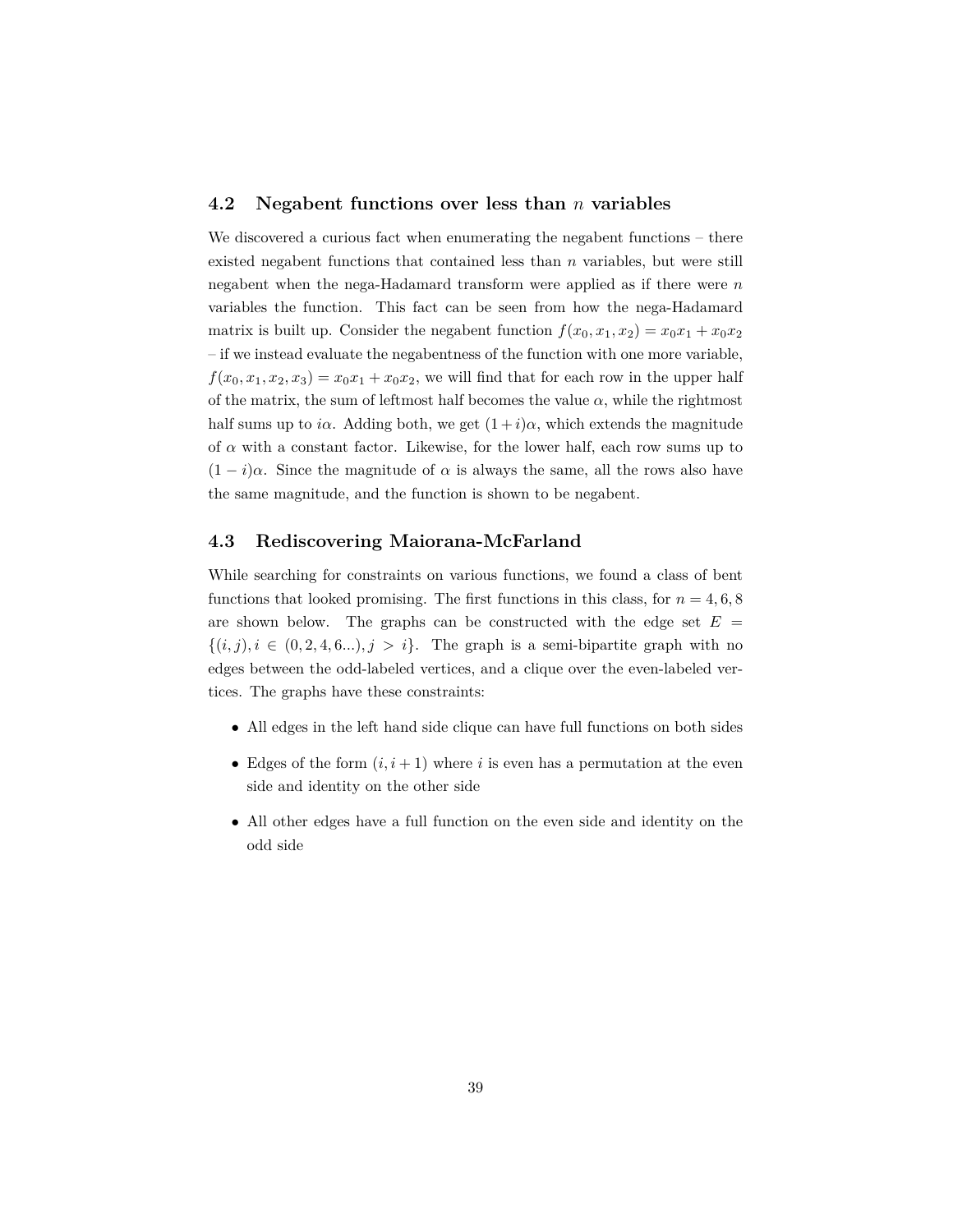

Figure 4.1: Graphs with the best constraints for bent functions

This looked like a really good class of generators at first, but we soon realized we'd just found another way of representing a subclass of Maiorana-McFarland. For example, the  $n = 4$  graph

$$
\mathbf{x}_1 P(\mathbf{x}_0) + \mathbf{x}_3 P(\mathbf{x}_2) + \mathbf{x}_3 F(\mathbf{x}_0) + F(\mathbf{x}_0) F(\mathbf{x}_2) = (\mathbf{x}_1, \mathbf{x}_3) (P(\mathbf{x}_0), P(\mathbf{x}_2) + F(\mathbf{x}_0)) + F(\mathbf{x}_0) F(\mathbf{x}_2)
$$

which is a special case of  $f(\mathbf{x}, \mathbf{y}) = \mathbf{x} \cdot g(\mathbf{y}) + h(\mathbf{y})$  with **x** being the concatenation of  $\mathbf{x}_1$ and  $\mathbf{x}_3$ , and  $\mathbf{y}$  being the concatenation of  $\mathbf{x}_0$  and  $\mathbf{x}_2$ .

We conjecture that any bent function which can be partitioned into a semibipartite graph is part of the Maiorana-McFarland class, but have yet to prove it. The converse, however, is easy to see – if one can't split the graph into a semi-bipartite graph, we can't isolate the **x** vector of the MM construction, and the function is therefore not in the *non-extended* MM class *–* it might still be in the extended MM class, but this is harder to verify. For the following lists we've tested this property when applicable by checking for presence of a set of  $\frac{n}{2}$  vertices which only have linear or identity constraints, and where there exists no edge between any vertices in the set. The absence of such a set means the function is certainly not in the non-extended MM class.

#### **4.4 List of interesting template functions**

Here we have added the results from our programs, lists of functions with interesting properties for smaller values of *n*.

The function descriptions use a special, but fairly straightforward syntax. Each group of letters correspond to one term in the function, with digits meaning  $0 = \mathbf{x}_0, 1 = \mathbf{x}_1$  and so on. If a letter prepends a digit, it means a function class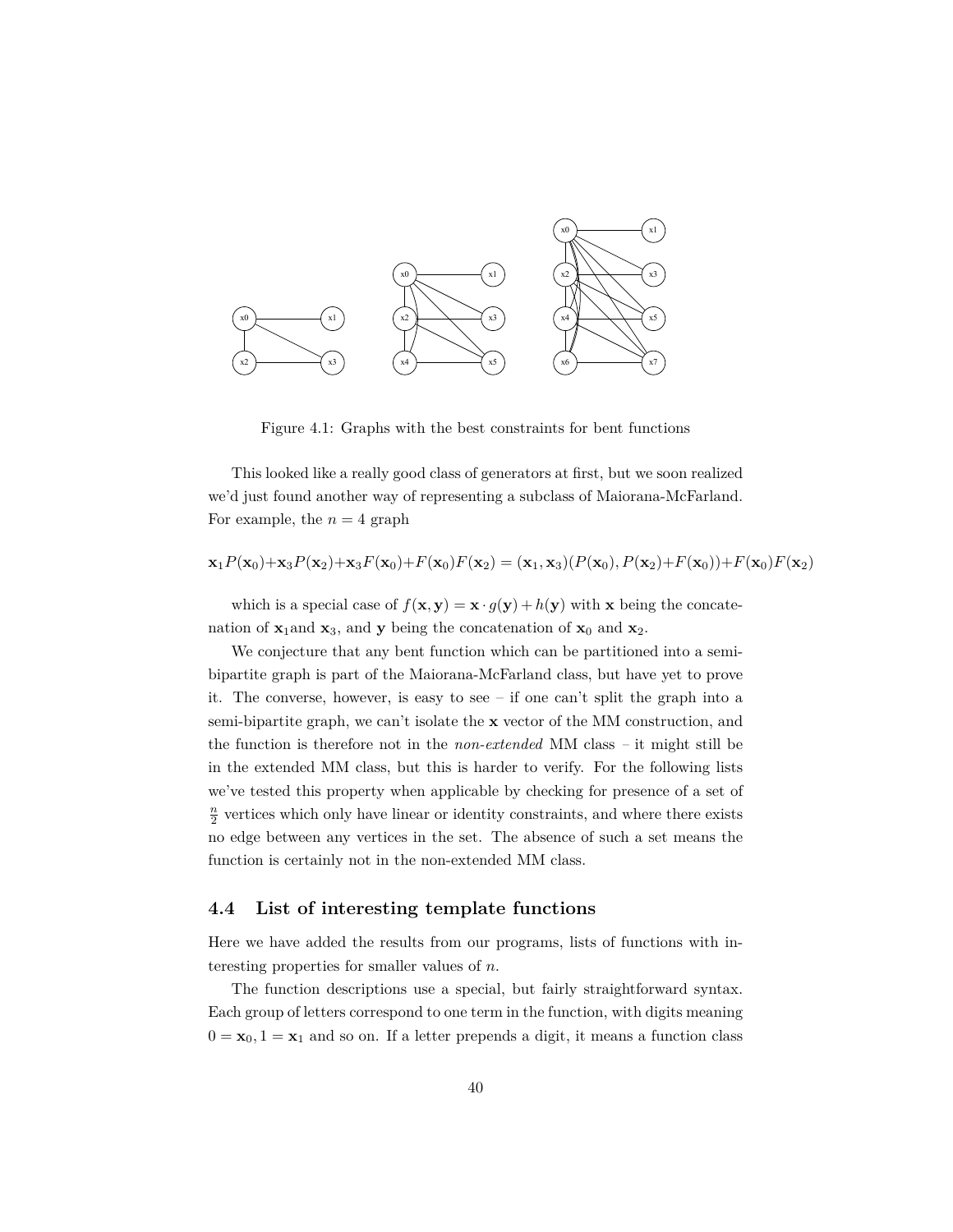can be applied at that variable point. L means a linear function, P means a permutation and F is any possible function. For example, the description F0F1 P0L2 P1L3 F0 F1 corresponds to the function

$$
f = \theta_{01}(\mathbf{x}_0)\theta_{10}(\mathbf{x}_1) + \theta_{02}(\mathbf{x}_0)\theta_{20}(\mathbf{x}_2) + \theta_{13}(\mathbf{x}_1)\theta_{31}(\mathbf{x}_3) + g_0(\mathbf{x}_0) + g_1(\mathbf{x}_1)
$$

where  $\theta_{01}, \theta_{10}, g_0$  and  $g_1$ can be any function,  $\theta_{02}$  and  $\theta_{13}$  can be any permutation, and finally  $\theta_{20}$  and  $\theta_{31}$  can be linear functions. In those tables where *n* is even, we've also included a mark on the functions that are certain to be outside the non-extended MM class. We've also marked each table with the program used to generate the table, and if applicable, the mode of the program.

For  $n = 2$ , there is one bent function when excluding linear and constant terms. This function is described with P01 F0, which is the Maiorana-McFarland function. There are also negabent functions for  $n = 2$ , but they only have linear and constant terms.

For  $n = 3$ , we don't have any bent functions. There is, however, one negabent function, described with 0P1 02 F1.

For  $n \geq 4$  we will represent the results as tables, from both program A and program B for comparison when possible. When the title is "Program A combination", it means the result from the previous bent and negabent searches with Program A were combined to find the best bent-negabent constraints. The function's "score" is a two-numbered sequence, which displays the number of subfunctions that are full functions, and the number of subfunctions that are permutations, in that order. Note that, for  $n \geq 6$ , we will only list the most "interesting" functions, that is, the functions that give the best constraints, and remove less interesting functions to keep the lists at a reasonable size.

For  $n = 4$  we have listed all bent, negabent and bent-negabent constraints generated with exhaustive runs of both programs, with only those functions containing only linear and constant terms removed. Note that Program B finds some of the same constraints as Program A, only with linear constraints added.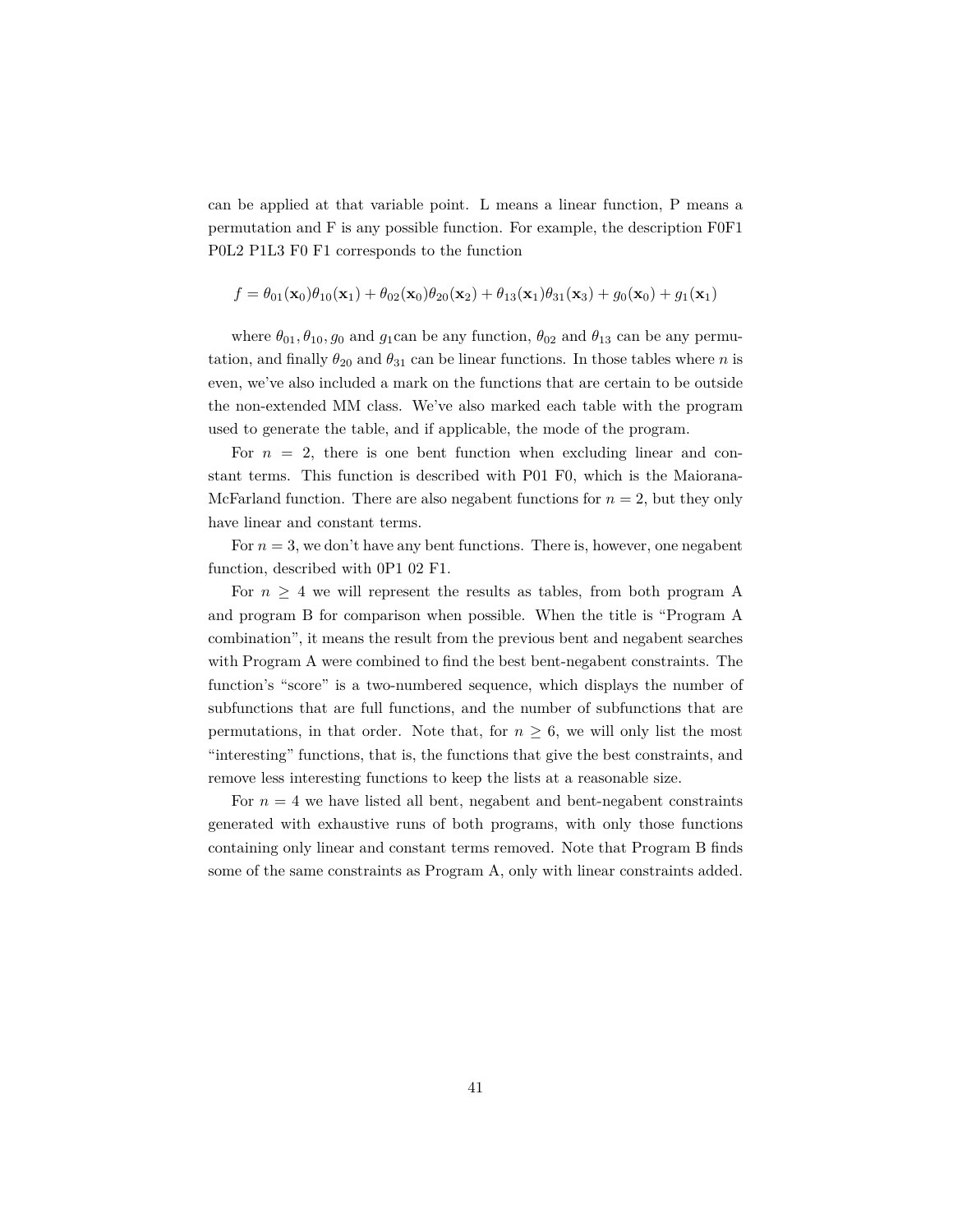|       | Program A, mode 1: Bent functions, $n = 4$ |        |
|-------|--------------------------------------------|--------|
| Score | Description                                | not MM |
| 5, 2  | F0F1 F02 P03 P12 F0 F1                     |        |
| 4, 2  | F0F1 P02 P13 F0 F1                         |        |
| 3, 2  | F01 P02 1P3 F0 F3                          |        |
| 2, 3  | 0P1 0P2 P13 F1 F2                          |        |
| 2, 1  | F01 P02 12 13 F0                           |        |
| 1, 1  | 01 02 0P3 12 F3                            | $\ast$ |
| 1, 0  | 01 02 03 12 13 23 F0                       | $\ast$ |

|       | Program B: Bent functions, $n = 4$ |         |
|-------|------------------------------------|---------|
| Score | Description                        | not MM  |
| 5, 2  | FOF1 FOL2 POL3 P1L2 FO F1          |         |
| 4, 2  | F0F1 P0L2 P1L3 F0 F1               |         |
| 3, 2  | FOL1 POL2 L1P3 FO F3               |         |
| 2, 2  | L0P1 L2P3 F1 F3                    |         |
| 1, 1  | 01 02 L0P3 12 F3                   | $^\ast$ |
| 1, 1  | 01 02 03 12 13 L2P3 F3             | $^\ast$ |

|      | Program A, mode 1: Negabent functions, $n = 4$ |
|------|------------------------------------------------|
|      | Score Description                              |
| 2, 1 | F01 P02 23 F0                                  |

| Program B: Negabent functions, $n = 4$ |
|----------------------------------------|
| Score Description                      |
| 2, 1 FOL1 POL2 23 FO                   |

| Program A combination: Bent-Negabent functions, $n = 4$ |
|---------------------------------------------------------|
| Score Description                                       |
| 1, 2 P01 P02 23 F0                                      |

| Program B: Bent-Negabent functions, $n = 4$ |
|---------------------------------------------|
| Score Description                           |
| 1, 2 POL1 POL2 23 FO                        |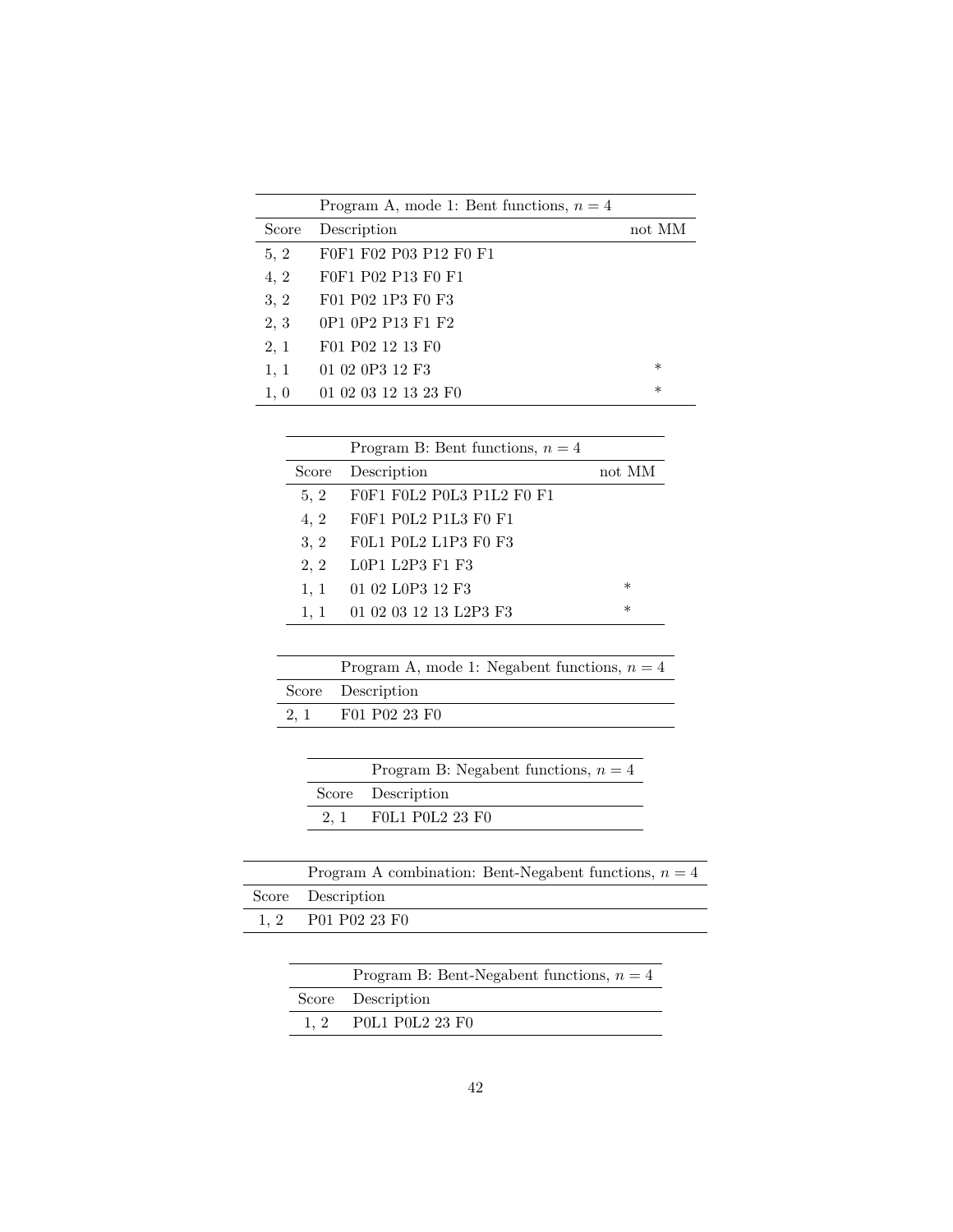For  $n = 5$ , we again only have negabent functions. The first table contains the result of an exhaustive search with Program A, but only on quadratic template functions. Only functions with at least one constraint which is a function or permutation are listed.

|       | Program A, mode 1: Negabent functions, $n = 5$ |
|-------|------------------------------------------------|
| Score | Description                                    |
| 5, 2  | F0F1 F02 P03 P12 23 24 34 F0 F1                |
| 5, 1  | F0F1 F02 P03 13 14 23 24 34 F0 F1              |
| 4, 2  | F0F1 P02 P13 23 24 34 F0 F1                    |
| 4, 0  | F0F1 02 03 12 14 23 24 34 F0 F1                |
| 3, 2  | F01 P02 12 13 1P4 23 F0 F4                     |
| 3, 1  | F01 P02 12 13 23 24 34 F0 F4                   |
| 3, 1  | F01 F02 P03 34 F0                              |
| 3, 1  | F01 F02 P03 12 13 14 34 F0                     |
| 2, 3  | 01 02 0P3 0P4 12 1P3 F3 F4                     |
| 2, 2  | 01 02 0P3 12 1P4 F3 F4                         |
| 2, 1  | 01 02 03 0P4 12 13 F2 F4                       |
| 2, 0  | F01 02 03 12 13 14 24 F0                       |
| 2, 0  | 01 02 03 04 12 13 24 F3 F4                     |
| 1, 1  | 01 02 03 1P4 F4                                |
| 1, 1  | 01 02 03 0P4 F4                                |
| 1, 0  | 01 02 03 14 24 34 F0                           |
| 1, 0  | 01 02 03 12 14 34 F3                           |
| 1, 0  | 01 02 03 04 F1                                 |
| 1, 0  | 01 02 03 04 12 13 F1                           |
| 1, 0  | 01 02 03 04 12 13 24 F1                        |
| 1, 0  | 01 02 03 04 12 13 24 34 F1                     |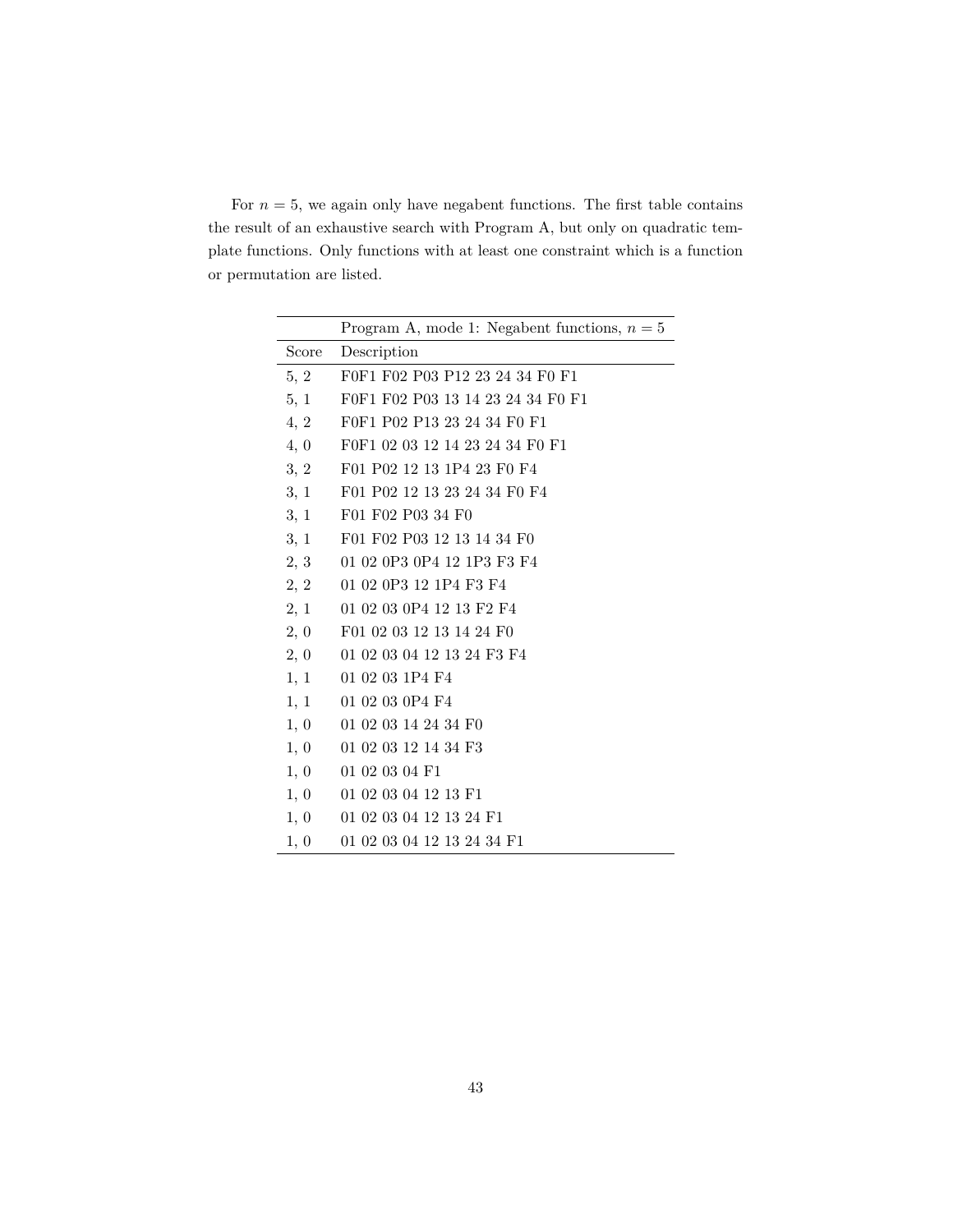The second table contains the results from program B on functions with both quadratic and cubic parts in  $n = 5$ .

|       | Program B: Negabent functions, $n = 5$           |
|-------|--------------------------------------------------|
| Score | Description                                      |
| 5, 2  | L0F1 02 L0P3 04 P1L2 F1F3 24 F1 F3               |
| 5, 2  | F0F1 012 013 014 F0L2 P0L3 P1L2 23 24 34 F0 F1   |
| 5, 1  | L0P1 02 03 04 F1F2 F1L3 24 34 F1 F2              |
| 5, 1  | F0F1 012 013 014 P0L2 F0L3 12 14 23 24 34 F0 F1  |
| 4, 2  | F0F1 012 013 014 P0L2 P1L3 23 24 34 F0 F1        |
| 4, 2  | 01 02 L0P3 12 L1P4 F3F4 F3 F4                    |
| 3, 2  | L0F1 012 L0P2 03 04 123 124 P1L3 34 F1 F2        |
| 3, 2  | 01 L0F2 03 L0P4 L1P2 13 F2 F4                    |
| 3, 1  | P0L1 F0L2 F0L3 14 F0                             |
| 3, 1  | P0L1 012 013 F0L2 024 F0L3 034 14 F0             |
| 3, 1  | P0L1 012 013 F0L2 024 F0L3 034 12 14 23 24 F0    |
| 3, 1  | P0L1 012 013 F0L2 024 F0L3 034 12 13 14 24 34 F0 |
| 3, 1  | L0P1 012 02 03 04 123 124 F1L3 24 34 F1 F2       |
| 3, 1  | L0F1 012 013 014 02 03 04 P1L2 F1L3 24 F1        |
| 3, 1  | F0L1 012 013 014 P0L2 F0L3 24 F0                 |
| 2, 2  | P0L1 012 023 024 13 14 P2L3 34 F0 F2             |
| 2, 2  | 01 02 L0P3 12 L1P4 F3 F4                         |
| 2, 1  | P0L1 012 023 024 F0L3 14 F0                      |
| 2, 1  | P0L1 012 013 F0L2 024 034 14 F0                  |
| 2, 1  | P0L1 012 013 F0L2 024 034 13 14 23 34 F0         |
| 2, 1  | P0L1 012 013 F0L2 024 034 12 13 14 24 34 F0      |
| 2, 1  | L0F1 012 013 014 02 03 04 P1L2 23 F1             |
| 2, 1  | F0L1 012 013 P0L2 024 034 12 13 14 23 F0         |
| 2, 1  | F0L1 012 013 014 P0L2 23 F0                      |
| 2, 1  | 01 012 L0P2 03 123 124 13 14 F2L4 F2             |
| 1, 1  | P0L1 02 03 14 24 34 F0                           |
| 1, 1  | P0L1 012 023 024 13 F0                           |
| 1, 1  | P0L1 012 013 024 034 14 F0                       |
| 1, 1  | P0L1 012 013 024 034 14 24 34 F0                 |
| 1, 1  | P0L1 012 013 02 024 03 034 14 24 34 F0           |
| 1, 1  | P0L1 012 013 02 024 03 034 12 23 24 F0           |
| 1, 1  | P0L1 012 013 02 024 03 034 12 13 14 F0           |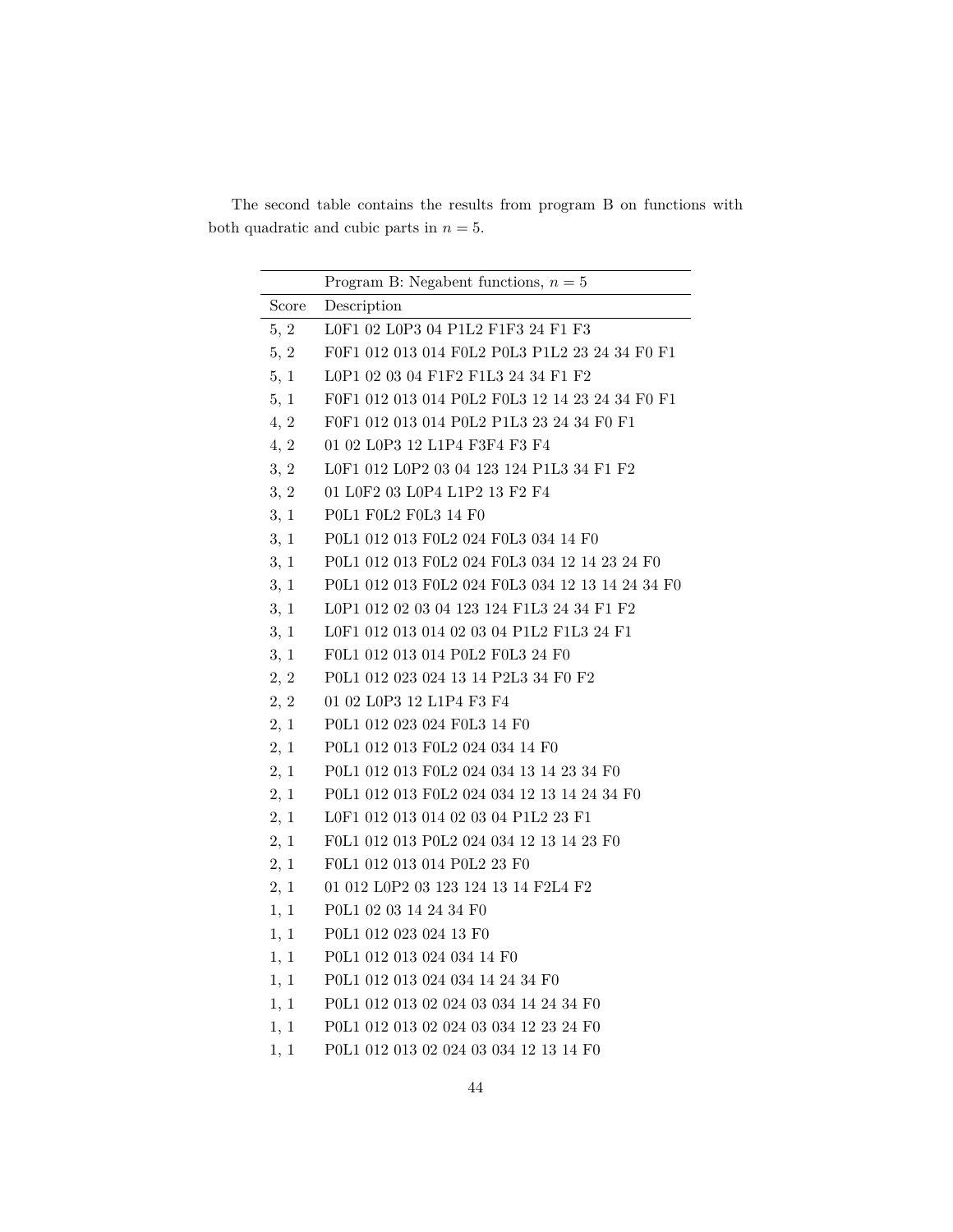- 1, 1 L0P1 02 03 04 F1
- 1, 1 L0P1 02 03 04 12 13 F1
- 1, 1 L0P1 012 013 02 124 134 23 24 F1
- 1, 1 L0P1 012 013 02 04 124 134 23 24 F1
- 1, 1 L0P1 012 013 02 03 04 124 134 F1
- 1, 1 L0P1 012 013 02 03 04 124 134 24 34 F1
- 1, 1 01 02 03 L1P4 F4
- 1, 1 01 012 L0P2 03 123 124 13 14 F2
- 1, 1 01 012 013 P0L2 024 03 034 14 24 34 F0
- 1, 1 01 012 013 P0L2 024 03 034 12 23 24 F0
- 1, 1 01 012 013 P0L2 024 03 034 12 13 14 F0
- 1, 1 01 012 013 02 024 P0L3 034 12 23 24 F0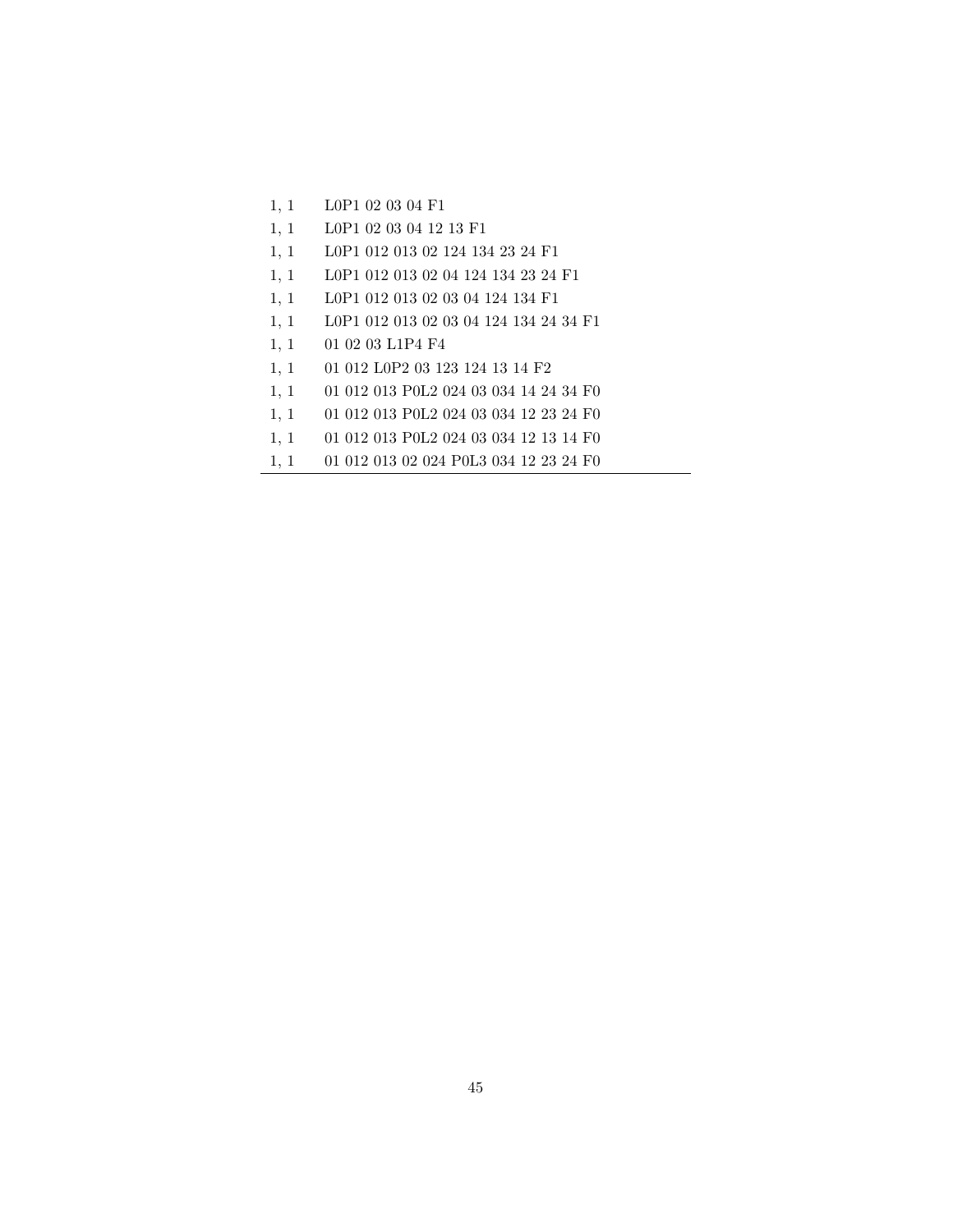For  $n = 6$ , we decided for Program B to only test bent and negabent template functions of degree 2, due to the number of functions of degree 3 being too large. We also tested bent-negabent functions of degree 3 with Program B. While the results from Program A are exhaustive, the results from Program B are not. Due to the number of bent and negabent constraints found by Program A, the lists have been shortened. The full tables can be found at [\[12\]](#page-75-0).

|       | Program A, mode 1: Bent functions, $n = 6$      |        |
|-------|-------------------------------------------------|--------|
| Score | Description                                     | not MM |
| 12, 3 | F0F1 F0F2 F03 F04 P05 F1F2 F13 P14 P23 F0 F1 F2 |        |
| 11, 3 | F0F1 F0F2 F03 P04 F1F2 P13 F15 P25 F0 F1 F2     |        |
| 11, 3 | F0F1 F0F2 F03 P04 F1F2 F13 P15 P23 F0 F1 F2     |        |
| 11, 3 | F0F1 F0F2 F03 F04 P05 F1F2 P13 P24 F0 F1 F2     |        |
| 10, 4 | F0F1 F0F2 F03 P04 F1F2 P13 P24 P25 F0 F1 F2     |        |
| 10, 3 | F0F1 F0F2 P03 F13 F14 P15 F23 P24 F0 F1 F2      |        |
| 10, 3 | F0F1 F0F2 F03 P04 F1F2 P13 P25 F0 F1 F2         |        |
| 10, 3 | F0F1 F0F2 F03 P04 F13 F14 P15 P23 F0 F1 F2      |        |
| 10, 3 | F0F1 F0F2 F03 F04 P05 F13 P14 P23 F0 F1 F2      |        |
| 10, 2 | F0F1 F0F2 F03 P04 F1F2 P13 14 15 24 25 F0 F1 F2 |        |
| 9, 5  | F0F1 F0F2 P03 P04 F1F2 P13 P15 P24 F0 F1 F2     |        |
| 9, 3  | F0F1 F0F2 P03 F1F2 P14 P25 F0 F1 F2             |        |
| 9, 3  | F0F1 F0F2 P03 F13 P14 F24 P25 F0 F1 F2          |        |
| 9, 3  | F0F1 F0F2 P03 F13 P14 F23 P25 F0 F1 F2          |        |
| 9, 3  | F0F1 F0F2 P03 F13 F14 P15 P24 F0 F1 F2          |        |
| 9, 3  | F0F1 F0F2 F03 P04 P13 F24 P25 F0 F1 F2          |        |
| 9, 3  | F0F1 F0F2 F03 P04 P13 F15 P25 F0 F1 F2          |        |
| 9, 3  | F0F1 F0F2 F03 P04 F13 P15 P23 F0 F1 F2          |        |
| 9, 3  | F0F1 F0F2 F03 F04 P05 P13 P24 F0 F1 F2          |        |
| 9, 0  | F0F1 F0F2 03 04 05 F1F2 13 14 23 25 F0 F1 F2    |        |
| 8, 4  | F0F1 F0F2 P03 P04 F13 P15 P24 F0 F1 F2          |        |
| 8, 3  | F0F1 F0F2 P03 F14 P15 P24 F0 F1 F2              |        |
| 8, 3  | F0F1 F0F2 P03 F13 P14 P25 F0 F1 F2              |        |
| 8, 3  | F0F1 F0F2 F03 P04 P13 P25 F0 F1 F2              |        |
| 8, 3  | F0F1 F02 P03 P12 2F4 3F4 P45 F0 F1 F4           |        |
| 8, 3  | F0F1 F02 F03 P04 P12 2F5 3P5 F0 F1 F5           |        |
| 8, 3  | F0F1 F02 F03 P04 F12 P13 2P5 F0 F1 F5           |        |
| 8, 2  | F0F1 F0F2 F03 P04 P13 14 15 24 25 F0 F1 F2      |        |
|       |                                                 |        |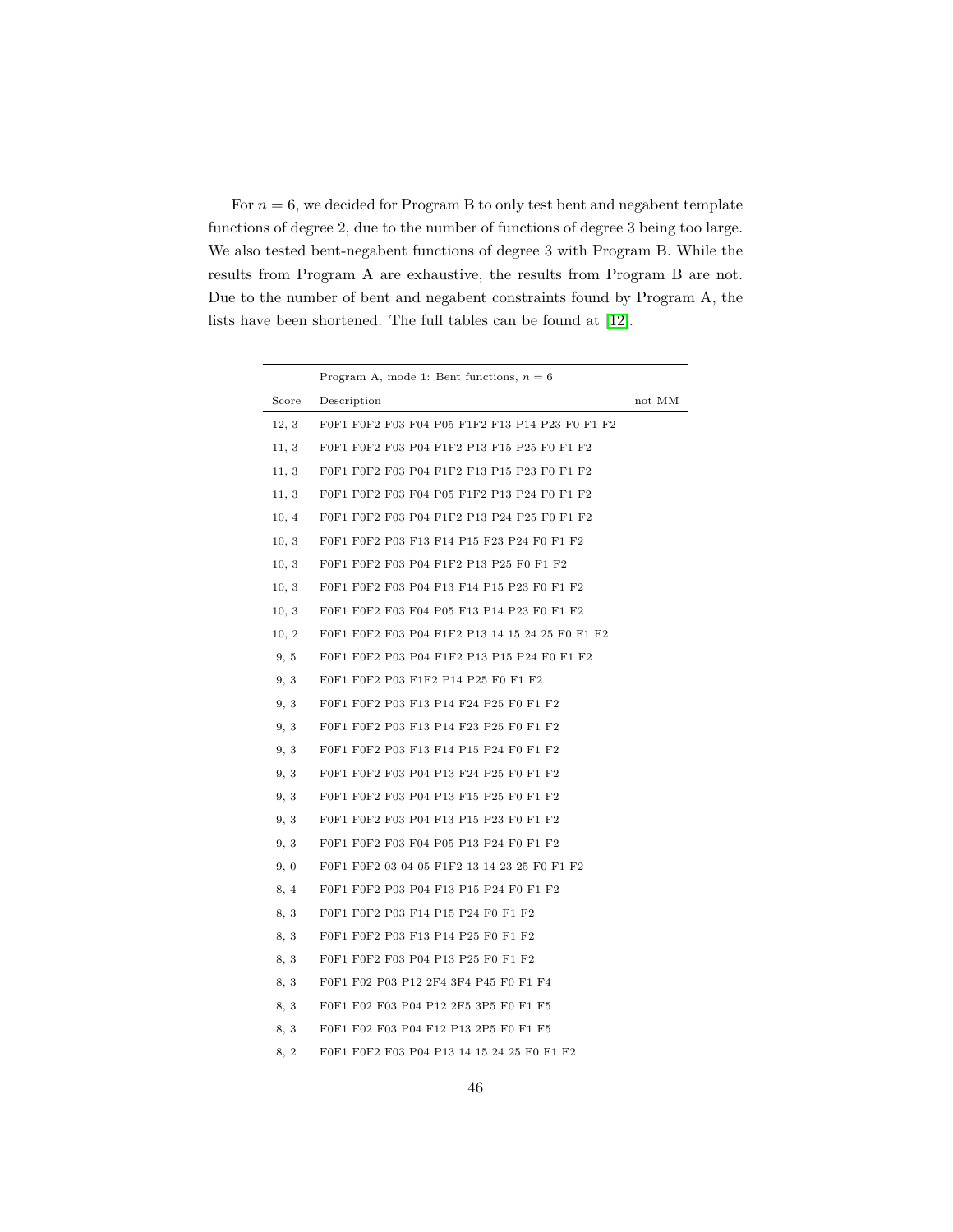8, 2 F0F1 F0F2 03 04 P05 13 14 P23 F25 F0 F1 F2 8, 2 F0F1 F0F2 03 04 13 14 P15 P23 F25 F0 F1 F2 8, 2 F0F1 F02 F03 F04 P05 F12 P13 23 24 F0 F1 7, 3 F0F1 P02 P13 2F4 3F4 P45 F0 F1 F4 7, 3 F0F1 F0F2 P03 P14 P25 F0 F1 F2 7, 3 F0F1 F02 P03 P14 2P5 4F5 F0 F1 F5 7, 3 F0F1 F02 P03 P12 F14 4P5 F0 F1 F5 7, 3 F0F1 F02 P03 P12 3F4 P45 F0 F1 F4 7, 3 F0F1 F02 P03 P12 2F4 P45 F0 F1 F4 7, 3 F0F1 F02 P03 F12 P14 2P5 F0 F1 F5 7, 3 F0F1 F02 F03 P04 P12 3P5 F0 F1 F5 7, 2 F0F1 F02 F03 P04 P12 F15 25 35 F0 F1 7, 2 F0F1 F02 F03 P04 F12 P15 23 25 F0 F1 7, 2 F0F1 F02 F03 P04 F12 P13 23 25 F0 F1 7, 2 F0F1 F02 F03 P04 F12 P13 23 24 25 F0 F1 7, 2 F0F1 F02 F03 F04 P05 P12 23 34 F0 F1 7, 2 F0F1 F02 F03 F04 P05 P12 23 24 34 F0 F1 \* 7, 1 F0F1 F02 F03 P04 F12 14 15 23 24 25 F0 F1 7, 1 F0F1 F02 F03 F04 P05 12 13 14 23 24 34 F0 F1 \* 6, 4 F0F1 F02 P03 P13 P14 2P5 F0 F1 F5 6, 4 F0F1 F02 P03 P04 P13 2P5 F0 F1 F5 6, 3 F0F1 P02 P13 2F4 P45 F0 F1 F4 6, 3 F0F1 F02 P03 P14 2P5 F0 F1 F5 6, 3 F01 F02 P03 1F4 1P5 2P4 F0 F4 F5 6, 2 F0F1 F02 P03 P12 F14 34 45 F0 F1 6, 2 F0F1 F02 P03 P12 F14 24 45 F0 F1 6, 2 F0F1 F02 P03 P12 F14 24 34 45 F0 F1 6, 2 F0F1 F02 P03 P12 13 14 35 45 F0 F1 F5 6, 2 F0F1 F02 P03 F14 P15 23 24 F0 F1 6, 2 F0F1 F02 P03 F12 P14 23 25 F0 F1 6, 2 F0F1 F02 P03 F12 P14 23 24 25 F0 F1 6, 2 F0F1 F02 P03 13 14 2P5 35 45 F0 F1 F5 6, 2 F0F1 F02 F03 P04 P15 23 25 F0 F1 6, 2 F0F1 F02 F03 P04 P15 23 25 35 F0 F1 \* 6, 2 F0F1 F02 F03 P04 P12 34 35 F0 F1

6, 2 F0F1 F02 F03 P04 P12 24 25 34 35 F0 F1 \*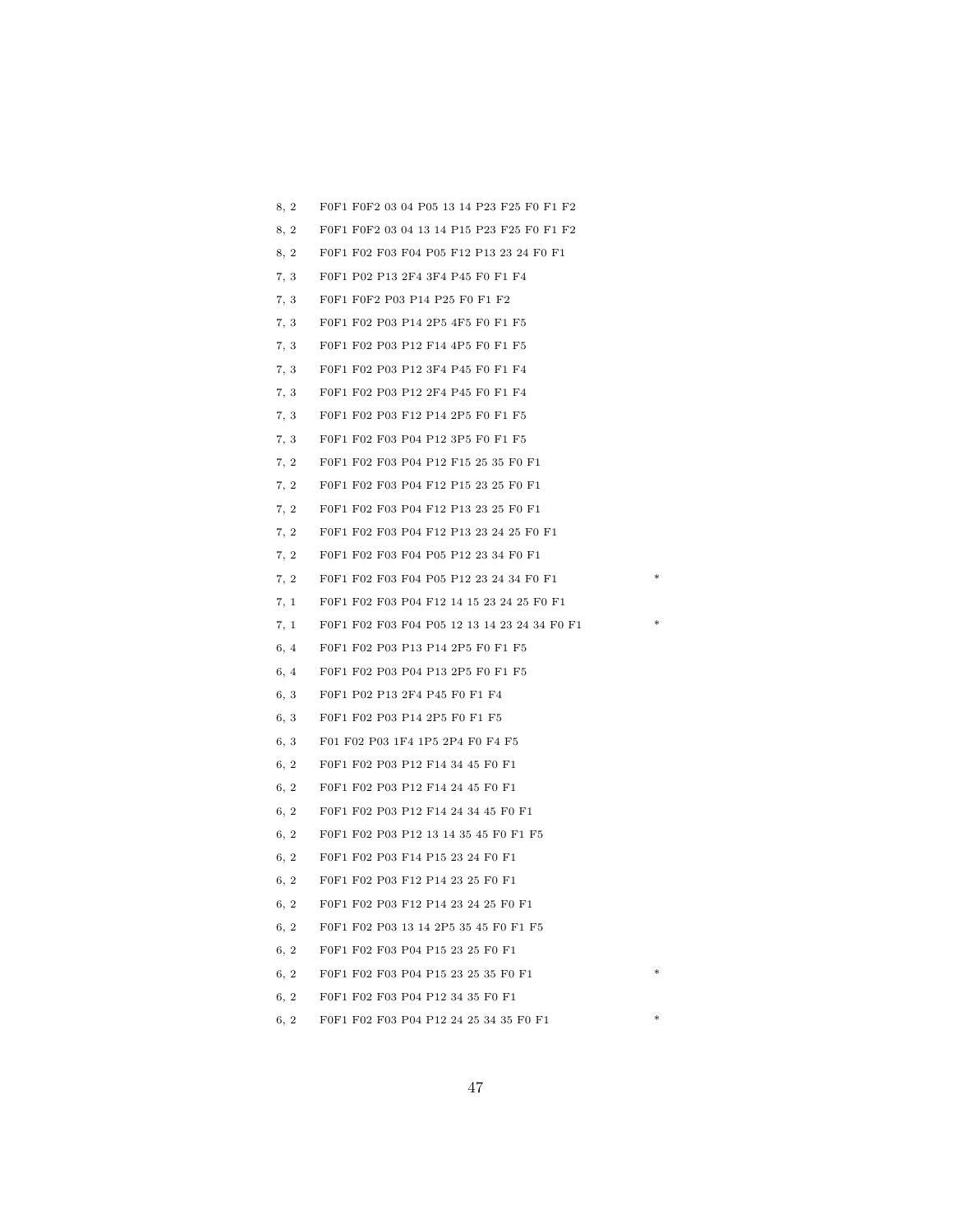| 6, 2 | F0F1 F02 F03 P04 P12 23 35 F0 F1                  |     |
|------|---------------------------------------------------|-----|
| 6, 2 | F0F1 F02 F03 P04 P12 23 34 35 F0 F1               |     |
| 6, 2 | F0F1 F02 F03 P04 P12 23 25 35 F0 F1               | $*$ |
| 6, 2 | F0F1 F02 F03 P04 P12 23 24 25 34 35 F0 F1         | $*$ |
| 6, 2 | F0F1 F02 F03 P04 P12 14 15 34 35 F0 F1            |     |
| 6, 2 | F0F1 F02 F03 P04 P12 14 15 24 25 34 35 F0 F1      | $*$ |
| 6, 2 | F0F1 F02 03 04 P05 P13 F15 23 24 F0 F1            |     |
| 6, 2 | F0F1 02 03 P04 12 13 2P5 4F5 F0 F1 F5             |     |
| 6, 2 | F01 F02 F03 P04 12 13 1F5 2P5 F0 F5               |     |
| 6, 1 | F0F1 F02 F03 P04 14 15 23 24 25 F0 F1             |     |
| 6, 1 | F0F1 F02 F03 P04 14 15 23 24 25 34 35 F0 F1       | $*$ |
| 6, 1 | F0F1 F02 F03 P04 12 13 15 23 25 35 F0 F1          | $*$ |
| 6, 1 | F0F1 F02 F03 P04 12 13 14 15 23 24 25 34 35 F0 F1 | *   |
| 6, 1 | F0F1 F02 03 04 P13 F15 23 24 25 F0 F1             |     |
| 6, 0 | F0F1 F02 03 04 F12 13 15 23 24 25 F0 F1           |     |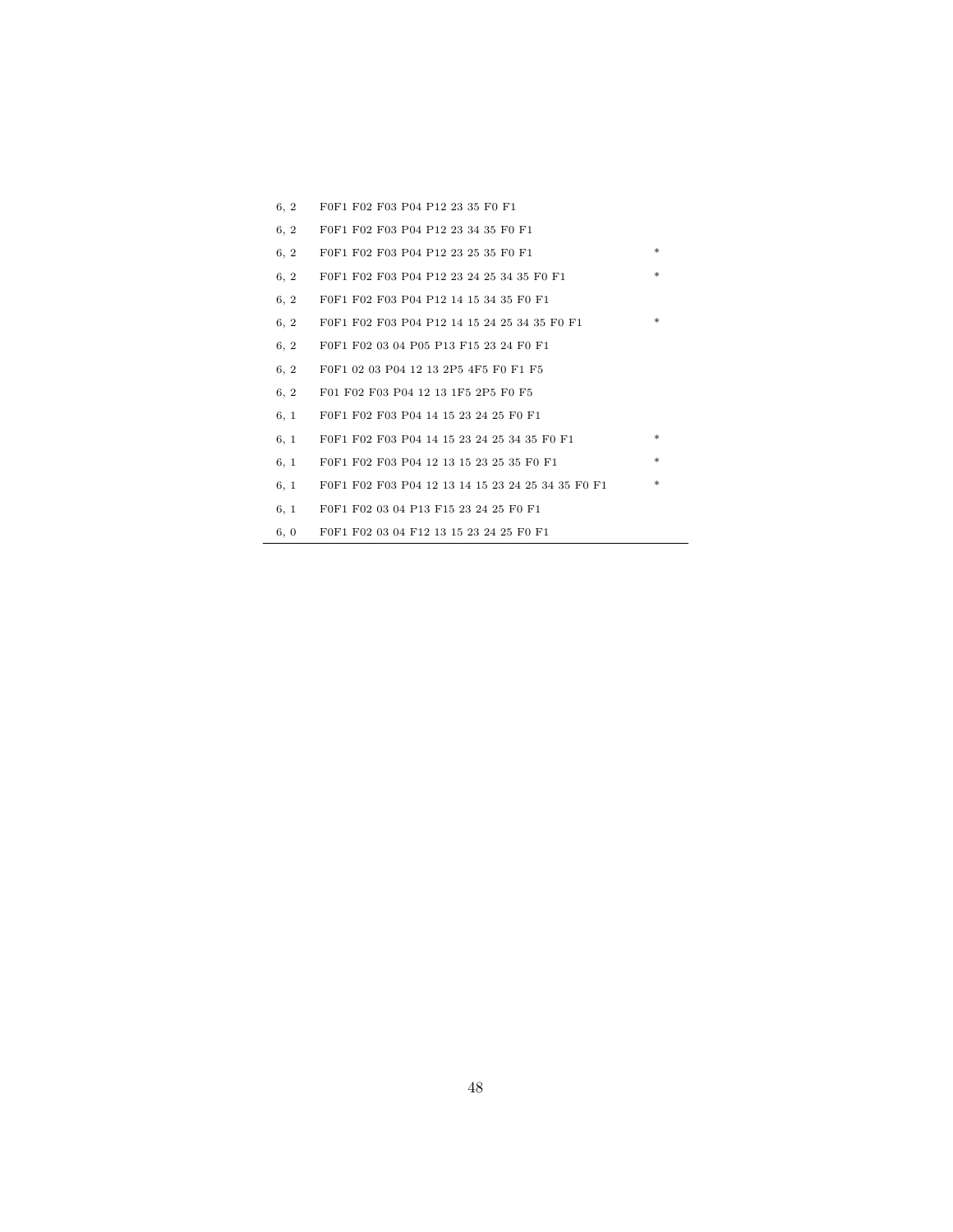|       | Program B: Bent functions, $n = 6$                     |        |
|-------|--------------------------------------------------------|--------|
| Score | Description                                            | not MM |
| 12, 3 | F0F1 F0F2 F0L3 F0L4 P0L5 F1F2 F1L3 P1L4 P2L3 F0 F1 F2  |        |
| 11, 3 | F0F1 F0F2 F0L3 P0L4 F1F2 P1L3 F1L5 P2L5 F0 F1 F2       |        |
| 11, 3 | F0F1 F0F2 F0L3 P0L4 F1F2 F1L3 P1L5 P2L3 F0 F1 F2       |        |
| 11, 3 | F0F1 F0F2 F0L3 F0L4 P0L5 F1F2 P1L3 P2L4 F0 F1 F2       |        |
| 10, 3 | F0F1 F0F2 P0L3 F1L3 F1L4 P1L5 F2L3 P2L4 F0 F1 F2       |        |
| 10, 3 | F0F1 F0F2 F0L3 P0L4 F1F2 P1L3 P2L5 F0 F1 F2            |        |
| 10, 2 | F0F1 F0F2 F0L3 P0L4 F1F2 P1L3 14 15 24 25 F0 F1 F2     |        |
| 9, 3  | F0F1 F0F2 P0L3 F1L3 P1L4 F2L4 P2L5 F0 F1 F2            |        |
| 9, 3  | F0F1 F0F2 P0L3 F1L3 P1L4 F2L3 P2L5 F0 F1 F2            |        |
| 9, 3  | F0F1 F0F2 P0L3 F1F2 P1L4 P2L5 F0 F1 F2                 |        |
| 9, 3  | F0F1 F0F2 F0L3 P0L4 P1L3 F2L4 P2L5 F0 F1 F2            |        |
| 9, 3  | F0F1 F0F2 F0L3 P0L4 P1L3 F1L5 P2L5 F0 F1 F2            |        |
| 9, 3  | F0F1 F0F2 F0L3 F0L4 P0L5 P1L3 P2L4 F0 F1 F2            |        |
| 9, 1  | F0F1 F0F2 03 04 P0L5 F1F2 13 15 24 25 F0 F1 F2         |        |
| 8, 3  | F0F1 F0F2 P0L3 F1L4 P1L5 P2L4 F0 F1 F2                 |        |
| 8.3   | F0F1 F0F2 P0L3 F1L3 P1L4 P2L5 F0 F1 F2                 |        |
| 8, 3  | F0F1 F0F2 F0L3 P0L4 P1L3 P2L5 F0 F1 F2                 |        |
| 8, 2  | F0F1 F0F2 F0L3 P0L4 P1L3 14 15 24 25 F0 F1 F2          |        |
| 8, 2  | F0F1 F0F2 03 04 P0L5 13 14 P2L3 F2L5 F0 F1 F2          |        |
| 8, 2  | F0F1 F0F2 03 04 13 14 P1L5 P2L3 F2L5 F0 F1 F2          |        |
| 7, 3  | F0F1 F0L2 P0L3 P1L4 L2P5 L4F5 F0 F1 F5                 |        |
| 7, 3  | F0F1 F0L2 P0L3 P1L2 L3F4 P4L5 F0 F1 F4                 |        |
| 7, 3  | F0F1 F0F2 P0L3 P1L4 P2L5 F0 F1 F2                      |        |
| 7, 2  | F0F1 F0L2 F0L3 F0L4 P0L5 12 13 P1L4 23 24 34 F0 F1     | $\ast$ |
| 7, 1  | F0F1 F0F2 03 04 P0L5 13 15 24 25 F0 F1 F2              |        |
| 7, 1  | F0F1 F0F2 03 04 13 P1L4 15 24 25 F0 F1 F2              |        |
| 6, 3  | F0F1 P0L2 P1L3 L2F4 P4L5 F0 F1 F4                      |        |
| 6, 2  | F0F1 F0L2 P0L3 P1L2 13 14 35 45 F0 F1 F5               |        |
| 6, 2  | F0F1 F0L2 P0L3 13 14 L2P5 35 45 F0 F1 F5               |        |
| 6, 2  | F0F1 F0L2 F0L3 P0L4 P1L2 14 15 24 25 34 35 F0 F1       | *      |
| 6, 2  | F0F1 F0L2 F0L3 P0L4 12 P1L3 15 23 25 35 F0 F1          |        |
| 6, 2  | F0F1 F0L2 F0L3 P0L4 12 P1L3 14 15 23 24 25 34 35 F0 F1 |        |
| 6, 2  | F0F1 F0L2 F0L3 P0L4 12 13 P1L5 23 25 35 F0 F1          |        |
| 6, 2  | F0F1 02 03 P0L4 12 13 L2P5 L4F5 F0 F1 F5               |        |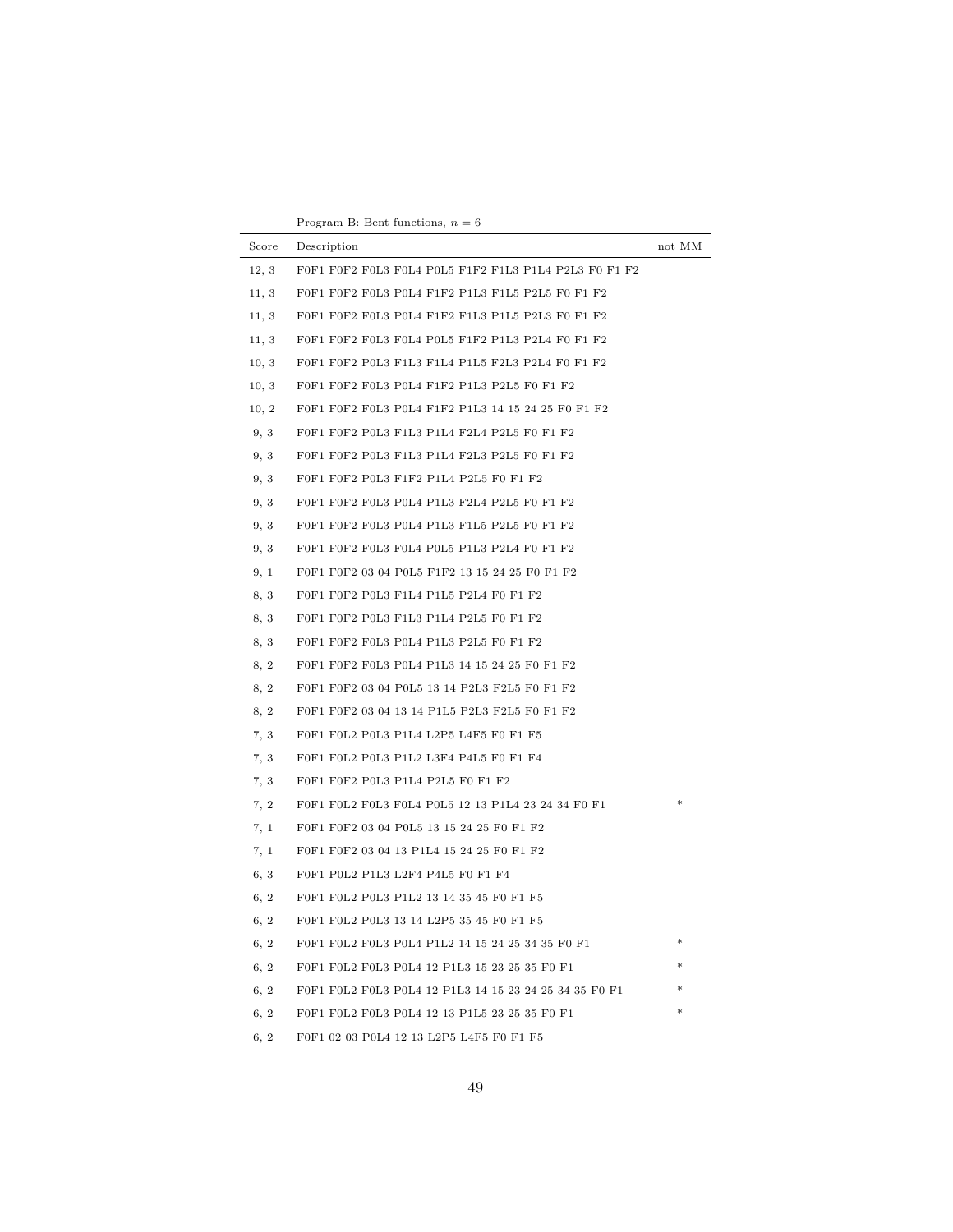| 5, 2 | F0F1 F0L2 P0L3 P1L2 34 35 45 F0 F1                   |  |
|------|------------------------------------------------------|--|
| 5, 2 | F0F1 F0L2 P0L3 P1L2 14 15 34 35 45 F0 F1             |  |
| 5, 2 | F0F1 F0L2 P0L3 P1L2 14 15 24 25 45 F0 F1             |  |
| 5, 2 | F0F1 F0L2 P0L3 P1L2 14 15 24 25 34 35 45 F0 F1       |  |
| 5, 2 | F0F1 F0L2 P0L3 P1L2 13 14 34 35 45 F0 F1             |  |
| 5, 2 | F0F1 F0L2 P0L3 P1L2 13 14 23 24 35 45 F0 F1          |  |
| 5, 2 | F0F1 F0L2 P0L3 P1L2 13 14 23 24 34 35 45 F0 F1       |  |
| 5, 2 | F0F1 F0L2 P0L3 P1L2 13 14 15 23 24 25 34 45 F0 F1    |  |
| 5, 2 | F0F1 F0L2 P0L3 13 14 P1L5 23 24 35 45 F0 F1          |  |
| 5, 2 | F0F1 F0L2 P0L3 12 14 P1L5 24 25 45 F0 F1             |  |
| 5, 2 | F0F1 F0L2 P0L3 12 13 14 P1L5 23 24 25 35 45 F0 F1    |  |
| 5, 2 | F0F1 F0L2 03 04 P0L5 P1L2 34 35 45 F0 F1             |  |
| 5, 2 | F0F1 F0L2 03 04 P0L5 P1L2 13 15 34 35 45 F0 F1       |  |
| 5, 2 | F0F1 F0L2 03 04 P0L5 P1L2 13 15 23 25 34 35 45 F0 F1 |  |
| 5, 2 | F0F1 F0L2 03 04 P0L5 P1L2 13 14 34 35 45 F0 F1       |  |
| 5, 2 | F0F1 F0L2 03 04 P0L5 P1L2 13 14 23 24 34 35 45 F0 F1 |  |
| 5, 1 | F0F1 F0L2 P0L3 13 14 24 25 34 35 45 F0 F1            |  |
| 5, 1 | F0F1 F0L2 P0L3 13 14 23 25 34 35 45 F0 F1            |  |
| 5, 1 | F0F1 F0L2 03 04 P0L5 13 15 24 25 34 35 45 F0 F1      |  |
| 5, 1 | F0F1 F0L2 03 04 P0L5 13 15 23 24 34 35 45 F0 F1      |  |
| 5, 1 | F0F1 F0L2 03 04 P0L5 13 14 23 25 34 35 45 F0 F1      |  |
| 5, 1 | F0F1 02 03 P0L4 12 14 35 45 F0 F1 F5                 |  |
| 5, 1 | F0F1 02 03 12 14 L2P5 35 45 F0 F1 F5                 |  |
| 4, 2 | F0L1 P0L2 L1P3 23 24 35 45 F0 F3 F4                  |  |
| 4, 2 | F0L1 F0L2 P0L3 12 14 15 24 25 L4P5 F0 F5             |  |
| 4, 2 | F0F1 02 03 P0L4 P1L5 23 24 34 F0 F1                  |  |
| 4, 2 | F0F1 02 03 P0L4 P1L5 23 24 25 34 45 F0 F1            |  |
| 4, 2 | F0F1 02 03 P0L4 12 P1L3 15 23 24 25 34 35 F0 F1      |  |
| 4, 1 | F0F1 02 03 P0L4 14 15 23 24 35 45 F0 F1              |  |
| 4, 1 | F0F1 02 03 P0L4 12 15 34 35 45 F0 F1                 |  |
| 4, 1 | F0F1 02 03 P0L4 12 15 23 25 34 45 F0 F1              |  |
| 4.1  | F0F1 02 03 P0L4 12 14 34 35 45 F0 F1                 |  |
| 4, 1 | F0F1 02 03 P0L4 12 14 23 24 35 45 F0 F1              |  |
| 4, 1 | F0F1 02 03 P0L4 12 14 23 24 34 35 45 F0 F1           |  |
| 4, 1 | F0F1 02 03 P0L4 12 13 24 25 45 F0 F1                 |  |
| 4, 1 | F0F1 02 03 P0L4 12 13 23 24 35 45 F0 F1              |  |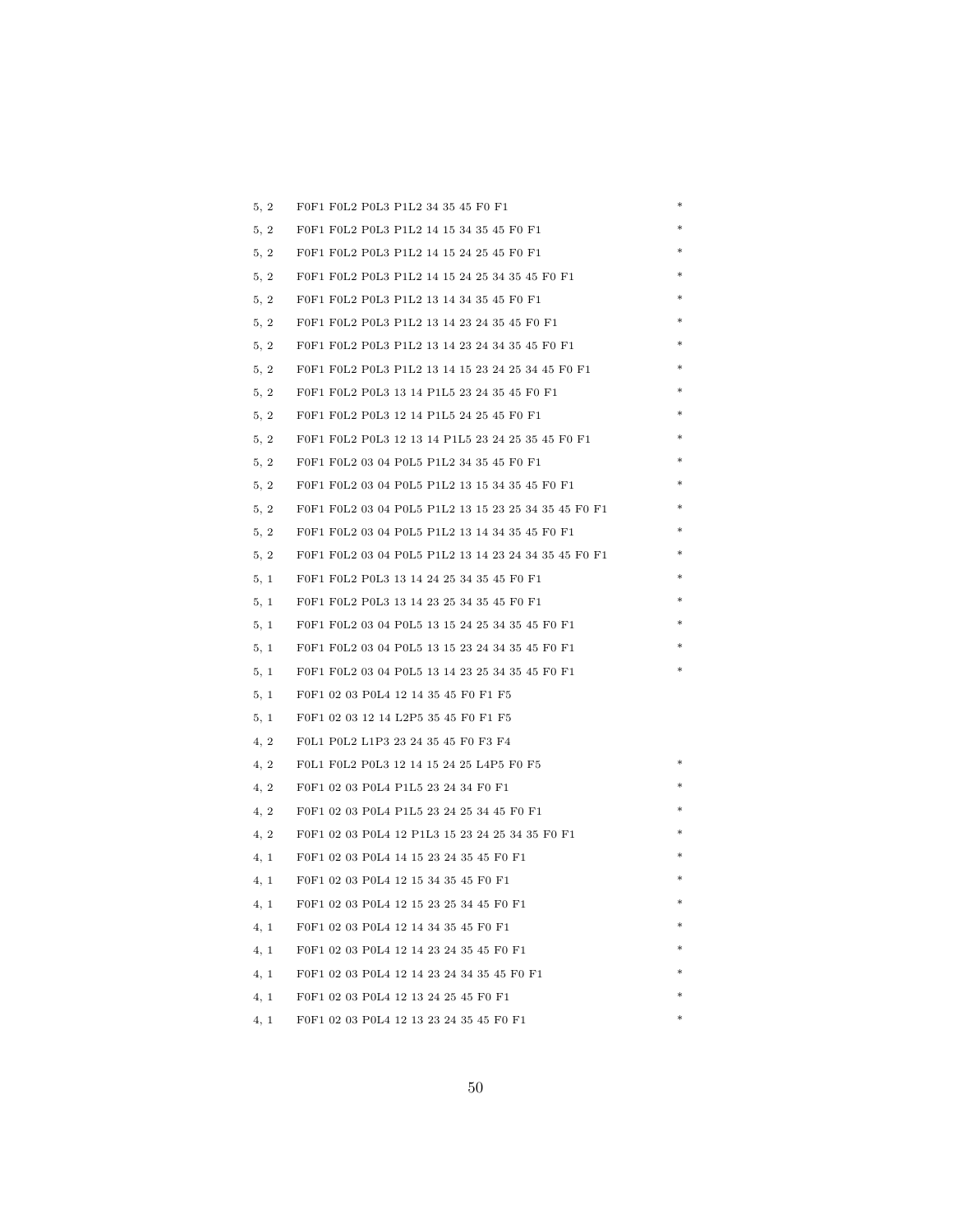| 4, 1 | F0F1 02 03 P0L4 12 13 23 24 25 34 45 F0 F1        | * |
|------|---------------------------------------------------|---|
| 4, 1 | F0F1 02 03 04 05 12 13 P1L4 24 25 45 F0 F1        | * |
| 3, 2 | F0L1 P0L2 L1P3 24 25 34 35 45 F0 F3               | * |
| 3, 2 | F0L1 P0L2 13 14 15 34 35 L4P5 F0 F5               | * |
| 3, 2 | F0L1 P0L2 12 13 24 25 34 35 L4P5 F0 F5            | * |
| 3, 1 | 01 02 L0P3 14 25 34 35 F1 F2 F3                   |   |
| 2, 2 | 01 02 03 04 05 12 13 14 L1P5 L2P3 45 F3 F5        | * |
| 2, 1 | 01 02 03 L0P4 12 15 34 35 45 F2 F4                | * |
| 2, 1 | 01 02 03 04 12 15 P2L5 34 35 F2 F4                | * |
| 1, 1 | 01 02 03 L1P2 14 25 35 45 F2                      | * |
| 1, 1 | 01 02 03 L1P2 14 24 35 45 F2                      | * |
| 1, 1 | 01 02 03 12 P1L3 24 35 45 F1                      | * |
| 1, 1 | 01 02 03 12 14 P2L5 35 45 F2                      | * |
| 1, 1 | 01 02 03 04 P0L5 12 13 24 35 45 F0                | * |
| 1, 1 | 01 02 03 04 L0P5 12 15 25 34 35 45 F5             | * |
| 1, 1 | 01 02 03 04 12 15 25 34 L3P5 F5                   | * |
| 1, 1 | 01 02 03 04 05 12 13 L2P3 45 F3                   | * |
| 1, 1 | 01 02 03 04 05 12 13 14 P1L5 23 45 F1             | * |
| 1, 1 | 01 02 03 04 05 12 13 14 15 23 24 25 34 35 L4P5 F5 | * |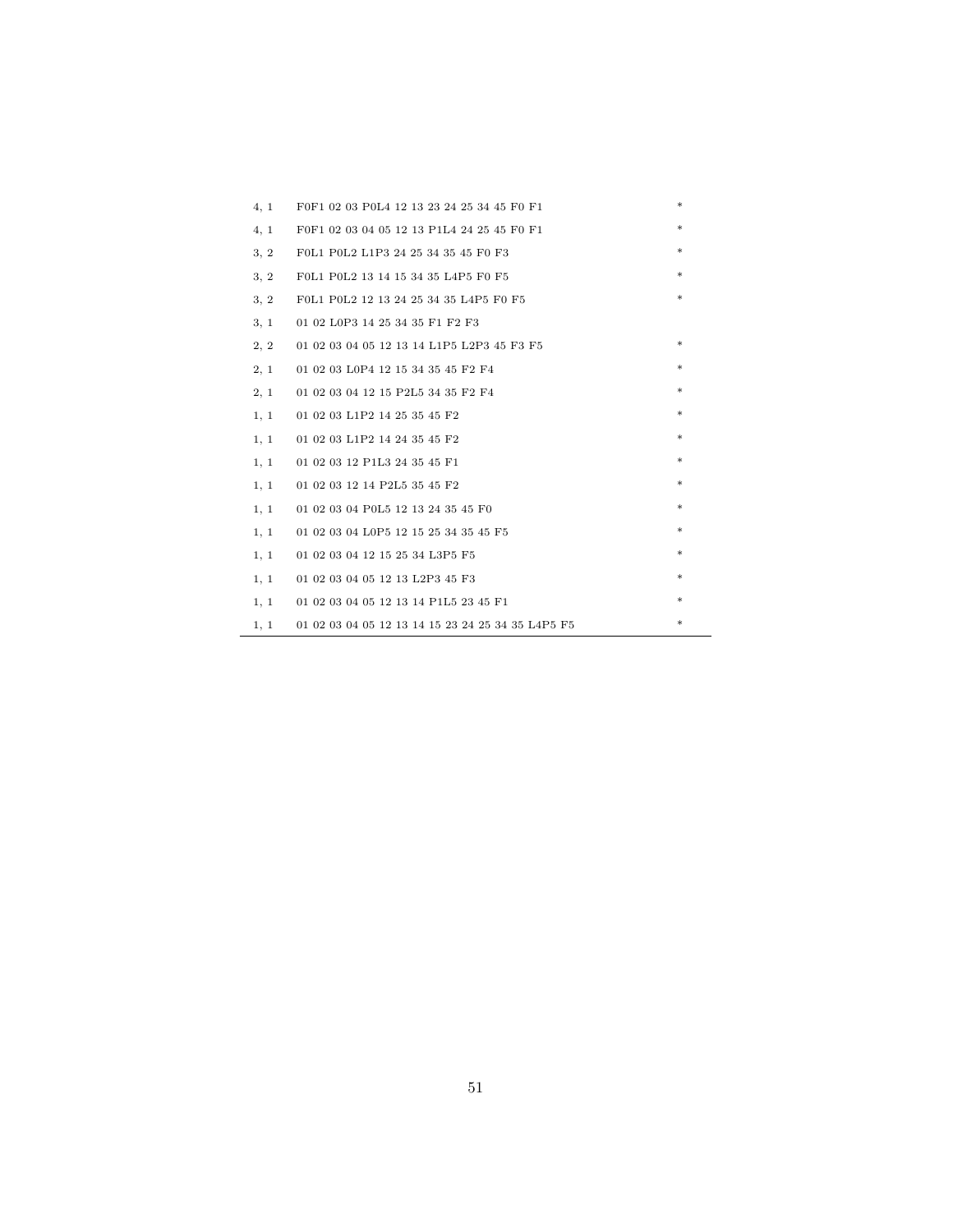|       | Program A mode 1: Negabent functions, $n = 6$ |        |
|-------|-----------------------------------------------|--------|
| Score | Description                                   | not MM |
| 7, 2  | F0F1 F02 F03 P04 F12 P13 34 35 45 F0 F1       | $*$    |
| 7, 1  | F0F1 F02 F03 P04 F12 14 15 34 35 45 F0 F1     | ∗      |
| 6, 2  | F0F1 F02 P03 P12 F14 23 25 35 F0 F1           | *      |
| 6, 2  | F0F1 F02 P03 F12 P14 34 35 45 F0 F1           | ∗      |
| 6, 2  | F0F1 F02 F03 P04 P12 24 25 45 F0 F1           | *      |
| 6, 2  | F0F1 F02 F03 P04 P12 23 45 F0 F1              | *      |
| 6, 2  | F0F1 F02 F03 P04 P12 14 15 23 45 F0 F1        | *      |
| 6, 1  | F0F1 F02 F03 P04 14 15 24 25 45 F0 F1         | *      |
| 6, 1  | F0F1 F02 03 04 P13 F15 34 35 45 F0 F1         | *      |
| 6, 0  | F0F1 F02 03 04 F12 13 15 34 35 45 F0 F1       | *      |
| 5, 3  | F0F1 F02 P03 P13 P14 34 35 45 F0 F1           | $\ast$ |
| 5, 3  | F0F1 F02 P03 P04 P13 34 35 45 F0 F1           | $\ast$ |
| 5, 2  | F0F1 F02 P03 P14 34 35 45 F0 F1               | $\ast$ |
| 5, 2  | F0F1 F02 P03 P14 24 35 F0 F1                  | $\ast$ |
| 5, 2  | F0F1 F02 P03 P12 24 35 F0 F1                  | $\ast$ |
| 5, 2  | F0F1 F02 P03 P12 13 14 25 34 F0 F1            | $\ast$ |
| 5, 2  | F0F1 F02 P03 13 14 P15 25 34 F0 F1            | $\ast$ |
| 5, 2  | F01 F02 P03 13 14 1P5 2F5 34 F0 F5            | $\ast$ |
| 5, 1  | F01 F02 P03 13 14 2F5 34 35 45 F0 F5          | ∗      |
| 4, 3  | F01 P02 P03 1F4 23 2P4 25 35 F0 F4            | ∗      |
| 4, 2  | F0F1 P02 P13 24 35 F0 F1                      | ∗      |
| 4, 2  | F01 P02 1F3 24 25 P34 45 F0 F3                | ∗      |
| 4, 2  | F01 P02 12 13 1P4 23 F45 F0 F4                | ∗      |
| 4, 2  | F01 F02 P03 13 14 1P5 34 F0 F5                | ∗      |
| 4, 2  | F01 F02 P03 12 1P4 35 F0 F4                   | ∗      |
| 4, 2  | F01 F02 P03 12 1P4 34 35 45 F0 F4             | *      |
| 4, 1  | F01 F02 P03 13 14 34 35 45 F0 F5              | ∗      |
| 4, 1  | F01 F02 F03 P04 45 F0                         |        |
| 4, 1  | F01 F02 F03 P04 12 14 15 45 F0                |        |
| 4, 1  | F01 F02 F03 P04 12 13 45 F0                   |        |
| 4, 1  | F01 F02 F03 P04 12 13 24 25 45 F0             | *      |
| 4, 1  | F01 F02 F03 P04 12 13 24 25 34 35 45 F0       |        |
| 4, 1  | F01 02 03 23 24 2P5 34 4F5 F0 F5              | *      |
| 4,0   | F0F1 02 03 04 12 15 23 45 F0 F1               | ×      |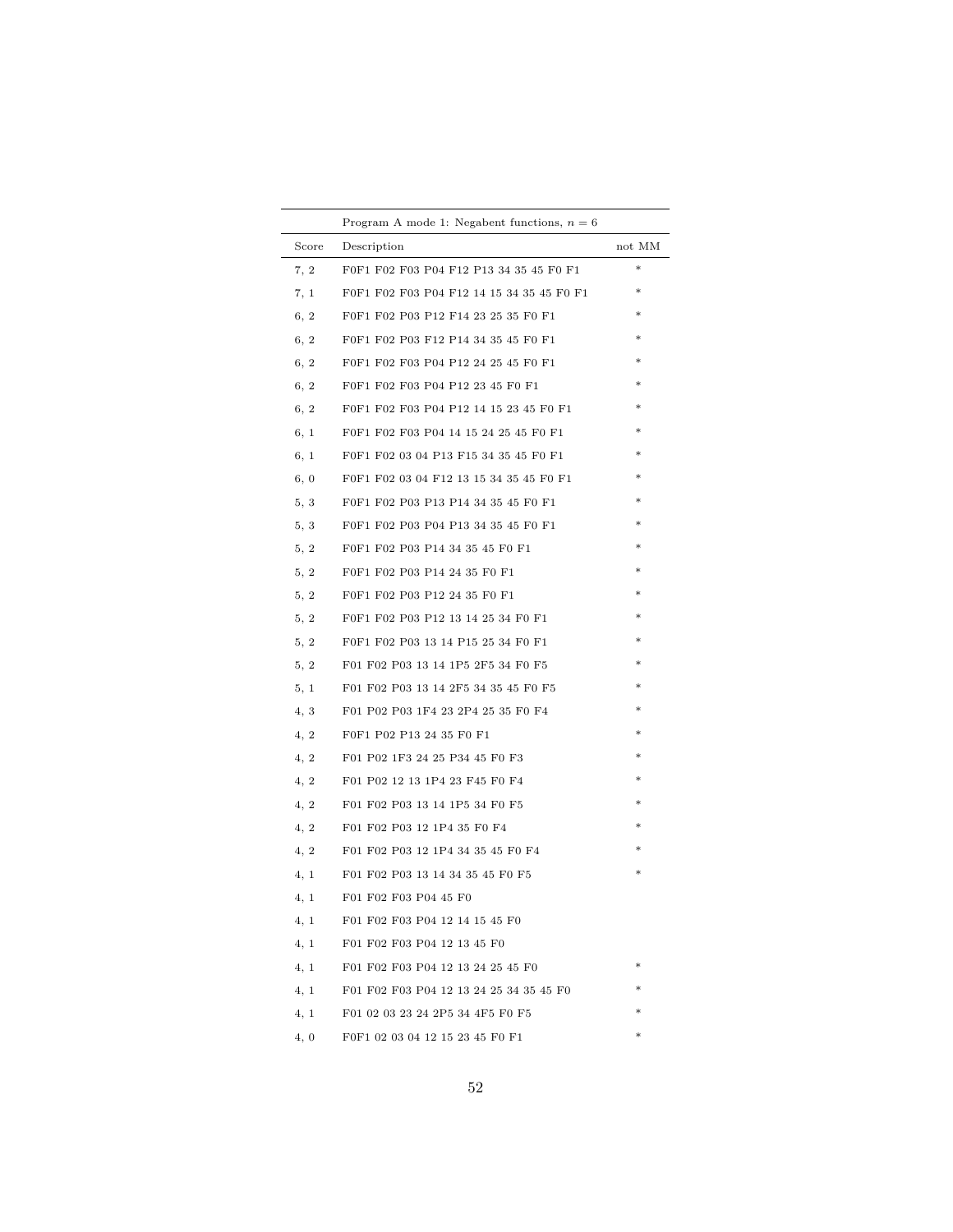| 4,0  | F0F1 02 03 04 12 13 24 35 F0 F1       | ∗ |
|------|---------------------------------------|---|
| 4,0  | F0F1 02 03 04 12 13 15 24 35 F0 F1    |   |
| 4,0  | F01 02 03 1F4 23 24 25 35 45 F0 F4    |   |
| 3, 3 | F01 P02 P03 23 24 2P5 34 F0 F5        |   |
| 3, 3 | F01 P02 23 24 2P5 34 3P5 F0 F5        |   |
| 3, 2 | F01 P02 23 24 34 3P5 F0 F5            |   |
| 3, 2 | F01 P02 13 24 3P5 F0 F5               |   |
| 3, 2 | F01 P02 13 24 25 3P4 45 F0 F4         |   |
| 3, 2 | F01 P02 13 1P4 25 F0 F4               |   |
| 3, 2 | F01 P02 13 1P4 24 25 45 F0 F4         |   |
| 3, 1 | F01 P02 23 24 25 34 35 F0 F4          |   |
| 3, 1 | F01 F02 P03 13 14 15 24 35 F0         | ∗ |
| 3, 1 | F01 F02 P03 13 14 15 23 24 34 F0      | ∗ |
| 3, 1 | F01 F02 P03 13 14 15 23 24 25 34 F0   |   |
| 3, 1 | F01 F02 P03 12 13 14 34 35 45 F0      |   |
| 3, 1 | F01 F02 P03 12 13 14 25 34 35 45 F0   |   |
| 3, 0 | F01 F02 03 04 13 15 24 34 35 45 F0    |   |
| 3, 0 | F01 F02 03 04 13 14 15 35 F0          |   |
| 3, 0 | F01 F02 03 04 13 14 15 23 45 F0       |   |
| 3, 0 | F01 F02 03 04 13 14 15 23 25 35 F0    |   |
| 3, 0 | F01 F02 03 04 13 14 15 23 24 25 35 F0 |   |
| 3, 0 | F01 F02 03 04 12 13 15 24 34 35 45 F0 |   |
| 2, 3 | 01 0P2 1P3 P24 45 F2 F3               |   |
| 2, 3 | 01 0P2 0P3 P24 45 F2 F3               |   |
| 2, 2 | 01 02 0P3 12 P14 45 F1 F3             |   |
| 2, 1 | F01 P02 23 34 35 F0                   |   |
| 2, 1 | F01 P02 23 24 25 F0                   |   |
| 2, 1 | F01 P02 13 23 24 25 34 45 F0          |   |
| 2, 1 | F01 P02 13 14 25 35 45 F0             |   |
| 2, 1 | F01 P02 13 14 23 45 F0                |   |
| 2, 1 | F01 P02 13 14 23 25 35 F0             |   |
| 2, 1 | F01 P02 13 14 23 24 25 F0             |   |
| 2, 1 | F01 P02 13 14 23 24 25 35 45 F0       |   |
| 2, 1 | F01 P02 12 13 24 35 F0                |   |
| 2, 1 | F01 P02 12 13 24 34 45 F0             |   |
| 2,1  | F01 P02 12 13 23 24 34 45 F0          |   |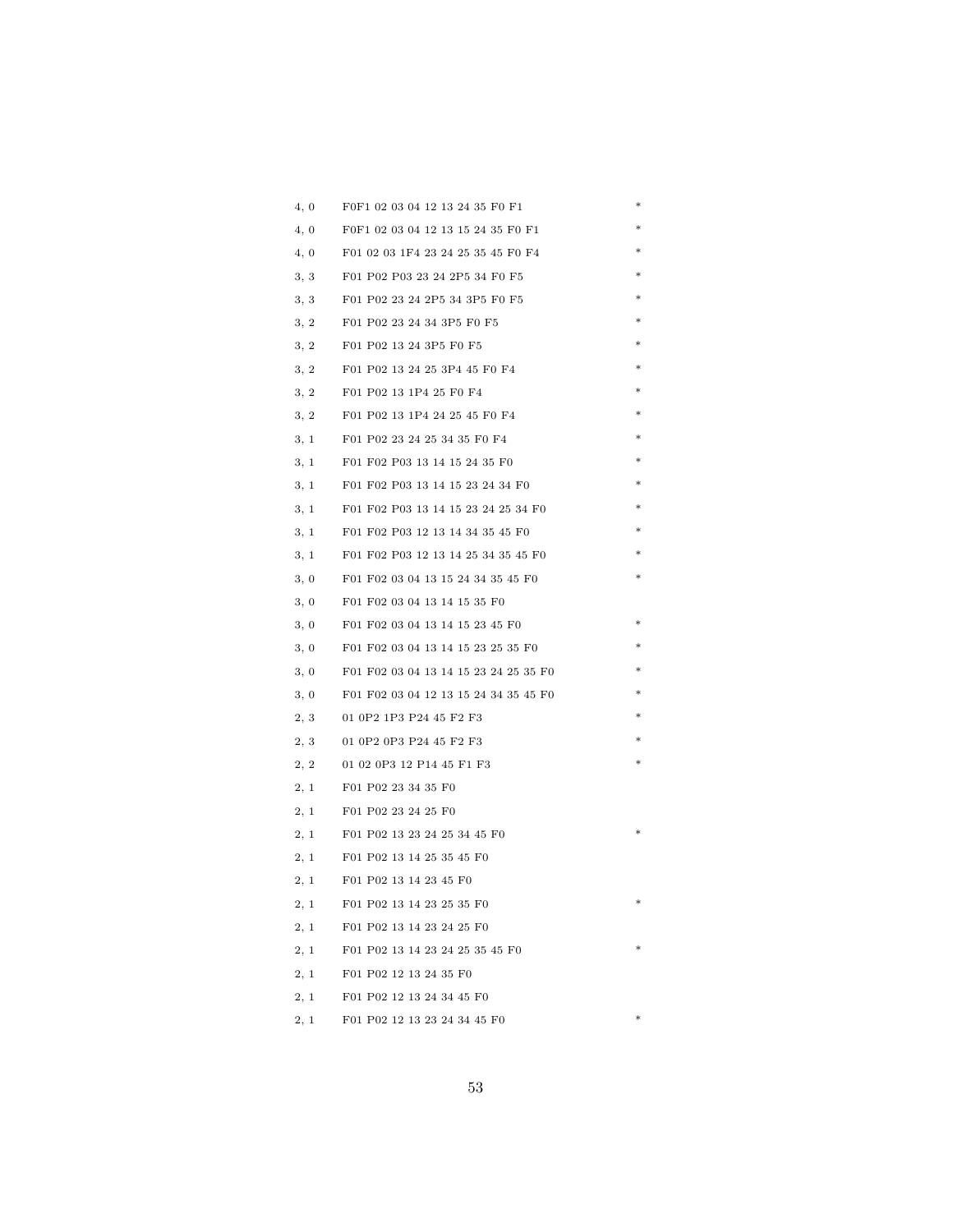| 2, 1 | F01 P02 12 13 14 23 25 35 F0         | $\ast$ |
|------|--------------------------------------|--------|
| 2, 1 | F01 P02 12 13 14 23 25 35 45 F0      | *      |
| 2, 0 | F01 02 03 24 25 34 45 F0             |        |
| 2, 0 | F01 02 03 12 24 34 35 45 F0          | $\ast$ |
| 2, 0 | F01 02 03 12 23 24 34 35 45 F0       | *      |
| 2, 0 | F01 02 03 12 14 24 25 35 45 F0       | *      |
| 2, 0 | F01 02 03 12 14 23 25 34 35 45 F0    | $\ast$ |
| 2, 0 | F01 02 03 12 14 23 24 34 35 F0       | ∗      |
| 2, 0 | F01 02 03 12 14 15 24 35 F0          | ∗      |
| 2, 0 | F01 02 03 12 14 15 23 24 34 35 F0    | *      |
| 2, 0 | F01 02 03 12 13 14 24 35 F0          | *      |
| 2,0  | F01 02 03 12 13 14 24 25 45 F0       |        |
| 2, 0 | F01 02 03 12 13 14 24 25 35 45 F0    | *      |
| 2, 0 | F01 02 03 04 25 35 45 F0             |        |
| 2, 0 | F01 02 03 04 23 24 25 F0             |        |
| 2, 0 | F01 02 03 04 23 24 25 35 F0          |        |
| 2, 0 | F01 02 03 04 23 24 25 35 45 F0       |        |
| 2, 0 | F01 02 03 04 12 23 34 35 45 F0       | *      |
| 2, 0 | F01 02 03 04 12 23 25 34 35 45 F0    |        |
| 2, 0 | F01 02 03 04 12 15 23 34 35 F0       |        |
| 2, 0 | F01 02 03 04 12 15 23 25 34 35 F0    | *      |
| 2, 0 | F01 02 03 04 12 13 25 35 45 F0       |        |
| 2, 0 | F01 02 03 04 12 13 24 34 45 F0       |        |
| 2, 0 | F01 02 03 04 12 13 15 24 25 34 45 F0 | *      |
| 2, 0 | 01 02 03 12 14 35 45 F0 F4           | *      |
| 2, 0 | 01 02 03 12 14 34 35 F0 F4           | *      |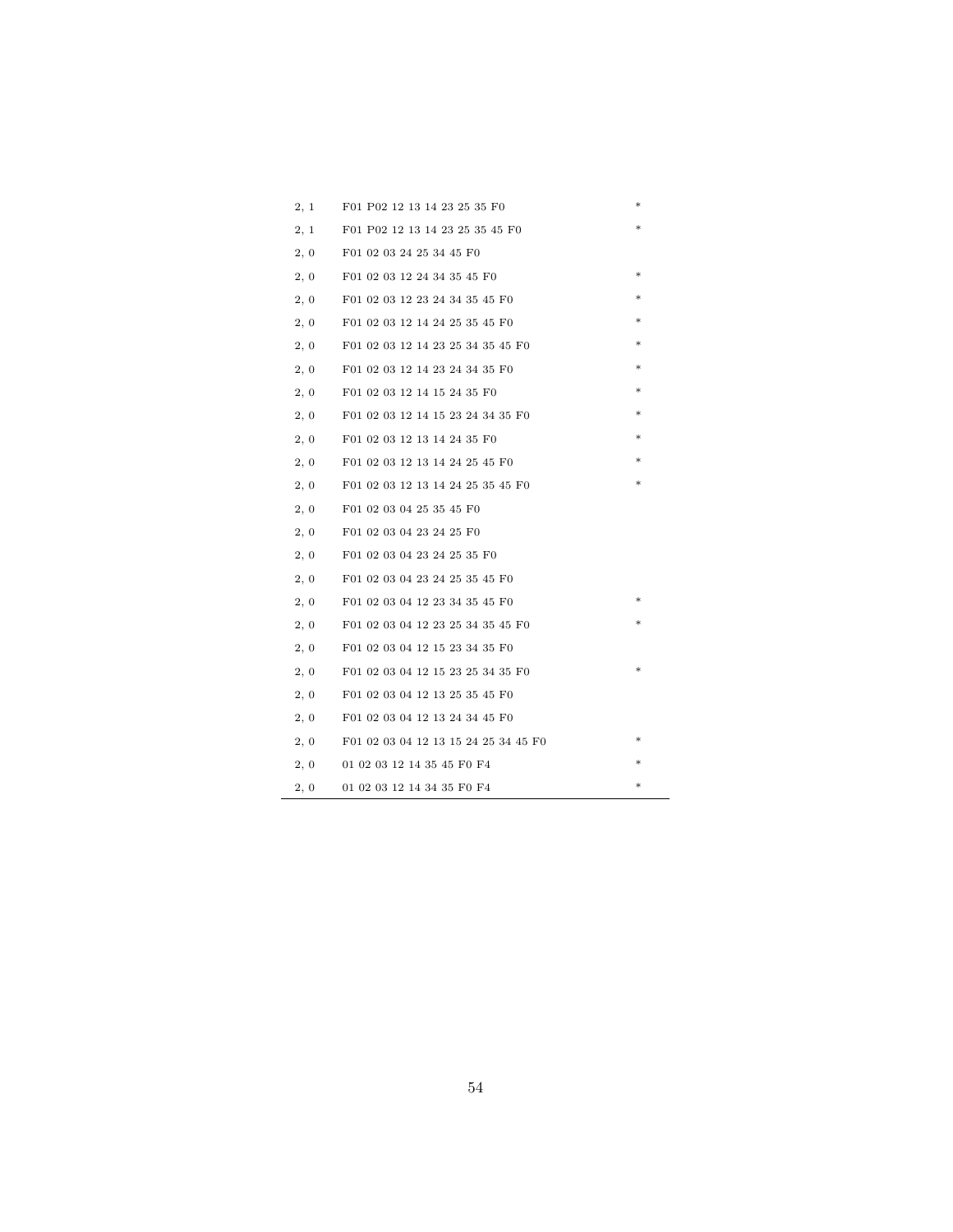|       | Program B: Negabent functions, $n = 6$        |        |
|-------|-----------------------------------------------|--------|
| Score | Description                                   | not MM |
| 7, 2  | F0F1 F0L2 F0L3 P0L4 F1L2 P1L3 34 35 45 F0 F1  | *      |
| 7, 1  | F0F1 F0L2 F0L3 P0L4 F1L2 14 15 34 35 45 F0 F1 | *      |
| 6, 2  | F0F1 F0L2 P0L3 P1L2 F1L4 23 25 35 F0 F1       | *      |
| 6, 2  | F0F1 F0L2 P0L3 F1L2 P1L4 34 35 45 F0 F1       | *      |
| 6, 2  | F0F1 F0L2 F0L3 P0L4 P1L2 24 25 45 F0 F1       | *      |
| 6, 2  | F0F1 F0L2 F0L3 P0L4 P1L2 23 45 F0 F1          | ×      |
| 6, 2  | F0F1 F0L2 F0L3 P0L4 P1L2 14 15 23 45 F0 F1    | *      |
| 6, 1  | F0F1 F0L2 F0L3 P0L4 14 15 24 25 45 F0 F1      | ×      |
| 6, 1  | F0F1 F0L2 03 04 P1L3 F1L5 34 35 45 F0 F1      | $\ast$ |
| 5, 2  | FOL1 FOL2 POL3 13 14 L1P5 L2F5 34 FO F5       | $\ast$ |
| 5, 2  | F0F1 F0L2 P0L3 P1L4 34 35 45 F0 F1            | $\ast$ |
| 5, 2  | F0F1 F0L2 P0L3 P1L4 24 35 F0 F1               | *      |
| 5, 2  | F0F1 F0L2 P0L3 P1L2 24 35 F0 F1               | *      |
| 5, 2  | F0F1 F0L2 P0L3 P1L2 13 14 25 34 F0 F1         | *      |
| 5, 2  | F0F1 F0L2 P0L3 13 14 P1L5 25 34 F0 F1         | $\ast$ |
| 5, 1  | FOL1 FOL2 POL3 13 14 L2F5 34 35 45 FO F5      | *      |
| 4, 2  | F0L1 P0L2 L1F3 24 25 P3L4 45 F0 F3            | $\ast$ |
| 4, 2  | F0L1 P0L2 12 13 L1P4 23 F4L5 F0 F4            | *      |
| 4, 2  | F0L1 F0L2 P0L3 13 14 L1P5 34 F0 F5            | *      |
| 4, 2  | F0L1 F0L2 P0L3 12 L1P4 35 F0 F4               | *      |
| 4, 2  | F0L1 F0L2 P0L3 12 L1P4 34 35 45 F0 F4         |        |
| 4, 2  | F0F1 P0L2 P1L3 24 35 F0 F1                    | *      |
| 4, 1  | FOL1 FOL2 FOL3 POL4 45 FO                     |        |
| 4, 1  | F0L1 F0L2 F0L3 P0L4 12 13 24 25 34 35 45 F0   | *      |
| 4, 1  | F0L1 02 03 23 24 L2P5 34 L4F5 F0 F5           |        |
| 4, 1  | F0F1 02 03 P0L4 14 15 24 35 F0 F1             | *      |
| 4, 1  | F0F1 02 03 P0L4 12 15 24 35 F0 F1             |        |
| 4, 1  | F0F1 02 03 P0L4 12 14 25 34 F0 F1             |        |
| 4, 1  | F0F1 02 03 P0L4 12 13 24 35 F0 F1             |        |
| 3, 2  | F0L1 P0L2 23 24 34 L3P5 F0 F5                 | *      |
| 3, 2  | F0L1 P0L2 13 L1P4 25 F0 F4                    |        |
| 3, 2  | F0L1 P0L2 13 L1P4 24 25 45 F0 F4              |        |
| 3, 2  | F0L1 P0L2 13 24 L3P5 F0 F5                    |        |
| 3, 2  | F0L1 P0L2 13 24 25 L3P4 45 F0 F4              |        |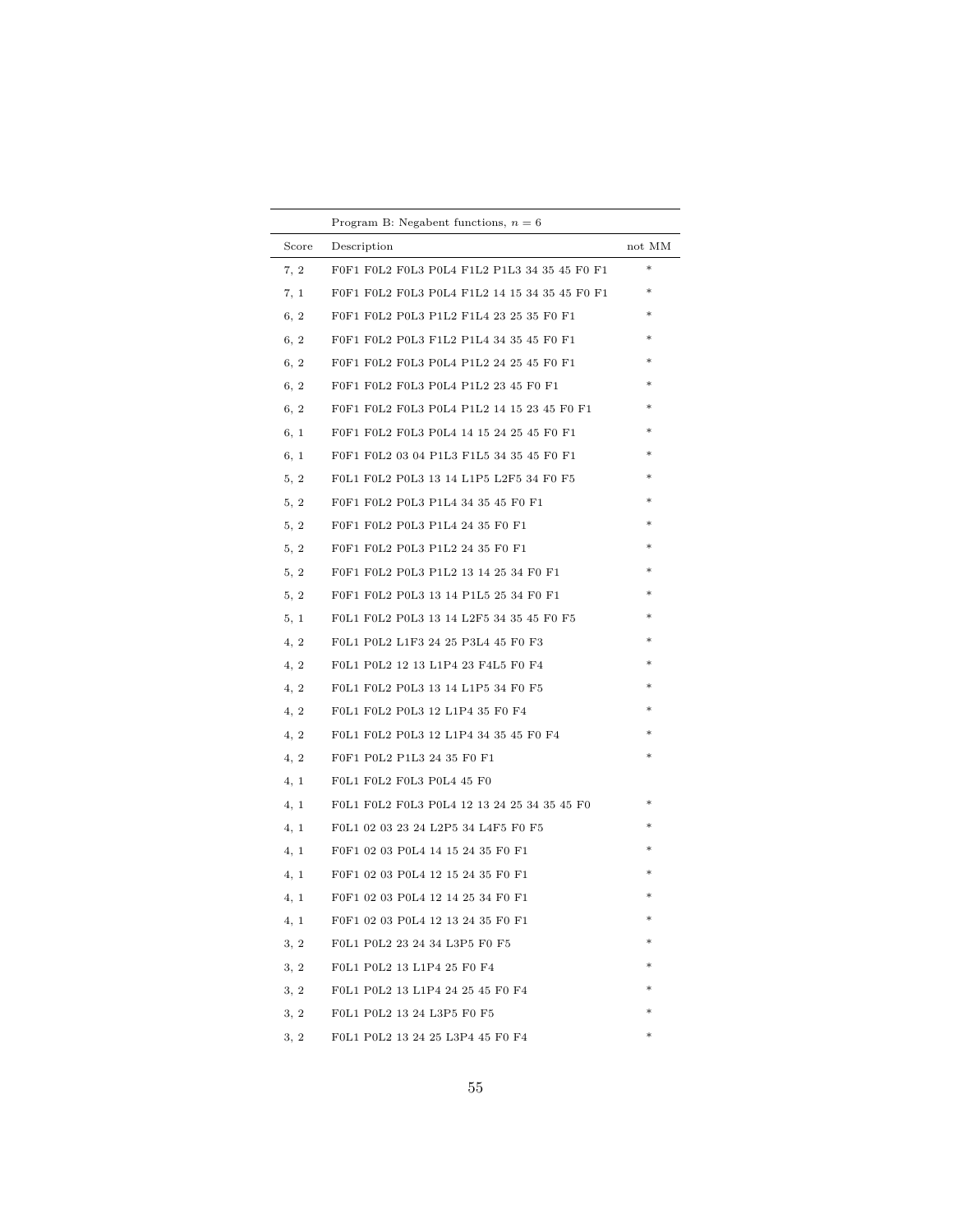| 3, 1 | F0L1 F0L2 P0L3 13 14 15 23 24 25 34 F0 |  |
|------|----------------------------------------|--|
| 3, 1 | F0L1 F0L2 P0L3 12 13 14 25 34 35 45 F0 |  |
| 2, 1 | F0L1 P0L2 23 34 35 F0                  |  |
| 2, 1 | F0L1 P0L2 23 24 25 F0                  |  |
| 2, 1 | F0L1 P0L2 13 14 25 35 45 F0            |  |
| 2, 1 | F0L1 P0L2 13 14 23 24 25 F0            |  |
| 2, 1 | F0L1 P0L2 13 14 23 24 25 35 45 F0      |  |
| 2, 1 | F0L1 P0L2 12 13 24 34 45 F0            |  |
| 2, 1 | F0L1 P0L2 12 13 14 23 25 35 45 F0      |  |
| 2, 1 | F0L1 02 03 P0L4 25 35 45 F0            |  |
| 2, 1 | F0L1 02 03 P0L4 24 34 45 F0            |  |
| 2, 1 | F0L1 02 03 P0L4 23 24 25 F0            |  |
| 2, 1 | F0L1 02 03 P0L4 14 15 23 24 25 F0      |  |
| 2, 1 | F0L1 02 03 P0L4 12 15 24 34 45 F0      |  |
| 2, 1 | F0L1 02 03 P0L4 12 15 23 34 35 F0      |  |
| 2, 1 | F0L1 02 03 P0L4 12 14 25 35 45 F0      |  |
| 2, 1 | F0L1 02 03 P0L4 12 14 23 34 35 F0      |  |
| 2, 1 | F0L1 02 03 P0L4 12 13 25 35 45 F0      |  |
| 2, 1 | F0L1 02 03 P0L4 12 13 24 34 45 F0      |  |
| 2, 1 | 01 02 L0P3 13 24 35 45 F2 F3           |  |
| 2, 1 | 01 02 03 L1P2 24 35 45 F2 F3           |  |
| 2, 1 | 01 02 03 L1P2 24 34 45 F2 F3           |  |
| 2, 1 | 01 02 03 14 P1L5 25 45 F1 F2           |  |
| 1, 1 | 01 02 03 L0P4 15 25 F4                 |  |
| 1, 1 | 01 02 03 L0P4 14 15 24 25 F4           |  |
| 1, 1 | 01 02 03 L0P4 12 13 25 35 F4           |  |
| 1, 1 | 01 02 03 14 L1P5 24 F5                 |  |
| 1, 1 | 01 02 03 14 24 L3P5 F5                 |  |
| 1, 1 | 01 02 03 14 15 24 L2P5 35 F5           |  |
| 1, 1 | 01 02 03 14 15 24 25 L3P4 F4           |  |
| 1, 1 | 01 02 03 04 12 P1L3 25 45 F1           |  |
| 1, 1 | 01 02 03 04 12 P1L3 25 35 F1           |  |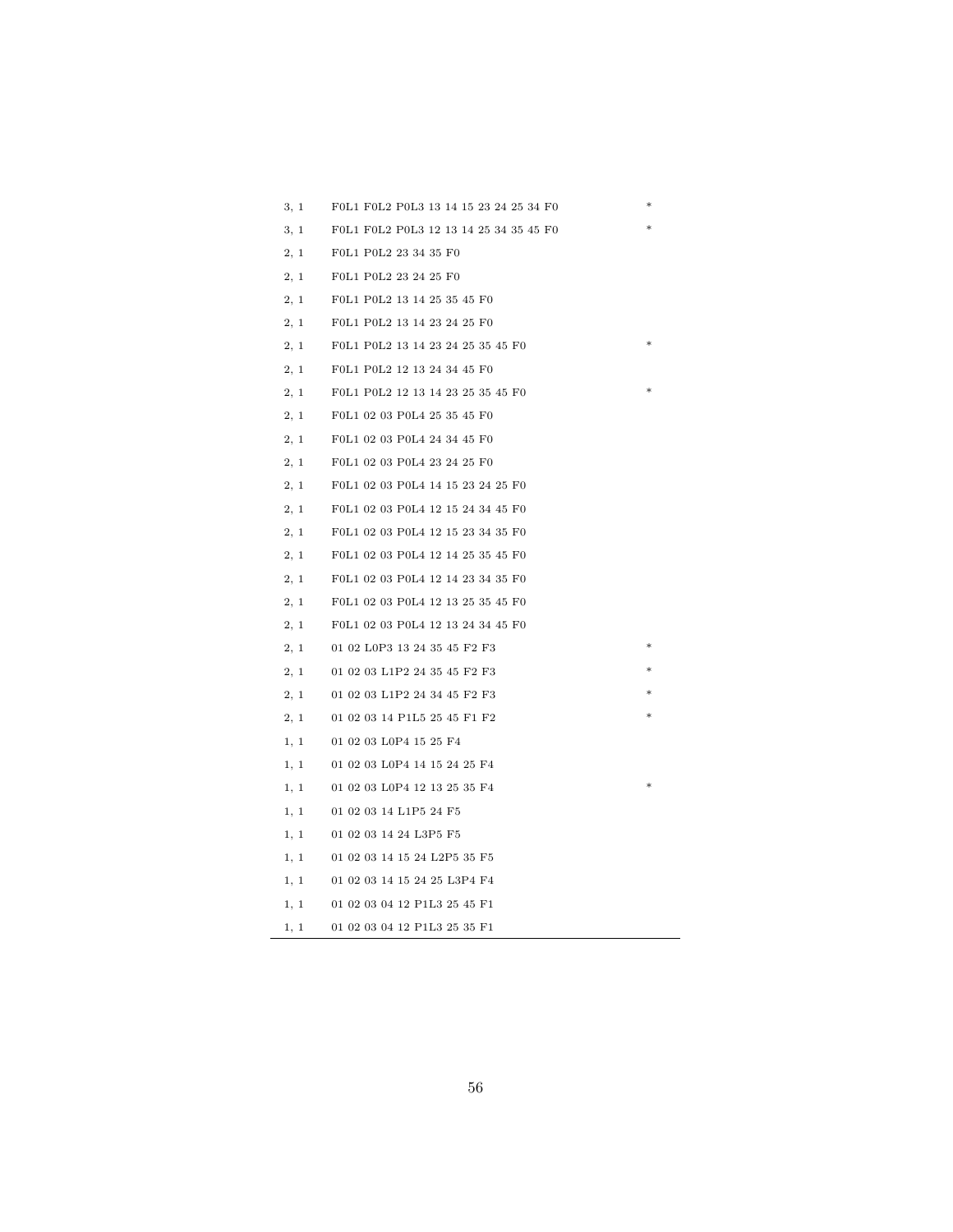|       | Program A combined: Bent-negabent functions, $n = 6$ |                                   |
|-------|------------------------------------------------------|-----------------------------------|
| Score | Description                                          | $\operatorname{not}\ \mathrm{MM}$ |
| 5, 3  | F0F1 F02 P03 P04 P12 23 25 35 F0 F1                  | ×.                                |
| 5, 2  | F0F1 F02 P03 P12 13 14 34 35 45 F0 F1                | *                                 |
| 4.3   | F0F1 P02 P03 P14 24 25 45 F0 F1                      | *                                 |
| 3, 3  | F01 P02 P03 12 14 1P5 24 F0 F5                       | *                                 |
| 3, 2  | F01 P02 1P3 23 24 25 34 45 F0 F3                     | *                                 |
| 2, 3  | 01 02 0P3 12 1P4 P35 F3 F4                           | *                                 |
| 2, 2  | F01 P02 P03 12 14 35 F0                              |                                   |
| 2, 2  | F01 P02 P03 12 14 23 25 34 35 45 F0                  | *                                 |
| 2, 1  | F01 P02 12 13 24 34 45 F0                            |                                   |
| 2, 0  | F01 02 03 04 12 15 23 34 35 F0                       |                                   |
| 1, 2  | 01 02 1P3 P34 45 F3                                  |                                   |
| 1, 2  | 01 02 0P3 1P3 14 25 F3                               |                                   |
| 1, 2  | 01 02 03 0P4 12 13 2P4 25 35 F4                      | *                                 |
| 1, 1  | 01 02 13 24 3P5 F5                                   |                                   |
| 1, 1  | 01 02 03 P04 12 13 25 45 F0                          |                                   |
| 1, 1  | 01 02 03 14 1P5 24 F5                                |                                   |
| 1, 1  | 01 02 03 12 P14 34 45 F1                             |                                   |
| 1, 0  | 01 02 03 04 12 13 25 45 F1                           |                                   |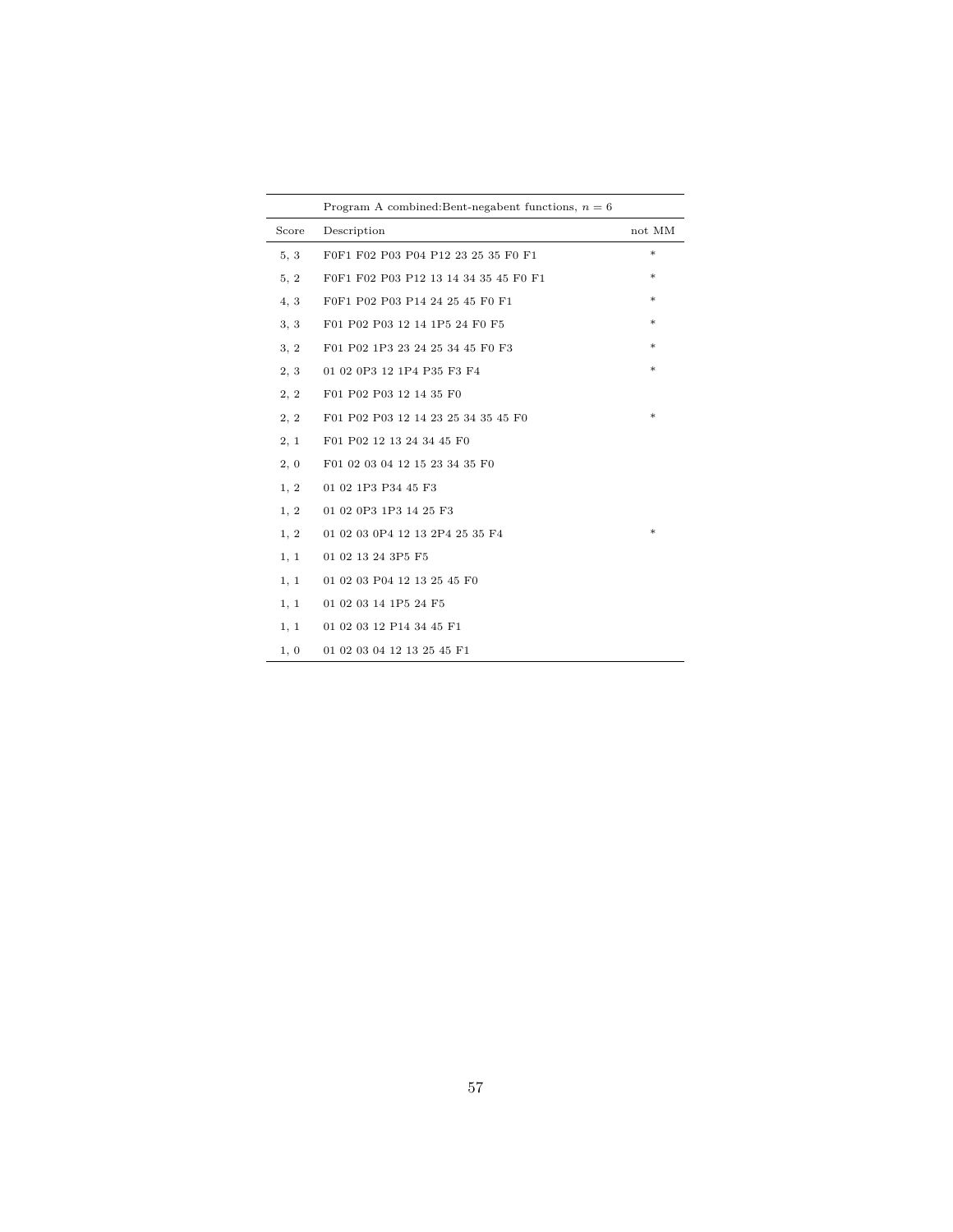|       | Program B: Bent-negabent functions, $n = 6$                     |        |
|-------|-----------------------------------------------------------------|--------|
| Score | Description                                                     | not MM |
| 5, 3  | F0F1 F0L2 P0L3 P0L4 P1L2 23 25 35 F0 F1                         | ×      |
| 5, 2  | F0F1 F0L2 P0L3 P1L2 13 14 34 35 45 F0 F1                        | *      |
| 4, 3  | F0F1 P0L2 P0L3 P1L4 24 25 45 F0 F1                              |        |
| 4, 1  | F0F1 02 03 P0L4 12 14 34 35 45 F0 F1                            |        |
| 4, 1  | F0F1 02 03 P0L4 12 13 24 25 45 F0 F1                            |        |
| 4, 1  | 012 013 024 034 P0L1 F0F5 12 14 24 25 35 F0 F5                  |        |
| 4, 1  | 012 013 024 034 01 P0L2 04 F0F5 12 13 15 23 45 F0 F5            |        |
| 4, 1  | 012 013 024 034 01 02 P0L3 F0F5 13 14 25 34 35 F0 F5            |        |
| 4, 1  | 012 013 024 034 01 02 P0L3 F0F5 12 14 24 25 35 F0 F5            |        |
| 4,0   | 012 013 024 034 125 135 245 345 01 02 03 F0F5 12 14 15 24 F0 F5 | *      |
| 3, 3  | F0L1 P0L2 P0L3 12 14 L1P5 24 F0 F5                              | *      |
| 3, 2  | F0L1 P0L2 L1P3 23 24 25 34 45 F0 F3                             |        |
| 3, 2  | 012 013 024 034 F0L1 P0L2 F0L4 P0L5 12 13 14 23 F0              |        |
| 3, 1  | 012 013 024 034 F0L1 P0L2 F0L4 12 13 14 23 25 35 F0             |        |
| 2, 3  | 01 02 L0P3 12 L1P4 P3L5 F3 F4                                   |        |
| 2, 2  | F0L1 P0L2 P0L3 L1L2 14 35 F0                                    |        |
| 2, 2  | F0L1 P0L2 P0L3 12 L1L4 35 F0                                    |        |
| 2, 2  | F0L1 P0L2 P0L3 12 14 23 25 34 35 45 F0                          |        |
| 2, 2  | 012 013 024 034 P0L1 P0L2 F0L5 14 25 35 F0                      |        |
| 2, 2  | 012 013 024 034 P0L1 P0L2 F0L5 12 13 14 24 25 34 35 F0          |        |
| 2, 2  | 012 013 024 034 F0L1 P0L2 P0L5 14 23 24 34 F0                   |        |
| 2, 2  | 012 013 024 034 F0L1 P0L2 P0L5 12 13 14 23 F0                   |        |
| 2, 1  | F0L1 P0L2 12 13 24 34 45 F0                                     |        |
| 2, 1  | F0L1 02 03 P0L4 14 15 23 24 25 F0                               |        |
| 2, 1  | F0L1 02 03 P0L4 12 15 24 34 45 F0                               |        |
| 2, 1  | F0L1 02 03 P0L4 12 15 23 34 35 F0                               |        |
| 2, 1  | 012 013 024 034 P0L1 F0L5 12 15 23 24 45 F0                     |        |
| 2, 1  | 012 013 024 034 P0L1 12 14 24 25 35 F0 F5                       |        |
| 2, 1  | 012 013 024 034 F0L1 P0L2 14 23 24 25 34 35 F0                  |        |
| 2, 1  | 012 013 024 034 F0L1 P0L2 12 13 14 23 25 35 F0                  |        |
| 2, 1  | 012 013 024 034 01 P0L2 04 F0L5 12 13 14 25 35 F0               |        |
| 2, 1  | 012 013 024 034 01 P0L2 04 12 13 15 23 45 F0 F5                 |        |
| 2, 1  | 012 013 024 034 01 02 P0L3 F0L5 13 15 23 34 45 F0               |        |
| 2, 1  | 012 013 024 034 01 02 P0L3 F0L5 12 15 23 24 45 F0               |        |

 $\overline{\phantom{0}}$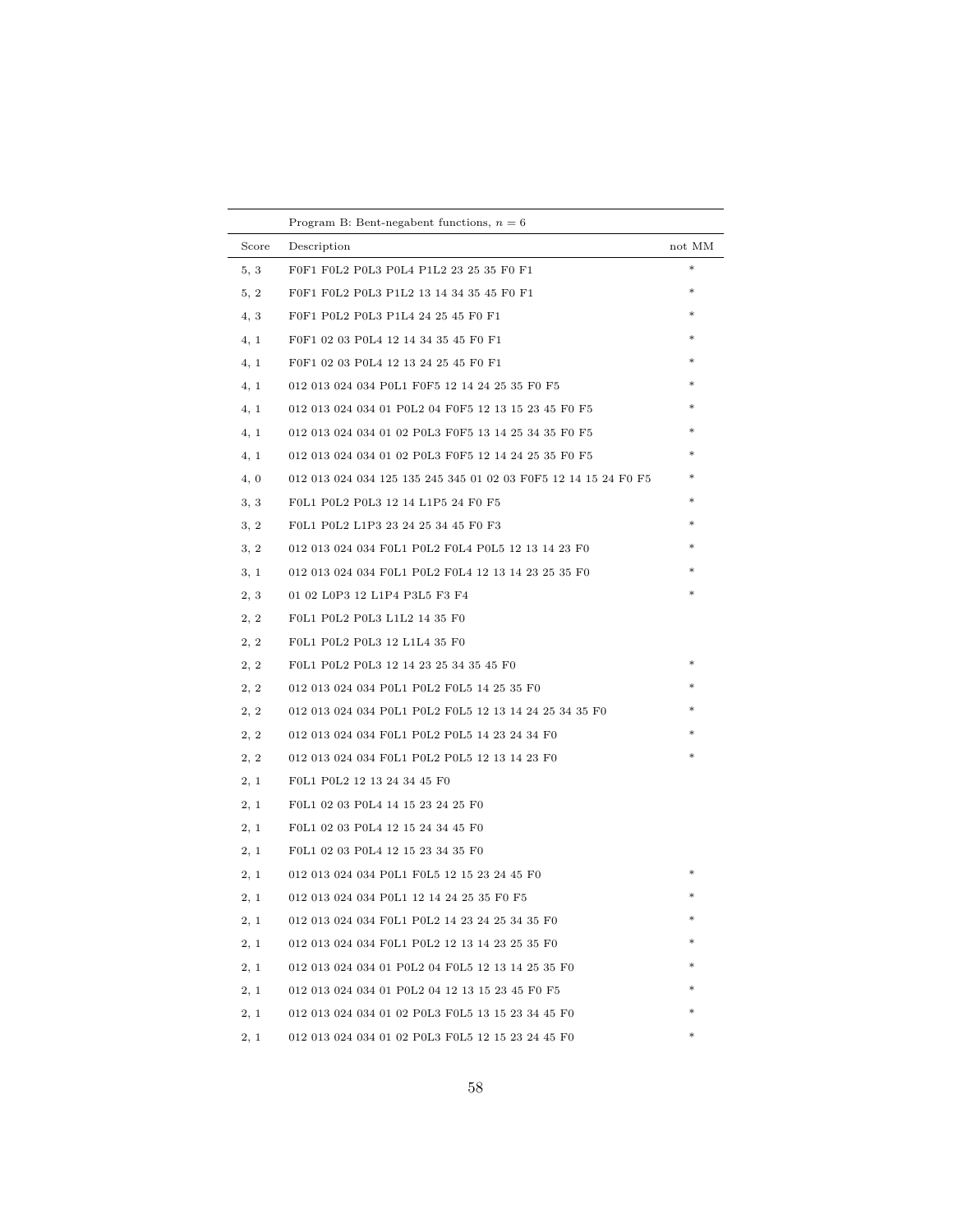| 2, 1 | 012 013 024 034 01 02 P0L3 13 14 25 34 35 F0 F5                 | ∗ |
|------|-----------------------------------------------------------------|---|
| 2, 1 | 012 013 024 034 01 02 P0L3 12 14 24 25 35 F0 F5                 |   |
| 2, 0 | 012 013 024 034 125 135 245 345 01 02 03 05 12 15 24 F2 F3      |   |
| 1, 2 | 012 013 024 034 P0L1 P0L5 12 15 34 45 F0                        |   |
| 1, 2 | 012 013 024 034 P0L1 P0L5 12 14 23 24 F0                        |   |
| 1, 2 | 012 013 024 034 P0L1 P0L2 14 25 35 F0                           |   |
| 1, 2 | 012 013 024 034 P0L1 P0L2 12 13 14 24 25 34 35 F0               |   |
| 1, 2 | 012 013 024 034 01 P0L2 04 P0L5 12 25 34 35 F0                  |   |
| 1, 2 | 01 LOL2 L2P3 P3L4 45 F3                                         |   |
| 1, 2 | 01 LOL2 L1P3 P3L4 45 F3                                         |   |
| 1, 2 | 01 02 L0P3 13 L2P3 24 35 45 F3                                  |   |
| 1, 2 | 01 02 03 L0P4 12 13 L2P4 25 35 F4                               |   |
| 1, 1 | 012 013 024 034 P0L1 12 25 34 35 F0                             |   |
| 1, 1 | 012 013 024 034 P0L1 12 15 23 24 45 F0                          |   |
| 1, 1 | 012 013 024 034 P0L1 12 14 15 23 24 45 F0                       |   |
| 1, 1 | 012 013 024 034 125 135 245 345 01 02 L1P4 35 45 F4             |   |
| 1, 1 | 012 013 024 034 125 135 245 345 01 02 03 P0L5 12 23 34 45 F0    |   |
| 1, 1 | 012 013 024 034 125 135 245 345 01 02 03 L0P5 12 25 34 35 45 F5 |   |
| 1, 1 | 012 013 024 034 125 135 245 345 01 02 03 12 P1L4 34 45 F1       |   |
| 1, 1 | 012 013 024 034 125 135 245 345 01 02 03 05 12 P2L3 34 45 F2    |   |
| 1, 1 | 012 013 024 034 125 135 245 345 01 02 03 05 12 14 P2L3 24 45 F2 |   |
| 1, 1 | 012 013 024 034 01 P0L2 04 12 15 34 45 F0                       |   |
| 1, 1 | 012 013 024 034 01 P0L2 04 12 13 14 25 35 F0                    |   |
| 1, 1 | 012 013 024 034 01 L0P5 12 23 34 F5                             |   |
| 1, 1 | 012 013 024 034 01 L0P5 12 15 34 45 F5                          |   |
| 1, 1 | 012 013 024 034 01 L0P5 12 14 15 23 34 45 F5                    |   |
| 1, 1 | 012 013 024 034 01 02 P0L3 13 24 25 35 F0                       |   |
| 1, 1 | 012 013 024 034 01 02 P0L3 13 15 23 34 45 F0                    |   |
| 1, 1 | 012 013 024 034 01 02 P0L3 12 25 34 35 F0                       |   |
| 1, 1 | 012 013 024 034 01 02 P0L3 12 15 23 24 45 F0                    |   |
| 1, 1 | 012 013 024 034 01 02 P0L3 05 13 15 24 45 F0                    |   |
| 1, 1 | 012 013 024 034 01 02 P0L3 05 12 15 34 45 F0                    |   |
| 1, 1 | 012 013 024 034 01 02 L0P5 13 25 34 35 F5                       |   |
| 1, 1 | 012 013 024 034 01 02 L0P5 13 14 24 F5                          |   |
| 1, 1 | 012 013 024 034 01 02 L0P5 12 14 34 F5                          |   |
| 1, 1 | 012 013 024 034 01 02 L0P5 12 13 15 45 F5                       |   |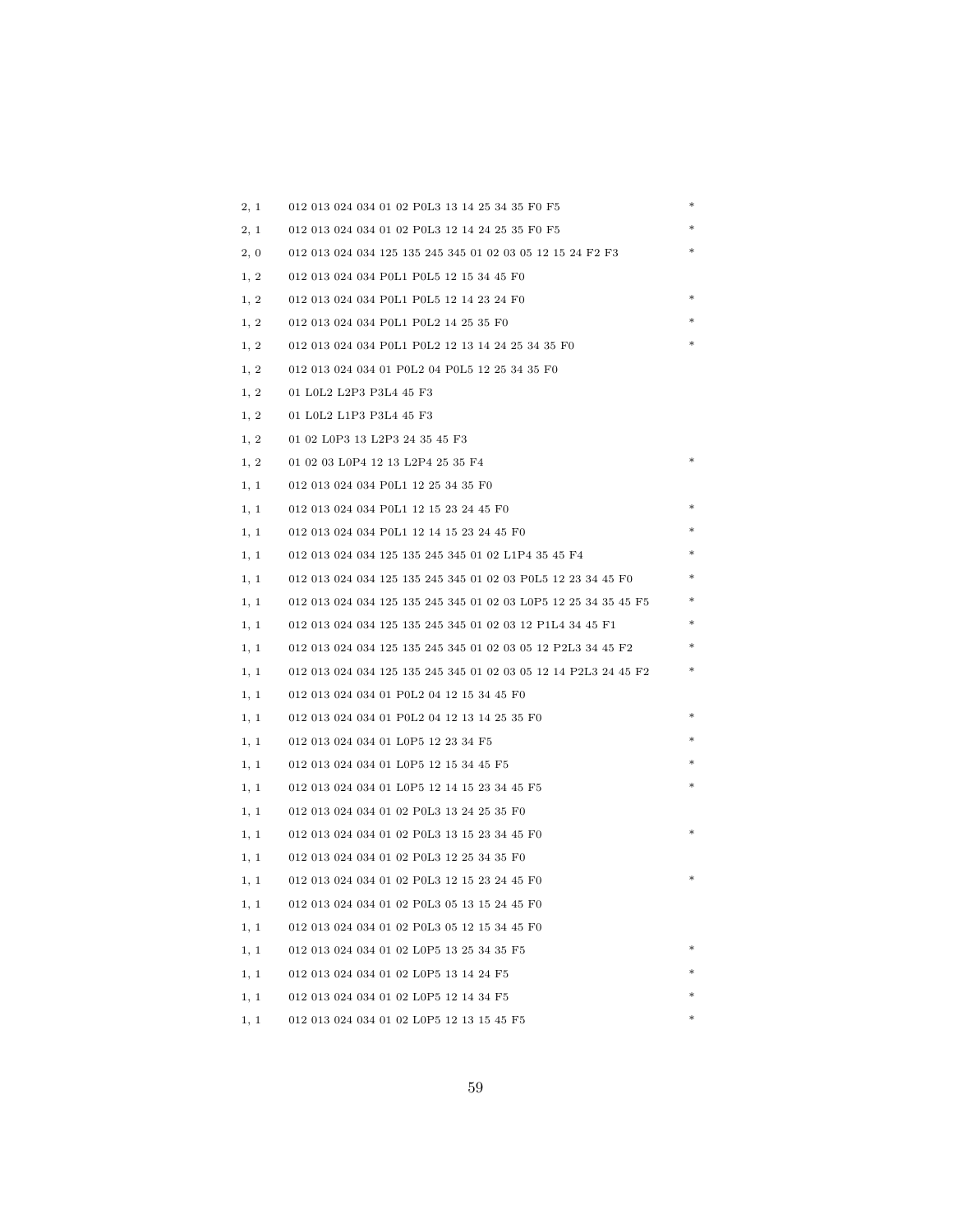| 1, 1 | 012 013 024 034 01 02 03 L0P5 12 23 34 F5                        | * |
|------|------------------------------------------------------------------|---|
| 1, 1 | 012 013 024 034 01 02 03 L0P5 12 14 15 23 34 45 F5               | * |
| 1, 1 | 01 02 L0L3 12 P1L4 L3L4 45 F1                                    |   |
| 1, 1 | 01 02 03 P0L4 12 14 25 35 F0                                     |   |
| 1, 1 | 01 02 03 P0L4 12 13 L2L5 45 F0                                   |   |
| 1, 1 | 01 02 03 L1P2 24 34 45 F2                                        |   |
| 1, 1 | 01 02 03 14 P1L5 25 45 F1                                        |   |
| 1, 1 | 01 02 03 14 L1P5 24 F5                                           |   |
| 1, 1 | 01 02 03 04 12 P1L3 35 45 F1                                     |   |
| 1, 1 | 01 02 03 04 12 P1L3 25 45 F1                                     |   |
| 1, 0 | 012 013 024 034 125 135 245 345 01 02 05 14 35 45 F2             | * |
| 1, 0 | 012 013 024 034 125 135 245 345 01 02 03 12 15 34 F0             | * |
| 1, 0 | 012 013 024 034 125 135 245 345 01 02 03 05 12 14 25 34 35 45 F2 | * |
| 1, 0 | 012 013 024 034 01 12 23 25 34 35 F5                             | * |
| 1, 0 | 012 013 024 034 01 12 14 23 25 34 35 F5                          | * |
| 1, 0 | 012 013 024 034 01 02 13 15 25 34 35 45 F5                       | * |
| 1, 0 | 012 013 024 034 01 02 13 14 15 24 25 35 45 F5                    | * |
| 1, 0 | 012 013 024 034 01 02 12 14 15 25 34 35 45 F5                    | * |
| 1, 0 | 012 013 024 034 01 02 12 13 15 25 35 45 F5                       | * |
| 1, 0 | 012 013 024 034 01 02 03 12 23 25 34 35 F5                       | * |
| 1, 0 | 012 013 024 034 01 02 03 12 14 23 25 34 35 F5                    | * |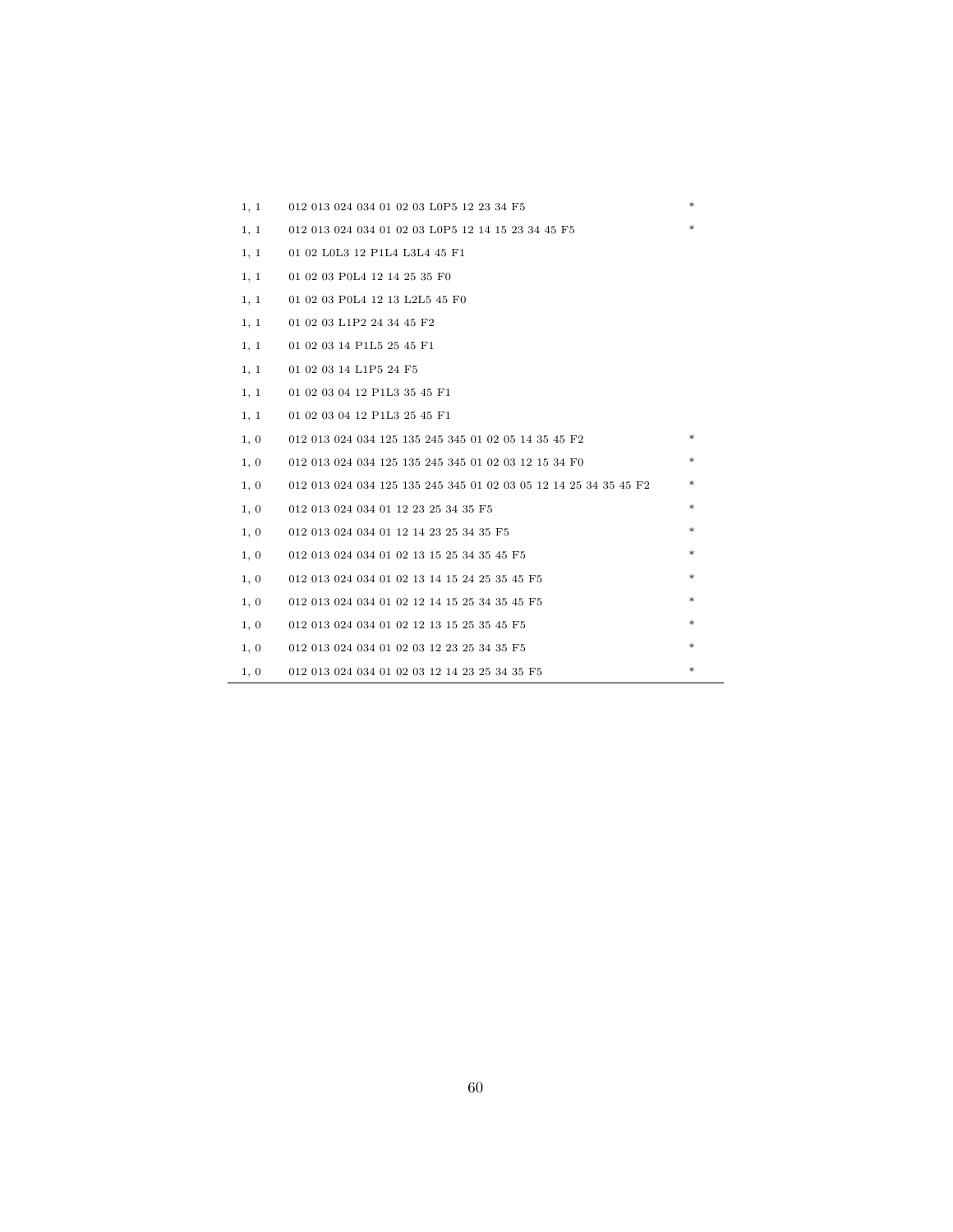We examined negabent functions for  $n = 7$ . These functions were created by random sampling with the symbolic computation software. Only constructions with 6 or more function constraints are listed here.

|       | Program A, mode 2: Negabent functions, $n = 7$                           |
|-------|--------------------------------------------------------------------------|
| Score | Description                                                              |
| 12, 1 | F0F1 F0F2 F03 F04 P05 F1F2 F13 15 16 24 25 26 34 35 36 45 46 56 F0 F1 F2 |
| 11, 1 | F0F1 F0F2 F03 F04 P05 F1F2 13 15 16 25 26 34 35 36 45 46 56 F0 F1 F2     |
| 11, 1 | F0F1 F0F2 F03 F04 P05 F1F2 13 14 23 25 26 34 35 36 45 46 56 F0 F1 F2     |
| 11, 0 | F0F1 F0F2 F03 04 05 F1F2 F13 14 16 24 25 26 34 35 36 45 46 56 F0 F1 F2   |
| 10, 4 | F0F1 F0F2 F03 P04 F1F2 P13 P15 P23 34 35 36 45 46 56 F0 F1 F2            |
| 10, 3 | F0F1 F0F2 F03 F04 P05 F13 P14 P23 34 35 36 45 46 56 F0 F1 F2             |
| 10, 2 | F0F1 F0F2 F03 F04 P05 F13 P14 24 25 26 34 35 36 45 46 56 F0 F1 F2        |
| 10, 2 | F0F1 F0F2 F03 04 05 F1F2 P13 P24 34 35 36 45 46 56 F0 F1 F2              |
| 10, 2 | F0F1 F0F2 03 04 05 F13 P14 F16 P23 F26 34 35 36 45 46 56 F0 F1 F2        |
| 9, 1  | F0F1 F0F2 F03 04 05 F13 14 16 P23 34 35 36 45 46 56 F0 F1 F2             |
| 9, 1  | F0F1 F0F2 03 04 13 14 15 P23 F25 F26 34 35 36 45 46 56 F0 F1 F2          |
| 9, 1  | F0F1 F02 F03 F04 P05 F12 F13 15 16 45 46 56 F0 F1                        |
| 9, 0  | F0F1 F0F2 03 04 05 F1F2 13 14 16 23 25 26 34 35 36 45 46 56 F0 F1 F2     |
| 8, 2  | F0F1 F02 F03 P04 F12 P13 F15 34 36 46 F0 F1                              |
| 8, 2  | F0F1 F02 F03 P04 F12 F13 P15 45 46 56 F0 F1                              |
| 8, 2  | F0F1 F02 F03 P04 F12 F13 P15 23 24 25 26 45 46 56 F0 F1                  |
| 8, 2  | F0F1 F02 F03 F04 P05 F12 P13 35 36 56 F0 F1                              |
| 8, 2  | F0F1 F02 F03 F04 P05 F12 P13 34 56 F0 F1                                 |
| 8, 2  | F0F1 F02 F03 F04 P05 F12 P13 15 16 34 56 F0 F1                           |
| 8, 1  | F0F1 F0F2 F03 P04 14 15 16 24 25 34 35 36 45 46 56 F0 F1 F2              |
| 8, 1  | F0F1 F0F2 F03 P04 13 15 25 34 35 36 45 46 56 F0 F1 F2                    |
| 8, 1  | F0F1 F0F2 F03 04 05 P13 24 34 35 36 45 46 56 F0 F1 F2                    |
| 8, 1  | F0F1 F0F2 03 13 F14 15 P24 34 35 36 45 46 56 F0 F1 F2                    |
| 8, 1  | F0F1 F02 F03 F04 P05 F12 15 16 35 36 56 F0 F1                            |
| 8, 1  | F0F1 F02 F03 04 05 F12 P14 F16 45 46 56 F0 F1                            |
| 7, 3  | F0F1 P02 P13 23 2F4 25 26 3F4 35 36 P45 56 F0 F1 F4                      |
| 7, 3  | F0F1 F02 F03 P04 P12 23 24 25 34 35 3P6 45 F0 F1 F6                      |
| 7, 2  | F0F1 F02 F03 P04 P12 F15 24 26 46 F0 F1                                  |
| 7, 2  | F0F1 F02 F03 P04 P12 F15 23 46 F0 F1                                     |
| 7, 2  | F0F1 F02 F03 P04 F14 P15 45 46 56 F0 F1                                  |
| 7, 2  | F0F1 F02 F03 P04 F12 P15 45 46 56 F0 F1                                  |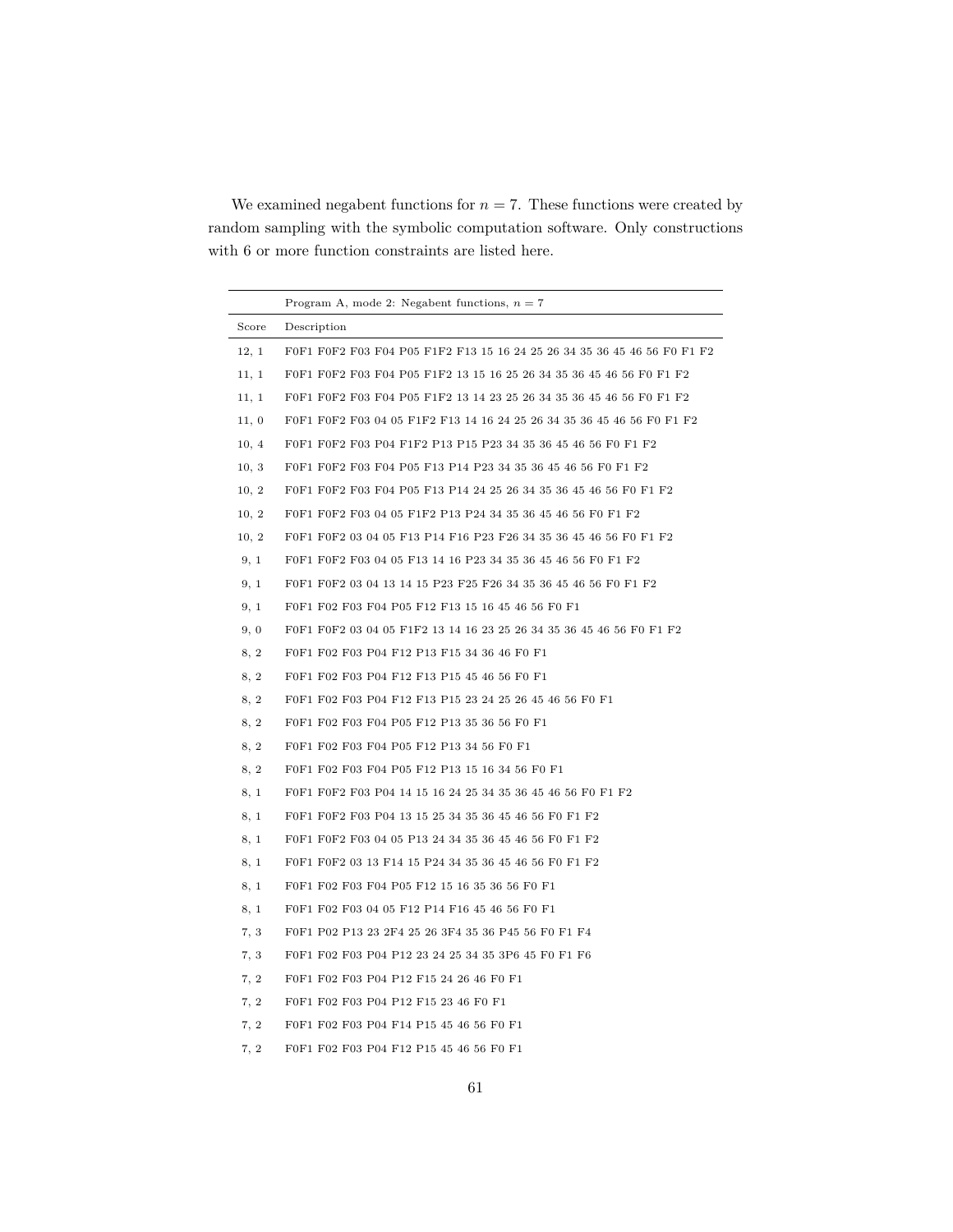7, 2 F0F1 F02 F03 P04 F12 P15 35 46 F0 F1 7, 2 F0F1 F02 F03 P04 F12 P15 23 24 25 26 35 46 F0 F1 7, 2 F0F1 F02 F03 P04 F12 P13 35 46 F0 F1 7, 2 F0F1 F02 F03 F04 P05 P12 25 26 56 F0 F1 7, 2 F0F1 F02 F03 F04 P05 P12 23 56 F0 F1 7, 2 F0F1 F02 F03 F04 P05 P12 23 25 26 34 35 36 56 F0 F1 7, 2 F0F1 F02 F03 F04 P05 P12 23 24 34 35 36 56 F0 F1 7, 2 F0F1 F02 F03 F04 P05 P12 23 24 25 26 56 F0 F1 7, 2 F01 F02 F03 P04 12 13 14 1F5 16 24 2P5 26 3F5 46 F0 F5 7, 1 F0F1 F0F2 P03 13 14 24 25 34 35 36 45 46 56 F0 F1 F2 7, 1 F0F1 F0F2 03 04 13 15 P26 34 35 36 45 46 56 F0 F1 F2 7, 1 F0F1 F0F2 03 04 13 14 15 P23 34 35 36 45 46 56 F0 F1 F2 7, 1 F0F1 F02 F03 F04 P05 12 13 23 24 25 26 34 56 F0 F1 7, 1 F0F1 F02 F03 F04 P05 12 13 23 24 25 26 34 45 46 56 F0 F1 7, 1 F0F1 F02 F03 F04 P05 12 13 14 23 24 25 26 56 F0 F1 7, 0 F0F1 F0F2 03 13 14 15 24 26 34 35 36 45 46 56 F0 F1 F2 7, 0 F0F1 F0F2 03 13 14 15 23 24 26 34 35 36 45 46 56 F0 F1 F2 7, 0 F0F1 F0F2 03 04 13 15 16 23 25 34 35 36 45 46 56 F0 F1 F2 7, 0 F0F1 F0F2 03 04 13 14 15 23 25 34 35 36 45 46 56 F0 F1 F2 7, 0 F0F1 F0F2 03 04 05 13 16 24 34 35 36 45 46 56 F0 F1 F2 7, 0 F0F1 F0F2 03 04 05 13 16 24 26 34 35 36 45 46 56 F0 F1 F2 7, 0 F0F1 F0F2 03 04 05 13 14 23 25 34 35 36 45 46 56 F0 F1 F2 7, 0 F0F1 F0F2 03 04 05 13 14 16 23 25 26 34 35 36 45 46 56 F0 F1 F2 7, 0 F0F1 F02 F03 04 05 F12 14 23 34 35 36 45 46 56 F0 F1 6, 4 F0F1 F02 P03 P14 23 24 25 2P6 34 35 45 4P6 F0 F1 F6 6, 3 F0F1 F02 P03 P14 23 24 25 2P6 34 35 45 F0 F1 F6 6, 3 F01 F02 P03 12 13 1F4 15 1P6 23 2P4 25 35 F0 F4 F6 6, 2 F0F1 F02 P03 P12 F14 25 36 F0 F1 6, 2 F0F1 F02 P03 F14 P15 35 36 56 F0 F1 6, 2 F0F1 F02 P03 F14 P15 25 36 F0 F1 6, 2 F0F1 F02 P03 F12 P14 35 46 F0 F1 6, 2 F0F1 F02 P03 F12 P14 23 24 25 26 35 46 F0 F1 6, 2 F0F1 F02 F03 P04 P15 45 46 56 F0 F1 6, 2 F0F1 F02 F03 P04 P15 25 46 F0 F1 6, 2 F0F1 F02 F03 P04 P15 23 24 25 26 35 46 F0 F1

6, 2 F0F1 F02 F03 P04 P12 25 46 F0 F1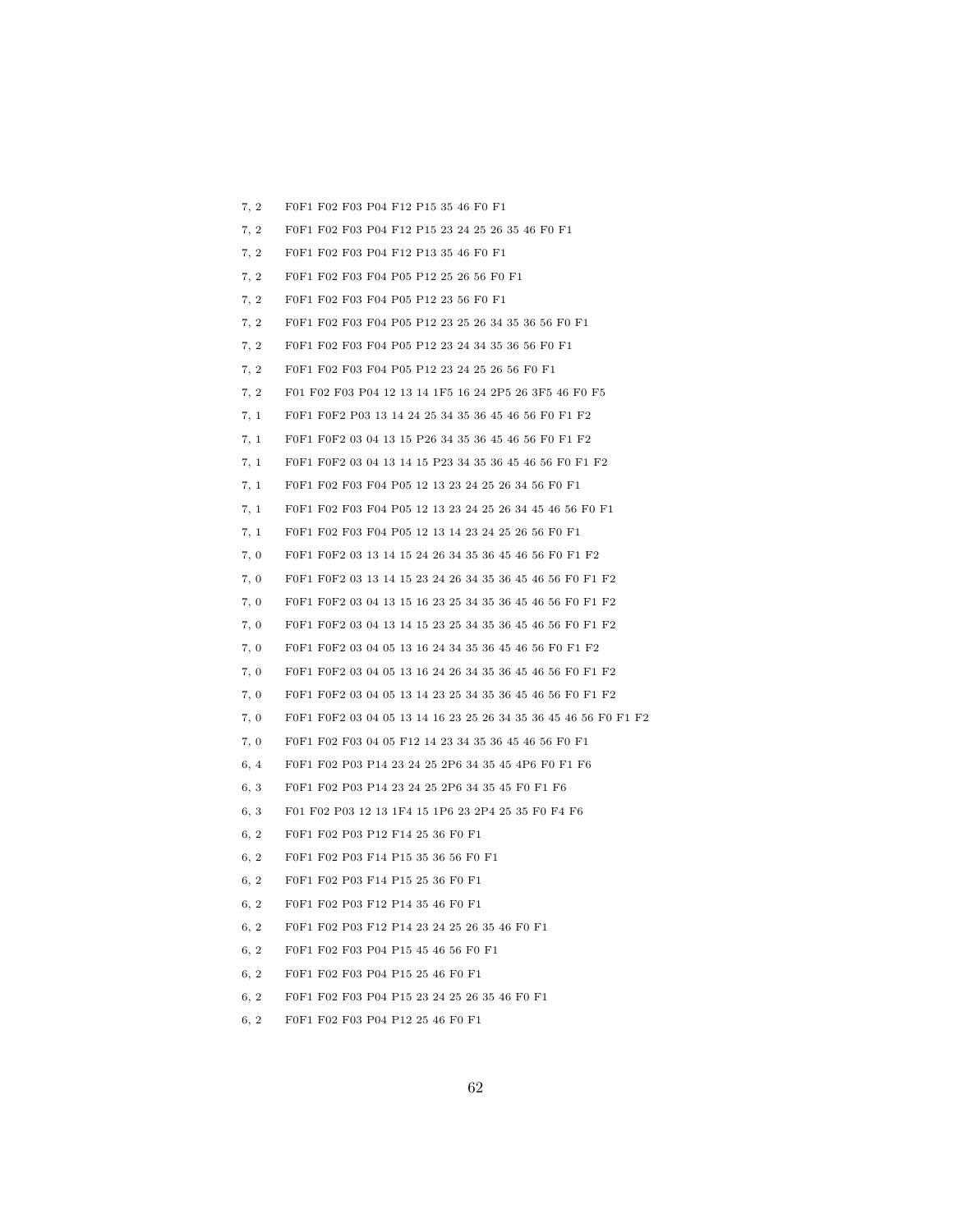| 6, 2 | F0F1 F02 F03 P04 P12 25 35 45 46 56 F0 F1                  |
|------|------------------------------------------------------------|
| 6, 2 | F0F1 F02 F03 P04 P12 24 25 34 35 45 46 56 F0 F1            |
| 6, 2 | F0F1 F02 F03 P04 P12 23 34 35 36 45 F0 F1                  |
| 6, 2 | F0F1 F02 F03 P04 P12 23 25 35 45 46 56 F0 F1               |
| 6, 2 | F0F1 F02 F03 P04 P12 23 24 25 26 45 F0 F1                  |
| 6, 2 | F0F1 F02 F03 P04 P12 14 15 23 26 36 45 46 56 F0 F1         |
| 6, 2 | F0F1 F02 F03 P04 14 15 P16 26 45 F0 F1                     |
| 6, 2 | F01 F02 P03 1F4 2F4 35 36 P45 56 F0 F4                     |
| 6, 2 | F01 F02 P03 13 14 1P5 2F5 34 F56 F0 F5                     |
| 6, 1 | F0F1 F02 P03 13 14 23 24 25 26 34 35 36 45 46 F0 F1 F5     |
| 6, 1 | F0F1 F02 F03 P04 14 15 26 36 45 46 56 F0 F1                |
| 6, 1 | F0F1 F02 F03 P04 14 15 16 23 24 25 26 35 45 46 56 F0 F1    |
| 6, 1 | F0F1 F02 F03 P04 12 15 24 26 34 35 36 45 46 56 F0 F1       |
| 6, 1 | F0F1 F02 F03 P04 12 15 23 25 35 45 46 56 F0 F1             |
| 6, 1 | F0F1 F02 F03 P04 12 15 23 24 26 34 36 45 46 56 F0 F1       |
| 6, 1 | F0F1 F02 F03 P04 12 14 15 16 23 25 34 35 36 45 46 56 F0 F1 |
| 6, 1 | F0F1 F02 F03 P04 12 13 15 25 35 45 46 56 F0 F1             |
| 6, 1 | F0F1 F02 F03 P04 12 13 14 15 23 24 25 26 45 F0 F1          |
| 6, 1 | F0F1 F02 03 04 P12 23 24 25 34 35 36 45 56 F0 F1 F6        |
| 6, 1 | F0F1 F02 03 04 12 13 15 23 24 25 2P6 34 35 45 F0 F1 F6     |
| 6, 1 | F0F1 02 03 P14 23 24 25 26 34 35 45 4F6 56 F0 F1 F6        |
| 6, 1 | F0F1 02 03 04 12 15 23 24 25 2F6 34 35 3P6 45 F0 F1 F6     |
| 6, 0 | F0F1 F02 F03 04 05 14 16 45 46 56 F0 F1                    |
| 6, 0 | F0F1 F02 03 13 14 23 24 25 34 35 36 45 46 56 F0 F1 F6      |
| 6, 0 | F0F1 F02 03 04 13 F15 16 34 36 46 F0 F1                    |
| 6, 0 | F0F1 F02 03 04 05 F12 13 14 35 46 F0 F1                    |
| 6, 0 | F0F1 F02 03 04 05 F12 13 14 23 24 25 26 35 46 F0 F1        |
| 6, 0 | F0F1 F02 03 04 05 F12 13 14 16 35 46 F0 F1                 |
| 6, 0 | F0F1 02 03 04 12 13 23 24 25 26 34 35 45 5F6 F0 F1 F6      |
| 6, 0 | F01 F02 03 04 1F5 2F5 34 35 36 46 F0 F5                    |
| 6, 0 | F01 F02 03 04 1F5 2F5 34 35 36 46 56 F0 F5                 |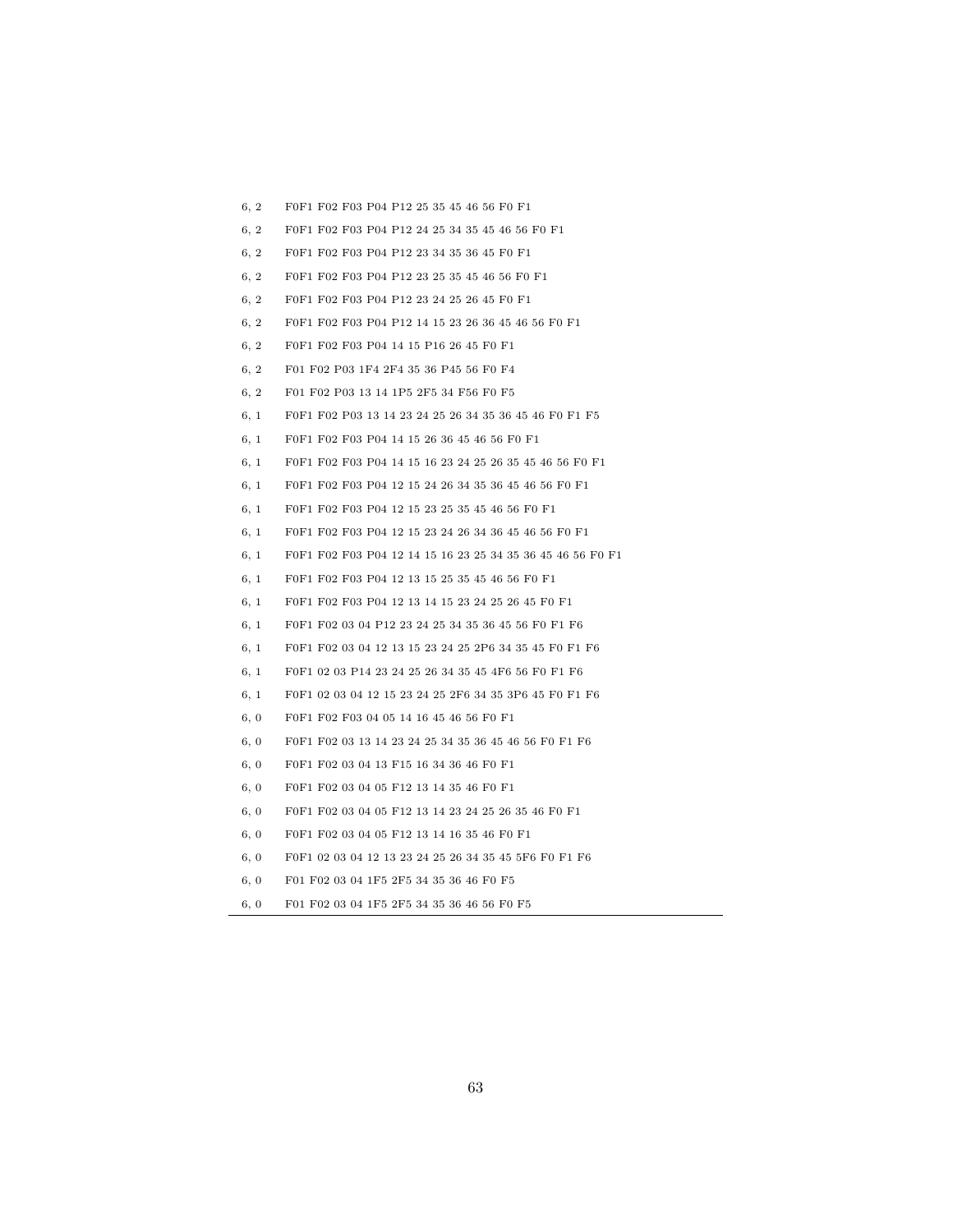These functions were created by random sampling with the symbolic computation software. Since the number of bent and negabent functions starts getting large, we will only give some examples of functions, most notably those outside the MM class. We emphasize that we have not proven that these constructions are outside the extended MM class.

|       | Program A, mode 2: Bent functions, $n = 8$                                         |               |
|-------|------------------------------------------------------------------------------------|---------------|
| Score | Description                                                                        | not MM        |
| 16.3  | 04 05 0F6 0F7 P15 F1F6 F1F7 2P6 2F7 3P7 45 4F6 4F7 5F6 5F7 F6F7 F1 F6 F7           | $\frac{1}{2}$ |
| 15, 3 | 04 05 0F6 0F7 P15 F1F6 F1F7 2P6 3P7 45 4F6 4F7 5F6 5F7 F6F7 F1 F6 F7               |               |
| 15, 3 | 04 05 0F6 0F7 P15 F1F6 F1F7 2F6 2P7 3P6 45 4F7 5F6 5F7 F6F7 F1 F6 F7               |               |
| 15, 3 | 03 04 05 F0F6 F0F7 1P6 1P7 2P7 34 35 3F6 3F7 45 4F6 4F7 5F6 5F7 F6F7 F0 F6 F7      |               |
| 15, 2 | 03 04 05 0F6 0F7 1F6 1P7 2P6 34 35 3F6 3F7 45 F4F6 F4F7 5F7 F6F7 F4 F6 F7          |               |
| 14, 3 | F0F3 F05 P06 F0F7 14 16 1F7 2P7 P35 F3F7 46 4F7 5F7 6F7 F0 F3 F7                   |               |
| 14, 3 | F0F3 F05 P06 F0F7 14 15 16 1F7 2P7 P35 F3F7 46 4F7 56 5F7 6F7 F0 F3 F7             |               |
| 14, 3 | 0P3 0F4 05 06 07 1P4 15 16 17 25 26 27 F3F4 F3F5 F36 F37 F4F5 F46 F47 P57 F3 F4 F5 |               |
| 14, 3 | 04 05 0F6 0F7 P15 F1F7 2P6 2F7 3P7 45 4F6 4F7 5F6 5F7 F6F7 F1 F6 F7                |               |
| 14, 3 | 04 05 0F6 0F7 P15 F1F6 F1F7 2P6 3P7 45 4F6 4F7 5F7 F6F7 F1 F6 F7                   |               |
| 14, 3 | 04 05 0F6 0F7 P15 F1F6 F1F7 2P6 2F7 3P7 45 4F6 4F7 F6F7 F1 F6 F7                   |               |
| 14, 3 | 04 05 0F6 0F7 P15 F1F6 F1F7 2F6 2P7 3P6 45 4F7 5F7 F6F7 F1 F6 F7                   |               |
| 14, 3 | 03 04 05 F0F6 F0F7 1P6 1P7 2P6 34 35 3F6 3F7 45 4F6 4F7 5F7 F6F7 F0 F6 F7          |               |
| 14, 3 | 03 04 05 06 0F7 F1F4 P15 F16 F1F7 2P7 34 35 36 3F7 P46 F4F7 5F7 6F7 F1 F4 F7       |               |
| 14, 2 | P03 F0F4 F05 F06 F0F7 14 15 16 1F7 2P7 45 46 F4F7 56 5F7 6F7 F0 F4 F7              |               |
| 14, 2 | P03 F04 F0F5 F06 F0F7 14 15 16 1F7 2P7 3F7 45 46 4F7 56 F5F7 F0 F5 F7              |               |
| 14, 2 | 03 04 05 F0F6 F0F7 1P6 1F7 2P7 34 35 3F6 3F7 45 4F6 4F7 5F6 5F7 F0 F6 F7           |               |
| 13, 4 | P03 F0F5 P06 F0F7 14 16 1F7 2P7 3P5 3F7 46 4F7 F5F7 6F7 F0 F5 F7                   |               |
| 13, 4 | 04 0P5 06 0F7 14 16 1F7 F2F5 P26 F2F7 3P7 4P5 4F7 F5F7 6F7 F2 F5 F7                |               |
| 13, 4 | 04 05 0F6 0F7 P15 F1F6 2P6 2P7 3P7 45 4F6 4F7 5F6 5F7 F6F7 F1 F6 F7                |               |
| 13, 3 | P03 F0F6 F0F7 14 15 1P6 1F7 24 25 2F7 3F6 3F7 4P7 F6F7 F0 F6 F7                    |               |
| 13.3  | 0P4 05 0F6 07 F1F4 F1F6 P17 25 27 3P6 F45 F4F6 F47 F67 F1 F4 F6                    |               |
| 13.3  | 0P4 05 06 0F7 F1F4 P16 F1F7 25 26 2F7 3P7 F45 F46 F4F7 F1 F4 F7                    |               |
| 13, 3 | 04 0F5 0F6 07 F1F5 F1F6 P17 2P5 3P6 4F5 4F6 47 F57 F67 F1 F5 F6                    |               |
| 13, 3 | 04 0F5 06 0F7 F1F5 P16 F1F7 2P5 2F7 3P7 46 F56 F5F7 F1 F5 F7                       |               |
| 13, 3 | 04 0F5 06 0F7 1P5 1F7 P26 F2F7 3P7 4F5 46 4F7 F5F7 6F7 F2 F5 F7                    |               |
| 13, 3 | 04 06 0F7 F1F5 P16 F1F7 2P5 3P7 46 4F7 F56 F5F7 6F7 F1 F5 F7                       |               |
| 13, 3 | 04 05 0F6 0F7 P15 F1F6 F1F7 2P6 2F7 3P7 45 4F7 F6F7 F1 F6 F7                       |               |
| 13.2  | P03 F04 F0F5 F06 F0F7 14 1F5 16 17 2P5 46 47 F56 F5F7 67 F0 F5 F7                  |               |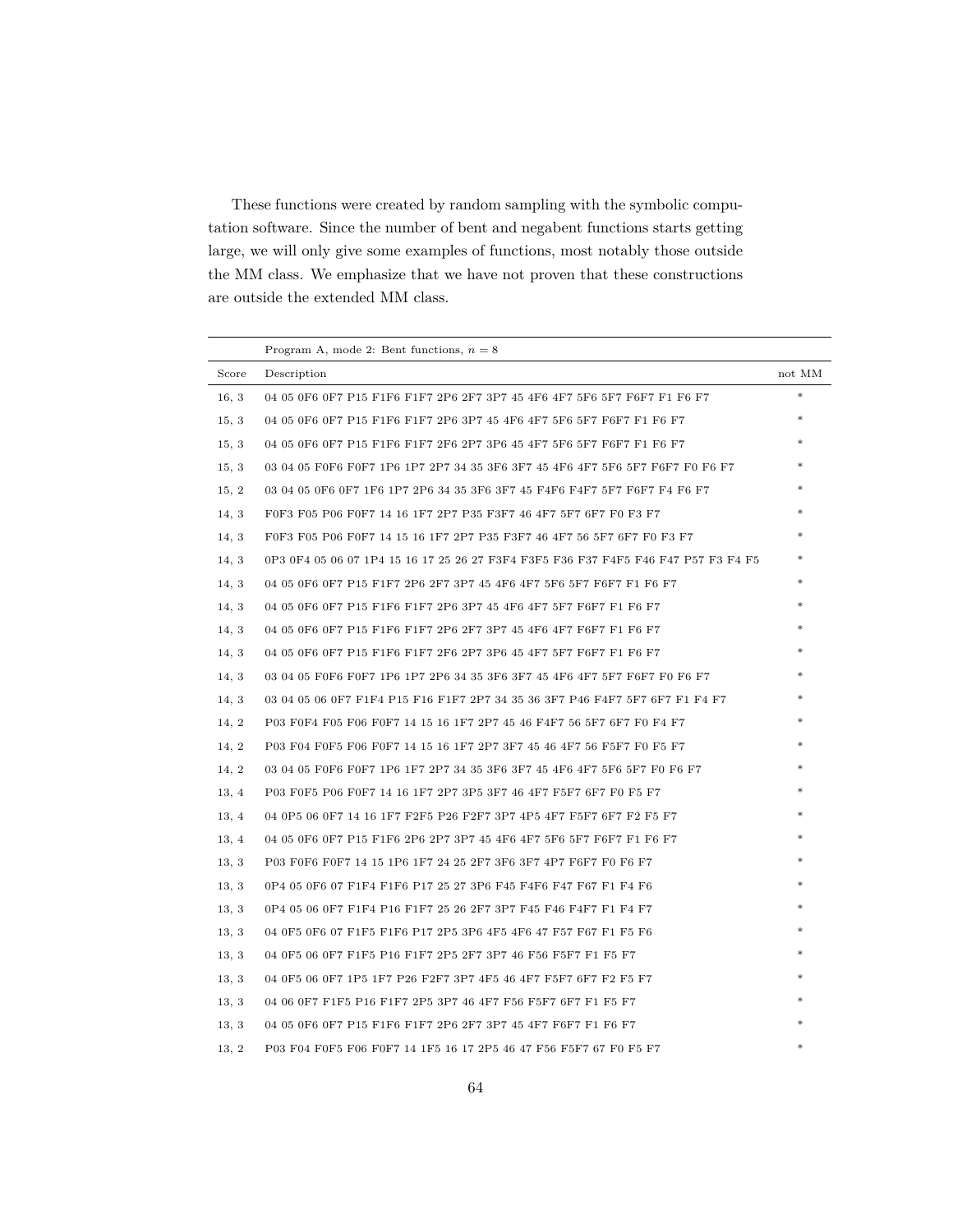| 13, 2 | P03 F04 F05 F06 F0F7 14 15 16 F1F7 2P7 45 46 4F7 56 5F7 6F7 F0 F1 F7             |  |
|-------|----------------------------------------------------------------------------------|--|
| 13, 2 | 03 05 0F6 07 P14 F1F6 F1F7 2P6 35 3F6 37 4F6 4F7 57 F6F7 F1 F6 F7                |  |
| 13, 2 | 03 05 06 0F7 P14 F1F6 F1F7 2P7 35 36 3F7 4F7 56 5F7 F6F7 F1 F6 F7                |  |
| 13, 2 | 03 05 06 0F7 P14 F15 F16 F1F7 2P7 35 36 F3F7 4F7 56 5F7 6F7 F1 F3 F7             |  |
| 13, 2 | 03 04 06 0F7 1F5 1P7 2P5 34 36 3F7 46 4F7 F5F6 F5F7 F6F7 F5 F6 F7                |  |
| 13, 2 | 03 04 05 06 0F7 1P6 1F7 2P7 34 35 F3F6 F3F7 45 46 4F7 56 5F7 F6F7 F3 F6 F7       |  |
| 13, 1 | 04 05 06 07 F1F4 F1F5 P17 24 26 27 35 36 37 F4F5 F46 F47 F56 F57 67 F1 F4 F5     |  |
| 13, 1 | 03 F0F5 06 F0F7 14 15 16 1F7 2P7 35 3F7 46 4F7 56 F5F7 6F7 F0 F5 F7              |  |
| 13, 1 | 03 05 06 0F7 F1F4 15 16 F1F7 2P7 35 36 3F7 46 F4F7 5F7 6F7 F1 F4 F7              |  |
| 13, 1 | 03 04 F0F5 06 F0F7 14 15 16 1F7 2P7 34 35 36 3F7 45 46 4F7 56 F5F7 6F7 F0 F5 F7  |  |
| 13, 1 | 03 04 06 0F7 14 15 16 1F7 2P7 F3F5 36 F3F7 46 4F7 56 F5F7 6F7 F3 F5 F7           |  |
| 13, 1 | 03 04 05 F0F6 F0F7 14 15 16 1F7 2P7 36 3F7 45 46 4F7 56 5F7 F6F7 F0 F6 F7        |  |
| 12, 4 | 04 0F5 06 0F7 F1F5 P16 F1F7 2P5 2P7 3P7 46 4F7 F56 6F7 F1 F5 F7                  |  |
| 12, 4 | 04 05 0F6 0F7 P15 F1F6 F1F7 2P6 2P7 3P7 45 4F6 4F7 5F7 F1 F6 F7                  |  |
| 12, 4 | 04 05 0F6 0F7 P15 F1F6 F1F7 2P6 2P7 3P7 45 4F6 4F7 5F6 F1 F6 F7                  |  |
| 12, 3 | P04 F05 F06 F0F7 15 16 1P7 25 26 P36 F3F7 4F7 5F7 6F7 F0 F3 F7                   |  |
| 12, 3 | P04 F05 F06 F0F7 15 16 1F7 P26 F2F7 3P7 4F7 56 5F7 F0 F2 F7                      |  |
| 12, 3 | P03 F0F4 05 F0F6 07 1P4 15 1F6 17 25 2P6 27 3F4 35 3F6 37 45 F4F6 47 57 F0 F4 F6 |  |
| 12, 3 | F0F3 F05 P06 F0F7 14 16 1F7 2P7 P35 F3F7 46 5F7 F0 F3 F7                         |  |
| 12, 3 | F03 F0F5 P06 F0F7 14 16 1F7 2P7 3P5 3F7 46 F5F7 F0 F5 F7                         |  |
| 12, 3 | F03 F0F5 P06 F0F7 14 15 16 2P7 3P5 3F7 46 4F7 56 F5F7 F0 F5 F7                   |  |
| 12, 3 | F03 F0F5 P06 F0F7 14 15 16 1F7 2P7 3P5 46 4F7 56 F5F7 F0 F5 F7                   |  |
| 12, 3 | 0P4 05 0F6 07 F1F4 F1F6 P17 25 2P6 27 35 37 F4F6 F47 F67 F1 F4 F6                |  |
| 12, 3 | 0P4 05 0F6 07 F1F4 F1F6 P17 25 2F6 27 3P6 F4F6 F47 57 F1 F4 F6                   |  |
| 12, 3 | 0P4 05 06 0F7 F1F4 P16 25 26 2F7 3P7 F45 F46 F4F7 5F7 F1 F4 F7                   |  |
| 12, 3 | 0P4 05 06 0F7 15 16 1F7 P26 F2F7 3P7 F46 F4F7 56 5F7 6F7 F2 F4 F7                |  |
| 12, 3 | 0P3 0F6 0F7 14 15 1P6 1F7 24 25 2P7 F3F6 F3F7 45 F6F7 F3 F6 F7                   |  |
| 12, 3 | 0P3 04 05 0F6 07 14 15 1F6 17 2P7 34 35 F3F6 F3F7 4P6 4F7 F6F7 F3 F6 F7          |  |
| 12, 3 | 0P3 04 05 06 07 1F3 1F6 1P7 24 25 26 27 F35 F3F6 F3F7 47 5P6 57 F6F7 F3 F6 F7    |  |
| 12, 3 | 04 0P6 07 14 17 F2F5 F2F6 P27 3P5 3F6 4F5 4F6 F57 F67 F2 F5 F6                   |  |
| 12, 3 | 04 0P6 07 14 17 F2F5 F2F6 P27 3P5 3F6 4F5 4F6 47 F57 F67 F2 F5 F6                |  |
| 12, 3 | 04 0P5 06 14 16 1F7 F2F5 P26 F2F7 3P7 45 46 4F7 56 F5F7 6F7 F2 F5 F7             |  |
| 12, 3 | 04 06 0P7 14 16 F2F5 P26 F2F7 3P5 3F7 4F5 46 F5F7 6F7 F2 F5 F7                   |  |
| 12, 3 | 04 06 0F7 F1F5 P16 F1F7 2P5 2F7 3P7 46 4F7 F56 6F7 F1 F5 F7                      |  |
| 12, 3 | 04 06 0F7 F1F5 P16 F1F7 2F5 2P7 3P5 46 4F7 F56 6F7 F1 F5 F7                      |  |
| 12, 3 | 04 05 0P6 07 14 15 17 P25 F2F6 F2F7 3F6 3P7 45 4F6 5F7 F6F7 F2 F6 F7             |  |

65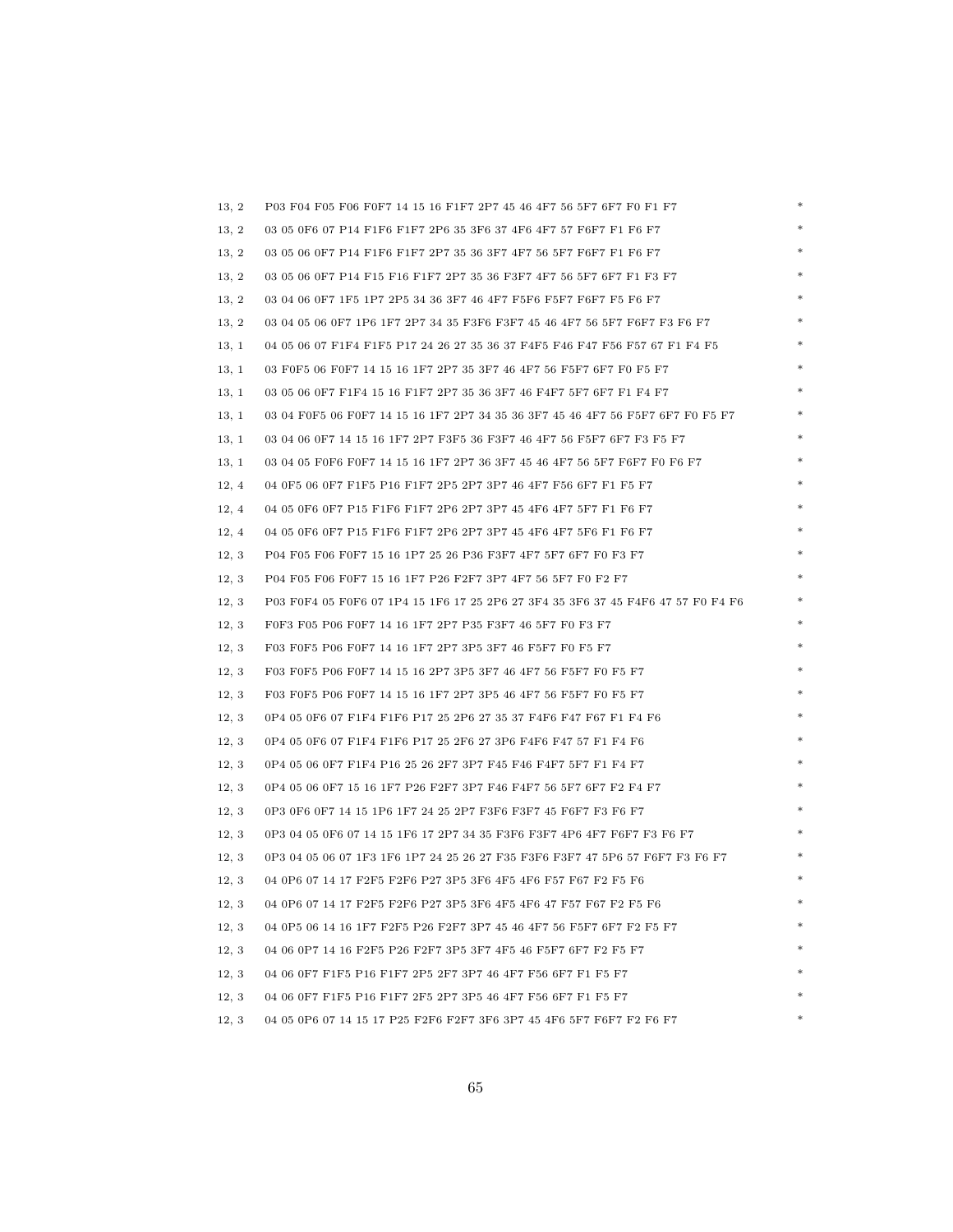| 12, 3 | 04 05 0F6 P15 F1F6 F1F7 2P6 3P7 45 4F7 5F7 F6F7 F1 F6 F7                    |  |
|-------|-----------------------------------------------------------------------------|--|
| 12, 3 | 04 05 0F6 0F7 P15 F1F7 2P6 3P7 45 4F6 4F7 5F7 F6F7 F1 F6 F7                 |  |
| 12, 3 | 04 05 0F6 0F7 P15 F1F6 F1F7 2P6 2F7 3P7 45 F6F7 F1 F6 F7                    |  |
| 12, 3 | 04 05 0F6 0F7 P15 F1F6 F1F7 2P6 2F7 3P7 45 4F6 5F7 F1 F6 F7                 |  |
| 12, 3 | 04 05 0F6 0F7 P15 F1F6 F1F7 2P6 2F7 3P7 45 4F6 4F7 F1 F6 F7                 |  |
| 12, 3 | 03 0F5 06 07 1P4 1P5 2P4 36 37 F4F5 F46 F4F7 F56 F5F7 67 F4 F5 F7           |  |
| 12, 3 | 03 05 0P6 0F7 P14 F1F6 F1F7 2P7 35 4F6 4F7 F6F7 F1 F6 F7                    |  |
| 12, 3 | 03 05 0P6 0F7 1P4 1F6 1F7 2P7 35 3F7 F4F6 F4F7 5F7 F4 F6 F7                 |  |
| 12, 3 | 03 05 06 0F7 P14 F1F5 F16 F1F7 2P7 35 36 3F7 4P7 56 F5F7 F1 F5 F7           |  |
| 12, 2 | P03 F0F5 F0F6 F07 14 16 17 2P5 3F5 46 47 F5F6 F57 67 F0 F5 F6               |  |
| 12, 2 | P03 04 F0F5 06 F0F7 14 15 16 2P7 3F7 45 46 4F7 56 F5F7 6F7 F0 F5 F7         |  |
| 12, 2 | P03 04 F0F5 06 F0F7 14 15 16 1P7 24 25 26 3F7 46 4F7 F5F7 6F7 F0 F5 F7      |  |
| 12, 2 | F03 F0F4 F0F6 P07 14 15 1P6 17 24 25 27 35 3F6 37 F4F6 47 5F6 57 F0 F4 F6   |  |
| 12, 2 | 0P3 04 06 07 14 1F5 16 17 2P5 F3F5 F36 F3F7 46 47 F56 F5F7 67 F3 F5 F7      |  |
| 12, 2 | 04 05 06 0P7 14 15 16 F2F4 P26 F2F7 35 36 3F7 F4F7 5F7 6F7 F2 F4 F7         |  |
| 12, 2 | 03 F0F5 06 07 1F4 1P5 2P4 36 37 F4F5 F46 F47 F56 F57 67 F0 F4 F5            |  |
| 12, 2 | 03 05 0F6 07 P14 F1F6 F1F7 2P6 35 37 4F6 4F7 57 F6F7 F1 F6 F7               |  |
| 12, 2 | 03 05 0F6 07 14 1P6 17 24 27 35 3F6 37 P45 F4F6 F4F7 5F6 F6F7 F4 F6 F7      |  |
| 12, 2 | 03 05 06 F0F7 P14 F15 F16 F1F7 2P7 35 36 3F7 4F7 56 5F7 F0 F1 F7            |  |
| 12, 2 | 03 05 06 0F7 P14 F1F6 F1F7 2P7 35 36 3F7 4F7 56 F6F7 F1 F6 F7               |  |
| 12, 2 | 03 05 06 0F7 P14 F1F6 F1F7 2P7 35 36 3F7 4F6 4F7 56 5F7 F1 F6 F7            |  |
| 12, 2 | 03 05 06 0F7 1P4 1F6 1F7 2P7 35 36 3F7 F4F7 56 5F7 F6F7 F4 F6 F7            |  |
| 12, 2 | 03 04 05 07 F1F4 F15 F1F6 P17 2P6 35 3F6 37 F4F6 47 F67 F1 F4 F6            |  |
| 12, 1 | 04 05 06 07 14 15 17 24 26 27 F3F5 F3F6 P37 4F6 47 F5F6 F57 F67 F3 F5 F6    |  |
| 12, 1 | 03 F0F5 06 F0F7 14 15 16 2P7 35 3F7 46 4F7 56 F5F7 6F7 F0 F5 F7             |  |
| 12, 1 | 03 F0F5 06 F0F7 14 15 16 1F7 2P7 35 3F7 46 4F7 56 F5F7 F0 F5 F7             |  |
| 12, 1 | 03 F0F4 05 06 F0F7 14 15 16 1F7 2P7 35 36 3F7 46 F4F7 6F7 F0 F4 F7          |  |
| 12, 1 | 03 04 0F5 06 07 14 F1F5 16 F1F7 2P5 36 37 4F5 46 47 F56 F5F7 67 F1 F5 F7    |  |
| 12, 1 | 03 04 06 0F7 F1F4 15 16 F1F7 2P7 35 36 3F7 46 F4F7 56 5F7 F1 F4 F7          |  |
| 12, 1 | 03 04 05 F0F6 F0F7 14 15 16 2P7 36 3F7 45 46 4F7 56 5F7 F6F7 F0 F6 F7       |  |
| 12, 1 | 03 04 05 0F6 07 15 1P6 17 25 27 F3F4 35 F3F6 37 F4F6 47 5F6 57 F67 F3 F4 F6 |  |
| 12, 1 | 03 04 05 06 0F7 F1F4 15 16 F1F7 2P7 35 36 3F7 46 F4F7 5F7 F1 F4 F7          |  |
| 12, 1 | 03 04 05 06 0F7 14 F1F5 16 F1F7 2P7 36 3F7 45 46 4F7 56 F5F7 F1 F5 F7       |  |
| 12, 1 | 03 04 05 06 0F7 14 1F5 16 1F7 2P7 36 F3F7 45 46 4F7 56 F5F7 6F7 F3 F5 F7    |  |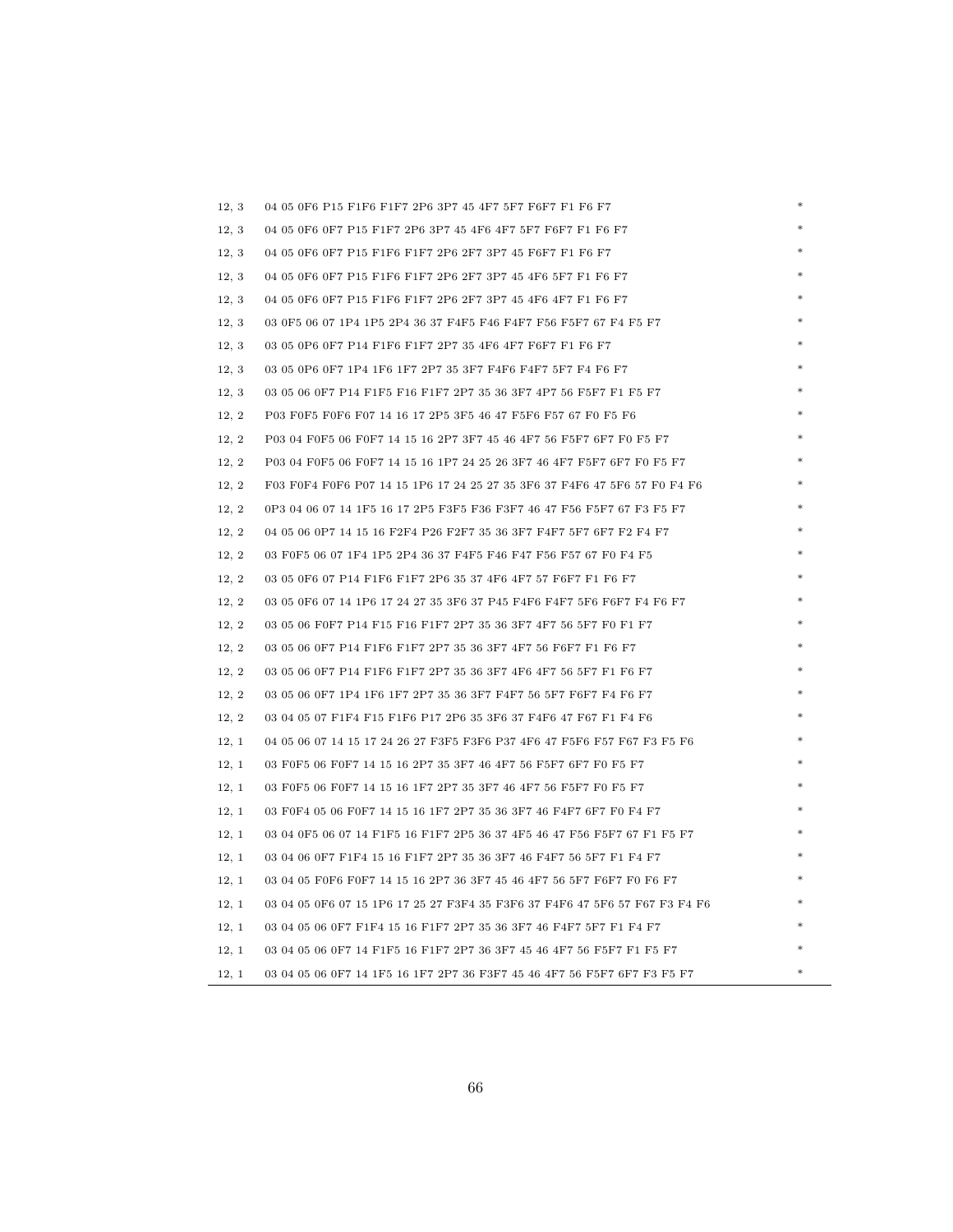|       | Program A, mode 2: Negabent functions, $n = 8$                             |        |
|-------|----------------------------------------------------------------------------|--------|
| Score | Description                                                                | not MM |
| 12, 3 | F03 F0F5 P06 F07 P14 F1F5 F16 F17 24 26 27 3F5 46 47 P57 67 F0 F1 F5       | $\ast$ |
| 12, 3 | F03 F05 P06 F0F7 14 16 1P7 P25 F2F7 35 3F7 46 5F7 6F7 F0 F2 F7             | *      |
| 12, 3 | 03 0P5 0F7 14 16 1P7 F2F5 P26 F2F7 3F7 46 F5F7 6F7 F2 F5 F7                | *      |
| 12, 3 | 03 0P5 06 0F7 14 1P7 F2F5 P26 F2F7 36 3F7 F5F7 6F7 F2 F5 F7                | *      |
| 12, 2 | 03 0P7 14 15 16 1F7 F24 F2F5 P26 F2F7 46 4F7 56 F5F7 F2 F5 F7              | *      |
| 12, 2 | 03 0P6 F1F4 15 F1F6 17 2F4 25 2F6 27 F4F6 P47 57 F67 F1 F4 F6              | $*$    |
| 11, 3 | P04 F0F5 F06 F07 14 16 17 F2F5 P27 3F5 46 47 P56 F57 67 F0 F2 F5           | *      |
| 11, 3 | 03 05 0P6 0F7 14 16 1P7 P25 F2F6 F2F7 35 3F7 46 F6F7 F2 F6 F7              | *      |
| 11, 3 | 03 05 0P6 07 F1F4 P15 F1F6 2F6 35 37 F4F6 P47 57 F67 F1 F4 F6              | *      |
| 11, 2 | F03 F0F6 P07 14 15 1F6 17 24 25 F2F6 27 3F6 45 4P6 47 57 F67 F0 F2 F6      | $*$    |
| 11, 2 | 03 0P6 14 15 F1F6 F1F7 24 25 2F6 2F7 45 4P7 F6F7 F1 F6 F7                  | *      |
| 11, 2 | 03 0F4 05 07 F1F4 15 F1F6 17 2F6 35 3P6 37 F4F6 P47 57 F1 F4 F6            |        |
| 10, 4 | F0F3 P05 F0F6 P07 14 1P6 17 25 F3F6 P37 47 F67 F0 F3 F6                    | $\ast$ |
| 10, 4 | F03 P05 F0F6 P07 14 15 17 P24 F2F6 3F6 45 4F6 47 57 P67 F0 F2 F6           | $\ast$ |
| 10, 3 | F0F3 F05 P06 F0F7 14 16 1P7 25 P35 46 5F7 6F7 F0 F3 F7                     | ∗      |
| 10, 3 | 0P3 05 0F7 14 16 1P7 F25 P26 F2F7 F3F7 46 5F7 F2 F3 F7                     | ∗      |
| 10, 3 | 04 0P7 15 16 1F7 P25 F2F7 P36 F3F7 56 5F7 6F7 F2 F3 F7                     | ∗      |
| 10, 3 | 04 06 0P7 F15 P16 F1F7 P25 F2F7 35 3F7 46 6F7 F1 F2 F7                     | $\ast$ |
| 10, 3 | 04 06 0P7 15 1F7 P25 F2F7 P36 F3F7 46 5F7 6F7 F2 F3 F7                     | ∗      |
| 10, 3 | 03 0P5 14 16 1P7 F2F5 P26 F2F7 3F7 46 F5F7 F2 F5 F7                        |        |
| 10, 3 | 03 0P5 0F6 07 14 1P6 F2F5 P27 37 F5F6 F57 F67 F2 F5 F6                     | ∗      |
| 10, 3 | 03 0P5 07 14 1P6 F2F5 F2F6 P27 3F6 37 F57 F67 F2 F5 F6                     | ∗      |
| 10, 3 | 03 0P5 06 07 1F4 1F5 F2F5 P26 F27 36 37 P47 F56 F57 67 F2 F4 F5            |        |
| 10, 3 | 03 0P5 06 07 14 1P7 F2F5 P26 F2F7 36 37 F56 F5F7 F2 F5 F7                  | ∗      |
| 10, 3 | 03 05 0P6 07 F14 F1F6 P17 P25 F2F6 F27 35 37 4F6 57 F1 F2 F6               | ∗      |
| 10, 2 | F0F3 F05 P06 14 16 17 25 2F7 P35 F3F7 46 5F7 67 F0 F3 F7                   | *      |
| 10, 2 | F03 04 F0F5 06 F07 14 1F5 16 17 P27 3F5 46 47 P56 F57 67 F0 F2 F5          | *      |
| 10, 2 | 04 05 F0F6 07 14 15 1F6 17 F2F6 P27 3F6 45 4P6 47 57 F67 F0 F2 F6          | *      |
| 10, 1 | 03  05  06  14  15  17  F2F5  P26  F2F7  36  37  47  F56  F5F7  F2  F5  F7 |        |
| 9, 4  | F0F3 P05 F0F6 P07 14 1P6 17 25 F3F6 P37 47 F0 F3 F6                        |        |
| 9, 4  | 03 0P5 0P7 14 16 1P7 F2F5 P26 F2F7 46 F5F7 F2 F5 F7                        |        |
| 9, 3  | P04 F0F6 14 17 P25 F2F6 F27 35 4F6 47 P67 F0 F2 F6                         |        |
| 9, 3  | P04 F05 F06 F07 14 16 17 F25 P26 F27 F35 P37 46 47 67 F0 F2 F3             | $\ast$ |
| 9, 3  | F0F3 F05 P06 14 16 1P7 25 27 P35 F3F7 46 57 6F7 F0 F3 F7                   | $\ast$ |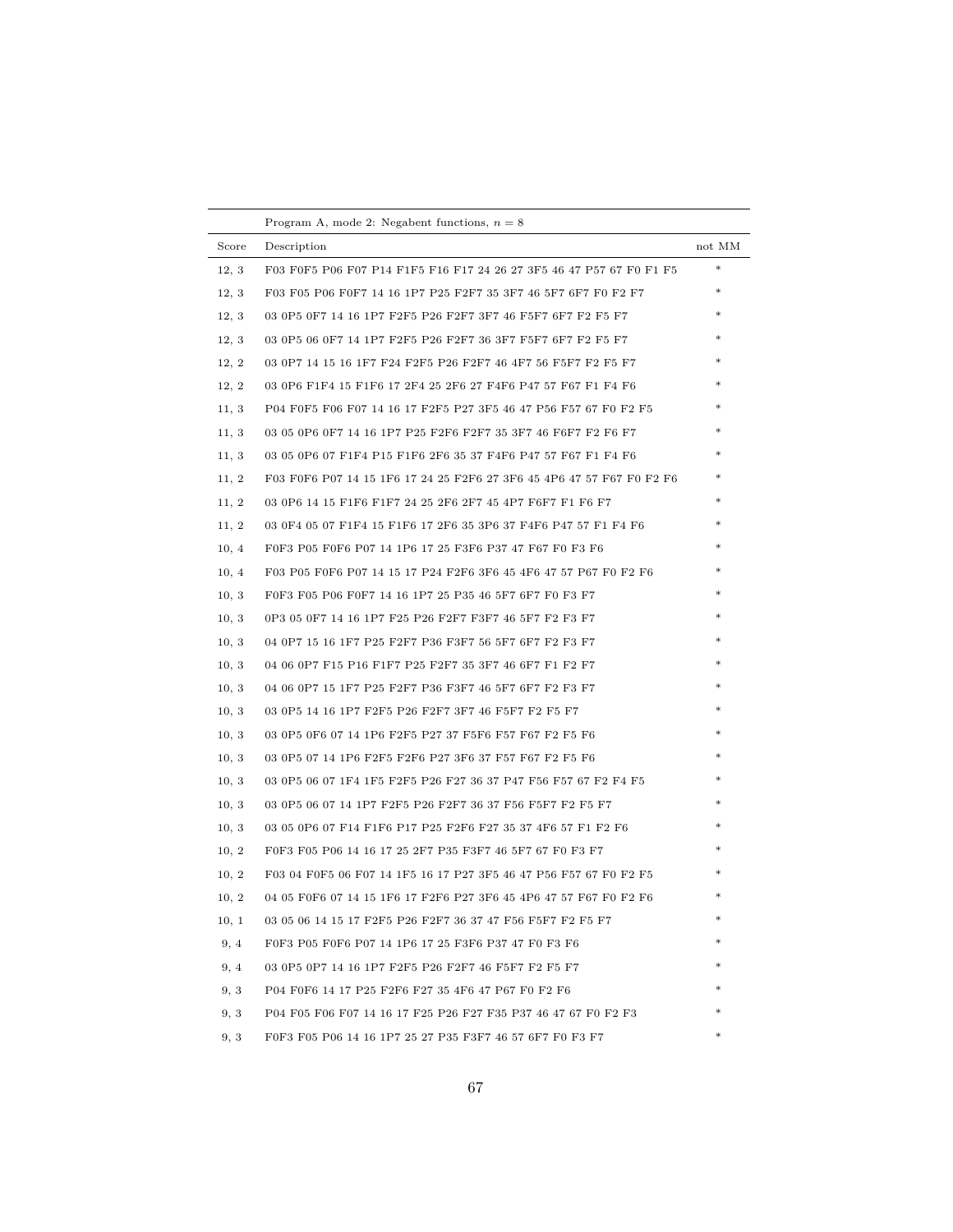| 9, 3 | F04 P05 F06 F0F7 14 15 P26 F2F7 36 37 45 4P7 67 F0 F2 F7         |  |
|------|------------------------------------------------------------------|--|
| 9, 3 | F04 F0F6 P07 14 P25 F2F6 F27 35 37 4P6 57 F0 F2 F6               |  |
| 9, 3 | 0F3 05 0P6 P14 F15 F1F6 F17 24 26 27 F35 P37 46 47 67 F1 F3 F6   |  |
| 9, 3 | 04 0P7 15 16 1F7 P25 F26 P36 F3F7 56 5F7 6F7 F2 F3 F7            |  |
| 9, 3 | 04 0P6 07 P15 F1F6 F17 25 2F6 F3F6 P37 47 F1 F3 F6               |  |
| 9, 3 | 04 06 0P7 F15 P16 F1F7 P25 F2F7 35 46 5F7 F1 F2 F7               |  |
| 9, 3 | 04 06 07 P14 F1F7 F25 P26 F2F7 35 46 4F7 5P7 67 F1 F2 F7         |  |
| 9, 3 | 03 0P5 14 16 1P7 F2F5 P26 F2F7 46 F5F7 F2 F5 F7                  |  |
| 9, 3 | 03 0P5 0F7 14 16 1P7 F2F5 P26 F2F7 3F7 46 F2 F5 F7               |  |
| 9, 3 | 03 0P5 06 07 F1F4 F1F5 P17 2F5 36 37 P46 F47 67 F1 F4 F5         |  |
| 9, 3 | 03 0P5 06 07 F14 P17 F2F5 P26 F27 36 37 F56 F57 67 F1 F2 F5      |  |
| 9, 3 | 03 0P5 06 07 1F4 1F5 F2F5 P26 36 37 P47 F56 F57 67 F2 F4 F5      |  |
| 9, 3 | 03 06 0P7 F1F4 F15 P16 2P4 25 36 F4F7 5F7 F1 F4 F7               |  |
| 9, 3 | 03 05 P06 F0F7 14 16 1P7 P25 F2F7 35 3F7 46 5F7 F0 F2 F7         |  |
| 9, 2 | P04 F05 F0F6 14 25 26 27 F35 F3F6 P37 57 67 F0 F3 F6             |  |
| 9, 2 | F04 F05 F0F6 P07 14 16 17 P25 F2F6 35 47 67 F0 F2 F6             |  |
| 9, 2 | 04 06 07 P14 F16 F1F7 P25 F2F7 35 3F7 46 47 F1 F2 F7             |  |
| 9, 2 | 04 05 06 14 16 F1F7 F25 P26 F2F7 3F7 45 46 47 56 5P7 67 F1 F2 F7 |  |
| 9, 2 | 03 0P4 F1F4 F15 F1F6 P17 25 26 27 3F6 57 67 F1 F4 F6             |  |
| 9, 2 | 03 0P4 05 07 F1F4 F15 P16 26 27 35 37 F46 F4F7 67 F1 F4 F7       |  |
| 9, 2 | 03 06 0P7 F14 F15 P16 F1F7 24 25 36 4F7 5F7 6F7 F1 F7            |  |
| 9, 2 | 03 05 06 07 F1F4 F1F6 P17 2F4 2F6 35 37 P45 56 57 67 F1 F4 F6    |  |
| 9, 2 | 03 05 06 07 F14 F1F5 P17 F2F5 P26 36 37 56 F57 67 F1 F2 F5       |  |
| 9, 1 | F0F3 05 06 F0F7 14 17 25 26 27 P36 F3F7 56 57 F0 F3 F7           |  |
| 9, 1 | 04 F05 F0F6 07 14 15 16 17 P25 F2F6 3F6 45 47 57 67 F0 F2 F6     |  |
| 9, 1 | 04 06 07 P15 F1F7 25 2F7 36 F3F7 46 5F7 67 F1 F3 F7              |  |
| 9, 1 | 03 F0F4 F06 07 F1F4 15 F16 17 26 35 37 P46 57 F0 F1 F4           |  |
| 9, 1 | 03 06 07 F1F4 15 16 F1F7 2P4 25 27 36 F4F7 F1 F4 F7              |  |
| 9, 1 | 03 05 06 14 16 17 P25 F2F6 F2F7 35 37 47 F6F7 F2 F6 F7           |  |
| 9, 1 | 03 05 06 07 F1F4 F1F5 P16 2F5 36 37 47 F56 57 67 F1 F4 F5        |  |
| 9, 1 | 03 05 06 07 F14 F1F5 16 F17 F2F5 P27 36 37 56 67 F1 F2 F5        |  |
| 9, 1 | 03 05 06 07 14 16 17 P25 F2F6 F2F7 35 37 57 F6F7 F2 F6 F7        |  |
| 9, 0 | 03 04 06 07 F1F4 15 16 F1F7 25 27 36 46 F4F7 57 F1 F4 F7         |  |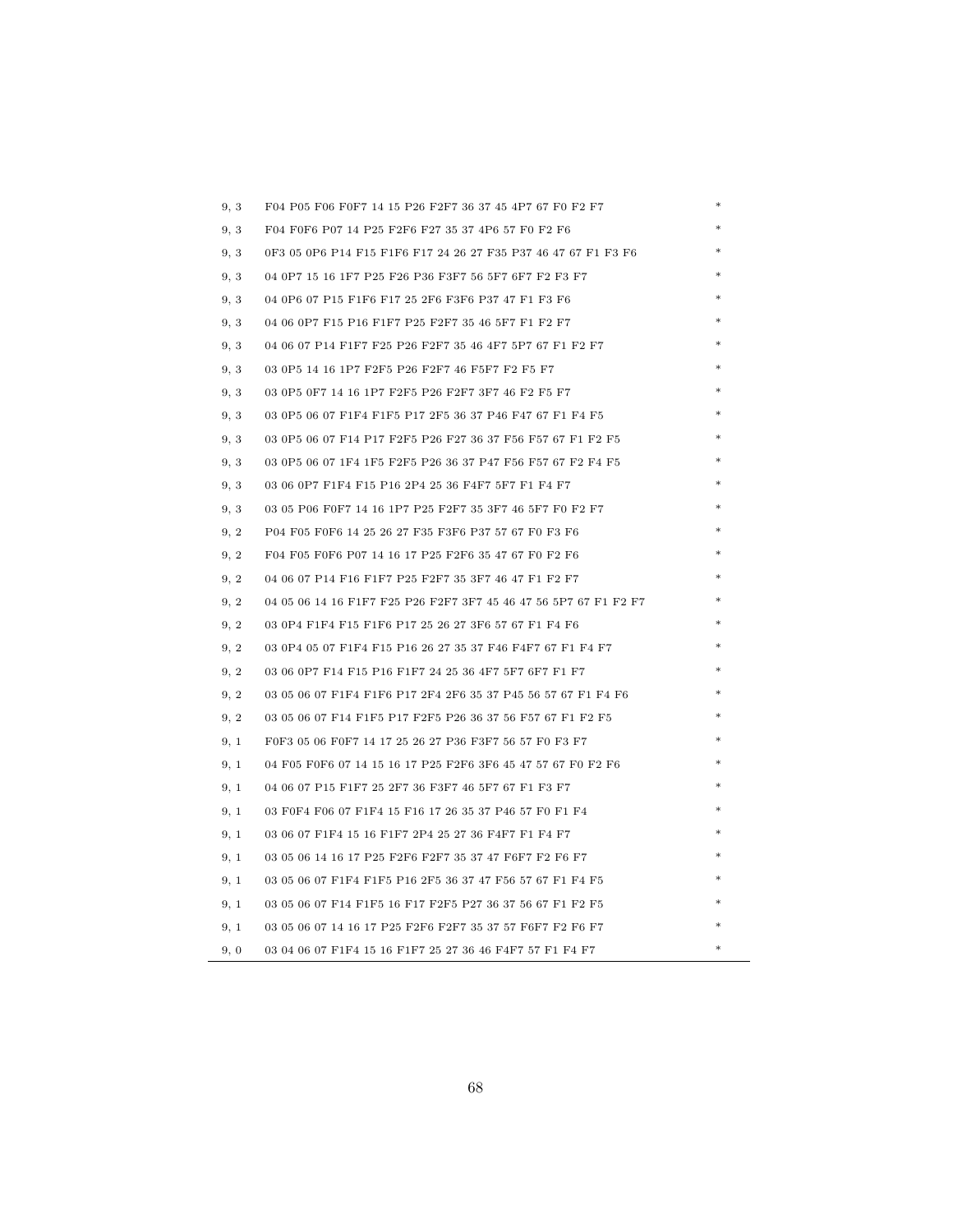|       | Program A combination: Bent-negabent functions, $n = 8$   |        |
|-------|-----------------------------------------------------------|--------|
| Score | Description                                               | not MM |
| 6, 3  | F03 F0F4 F06 P07 1P4 15 16 17 25 27 36 P46 57 F0 F4       | $*$    |
| 5, 4  | P04 P06 F0F7 15 1P7 26 2F7 3P7 6F7 F0                     |        |
| 5, 4  | P04 P06 F0F7 15 1P7 26 2F7 3P7 4F7 F0                     |        |
| 5.3   | 04 0P6 07 1F5 1P6 2P5 27 37 47 F5F6 F67 F5                |        |
| 5, 3  | 04 06 0P7 F15 P16 F1F7 25 2P7 35 46 5F7 F1                | $\ast$ |
| 5.3   | 04 05 06 14 16 1F7 F25 P26 F2F7 3P7 45 46 47 56 5P7 67 F2 | *      |
| 5, 2  | P03 F0F4 P06 F07 14 15 16 17 25 26 27 47 56 57 67 F0 F4   |        |
| 5, 2  | 03 05 06 07 F1F4 P16 F17 25 27 36 P47 57 F1 F4            | $\ast$ |
| 4, 5  | 04 0P6 0F7 15 1P7 2P6 2P7 3P7 4F7 F6F7                    |        |
| 4, 4  | P04 P06 F0F7 15 1P7 26 3P7 6F7 F0                         |        |
| 4, 4  | P04 P06 F0F7 15 1P7 26 2F7 3P7 F0                         |        |
| 4, 4  | P04 F0F6 P07 15 1P6 17 2P6 27 37 4F6 57 F0                |        |
| 4, 4  | 04 0P6 07 P15 F1F6 P17 2P6 27 37 47 F67 F1                |        |
| 4, 4  | 04 06 0P7 15 1P6 1F7 2P6 3P7 46 5F7 F6F7                  |        |
| 4.3   | 0P4 06 15 1P7 26 2P7 36 F4F7 6F7 F4                       |        |
| 4, 3  | 04 0P6 07 1F5 1P6 2P5 27 37 47 F5F6 F5                    |        |
| 4.3   | 04 0F5 0P6 07 1P5 17 2P6 37 47 F5F6 F5                    |        |
| 4.3   | 04 06 0P7 1P5 16 1F7 26 3P7 46 F5F7 F5                    |        |
| 4.3   | 04 05 0P6 15 17 F2F6 P27 3P6 45 57 F67 F2                 | *      |
| 4, 2  | P03 F0F4 P06 14 15 16 17 25 26 27 47 56 57 67 F0 F4       | *      |
| 4, 2  | 0P4 06 07 15 1P7 26 27 36 F4F7 6F7 F4                     |        |
| 4, 2  | 04 06 0P7 15 16 1F7 25 2F7 3P7 46 56 5F7 6F7              |        |
| 4, 2  | 04 05 0P6 07 15 1F6 17 2F6 27 3P6 45 47 5F6 57 F67        |        |
| 4, 2  | 04 05 0F6 07 15 1P6 17 2P6 37 47 F5F6 57 F5               |        |
| 4, 2  | 04 05 06 0P7 15 1F7 26 2F7 3P7 45 46 56 5F7 6F7           |        |
| 4, 2  | 04 05 06 07 P15 F1F7 26 2F7 3P7 45 46 56 57 67 F1         | *      |
| 4, 2  | 03 0P5 14 16 17 F2F5 26 27 46 P57 67 F2 F5                | *      |
| 4, 2  | 03 05 06 F07 P14 P16 F17 25 26 27 37 56 57 67 F0 F1       | *      |
| 4, 2  | 03 05 06 07 P14 F1F5 P17 25 26 36 37 56 57 67 F1 F5       | ∗      |
| 4, 1  | P03 F0F5 06 07 14 15 17 24 26 27 45 46 47 56 57 67 F0 F5  |        |
| 4, 1  | P03 04 F0F5 07 14 15 16 17 25 26 46 47 57 67 F0 F5        |        |
| 4, 1  | 04 06 F0F7 15 1P7 26 2F7 37 47 67 F0                      |        |
| 4, 1  | 04 05 F06 F0F7 15 16 17 26 3P7 46 47 56 57 67 F0          |        |
| 4, 1  | 04 05 06 07 1P5 1F7 26 27 36 46 47 F5F7 67 F5             |        |
|       |                                                           |        |

 $\overline{\phantom{0}}$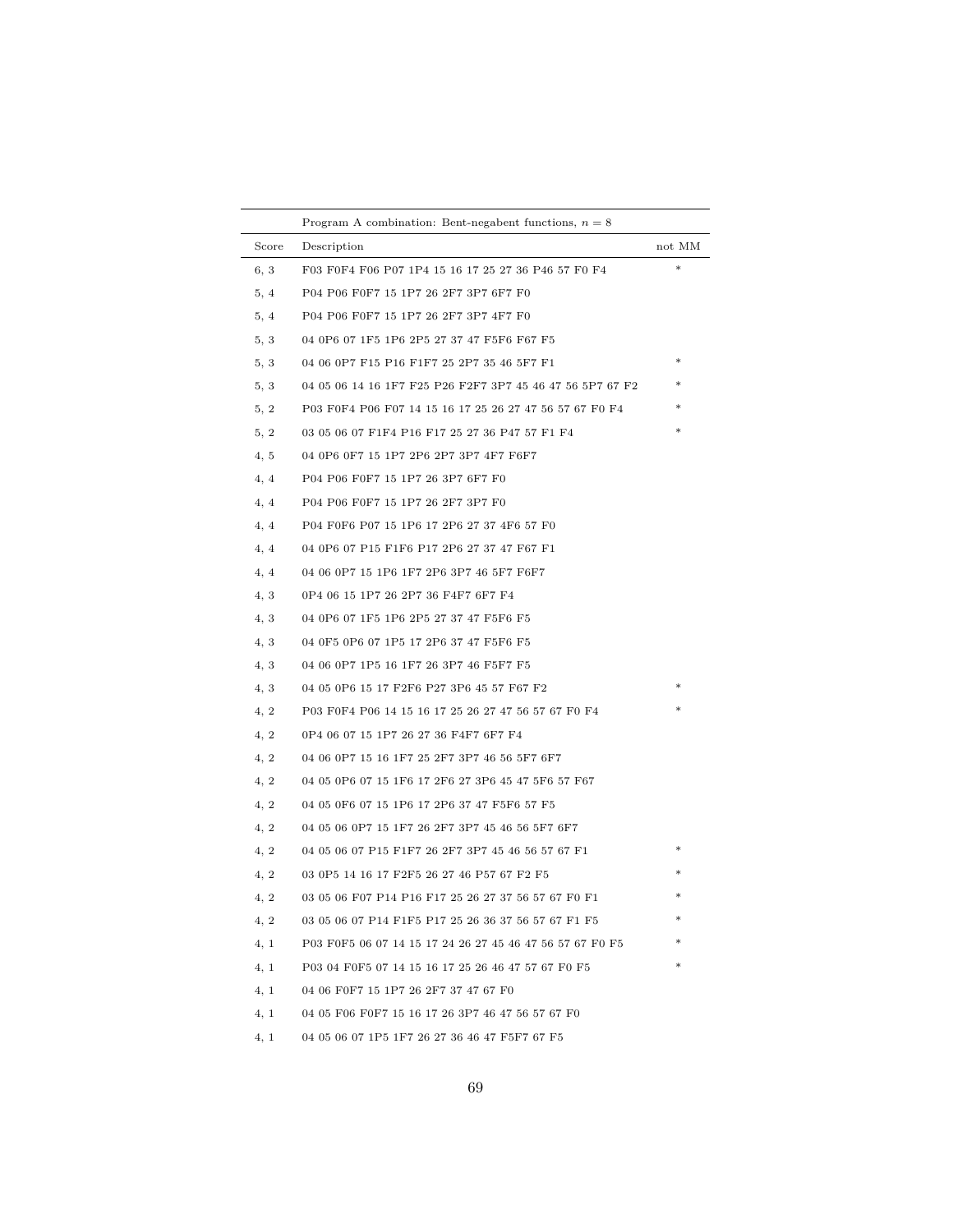| 4, 1 | 04 05 06 07 1F5 1P6 25 27 37 46 47 F5F6 57 F5           |  |
|------|---------------------------------------------------------|--|
| 4, 1 | 03 05 06 07 P14 15 F1F6 17 24 2F6 35 37 67 F1           |  |
| 4, 1 | 03 05 06 07 1F4 15 17 2P4 36 37 F45 46 F47 56 57 67 F4  |  |
| 4, 1 | 03 05 06 07 14 15 16 2P7 35 36 46 47 F5F7 6F7 F5        |  |
| 4, 0 | F0F3 05 06 07 14 15 16 17 24 26 37 45 47 56 57 67 F0 F3 |  |
| 4, 0 | 04 F0F5 15 16 17 26 27 36 47 57 F0 F5                   |  |
| 4, 0 | 04 05 07 14 16 17 25 26 27 36 F4F5 46 47 57 F4 F5       |  |
| 4, 0 | 03 05 0F7 14 16 17 25 26 F2F7 37 46 57 F2               |  |
| 4,0  | 03 05 06 07 14 F1F5 16 17 25 27 36 37 56 57 67 F1 F5    |  |
| 3, 5 | 04 0P6 15 1P7 2P6 2P7 3P6 4F7 F6F7                      |  |
| 3, 5 | 04 0P6 0P7 15 1P7 2P6 2F7 3P7 F6F7                      |  |
| 3, 4 | P04 P06 F07 P15 P17 26 37 F0 F1                         |  |
| 3, 4 | P03 F04 P07 14 1P5 16 17 2P5 26 27 46 47 67 F0 F5       |  |
| 3, 4 | 04 0P6 07 1P5 1F6 2P6 27 37 47 P57 F67 F5               |  |
| 3, 3 | P04 P06 F07 1P5 17 26 37 47 F0 F5                       |  |
| 3, 3 | P04 P06 F07 1P5 17 26 27 37 67 F0 F5                    |  |
| 3, 3 | P04 P06 F07 15 16 17 P25 37 56 57 67 F0 F2              |  |
| 3, 3 | P04 F06 15 17 2P5 36 37 47 P56 57 67 F0 F5              |  |
| 3, 3 | 0P4 05 07 1P4 16 25 27 F36 P37 57 F3 F4                 |  |
| 3, 3 | 04 0P6 07 1P5 16 17 2F5 2P6 36 37 47 F67 F5             |  |
| 3, 3 | 04 0P5 06 07 1P5 16 26 27 3P7 46 47 F5F7 67 F5          |  |
| 3, 2 | P04 F0F6 P07 14 16 25 26 27 35 37 46 57 67 F0           |  |
| 3, 2 | P03 P05 F06 F07 14 16 17 25 26 27 47 56 57 F0           |  |
| 3, 2 | P03 F04 P07 14 15 16 17 25 26 27 46 47 67 F0 F2         |  |
| 3, 2 | F03 P05 F06 P07 14 15 17 24 26 27 36 45 46 47 57 F0     |  |
| 3, 2 | 04 0P6 07 15 1F6 25 27 3P6 47 5F6 57 F67                |  |
| 3, 2 | 04 0P6 07 15 1F6 17 2F6 27 3P6 47 F67                   |  |
| 3, 2 | 04 0P6 07 15 1F6 17 25 3P6 47 5F6 57 F67                |  |
| 3, 2 | 04 0P6 07 15 1F6 17 25 2F6 3P6 47 57 F67                |  |
| 3, 2 | 04 0P5 06 07 1P5 26 27 36 46 47 F5F7 67 F5              |  |
| 3, 2 | 04 0P5 06 07 1P5 16 17 2F5 27 36 37 46 47 F57 F5        |  |
| 3, 2 | 04 0P5 06 07 1P5 16 17 26 37 46 47 F56 F57 67 F5        |  |
| 3, 2 | 04 0P5 06 07 1F5 16 17 2P5 37 46 47 F56 67 F5           |  |
| 3, 2 | 04 0P5 06 07 1F5 16 17 2P5 27 37 46 47 F56 F5           |  |
| 3, 2 | 04 0F5 06 07 1P5 16 26 27 37 47 F56 P57 67 F5           |  |
| 3, 2 | 04 06 0P7 15 16 1F7 25 2F7 3P7 46 56 5F7                |  |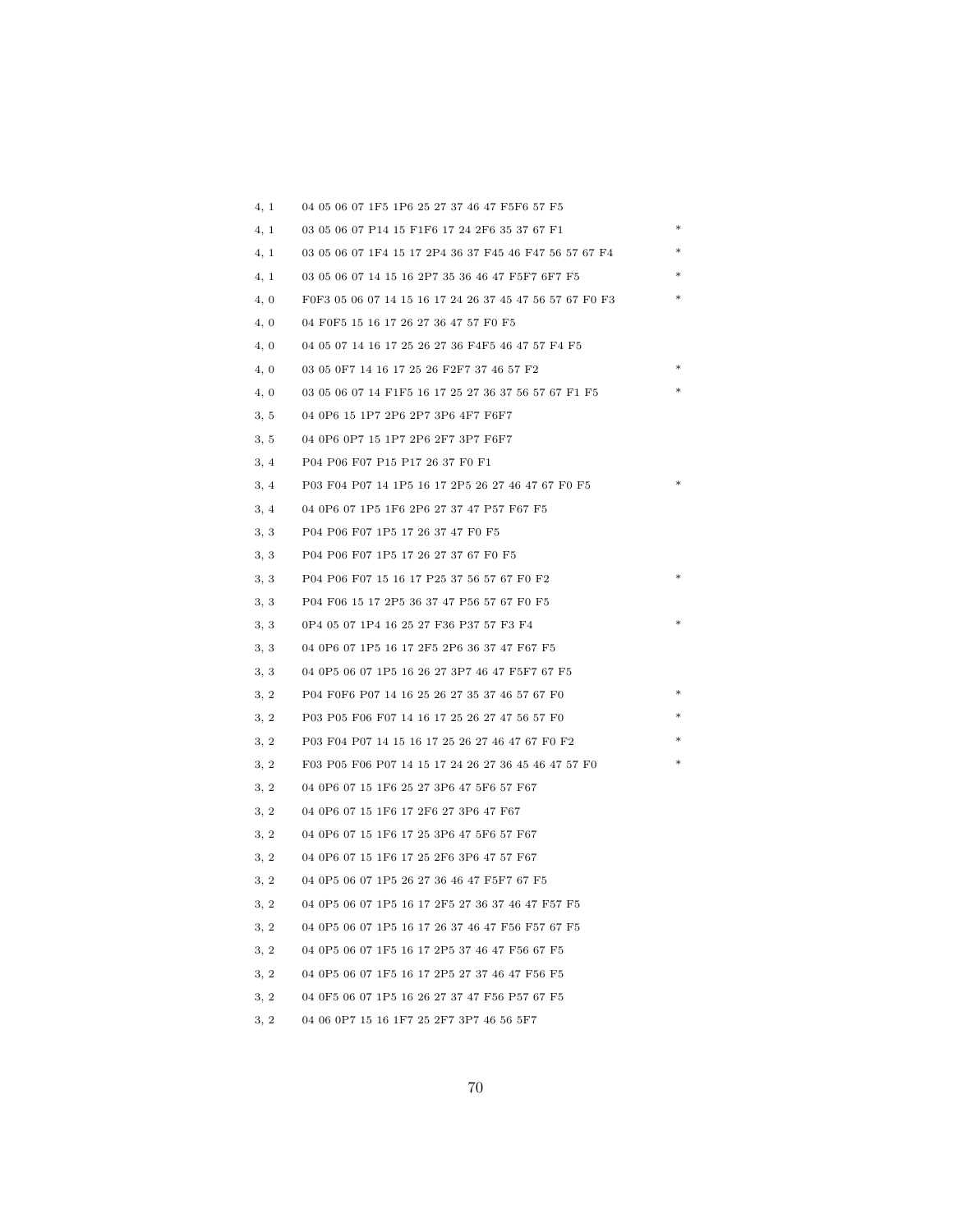| 3, 2 | 04 06 0P7 15 16 17 25 F2F7 3P7 46 56 57 F2              | ∗ |
|------|---------------------------------------------------------|---|
| 3, 2 | 04 06 0F7 15 1P7 26 2P7 36 4F7 6F7                      |   |
| 3, 2 | 04 06 07 15 16 2F6 2P7 3P6 47 57 F6F7                   |   |
| 3, 2 | 04 06 07 15 16 17 P25 F2F6 3P6 47 57 F2                 |   |
| 3, 2 | 04 06 07 15 16 17 2P6 2F7 3P7 47 F6F7                   |   |
| 3, 2 | 04 06 07 15 16 17 2F6 2P7 3P6 47 F6F7                   |   |
| 3, 2 | 04 05 0P6 07 15 F2F6 27 3P6 45 47 57 F2                 |   |
| 3, 2 | 04 05 0P6 07 15 1F6 2F6 27 3P6 45 47 57 F67             |   |
| 3, 2 | 04 05 06 07 15 1P7 26 F2F7 3P7 45 46 56 57 67 F2        |   |
| 3, 2 | 04 05 06 07 15 16 P26 F27 P37 47 56 57 67 F2 F3         |   |
| 3, 2 | 03 0P5 06 07 14 1F5 16 17 2P5 36 37 46 F57 F5           |   |
| 3, 2 | 03 05 0P6 07 14 15 1F6 17 2P6 35 37 4F6 47 F67          |   |
| 3, 2 | 03 05 06 P14 P15 F16 F17 26 27 35 37 57 F1              |   |
| 3, 2 | 03 05 06 14 16 P25 F26 P27 35 37 57 67 F2 F4            |   |
| 3, 2 | 03 05 06 0P7 14 15 1F7 2P7 35 36 46 4F7 5F7             |   |
| 3, 2 | 03 05 06 0P7 14 15 16 1F7 2P7 35 36 46 4F7 5F7          |   |
| 3, 2 | 03 05 06 0P7 14 15 16 17 2P7 35 36 46 47 F5F7 F5        |   |
| 3, 2 | 03 05 06 07 P14 F15 P17 25 26 27 36 37 56 57 67 F1 F3   |   |
| 3, 2 | 03 04 07 P14 F15 F16 P17 25 26 37 46 47 F1              |   |
| 3, 1 | P03 F05 06 07 14 15 17 24 26 27 45 46 47 56 57 67 F0 F1 |   |
| 3, 1 | 0P4 05 07 15 16 17 25 27 36 37 F46 F47 56 57 F4         |   |
| 3, 1 | 0P4 05 06 07 15 16 17 25 27 36 37 F4F7 57 F4            |   |
| 3, 1 | 0F4 06 07 1P4 16 25 26 27 35 37 57 F4 F5                |   |
| 3, 1 | 04 0P5 06 07 14 16 17 2F5 27 36 37 4F5 67 F5            |   |
| 3, 1 | 04 0F5 07 1P5 16 17 26 27 36 F57 F5                     |   |
| 3, 1 | 04 0F5 07 14 16 17 2P5 26 27 36 37 46 F57 67 F5         |   |
| 3, 1 | 04 06 0F7 15 16 1P7 25 26 35 4F7 6F7                    |   |
| 3, 1 | 04 06 07 F15 16 25 2P7 35 46 5F7 67 F1                  |   |
| 3, 1 | 04 05 F0F6 15 16 17 2P6 37 46 47 57 F0                  |   |
| 3, 1 | 04 05 06 07 1F5 16 2P5 27 37 46 47 56 F57 F5            |   |
| 3, 1 | 04 05 06 07 1F5 16 17 2F5 26 3P5 46 47 57 67 F5         |   |
| 3, 1 | 04 05 06 07 15 17 26 27 3P6 47 F5F6 67 F5               |   |
| 3, 1 | 03 05 07 F14 F16 P17 25 26 27 46 F1                     |   |
| 3, 1 | 03 05 07 14 1P6 25 F2F6 27 36 37 57 67 F2               |   |
| 3, 1 | 03 05 06 07 P14 F15 16 F17 25 27 36 37 56 67 F1         |   |
| 3, 1 | 03 05 06 07 1F4 15 17 2P4 36 37 F45 46 56 57 67 F4      |   |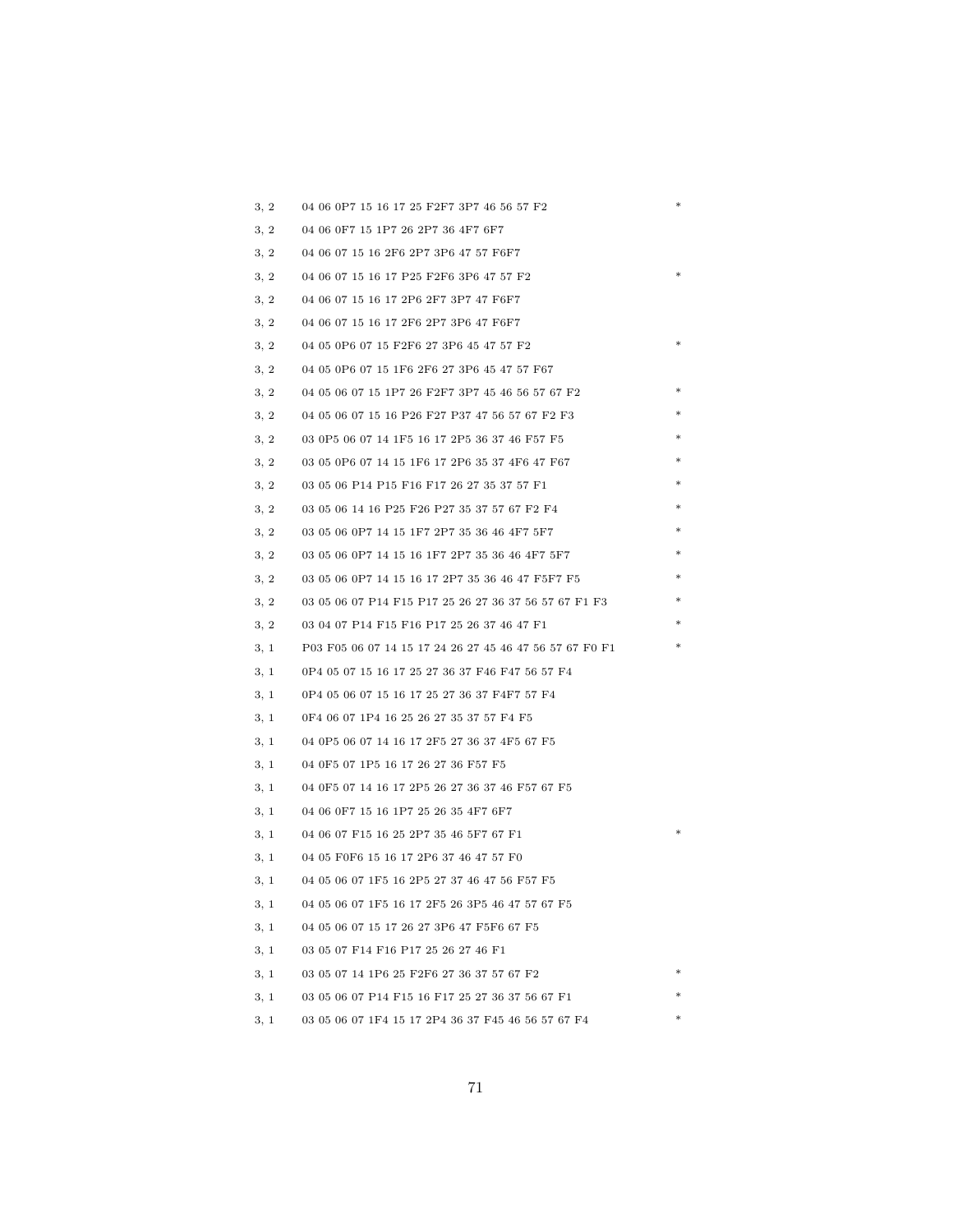| 3, 1 | 03 05 06 07 14 15 16 17 2P5 36 37 46 F5F7 F5            | ж      |
|------|---------------------------------------------------------|--------|
| 3, 0 | F04 06 07 14 25 26 27 35 37 46 57 F0 F2                 |        |
| 3, 0 | F03 F04 06 07 14 15 16 17 25 27 35 36 37 56 57 67 F0    |        |
| 3, 0 | 04 0F5 06 15 16 17 25 27 36 37 46 47 F57 67 F5          |        |
| 3, 0 | 04 06 07 15 16 17 25 26 35 37 F4F7 57 F4                |        |
| 3, 0 | 04 06 07 14 17 25 26 27 35 F45 F46 47 56 57 F4          |        |
| 3, 0 | 04 05 15 16 26 27 36 47 F5F7 67 F5                      |        |
| 3, 0 | 04 05 15 16 17 26 27 36 47 F5F7 F5                      |        |
| 3, 0 | 04 05 07 15 16 17 26 27 36 F5F7 F5                      |        |
| 3, 0 | 04 05 06 15 16 17 25 27 36 37 46 F5F7 67 F5             |        |
| 3, 0 | 04 05 06 07 15 16 17 2F5 27 36 37 46 F57 F5             |        |
| 3, 0 | 04 05 06 07 14 17 25 36 37 F45 F46 47 56 57 F4          |        |
| 3, 0 | 04 05 06 07 14 16 17 25 27 36 46 F47 56 57 F4 F5        |        |
| 3, 0 | 03 F0F6 07 14 15 16 17 24 25 27 36 45 46 47 57 F0       | *      |
| 3, 0 | 03 F05 06 F07 14 15 16 17 24 26 27 35 46 47 57 67 F0    |        |
| 3, 0 | 03 06 07 14 15 16 F1F7 24 25 27 36 47 F1                | *      |
| 3, 0 | 03 05 14 16 17 25 26 F2F7 37 46 67 F2                   | $\ast$ |
| 3, 0 | 03 05 14 16 17 25 26 F2F7 37 46 57 F2                   | *      |
| 3, 0 | 03 05 07 14 15 F1F6 17 24 25 26 36 37 57 67 F1          | $\ast$ |
| 3, 0 | 03 05 06 14 F1F6 17 25 27 35 46 57 67 F1                | $\ast$ |
| 3, 0 | 03 05 06 14 15 F16 F17 26 27 35 37 46 47 57 67 F1       | *      |
| 3, 0 | 03 05 06 07 14 F1F6 17 25 35 37 46 57 67 F1             | *      |
| 3, 0 | 03 05 06 07 14 1F5 16 17 24 36 37 4F5 46 47 57 F5       | ∗      |
| 3, 0 | 03 05 06 07 14 15 F16 F17 26 27 35 47 F1                | *      |
| 3, 0 | 03 05 06 07 14 15 F16 F17 26 27 35 37 46 57 F1          | *      |
| 3, 0 | 03 05 06 07 14 15 17 2F5 26 36 37 46 47 F56 57 67 F5    | *      |
| 3, 0 | 03 04 06 07 14 15 16 17 25 27 F35 36 F37 46 57 F3       |        |
| 3, 0 | 03 04 05 F06 F07 14 15 16 17 26 27 36 45 46 47 57 67 F0 | *      |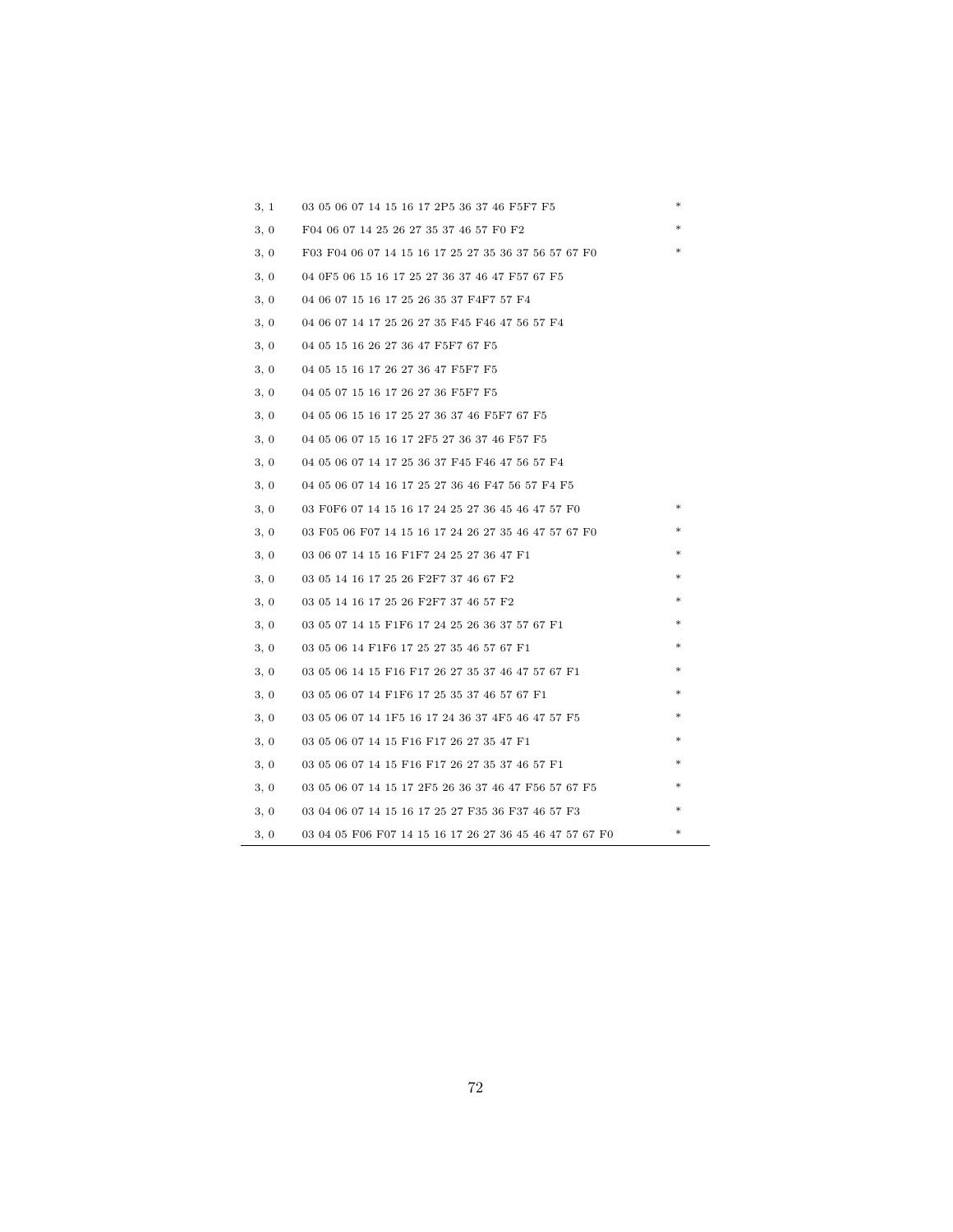## **5 Conclusion**

In this thesis we have studied generalizations based on the Maiorana-McFarland construction. We've found certain criteria, *constraints*, that are revealed if one splits the Hadamard or Nega-Hadamard transform into partial transforms and apply them in sequence. Using this idea, we developed two software programs using different approaches to finding these constraints. We have enumerated all bent, negabent and bent-negabent functions up to  $n = 6$  and have used these functions as templates for our software, and subsequently have found numerous new promising constructions for bent, negabent and bent-negabent functions. Most interesting is the fact that some of these constructions are different from the non-extended MM construction, and can therefore be used to generate bent and/or negabent functions possibly outside the extended MM class.

## **5.1 Further work**

One important open question is if some of the constructions we have found which are outside the non-extended MM class, will also be outside the extended MM class. If this is the case, we are also interested in studying the properties of the functions generated with these constructions.

We have briefly explored if the partial (nega-)Hadamard transforms could be represented as graph operations. While we haven't found any support for this so far, it's worth investigating further.

The symbolic software has the ability to do both Hadamard and nega-Hadamard transforms on the same function. This ability could be used to explore the properties of functions under mixed transforms.

While we have found promising results, we have been somewhat limited by the unfinished state of the software we've created. Some of the improvements and ideas for further development are listed below:

- First and foremost, make our symbolic computation software able to handle functions of cubic or higher degree
- Rewrite symbolic computation software to be faster in some edge cases
- Remove unnecessary restrictions of functions to identity in the symbolic software
- Make the symbolic software understand linear constraints and locate these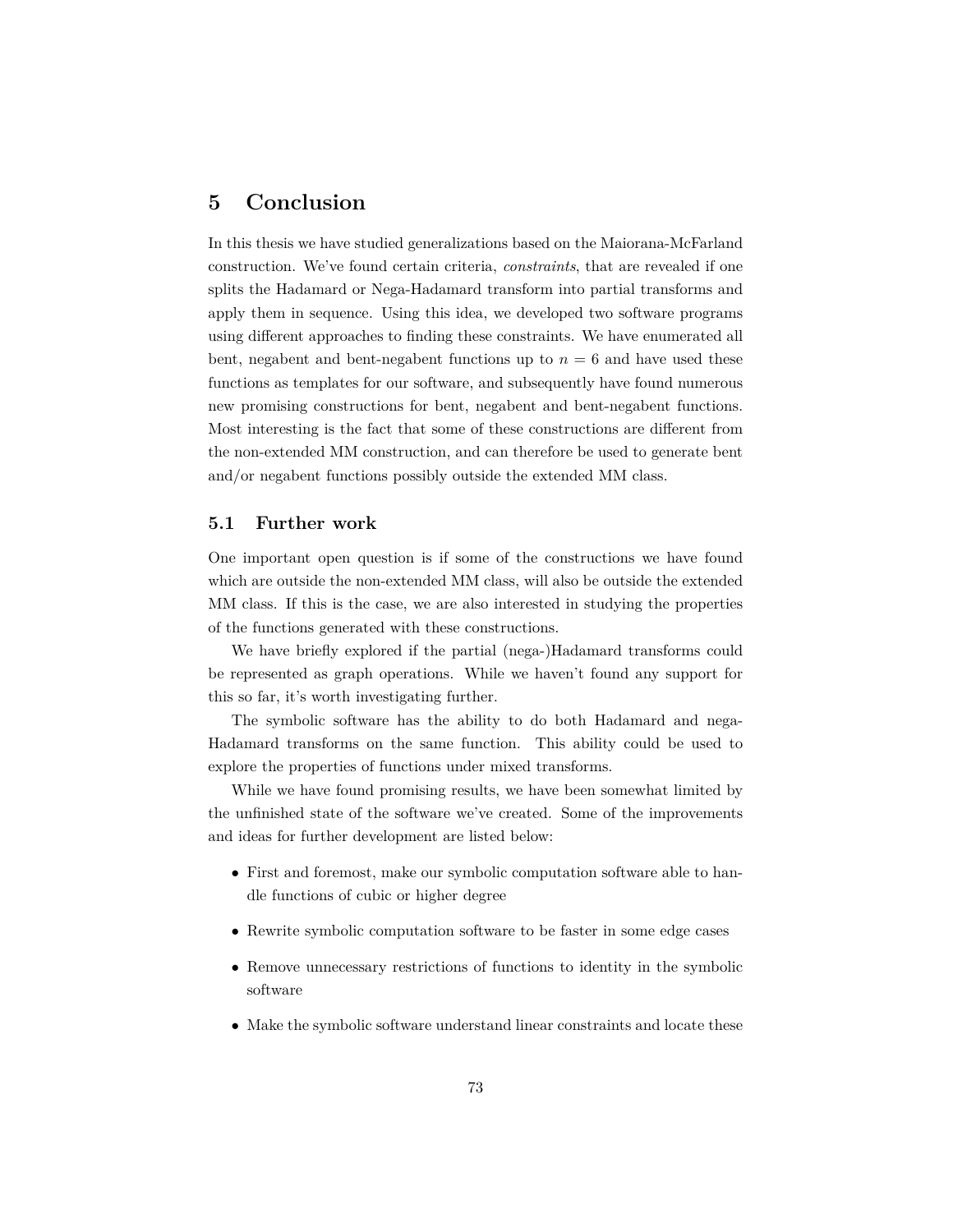- $\bullet~$  Fix the random sampling software to evaluate the full search tree
- Evaluate feasibility of having the random sampling software use Graphic Processing Units for faster (nega)bentness checking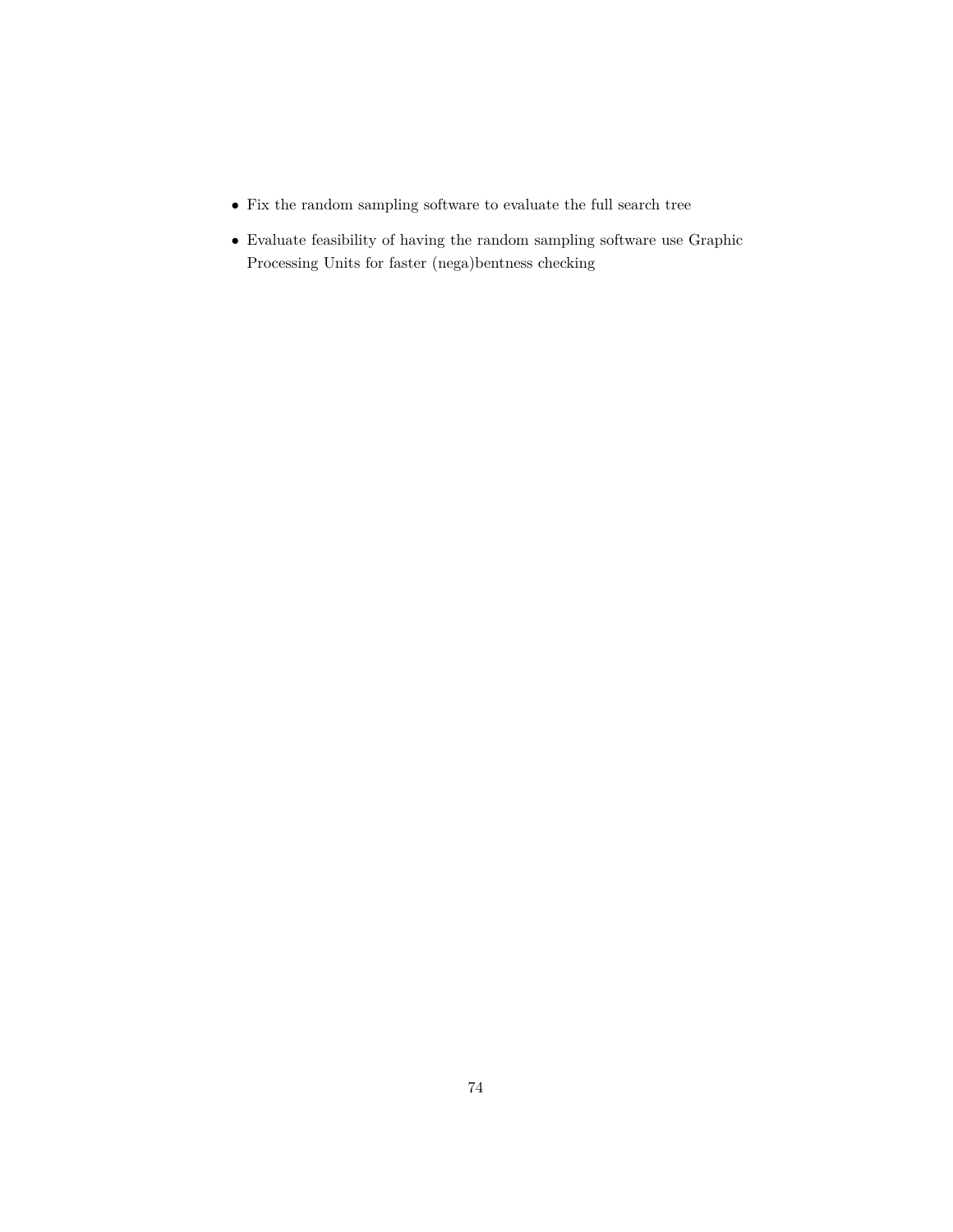## **Bibliography**

## **References**

- [1] O. S. Rothaus. On "bent" functions. *Journal of Combinatorial Theory, Series A*, 20:300–305, May 1976.
- [2] Serge Mister and Carlisle Adams. Practical S-Box Design. In *Selected Areas in Cryptography*, 1996.
- [3] John Olsen, Robert Scholtz, and Lloyd Welch. Bent-Function Sequences. *IEEE Transactions on Information Theory*, 28(6):858–864, 1982.
- [4] Jacques Wolfmann. Bent Functions and Coding Theory. In A. "Pott, P. V. Kumar, T. Helleseth, and D." Jungnickel, editors, *Difference Sets, Sequences and Their Correlation Properties*, volume 542 of *NATO Science Series*, pages 393–418. Springer Netherlands, 1999.
- [5] Claude Carlet, Lars Eirik Danielsen, Matthew G. Parker, and Patrick Solé. Self-dual bent functions. Fourth International Workshop on Boolean Functions: Cryptography and Applications (BFCA 2008). Copenhagen, Denmark.
- [6] J. F. Dillon. *Elementary Hadamard Difference sets*. PhD thesis, Univ. of Maryland, 1974.
- [7] M.G. Parker. The Constabent Properties of Golay-Davis-Jedwab Sequences. Int. Symp. Information Theory, Sorrento, Italy, 2000.
- [8] Matthew G. Parker and Alexander Pott. On Boolean functions which are bent and negabent. In *Proceedings of the 2007 international conference on Sequences, subsequences, and consequences*, SSC'07, pages 9–23, Berlin, Heidelberg, 2007. Springer-Verlag.
- [9] Kai-Uwe Schmidt, Matthew G. Parker, and Alexander Pott. Negabent Functions in the Maiorana—McFarland Class. In *Proceedings of the 5th international conference on Sequences and Their Applications*, SETA '08, pages 390–402, Berlin, Heidelberg, 2008. Springer-Verlag.
- [10] P. Stanica, S. Gangopadhyay, A. Chaturvedi, A. Gangopadhyay, and S. Maitra. Investigations on bent and negabent functions via the